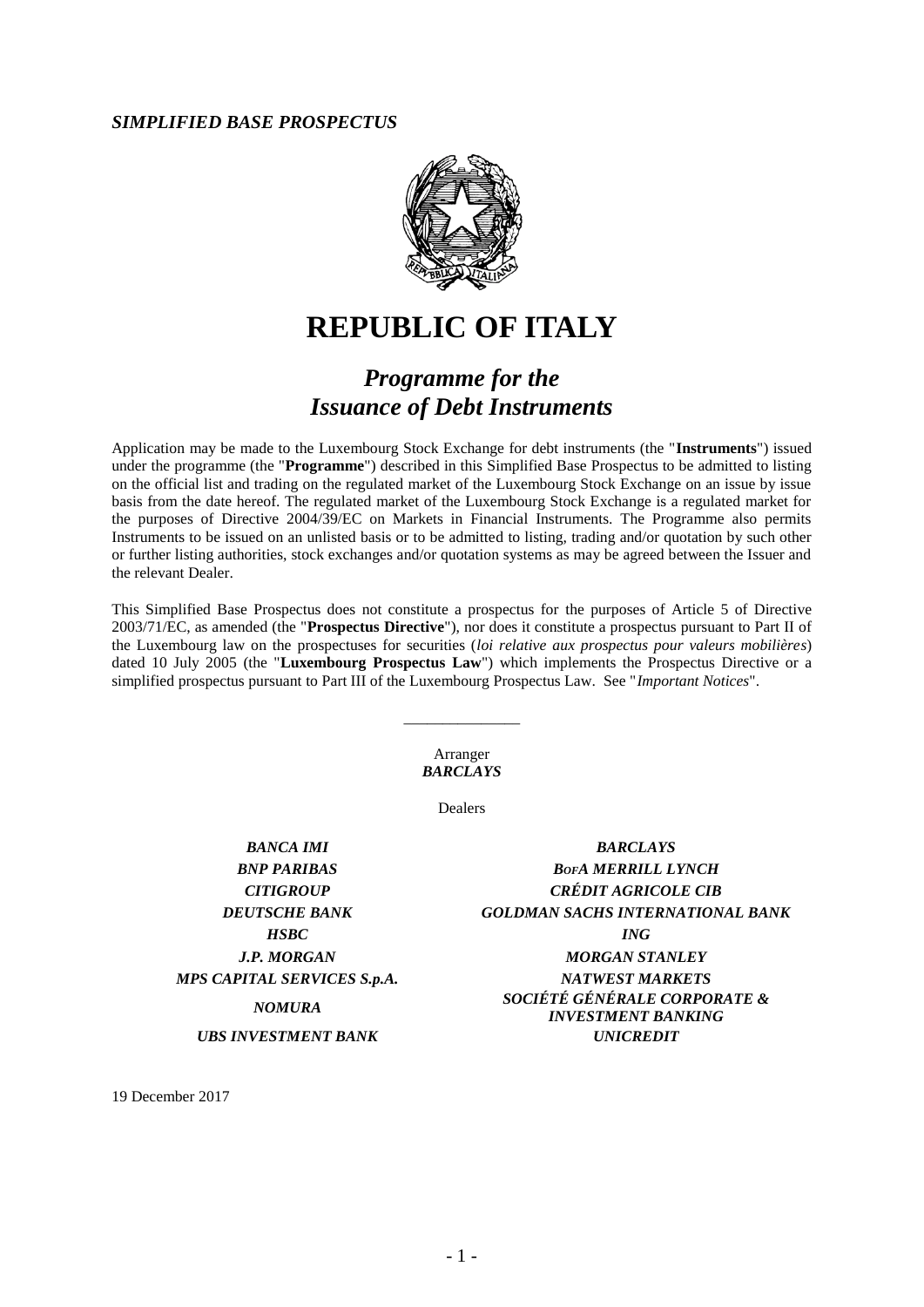### **TABLE OF CONTENTS**

## Page

| SUMMARY OF PROVISIONS RELATING TO THE INSTRUMENTS WHILST IN GLOBAL FORM  44 |  |
|-----------------------------------------------------------------------------|--|
|                                                                             |  |
|                                                                             |  |
|                                                                             |  |
|                                                                             |  |
|                                                                             |  |
|                                                                             |  |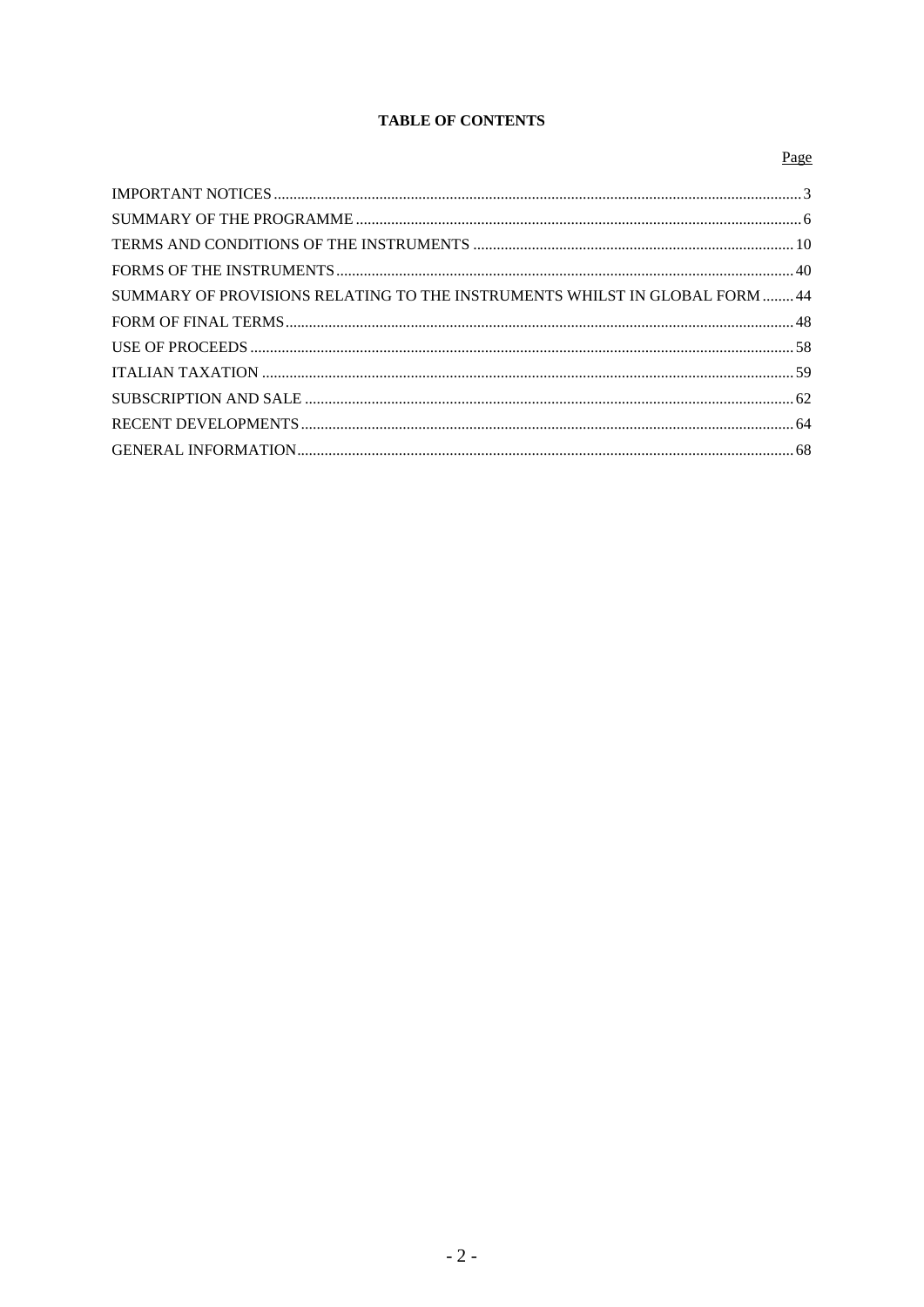#### **IMPORTANT NOTICES**

<span id="page-2-0"></span>The Republic of Italy (the "**Issuer**"), acting through the Director of Direction II of the Treasury Department, delegated by the Director General of the Treasury Department and empowered thereunto by the Minister of Economy and Finance, accepts responsibility for the information contained in this Simplified Base Prospectus. To the best of the knowledge and belief of the Issuer (which has taken all reasonable care to ensure that such is the case), the information contained in this Simplified Base Prospectus is in accordance with the facts and does not omit anything likely to affect the import of such information.

References herein to the "**Programme Date**" are to the date specified on the cover of the Simplified Base Prospectus.

This Simplified Base Prospectus should be read and construed with any amendment or supplement thereto and with any other documents incorporated by reference and, in relation to any Series (as defined herein) of Instruments, should be read and construed together with the relevant Final Terms (as defined herein).

This Simplified Base Prospectus does not comprise a prospectus or a base prospectus under the Prospectus Directive or a document for listing purposes in relation to the Euro MTF market of the Luxembourg Stock Exchange.

This Simplified Base Prospectus neither constitutes a prospectus pursuant to Part II of the Luxembourg Prospectus Law implementing the Prospectus Directive nor a simplified prospectus pursuant to Part III of the Luxembourg Prospectus Law. Accordingly, this Simplified Base Prospectus does not purport to meet the format and the disclosure requirements of the Prospectus Directive and Commission Regulation (EC) No. 809/2004 approval to any competent authority within the meaning of the Prospectus Directive and in particular the Luxembourg *Commission de Surveillance du Secteur Financier*, which is the Luxembourg competent authority for the purpose of the Prospectus Directive and one of the competent authorities under the Luxembourg Prospectus Law. The Instruments, issued pursuant to this Simplified Base Prospectus, will therefore not qualify for the benefit of the single European passport pursuant to the Prospectus Directive.

The Issuer has confirmed to the dealers (the "**Dealers**") named under "*Subscription and Sale*" below that the Simplified Base Prospectus is true, accurate and complete in all material respects and is not misleading; that the opinions and intentions expressed therein are honestly held and based on reasonable assumptions; that there are no other facts in relation to the information contained or incorporated by reference in this Simplified Base Prospectus the omission of which would, in the context of the Programme or the issue of the Instruments, make any statement therein or opinions or intentions expressed therein misleading in any material respect; and that all reasonable enquiries have been made to verify the foregoing. The Issuer has further confirmed to the Dealers that this Simplified Base Prospectus (together with the relevant Final Terms) contains all such information as may be required by all applicable laws, rules and regulations.

No person has been authorised by the Issuer to give any information or to make any representation not contained in or not consistent with this Simplified Base Prospectus or any other document entered into in relation to the Programme or any information supplied by the Issuer or such other information as is in the public domain and, if given or made, such information or representation should not be relied upon as having been authorised by the Issuer or any Dealer.

No representation or warranty is made or implied by the Dealers or any of their respective affiliates, and neither the Dealers nor any of their respective affiliates makes any representation or warranty or accepts any responsibility, as to the accuracy or completeness of the information contained in this Simplified Base Prospectus. Neither the delivery of this Simplified Base Prospectus or any Final Terms nor the offering, sale or delivery of any Instrument shall, in any circumstances, create any implication that the information contained in this Simplified Base Prospectus is true subsequent to the date thereof or the date upon which this Simplified Base Prospectus has been most recently amended or supplemented or that there has been no adverse change in the financial situation of the Issuer since the date thereof or, if later, the date upon which this Simplified Base Prospectus has been most recently amended or supplemented or that any other information supplied in connection with the Programme is correct at any time subsequent to the date on which it is supplied or, if different, the date indicated in the document containing the same.

The distribution of this Simplified Base Prospectus and any Final Terms and the offering, sale and delivery of the Instruments in certain jurisdictions may be restricted by law. Persons into whose possession this Simplified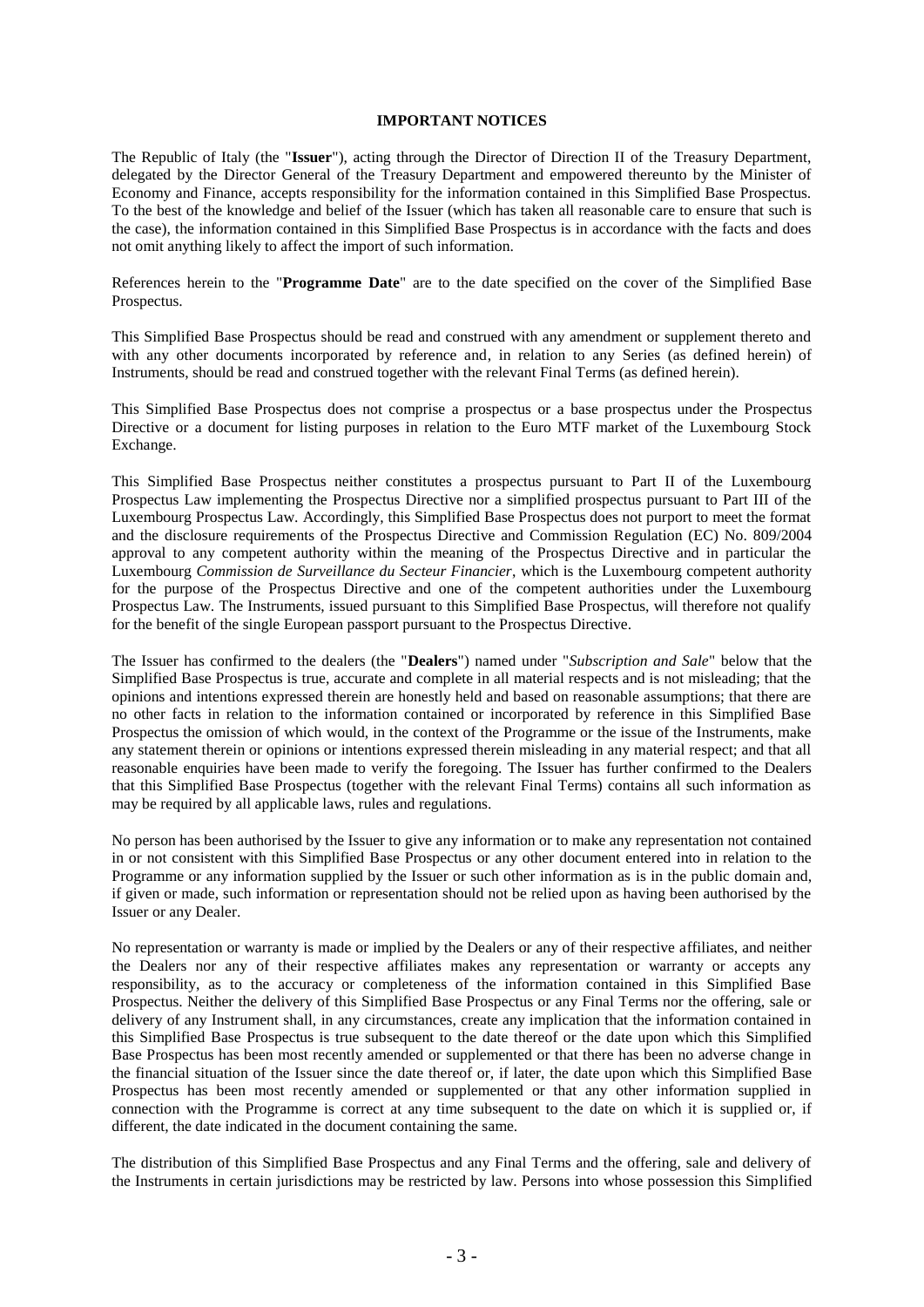Base Prospectus or any Final Terms comes are required by the Issuer and the Dealers to inform themselves about and to observe any such restrictions.

The Instruments have not been and will not be registered under the U.S. Securities Act of 1933, as amended (the "**Securities Act**"), and may include Instruments in bearer form which are subject to U.S. tax law requirements. Instruments may not be offered, sold or delivered within the United States, or to or for the account or benefit of, U.S. persons (as defined in Regulation S under the Securities Act ("**Regulation S**")), except pursuant to an exemption from, or in a transaction not subject to, the registration requirements of the Securities Act. For a description of certain restrictions on offers, sales and deliveries of Instruments and on the distribution of this Simplified Base Prospectus or any Final Terms and other offering material relating to the Instruments, see "*Subscription and Sale*".

#### **Neither this Simplified Base Prospectus nor any Final Terms may be used for the purpose of an offer or solicitation by anyone in any jurisdiction in which such offer or solicitation is not authorised or to any person to whom it is unlawful to make such an offer or solicitation.**

Neither this Simplified Base Prospectus nor any Final Terms constitutes an offer or an invitation to subscribe for or purchase any Instruments and should not be considered as a recommendation by the Issuer, the Dealers or any of them that any recipient of this Simplified Base Prospectus or any Final Terms should subscribe for or purchase any Instruments. Each recipient of this Simplified Base Prospectus or any Final Terms shall be taken to have made its own investigation and appraisal of the condition (financial or otherwise) of the Issuer.

The maximum aggregate principal amount of Instruments outstanding at any one time under the Programme will not exceed U.S.\$80,000,000,000 (and for this purpose, any Instruments denominated in another currency shall be translated into U.S. dollars at the date of the agreement to issue such Instruments using the spot rate of exchange for the purchase of such currency against payment of U.S. dollars being quoted by the Fiscal Agent on the date on which the relevant agreement in respect of the relevant Tranche (as defined herein) was made or such other rate as the Issuer and the relevant Dealer may agree. The maximum aggregate principal amount of Instruments which may be outstanding and guaranteed at any one time under the Programme may be increased from time to time, subject to compliance with the relevant provisions of the Dealer Agreement as defined under "*Subscription and Sale*".

In relation to any issue of Instruments which, as set out in the Final Terms thereto, have denominations consisting of a minimum Denomination plus one or more higher integral multiples of another smaller amount, it is possible that such Instruments may be traded in amounts that are not integral multiples of such minimum Denomination. In such a case, a holder who, as a result of trading such amounts, holds an amount which is less than the minimum Denomination in an account with Euroclear or Clearstream, Luxembourg (as defined below) at the relevant time may not receive a definitive Instrument in respect of such holding (should definitive Instruments be printed) and would need to purchase a principal amount of Instruments such that the holding amounts to a minimum Denomination.

Tranches of Instruments issued under the Programme may be rated or unrated. Where a Tranche of Instruments is rated, the applicable rating(s) will be specified in the relevant Final Terms. Such rating will not necessarily be the same as the rating(s) assigned to the Issuer or to Instruments already issued. Whether or not each credit rating applied for in relation to a relevant Tranche of Instruments will be (1) issued by a credit rating agency established in the European Economic Area (the "**EEA**") and registered under Regulation (EC) No. 1060/2009, as amended (the "**CRA Regulation**") or (2) issued by a credit rating agency which is not established in the EEA but will be endorsed by a CRA which is established in the EEA and registered under the CRA Regulation or (3) issued by a credit rating agency which is not established in the EEA but which is certified under the CRA Regulation, will be disclosed in the Final Terms. A rating is not a recommendation to buy, sell or hold Instruments and may be subject to suspension, change or withdrawal at any time by the assigning rating agency.

The European Securities and Markets Authority ("**ESMA**") is obliged to maintain on its website, www.esma.europa.eu, a list of credit rating agencies registered and certified in accordance with the CRA Regulation. This list must be updated within 5 working days of ESMA's adoption of any decision to withdraw the registration of a credit rating agency under the CRA Regulation. The ESMA website is not incorporated by reference into, nor does it form part of, this Simplified Base Prospectus.

Prospective investors who are European regulated investors should note that, in general, they are restricted from using a rating for regulatory purposes if such rating is not issued by a credit rating agency established in the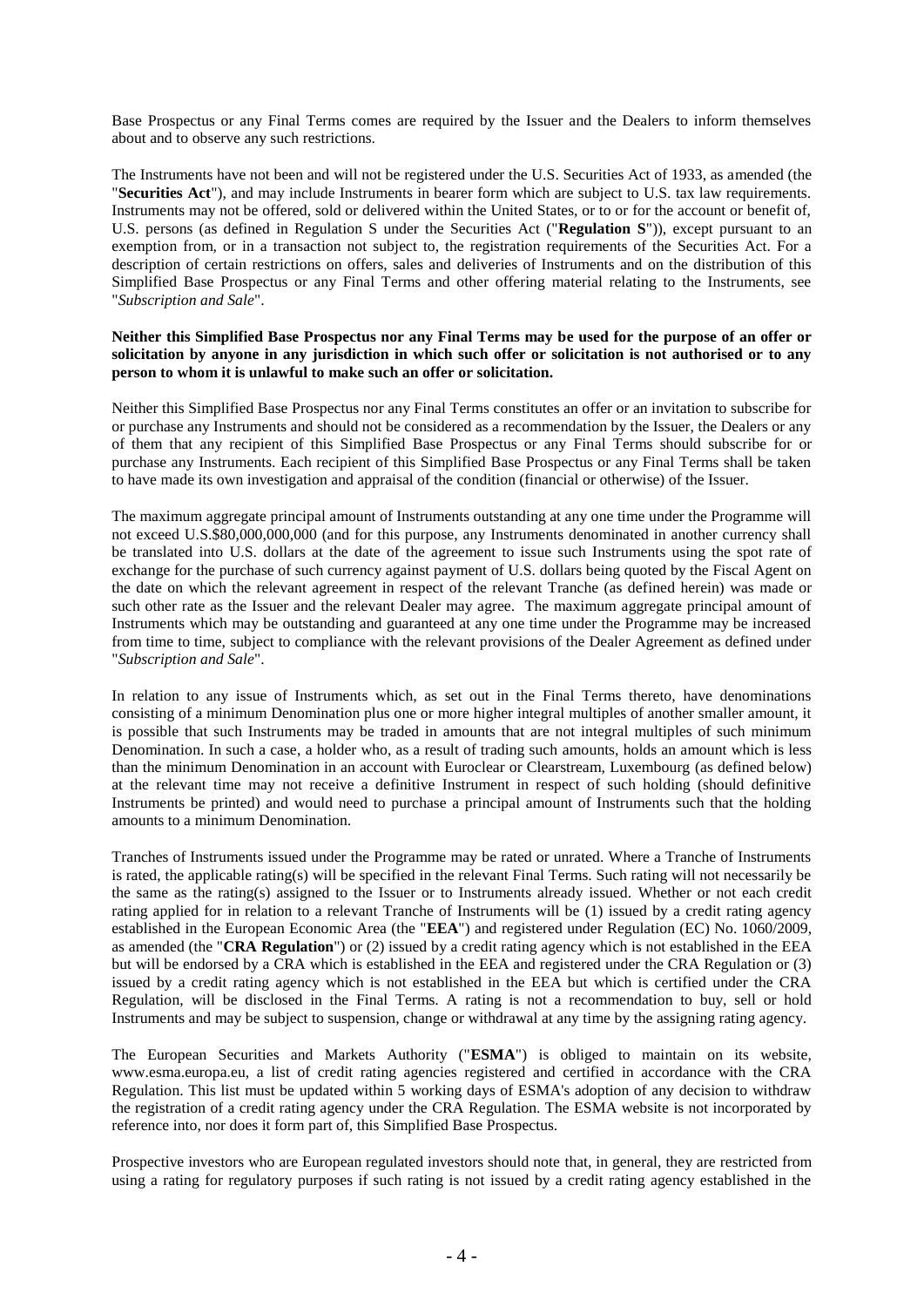EEA and registered under the CRA Regulation or (1) the rating is provided by a credit rating agency not established in the EEA but is endorsed by a credit rating agency established in the EEA and registered under the CRA Regulation or (2) the rating is provided by a credit rating agency not established in the EEA which is certified under the CRA Regulation.

All references in this Simplified Base Prospectus to "**U.S.\$**", "**U.S. dollars**" or "**USD**" are to the lawful currency of the United States of America, all references to "**£**", "**Sterling**" and "**GBP**" are to Pounds Sterling and all references to "**€**", "**Euro**", "**euro**" or "**EUR**" are to the currency introduced at the start of the third stage of European economic and monetary union, and as defined in Article 2 of Council Regulation (EC) No 974/98 of 3 May 1998 on the introduction of the euro, as amended.

#### **DOCUMENTS INCORPORATED BY REFERENCE**

All amendments and supplements to this Simplified Base Prospectus prepared by the Issuer from time to time shall be deemed to be incorporated in, and to form part of, this Simplified Base Prospectus save that any statement contained in this Simplified Base Prospectus or in any of the documents incorporated by reference in, and forming part of, this Simplified Base Prospectus shall be deemed to be modified or superseded for the purpose of this Simplified Base Prospectus to the extent that a statement contained in any document subsequently incorporated by reference modifies or supersedes such statement.

The Issuer will undertake, in connection with the admission to listing on the official list and trading of the Instruments on the regulated market of the Luxembourg Stock Exchange or the admission of the Instruments to listing, trading and/or quotation by any other listing authorities, stock exchanges and/or quotation systems, that if, while Instruments of the Issuer are outstanding and admitted to trading on the regulated market of the Luxembourg Stock Exchange or admitted to listing, listing and trading and/or quotation on any other listing authorities, stock exchanges and/or quotation systems, there shall occur any adverse change in the financial situation of the Issuer or any change in the information set out under "*Terms and Conditions of the Instruments*" that is material in the context of issuance under the Programme which is not reflected in this Simplified Base Prospectus (or any of the documents incorporated by reference in this Simplified Base Prospectus) the Issuer will prepare or procure the preparation of an amendment or supplement to this Simplified Base Prospectus or, as the case may be, publish a new Simplified Base Prospectus for use in connection with any subsequent issue by the Issuer of Instruments to be admitted to trading on the regulated market of the Luxembourg Stock Exchange or admitted to listing, listing and trading and/or quotation on any other listing authorities, stock exchanges and/or quotation systems. The Issuer will, at the specified offices of the Paying Agent, provide, free of charge, upon the oral or written request therefor, a copy of this Simplified Base Prospectus (or any document incorporated by reference in this Simplified Base Prospectus). Written or oral requests for such documents should be directed to the specified office of the Paying Agent or the specified office of the Listing Agent in Luxembourg.

In this Simplified Base Prospectus, references to websites or uniform resource locators (URLs) are inactive textual references. The contents of any such website or URL shall not form part of, or be deemed to be incorporated into, this Simplified Base Prospectus.

**In connection with the issue of any Tranche of Instruments, the Dealer or Dealers (if any) named as the Stabilising Manager(s) (or persons acting on behalf of any Stabilising Manager(s)) in the applicable Final Terms may over-allot Instruments or effect transactions with a view to supporting the market price of the Instruments at a level higher than that which might otherwise prevail.**

**However, stabilisation may not necessarily occur. Any stabilisation action may begin on or after the date on which adequate public disclosure of the terms of the offer of the relevant Tranche of Instruments is made and, if begun, may cease at any time, but it must end no later than the earlier of 30 days after the issue date of the relevant Tranche of Instruments and 60 days after the date of the allotment of the relevant Tranche of Instruments. Any stabilisation action or over-allotment must be conducted by the**  relevant Stabilising Manager(s) (or person(s) acting on behalf of any Stabilising Manager(s)) in **accordance with all applicable laws and rules.**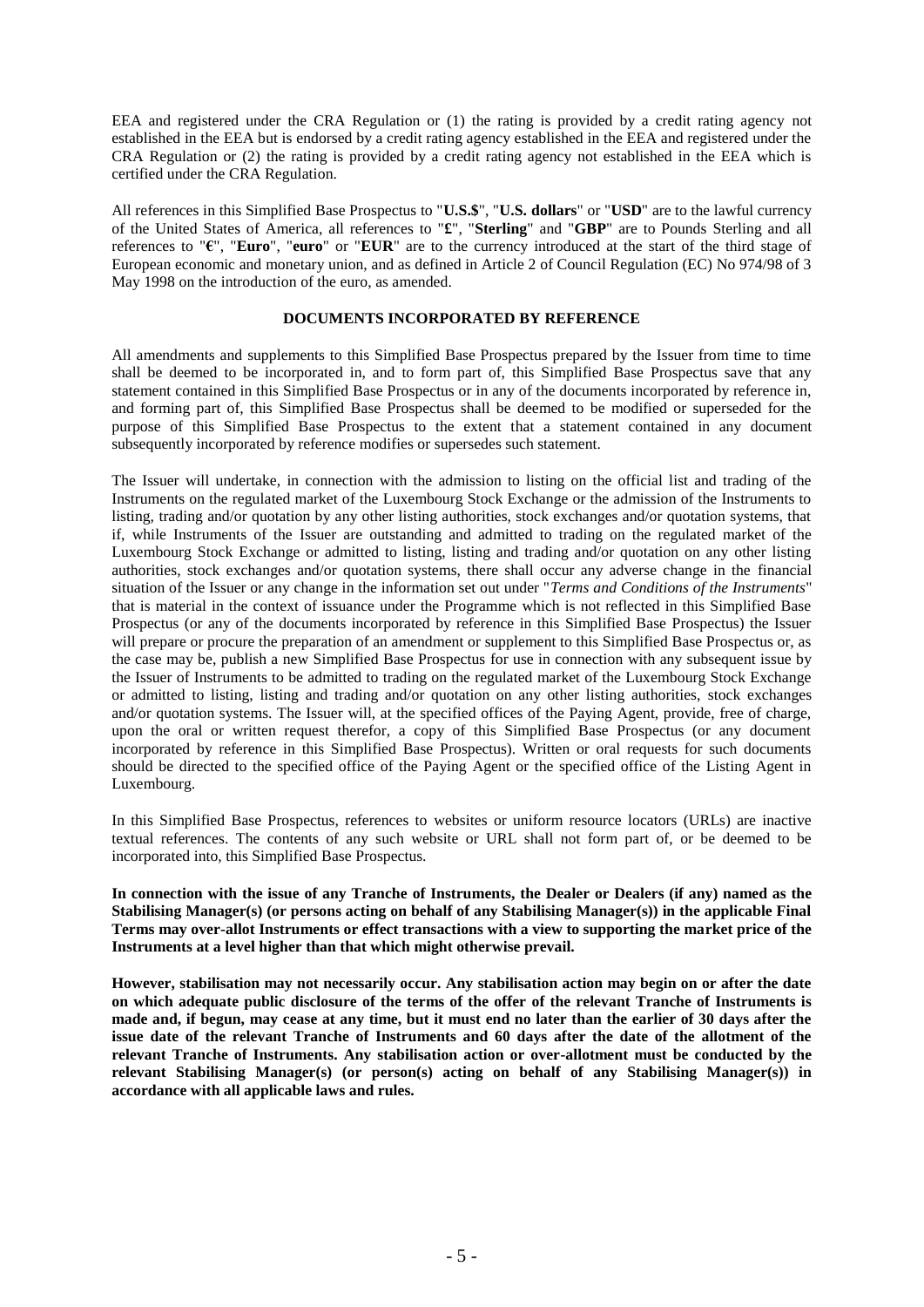#### **SUMMARY OF THE PROGRAMME**

<span id="page-5-0"></span>The following is a brief summary only and should be read in conjunction with the rest of this document and, in relation to any Instruments, in conjunction with the relevant Final Terms and, to the extent applicable, the Terms and Conditions of the Instruments set out herein.

| <b>Issuer:</b>                   | The Republic of Italy, acting through the Director of Direction<br>II of the Treasury Department, delegated by the Director<br>General of the Treasury Department and empowered thereunto<br>by the Minister of Economy and Finance.                                                                                                                                                                                                                                                                                                                                                                                                                                                                                                                                                                                                                                                            |
|----------------------------------|-------------------------------------------------------------------------------------------------------------------------------------------------------------------------------------------------------------------------------------------------------------------------------------------------------------------------------------------------------------------------------------------------------------------------------------------------------------------------------------------------------------------------------------------------------------------------------------------------------------------------------------------------------------------------------------------------------------------------------------------------------------------------------------------------------------------------------------------------------------------------------------------------|
| Arranger:                        | Barclays Bank PLC.                                                                                                                                                                                                                                                                                                                                                                                                                                                                                                                                                                                                                                                                                                                                                                                                                                                                              |
| <b>Dealers:</b>                  | Banca IMI S.p.A., Barclays Bank PLC, BNP Paribas,<br>Citigroup Global Markets Limited, Crédit Agricole Corporate<br>and Investment Bank, Deutsche Bank AG, London Branch,<br>Goldman Sachs International Bank, HSBC Bank plc, ING<br>Bank N.V., J.P. Morgan Securities plc, Merrill Lynch<br>International, Morgan Stanley & Co. International plc, MPS<br>Capital Services S.p.A., Nomura International plc, The Royal<br>Bank of Scotland plc (trading as NatWest Markets), Société<br>Générale, UBS Limited, UniCredit S.p.A. and any other dealer<br>appointed from time to time by the Issuer in respect of the<br>Programme.                                                                                                                                                                                                                                                              |
| <b>Fiscal Agent:</b>             | Citibank, N.A., London Branch.                                                                                                                                                                                                                                                                                                                                                                                                                                                                                                                                                                                                                                                                                                                                                                                                                                                                  |
| Registrar:                       | Citibank, N.A., London Branch.                                                                                                                                                                                                                                                                                                                                                                                                                                                                                                                                                                                                                                                                                                                                                                                                                                                                  |
| <b>Alternative Registrar:</b>    | Citibank Europe Plc, Belgium Branch.                                                                                                                                                                                                                                                                                                                                                                                                                                                                                                                                                                                                                                                                                                                                                                                                                                                            |
| <b>Luxembourg Listing Agent:</b> | Banque Internationale à Luxembourg S.A.                                                                                                                                                                                                                                                                                                                                                                                                                                                                                                                                                                                                                                                                                                                                                                                                                                                         |
| <b>Authorised Amount:</b>        | U.S.\$80,000,000,000 (and, for this purpose, any Instruments<br>denominated in another currency shall be translated into U.S.<br>dollars at the date of the agreement to issue such Instruments<br>using the spot rate of exchange for the purchase of such<br>currency against payment of U.S. dollars being quoted by the<br>Fiscal Agent on the date on which the relevant agreement in<br>respect of the relevant Tranche (as defined below) was made<br>or such other rate as the Issuer and the relevant Dealer may<br>agree) in aggregate principal amount of Instruments<br>outstanding at any one time. The maximum aggregate<br>principal amount of Instruments which may be outstanding<br>under the Programme may be increased from time to time,<br>subject to compliance with the relevant provisions of the<br>Dealership Agreement as defined under "Subscription and<br>Sale". |
| <b>Issuance in Series:</b>       | Instruments will be issued in series (each, a "Series"). Each<br>Series may comprise one or more tranches ("Tranches" and<br>each, a "Tranche") issued on different issue dates. The<br>Instruments of each Series will all be subject to identical<br>terms, except that (i) the issue date and the amount of the first<br>payment of interest may be different in respect of different<br>Tranches and (ii) a Series may comprise Instruments in bearer                                                                                                                                                                                                                                                                                                                                                                                                                                       |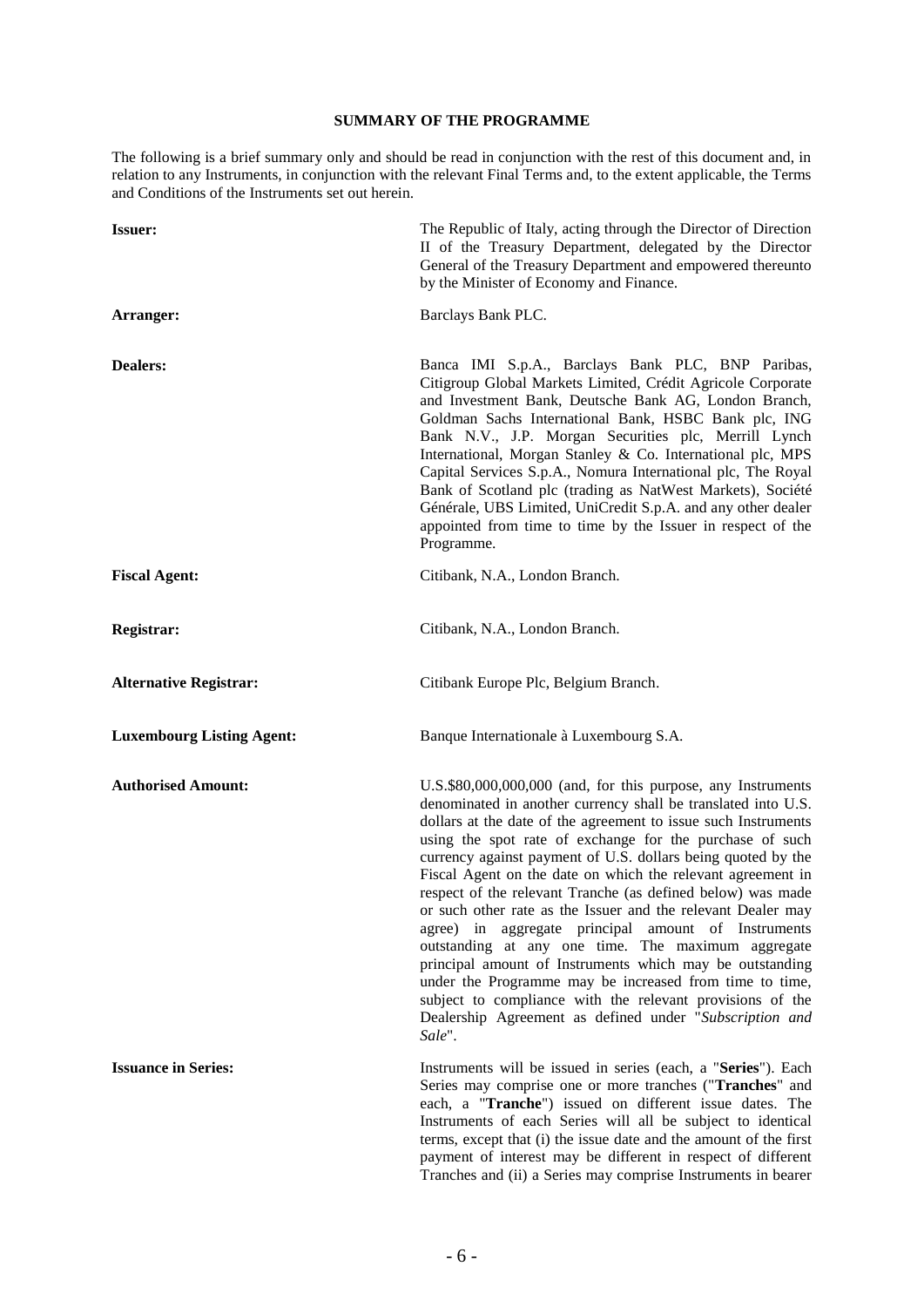form and Instruments in registered form and Instruments in more than one denomination. The Instruments of each Tranche will all be subject to identical terms in all respects save that a Tranche may comprise Instruments in bearer form and Instruments in registered form and may comprise Instruments of different denominations.

**Form of Instruments:** Instruments may be issued in bearer form or in registered form in compliance with all applicable laws and regulations including Italian Presidential Decree dated 30 December 2003, No. 398, Italian Legislative Decree dated 24 February 1998, No. 58, and Italian Legislative Decree dated 24 June 1998, No. 213, in each case as amended and integrated from time to time.

> Each Tranche of Instruments issued in bearer form will initially be in the form of either a Temporary Global Instrument or a Permanent Global Instrument (each as defined in the Conditions), in each case as specified in the relevant final terms in respect of such Tranche of Instruments (each, a "**Final Terms**"). Each Global Instrument which is not intended to be issued in new global note form (a "**Classic Global Instrument**" or "**CGN**"), as specified in the relevant Final Terms, will be deposited on or around the relevant issue date with a depositary or a common depositary for Euroclear Bank SA/NV ("**Euroclear**") and/or Clearstream Banking, S.A*.* ("**Clearstream, Luxembourg**") and/or any other relevant clearing system and each Global Instrument which is intended to be issued in new global note form (a "**New Global Instrument**" or "**NGN**"), as specified in the relevant Final Terms, will be deposited on or around the relevant issue date with a common safekeeper for Euroclear and/or Clearstream. Luxembourg. Each Temporary Global Instrument will be exchangeable for a Permanent Global Instrument or, if so specified in the relevant Final Terms, for Instruments in definitive bearer form and/or (in the case of a Series comprising both bearer and registered Instruments and if so specified in the relevant Final Terms) registered form in accordance with its terms. If the TEFRA D Rules are specified in the relevant Final Terms as applicable, certification as to non-U.S. beneficial ownership will be a condition precedent to any exchange of an interest in a Temporary Global Instrument or receipt of any payment of interest in respect of a Temporary Global Instrument. Each Permanent Global Instrument will be exchangeable for Definitive Instruments (as defined in the Conditions) and/or (in the case of a Series comprising both bearer and registered Instruments and if so specified in the relevant Final Terms) registered form in accordance with its terms. Definitive Instruments will, if interest-bearing, have interest coupons ("**Coupons**") attached and, if appropriate, a talon ("**Talon**") for further Coupons.

> Each Tranche of Registered Instruments will be in the form of either Individual Instrument Certificates or a Global Registered Instrument, in each case as specified in the relevant Final Terms. Each Tranche of Instruments represented by a Global Registered Instrument will either be: (a) in the case of an Instrument which is not to be held under the new safekeeping structure ("**New Safekeeping Structure**" or "**NSS**"), registered in the name of a common depositary (or its nominee) for Euroclear and/or Clearstream, Luxembourg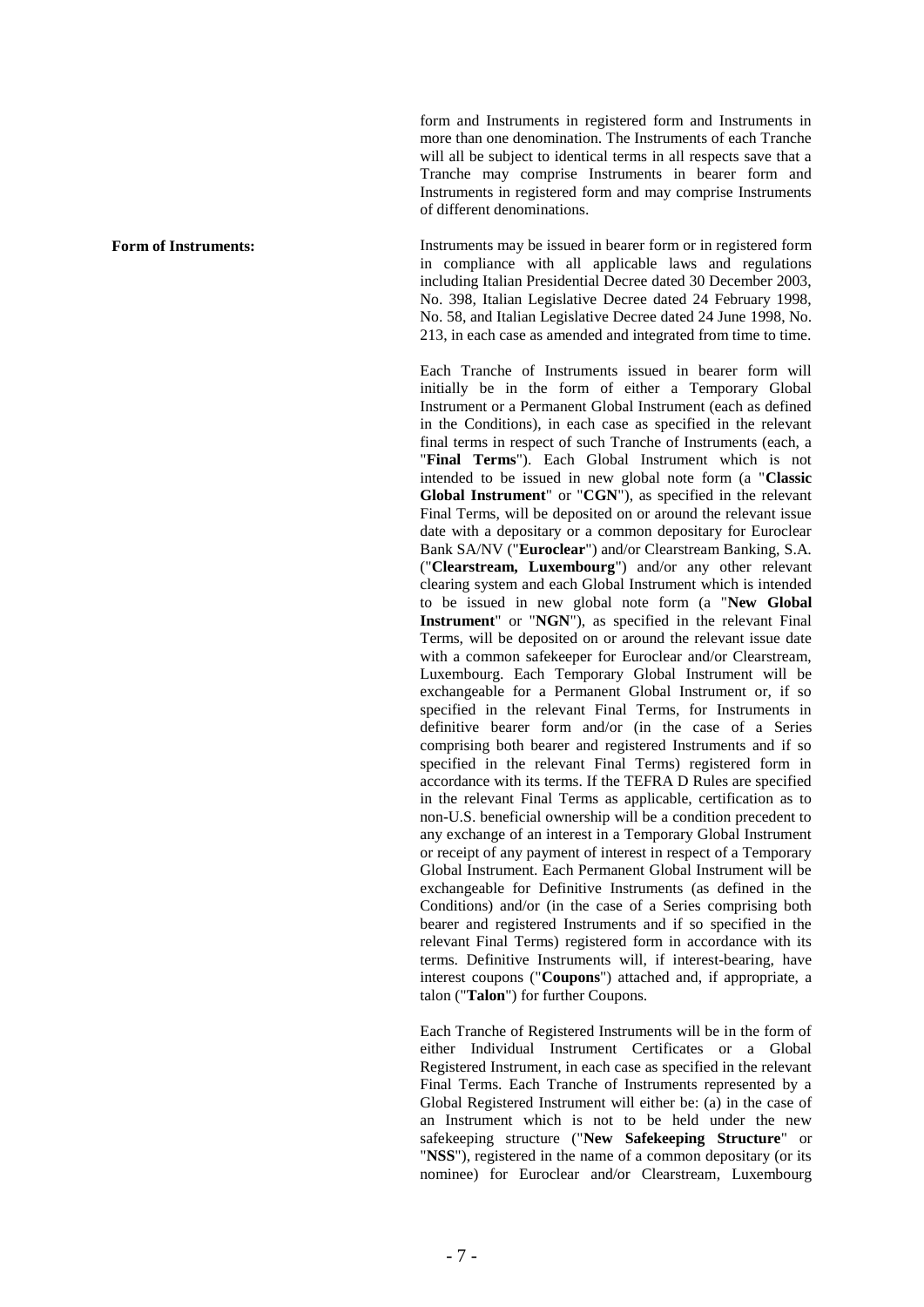and/or any other relevant clearing system and the relevant Global Registered Instrument will be deposited on or about the issue date with the common depositary; or (b) in the case of an Instrument to be held under the New Safekeeping Structure, be registered in the name of a common safekeeper (or its nominee) for Euroclear and/or Clearstream, Luxembourg and/or any other relevant clearing system and the relevant Global Registered Instrument will be deposited on or about the issue date with the common safekeeper for Euroclear and/or Clearstream, Luxembourg. A Global Registered Instrument will be exchangeable for Individual Instrument Certificates in accordance with its terms. Instruments in registered form may not be exchanged for Instruments in bearer form. **Currencies:** Instruments may be denominated in any currency or currencies (including, without limitation, Australian Dollars ("**AUD**"), Canadian Dollars ("**CAD**"), Czech Koruna ("**CZK**"), Danish Kroner ("**DKK**"), Euro, Hong Kong Dollars ("**HKD**"), Japanese Yen ("**JPY**"), New Zealand Dollars ("**NZD**"), Norwegian Kroner ("**NKR**"), Polish Zloty ("**PLN**"), Sterling, South African Rand ("**ZAR**"), Swedish Kronor ("**SEK**"), Swiss Francs ("**CHF**") and U.S. dollars) subject to compliance with all applicable legal and/or regulatory and/or central bank requirements. **Status:** Instruments will be issued on an unsubordinated basis. **Issue Price:** Instruments may be issued at any price and either on a fully or partly paid basis, as specified in the relevant Final Terms. **Maturities:** Any maturity, subject, in relation to specific currencies, to compliance with all applicable legal and/or regulatory and/or central bank requirements. **Redemption:** Instruments may be redeemable at par or at such other Redemption Amount (detailed in a formula or otherwise) as may be specified in the relevant Final Terms. **Early Redemption:** Early redemption will be permitted only to the extent specified in the relevant Final Terms. **Interest:** Instruments may be interest-bearing or non-interest bearing. Interest (if any) may accrue at a fixed or floating rate and may vary during the lifetime of the relevant Series. **Denominations:** Instruments will be issued in such denominations as may be specified in the relevant Final Terms, subject to compliance with all applicable legal and/or regulatory and/or central bank requirements. Where Instruments have a maturity of less than one year and either (a) the issue proceeds are received by the Issuer in the United Kingdom or (b) the activity of issuing the Instruments is carried on from an establishment maintained by the Issuer in the United Kingdom, such Instruments must: (i) have a minimum redemption value of  $£100,000$  (or its equivalent in other currencies) and be issued only to persons whose ordinary activities involve them in acquiring, holding, managing or disposing of investments (as principal or agent) for the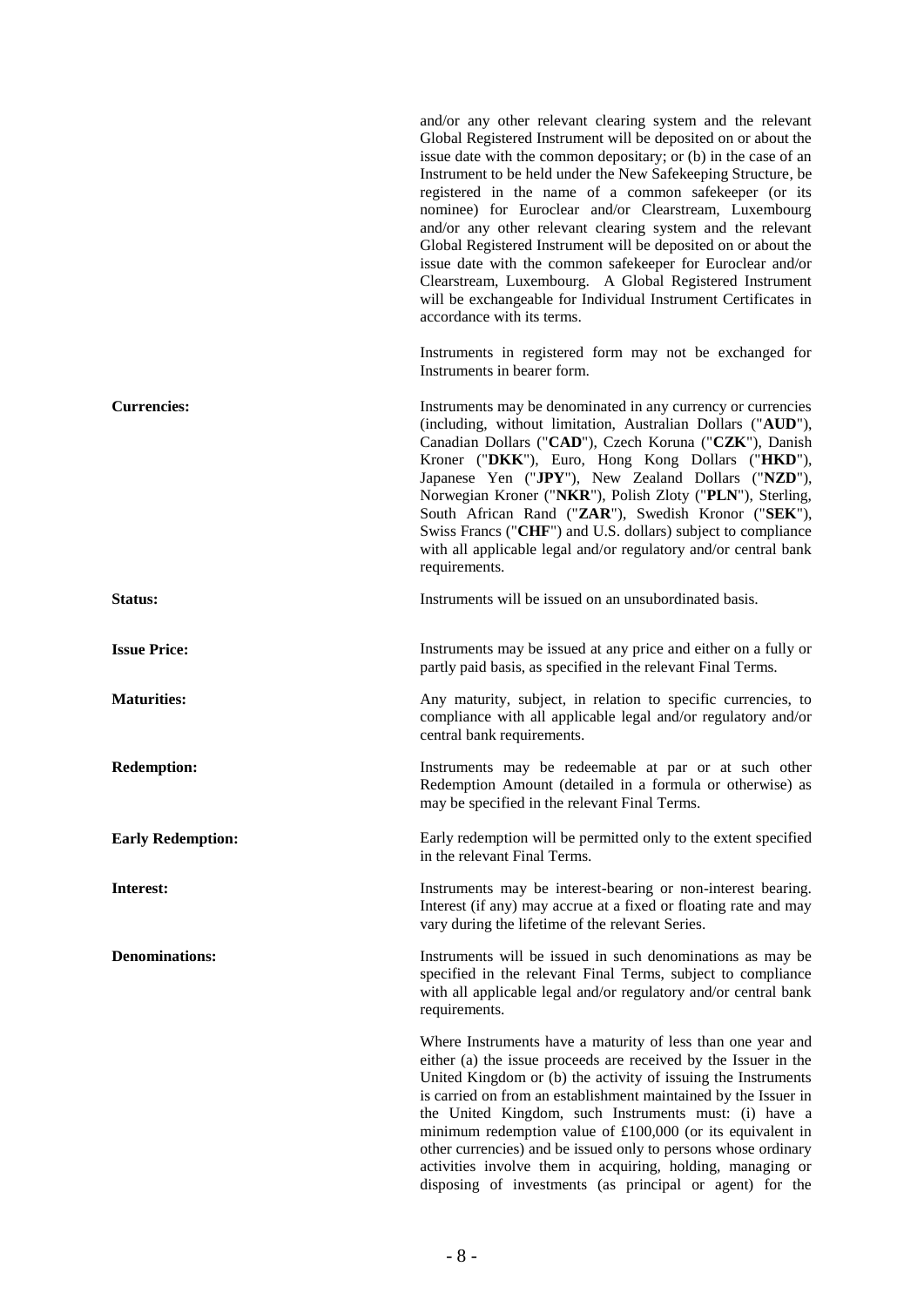|                                        | purposes of their businesses or who it is reasonable to expect<br>will acquire, hold, manage or dispose of investments (as<br>principal or agent) for the purposes of their businesses; or (ii)<br>be issued in other circumstances which do not constitute a<br>contravention of section 19 of the Financial Services and<br>Markets Act 2000 (as amended) (the "FSMA") by the Issuer.                                                                                                                                                                                                                                                                                                                                                                                                                                                                                                                                                                                                                                                                                                                                   |
|----------------------------------------|---------------------------------------------------------------------------------------------------------------------------------------------------------------------------------------------------------------------------------------------------------------------------------------------------------------------------------------------------------------------------------------------------------------------------------------------------------------------------------------------------------------------------------------------------------------------------------------------------------------------------------------------------------------------------------------------------------------------------------------------------------------------------------------------------------------------------------------------------------------------------------------------------------------------------------------------------------------------------------------------------------------------------------------------------------------------------------------------------------------------------|
| <b>Taxation:</b>                       | All payments of principal and interest in respect of the<br>Instruments by the Issuer will be made without withholding or<br>deduction for or on account of any present or future taxes or<br>duties of whatever nature imposed or levied by or within the<br>Republic of Italy or by or within any district, municipality or<br>other political subdivision or taxing authority therein or<br>thereof unless such withholding or deduction is required by<br>law.                                                                                                                                                                                                                                                                                                                                                                                                                                                                                                                                                                                                                                                        |
| <b>Governing Law and Jurisdiction:</b> | The Instruments, all related contractual documentation and<br>any non-contractual obligations arising out of or in connection<br>with them will be governed by, and construed in accordance<br>with, Italian law and the Italian courts shall have exclusive<br>jurisdiction in accordance with all applicable Italian laws.                                                                                                                                                                                                                                                                                                                                                                                                                                                                                                                                                                                                                                                                                                                                                                                              |
| Listing:                               | Each Series may be admitted to listing on the official list and<br>trading on the regulated market of the Luxembourg Stock<br>Exchange and/or admitted to listing, trading and/or quotation<br>by any other listing authority, stock exchange and/or quotation<br>system as may be agreed between the Issuer and the relevant<br>Dealer and specified in the relevant Final Terms or may be<br>unlisted.                                                                                                                                                                                                                                                                                                                                                                                                                                                                                                                                                                                                                                                                                                                  |
| <b>Terms and Conditions:</b>           | Final Terms will be prepared in respect of each Tranche of<br>Instruments a copy of which will, in the case of Instruments to<br>be admitted to listing on the official list and trading on the<br>regulated market of the Luxembourg Stock Exchange and/or<br>admitted to listing, trading and/or quotation on any other<br>listing authority, stock exchange and/or quotation system be<br>delivered to the regulated market of the Luxembourg Stock<br>Exchange and/or such other listing authority, stock exchange<br>and/or quotation system on or before the date of issue of such<br>Instruments. Each Tranche will be the subject of the Final<br>Terms which, for the purposes of that Tranche only,<br>supplements the "Terms and Conditions of the Instruments"<br>and this Simplified Base Prospectus and must be read in<br>conjunction with this Simplified Base Prospectus. The terms<br>and conditions applicable to each Tranche will be those set out<br>herein under "Terms and Conditions of the Instruments" as<br>supplemented, amended and/or modified or replaced by the<br>relevant Final Terms. |
| <b>Clearing Systems:</b>               | Euroclear, Clearstream, Luxembourg and/or, in relation to any<br>Instruments, any other clearing system as may be specified in<br>the relevant Final Terms.                                                                                                                                                                                                                                                                                                                                                                                                                                                                                                                                                                                                                                                                                                                                                                                                                                                                                                                                                               |
| <b>Selling Restrictions:</b>           | For a description of certain restrictions on offers, sales and<br>deliveries of Instruments and on the distribution of offering<br>material in the United States, the United Kingdom, Japan and<br>the Republic of Italy, see "Subscription and Sale".                                                                                                                                                                                                                                                                                                                                                                                                                                                                                                                                                                                                                                                                                                                                                                                                                                                                    |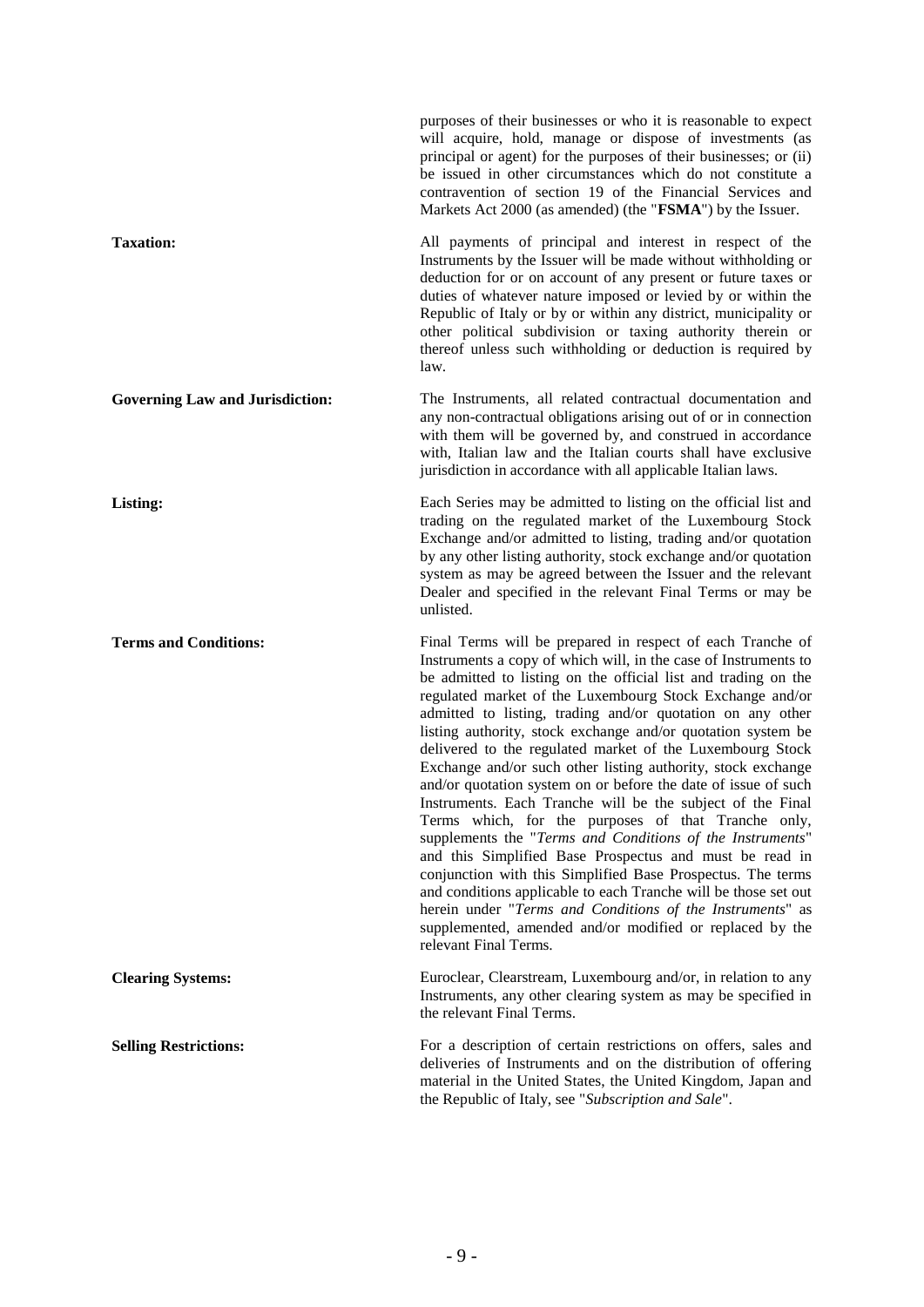#### **TERMS AND CONDITIONS OF THE INSTRUMENTS**

<span id="page-9-0"></span>*The following are the Terms and Conditions of the Instruments which as supplemented, modified or replaced in relation to any Instruments by the relevant Final Terms, will be applicable to each Series of Instruments:*

The Instruments are issued pursuant to and in accordance with an issue and paying agency agreement (as amended, supplemented or replaced, the "**Issue and Paying Agency Agreement**") dated 15 July 1998 as amended and restated on 14 December 2012, and made between the Republic of Italy (the "**Issuer**"), acting through the Director of Direction II of the Treasury Department empowered thereunto by the Minister of Economy and Finance, Citibank, N.A., London Branch in its capacities as fiscal agent (the "**Fiscal Agent**", which expression shall include any successor to Citibank, N.A., London Branch in its capacity as such) and as principal registrar (the "**Principal Registrar**", which expression shall include any successor to Citibank, N.A., London Branch in its capacity as such), Citibank Europe Plc, Belgium Branch in its capacity as alternative registrar (the "**Alternative Registrar**", which expression shall include any successor to Citibank Europe Plc, Belgium Branch in its capacity as such) and the paying agent named therein (the "**Paying Agent**", which expression shall include the Fiscal Agent and any substitute or additional paying agents appointed in accordance with the Issue and Paying Agency Agreement). Copies of the Issue and Paying Agency Agreement are available for inspection during normal business hours at the specified office of the Paying Agent, the Principal Registrar and the Alternative Registrar. All persons from time to time entitled to the benefit of obligations under any Instruments shall be deemed to have notice of, and shall be bound by, all of the provisions of the Issue and Paying Agency Agreement insofar as they relate to the relevant Instruments.

The Instruments are issued in series (each, a "**Series**"), and each Series may comprise one or more tranches ("**Tranches**" and each, a "**Tranche**") of Instruments. Each Tranche will be the subject of final terms (each, "**Final Terms**"), a copy of which will be available for inspection during normal business hours at the specified office of the Fiscal Agent and/or, as the case may be, the Registrar (as defined in Condition 2.2). In the case of a Tranche of Instruments in relation to which application has not been made for listing on any stock exchange, copies of the Final Terms will only be available for inspection by a Holder of such Instruments.

References in these Terms and Conditions to Instruments are to Instruments of the relevant Series and any references to Coupons (as defined in Condition 1.6) and Receipts (as defined in Condition 1.7) are to Coupons and Receipts relating to Instruments of the relevant Series.

References in these Terms and Conditions to the Final Terms are to the Final Terms or Pricing Supplement(s) prepared in relation to the Instruments of the relevant Tranche or Series.

In respect of any Instruments, references herein to these Terms and Conditions are to these terms and conditions as supplemented or modified or (to the extent thereof) replaced by the Final Terms.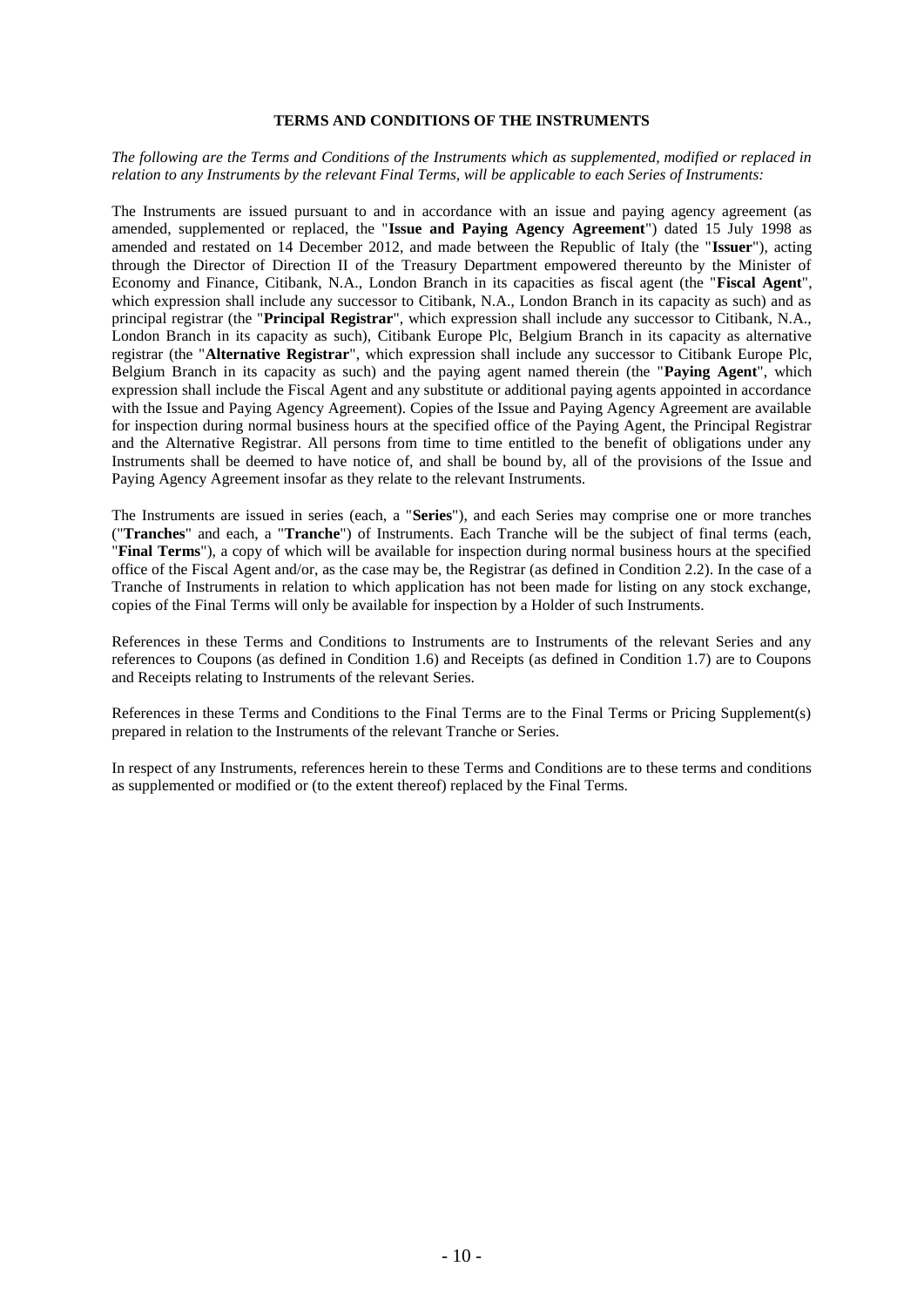#### 1. **FORM AND DENOMINATION**

1.1 Instruments are issued in bearer form ("**Bearer Instruments**") or in registered form ("**Registered Instruments**") in compliance with all applicable laws and regulations including Italian Presidential Decree dated 30 December 2003, No. 398, Italian Legislative Decree dated 24 February 1998, No. 58, and Italian Legislative Decree dated 24 June 1998, No. 213, in each case as amended and integrated from time to time, as specified in the Final Terms and are serially numbered. Registered Instruments will not be exchangeable for Bearer Instruments.

#### *Bearer Instruments*

1.2 The Final Terms shall specify whether U.S. Treasury Regulation § 1.163-5(c)(2)(i)(D) (the "**TEFRA D Rules**") or U.S. Treasury Regulation § 1.163-5(c)(2)(i)(C) (the "**TEFRA C Rules**") shall apply. Each Tranche of Bearer Instruments is represented upon issue by a temporary global Instrument (a "**Temporary Global Instrument**"), unless the Final Terms specify otherwise and the TEFRA C Rules apply.

Where the Final Terms applicable to a Tranche of Bearer Instruments specifies that the TEFRA C Rules apply, such Tranche is (unless otherwise specified in the Final Terms) represented upon issue by a Permanent Global Instrument (as defined below).

Interests in the Temporary Global Instrument may be exchanged for:

- (i) interests in a permanent global Instrument (a "**Permanent Global Instrument**"); or
- (ii) if so specified in the Final Terms, definitive instruments in bearer form ("**Definitive Instruments**") and/or (in the case of a Series comprising both Bearer Instruments and Registered Instruments and if so specified in the Final Terms) Registered Instruments.

Exchanges of interests in a Temporary Global Instrument for Definitive Instruments or, as the case may be, a Permanent Global Instrument will be made only on or after the Exchange Date (as specified in the Final Terms) and (unless the Final Terms specify that the TEFRA C Rules are applicable to the Instruments) provided certification as to the beneficial ownership thereof as required by U.S. Treasury regulations (in substantially the form set out in the Temporary Global Instrument or in such other form as is customarily issued in such circumstances by the relevant clearing system) has been received. An exchange for Registered Instruments will be made at any time or from such date as may be specified in the Final Terms, in each case, without any requirement for certification.

- 1.3 The bearer of any Temporary Global Instrument shall not (unless, upon due presentation of such Temporary Global Instrument for exchange (in whole but not in part only) for a Permanent Global Instrument or for delivery of Definitive Instruments and/or Registered Instruments, such exchange or delivery is improperly withheld or refused and such withholding or refusal is continuing at the relevant payment date) be entitled to receive any payment in respect of the Instruments represented by such Temporary Global Instrument which falls due on or after the Exchange Date or be entitled to exercise any option on a date after the Exchange Date.
- 1.4 Unless the Final Terms specify that the TEFRA C Rules are applicable to the Instruments and subject to Condition 1.3 above, if any date on which a payment of interest is due on the Instruments of a Tranche occurs whilst any of the Instruments of that Tranche are represented by a Temporary Global Instrument, the related interest payment will be made on the Temporary Global Instrument only to the extent that certification as to the beneficial ownership thereof as required by U.S. Treasury regulations (in substantially the form set out in the Temporary Global Instrument or in such other form as is customarily issued in such circumstances by the relevant clearing system) has been received by Euroclear Bank SA/NV ("**Euroclear**") or Clearstream Banking, S.A. ("**Clearstream, Luxembourg**") or any other relevant clearing system including Clearstream Banking AG Frankfurt. Payments of principal, interest or any other amounts due in respect of a Permanent Global Instrument or (subject to Condition 1.3 above) a Temporary Global Instrument (if the Final Terms specify that the TEFRA C Rules are applicable to the Instruments) will be made through Euroclear or Clearstream, Luxembourg or any other relevant clearing system without any requirement for certification.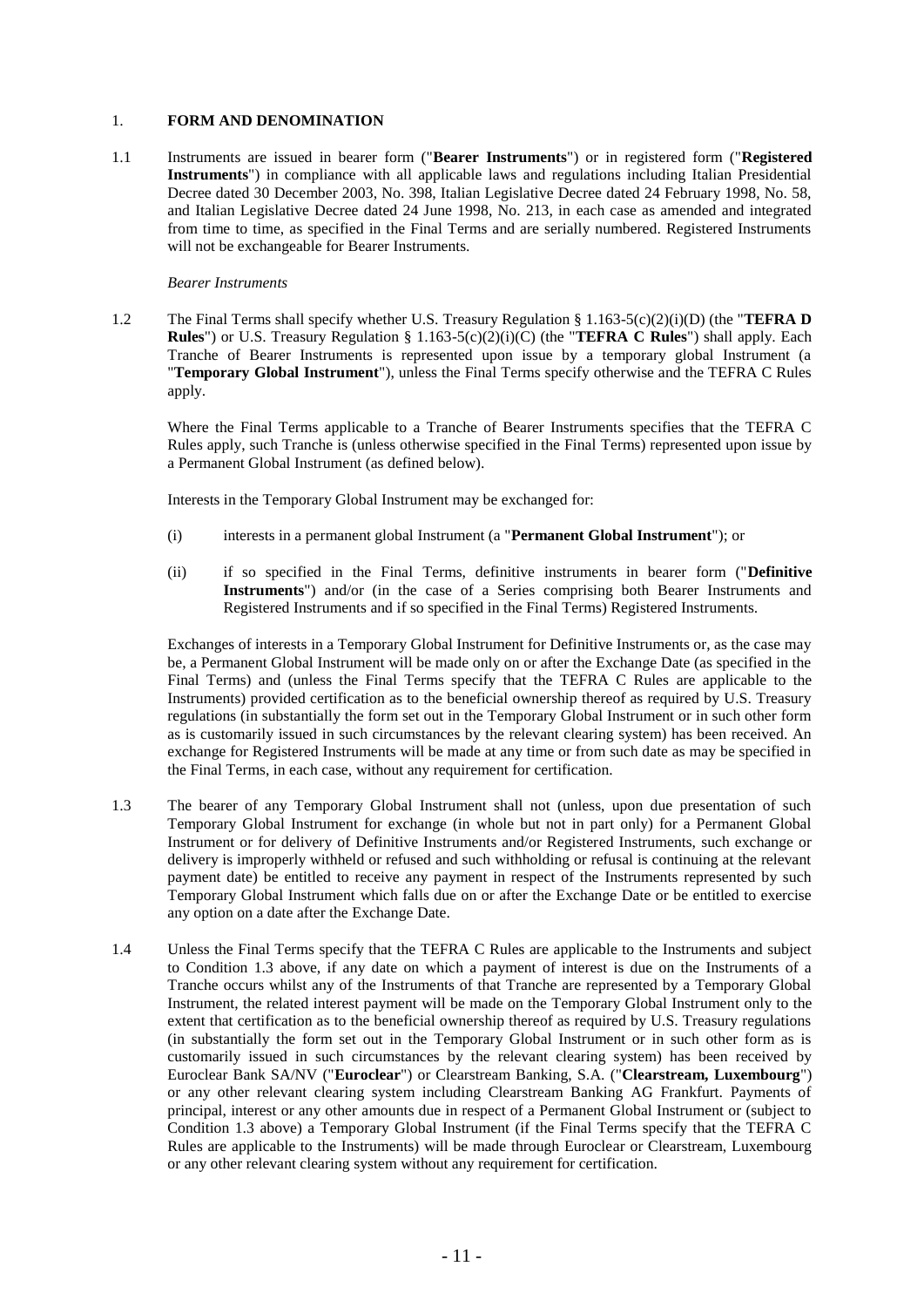1.5 Interests in a Permanent Global Instrument will be exchanged by the Issuer in whole but not in part only at the option of the Holder of such Permanent Global Instrument, for Definitive Instruments and/or (in the case of a Series comprising both Bearer and Registered Instruments and if so specified in the Final Terms) Registered Instruments, (a) if an Event of Default occurs in respect of any Instrument of the relevant Series; or (b) if Euroclear or Clearstream, Luxembourg or any other relevant clearing system is closed for business for a continuous period of 14 days (other than by reason of legal holidays) or announces an intention to cease business permanently or in fact does so or any of the circumstances described in Condition 7 (*Events of Default*) occurs, in all cases at the cost and expense of the Issuer.

If the Issuer does not make the required delivery of Definitive Instruments and/or Registered Instruments by 6.00 p.m. (London time) on the day on which the relevant notice period expires or, as the case may be, the thirtieth day after the day on which such Permanent Global Instrument becomes due to be exchanged and, in the case of (a) above, such Instrument is not duly redeemed (or the funds required for such redemption are not available to the Fiscal Agent for the purposes of effecting such redemption and remain available for such purpose) by 6.00 p.m. (London time) on the thirtieth day after the day at which such Instrument became immediately redeemable then the bearer of the Permanent Global Instrument or any accountholder or participant with a clearing system holding an interest in the Permanent Global Instrument will thereupon be able to enforce against the Issuer all rights which they would have had if they had been holding Definitive Instruments in an amount equal to the value of their holding in the relevant clearing system.

- 1.6 Interest-bearing Definitive Instruments have attached thereto at the time of their initial delivery coupons ("**Coupons**"), presentation of which will be a prerequisite to the payment of interest save in certain circumstances specified herein. Interest-bearing Definitive Instruments, if so specified in the Final Terms, have attached thereto at the time of their initial delivery, a talon ("**Talon**") for further coupons and the expression "Coupons" shall, where the context so requires, include Talons.
- 1.7 Instruments, the principal amount of which is repayable by instalments ("**Instalment Instruments**") which are Definitive Instruments, have endorsed thereon a grid for recording the repayment of principal or, if so specified in the Final Terms, have attached thereto at the time of their initial delivery, payment receipts ("**Receipts**") in respect of the instalments of principal.

#### *Denomination*

#### *Denomination of Bearer Instruments*

1.8 Bearer Instruments are in the denomination or denominations (each of which denomination is integrally divisible by each smaller denomination) specified in the Final Terms. Bearer Instruments of one denomination may not be exchanged for Bearer Instruments of any other denomination.

#### *Denomination of Registered Instruments*

1.9 Registered Instruments are in the minimum denomination specified in the Final Terms or integral multiples thereof.

#### *Currency of Instruments*

1.10 The Instruments are denominated in such currency as may be specified in the Final Terms. Any currency may be so specified (including, without limitation, Australian Dollars ("**AUD**"), Canadian Dollars ("**CAD**"), Czech Koruna ("**CZK**"), Danish Kroner ("**DKK**"), Euro ("**Euro**"), Hong Kong Dollars ("**HKD**"), Japanese Yen ("**JPY**"), New Zealand Dollars ("**NZD**"), Norwegian Kroner ("**NKR**"), Polish Zloty ("**PLN**"), Pounds Sterling ("**GBP**"), South African Rand ("**ZAR**"), Swedish Kronor ("**SEK**"), Swiss Francs ("**CHF**") and United States dollars ("**USD**")), subject to compliance with all applicable legal and/or regulatory and/or central bank requirements.

#### *Partly Paid Instruments*

1.11 Instruments may be issued on a partly paid basis ("**Partly Paid Instruments**") if so specified in the Final Terms. The subscription moneys therefor shall be paid in such number of instalments ("**Partly Paid Instalments**") in such amounts, on such dates and in such manner as may be specified in the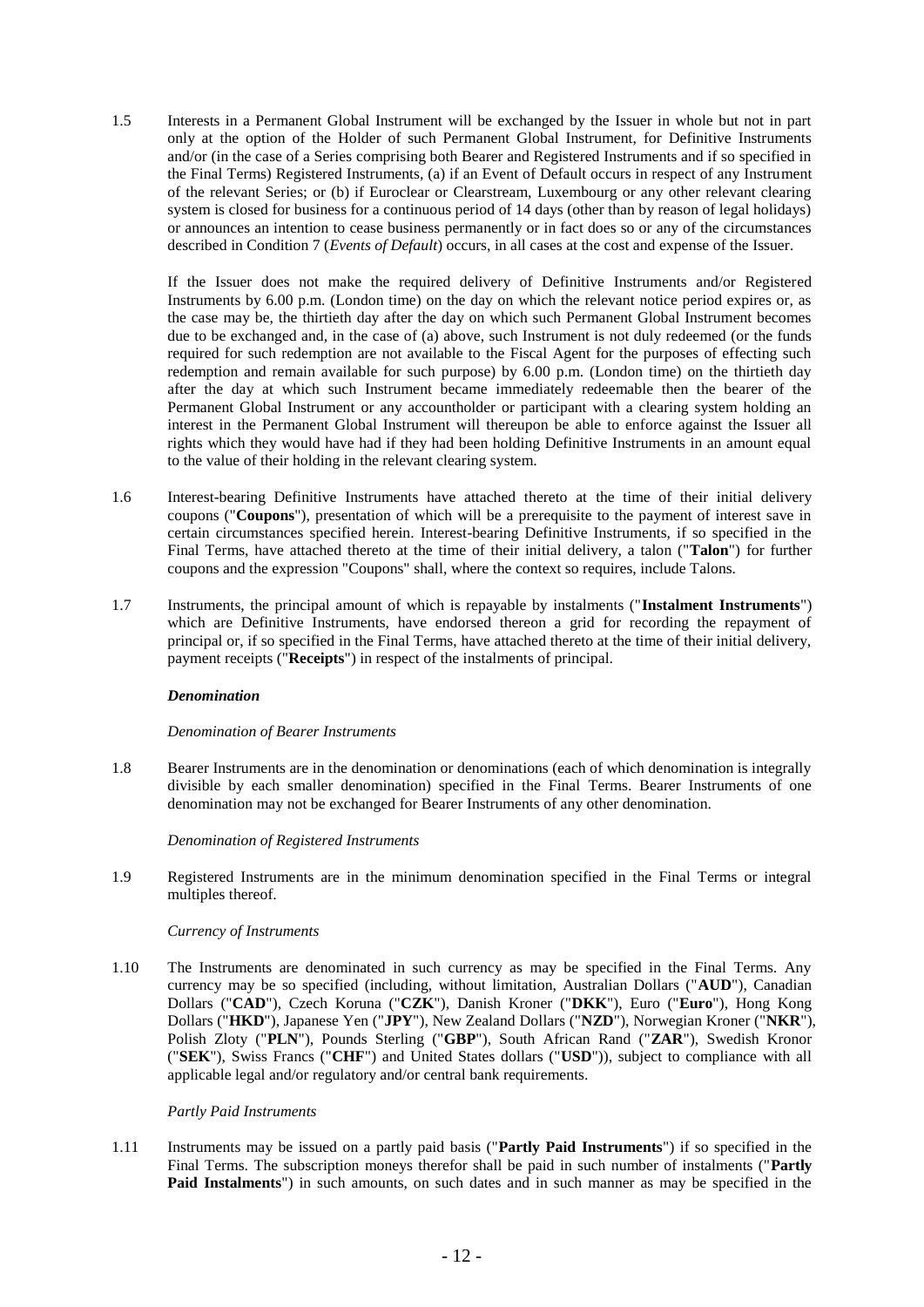Final Terms. The first such instalment shall be due and payable on the date of issue of the Instruments. For the purposes of these Terms and Conditions, in respect of any Partly Paid Instrument ("**Paid Up Amount**") means the aggregate amount of all Partly Paid Instalments in respect thereof as shall have fallen due and been paid up in full in accordance with the Terms and Conditions.

Not less than 14 days nor more than 30 days prior to the due date for payment of any Partly Paid Instalment (other than the first such Instalment) the Issuer shall publish a notice in accordance with Condition 14 stating the due date for payment thereof and stating that failure to pay any such Partly Paid Instalment on or prior to such date will entitle the Issuer to forfeit the Instruments with effect from such date ("**Forfeiture Date**") as may be specified in such notice (not being less than 14 days after the due date for payment of such Partly Paid Instalment), unless payment of the relevant Partly Paid Instalment together with any interest accrued thereon is paid prior to the Forfeiture Date.

The Issuer shall procure that any Partly Paid Instalments paid in respect of any Instruments subsequent to the Forfeiture Date in respect thereof shall be returned promptly to the persons entitled thereto. The Issuer shall not be liable for any interest on any Partly Paid Instalment so returned.

Interest shall accrue on any Partly Paid Instalment which is not paid on or prior to the due date for payment thereof at the Interest Rate (in the case of non-interest bearing Instruments, at the rate applicable to overdue payments) and shall be calculated in the same manner and on the same basis as if it were interest accruing on the Instruments for the period from and including the due date for payment of the relevant Partly Paid Instalment up to but excluding the Forfeiture Date. For the purpose of the accrual of interest, any payment of any Partly Paid Instalment made after the due date for payment shall be treated as having been made on the day preceding the Forfeiture Date (whether or not a Business Day as defined in Condition 5.9).

Unless an Event of Default shall have occurred and be continuing, on the Forfeiture Date, the Issuer shall forfeit all of the Instruments in respect of which any Partly Paid Instalment shall not have been duly paid, whereupon the Issuer shall be entitled to retain all Partly Paid Instalments previously paid in respect of such Instruments and shall be discharged from any obligation to repay such amount or to pay interest thereon, or (where such Instruments are represented by a Temporary Global Instrument or a Permanent Global Instrument) to exchange any interests in such Instrument for interests in a Permanent Global Instrument or to deliver Definitive Instruments or Registered Instruments in respect thereof, but shall have no other rights against any person entitled to the Instruments which have been so forfeited.

Without prejudice to the right of the Issuer to forfeit any Instruments, for so long as any Partly Paid Instalment remains due but unpaid, and except in the case where an Event of Default shall have occurred and be continuing (a) no interests in a Temporary Global Instrument may be exchanged for interests in a Permanent Global Instrument and (b) no transfers of Registered Instruments or exchanges of Bearer Instruments for Registered Instruments may be requested or effected.

Until such time as all the subscription moneys in respect of Partly Paid Instruments shall have been paid in full and except in the case where an Event of Default shall have occurred and be continuing or if any of Euroclear or Clearstream, Luxembourg or any other relevant clearing system is closed for business for a continuous period of 14 days (other than by reason of public holidays) or announces an intention to cease business permanently or in fact does so, no interests in a Temporary Global Instrument or a Permanent Global Instrument may be exchanged for Definitive Instruments or Registered Instruments.

#### 2. **TITLE AND TRANSFER**

- 2.1 Title to Bearer Instruments, Receipts and Coupons passes by delivery. References herein to the "**Holders**" of Bearer Instruments or of Receipts or Coupons are to the bearers of such Bearer Instruments or such Receipts or Coupons.
- 2.2 Title to Registered Instruments passes by registration in the register which the Issuer shall procure to be kept by the Registrar. For the purposes of these Terms and Conditions, "**Registrar**" means, in relation to any Series comprising Registered Instruments, the Principal Registrar or, as the case may be, the Alternative Registrar, as specified in the Final Terms, provided always that, where such Series is admitted to listing and trading on a listing authority, stock exchange and/or quotation system that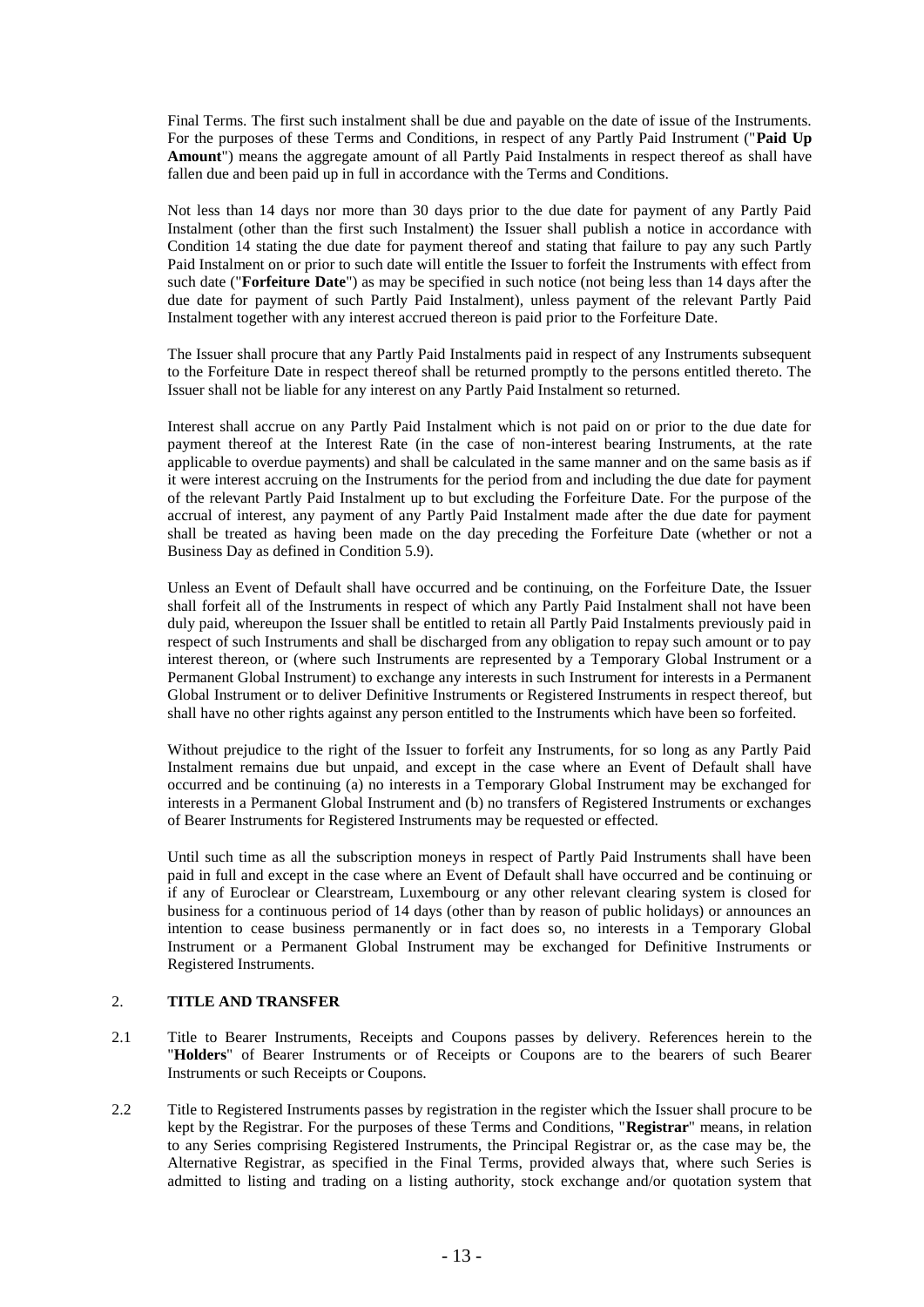requires a registrar to be resident in the jurisdiction of such authority, stock exchange and/or quotation system, "**Registrar**" shall mean an agent resident in that jurisdiction, as specified in the Final Terms. References herein to the "**Holders**" of Registered Instruments are to the persons in whose names such Registered Instruments are so registered in the relevant register.

2.3 The Holder of any Bearer Instrument, Coupon or Registered Instrument will (except as otherwise required by applicable law or regulatory requirement) be treated as its absolute owner for all purposes (whether or not it is overdue and regardless of any notice of ownership, trust or any interest thereof or therein, any writing thereon, or any theft or loss thereof) and no person shall be liable for so treating such Holder.

#### *Transfer of Registered Instruments and exchange of Bearer Instruments for Registered Instruments*

2.4 A Registered Instrument may, upon the terms and subject to the conditions set forth in the Issue and Paying Agency Agreement, be transferred in whole or in part only (provided that such part is, or is an integral multiple of, the minimum denomination specified in the Final Terms) upon the surrender of the Registered Instrument to be transferred, together with the form of transfer endorsed on it duly completed and executed, at the specified office of the Registrar.

A new Registered Instrument will be issued to the transferee and, in the case of a transfer of part only of a Registered Instrument, a new Registered Instrument in respect of the balance not transferred will be issued to the transferor. Registered Instruments held in global form shall be transferred in accordance with the rules and regulations of the relevant clearing systems.

- 2.5 If so specified in the Final Terms, the Holder of Bearer Instruments may exchange the same for the same aggregate principal amount of Registered Instruments upon the terms and subject to the conditions set forth in the Issue and Paying Agency Agreement. In order to exchange a Bearer Instrument for a Registered Instrument, the Holder thereof shall surrender such Bearer Instrument at the specified office outside the United States of the Fiscal Agent or of the Registrar together with a written request for the exchange. Each Bearer Instrument so surrendered must be accompanied by all unmatured Receipts and Coupons appertaining thereto other than the Coupon in respect of the next payment of interest falling due after the exchange date (as defined in Condition 2.6) where the exchange date would, but for the provisions of Condition 2.6, occur between the Record Date (as defined in Condition 9B.3) for such payment of interest and the date on which such payment of interest falls due.
- 2.6 Each new Registered Instrument to be issued upon the transfer of a Registered Instrument or the exchange of a Bearer Instrument for a Registered Instrument will, within three Relevant Banking Days of the transfer date or, as the case may be, the exchange date be available for collection by each relevant Holder at the specified office of the Registrar or, at the option of the Holder requesting such exchange or transfer be mailed (by uninsured post at the risk of the Holder(s) entitled thereto) to such address(es) as may be specified by such Holder. For these purposes, a form of transfer or request for exchange received by the Registrar or the Fiscal Agent after the Record Date in respect of any payment due in respect of Registered Instruments shall be deemed not to be effectively received by the Registrar or the Fiscal Agent until the day following the due date for such payment.

#### *For the purposes of these Terms and Conditions,*

- (i) "**Relevant Banking Day**" means a day on which commercial banks are open for business (including dealings in foreign exchange and foreign currency deposits) in the place where the specified office of the Registrar is located and, in the case only of an exchange of a Bearer Instrument for a Registered Instrument where such request for exchange is made to the Fiscal Agent, in the place where the specified office of the Fiscal Agent is located;
- (ii) the "**exchange date**" shall be the Relevant Banking Day following the day on which the relevant Bearer Instrument shall have been surrendered for exchange in accordance with Condition 2.5; and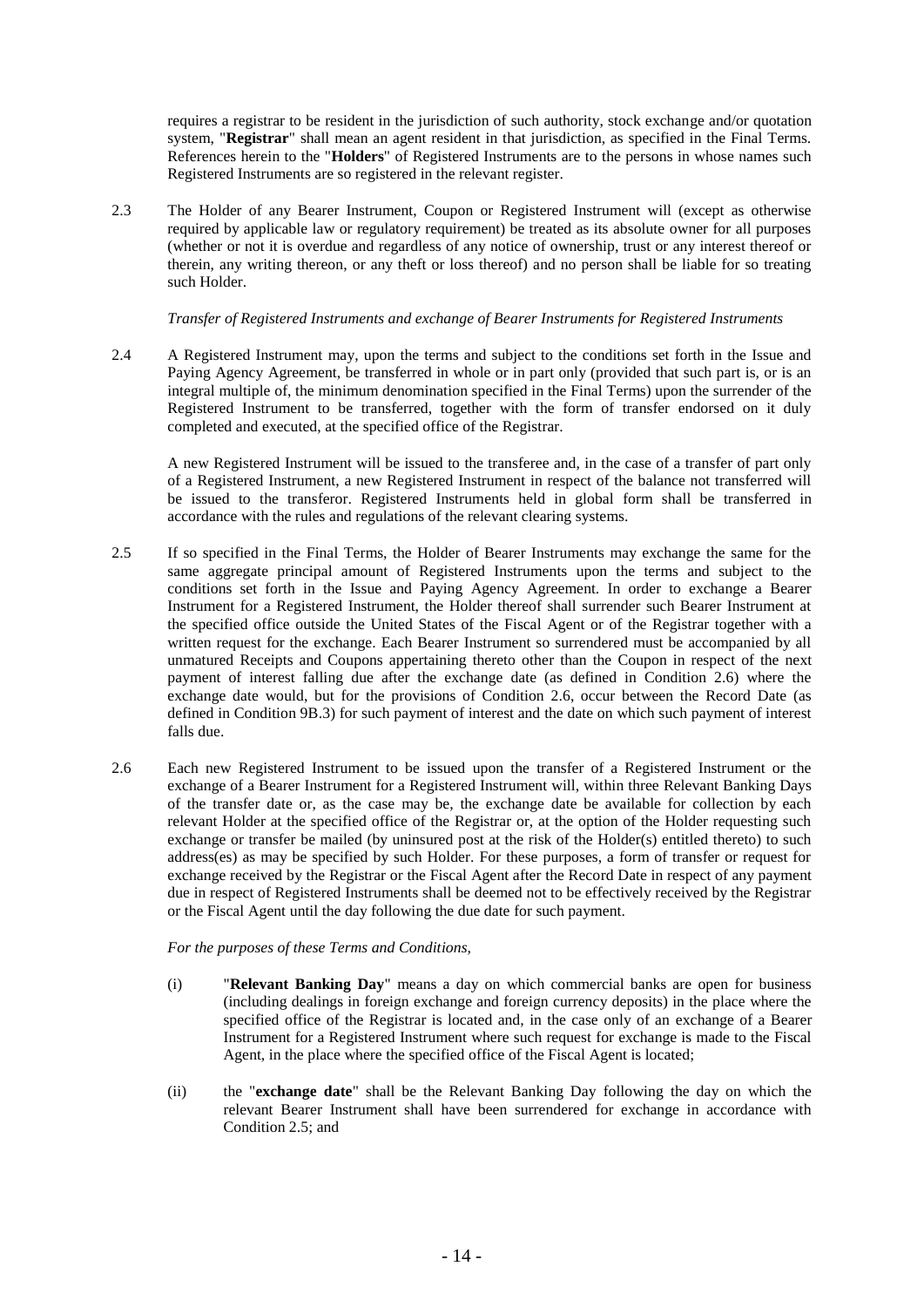- (iii) the "**transfer date**" shall be the Relevant Banking Day following the day on which the relevant Registered Instrument shall have been surrendered for transfer in accordance with Condition 2.4.
- 2.7 The issue of new Registered Instruments on transfer or on the exchange of Bearer Instruments for Registered Instruments will be effected without charge by or on behalf of the Issuer, the Fiscal Agent or the Registrar, but upon payment by the applicant of (or the giving by the applicant of such indemnity as the Issuer, the Fiscal Agent or the Registrar may require in respect of) any tax, duty or other governmental charges which may be imposed in relation thereto.

#### 3. **STATUS OF THE INSTRUMENTS**

The Instruments constitute direct, unconditional and general obligations of the Issuer and rank p*ari passu* among themselves and equally with all other unsecured External Indebtedness of the Issuer.

The Instruments shall be equivalent in all respects to Italian public debt securities and the proceeds of the issue of Instruments shall be equivalent in all respects to the proceeds of Italian public debt securities.

For this purpose, "**External Indebtedness**" means all indebtedness of the Issuer in respect of moneys borrowed by the Issuer on the international market.

#### 4. **NEGATIVE PLEDGE**

So long as any of the Instruments remain outstanding, the Issuer will not grant or have outstanding any mortgage, lien (other than a lien arising by operation of law), pledge or other charge upon the whole or any part of its revenues, property or assets, present or future, to secure any bonds, notes or like securities (or any guarantee thereof) that are placed outside the Republic of Italy without at the same time according to the Instruments the same security as is granted or is outstanding in respect thereof.

#### 5. **INTEREST**

#### *Interest*

5.1 Instruments may be interest-bearing or non interest-bearing, as specified in the Final Terms. Words and expressions appearing in this Condition 5 and not otherwise defined herein or in the Final Terms shall have the meanings given to them in Condition 5.9.

*Interest-bearing Instruments*

5.2 Instruments which are specified in the Final Terms as being interest-bearing shall bear interest from their Interest Commencement Date at the Interest Rate payable in arrear on each Interest Payment Date.

#### *Floating Rate Instruments*

- 5.3 If the Final Terms specify the Interest Rate applicable to the Instruments as being Floating Rate it shall also specify which page (the "**Relevant Screen Page**") on the Reuters Screen or any other information vending service shall be applicable. If such a page is so specified, the Interest Rate applicable to the relevant Instruments for each Interest Accrual Period shall be determined by the Calculation Agent on the following basis:
	- (a) the Calculation Agent will determine the rate for deposits (or, as the case may require, the arithmetic mean (rounded, if necessary, to the nearest ten thousandth of a percentage point, 0.00005 being rounded upwards) of the rates for deposits) in the relevant currency for a period of the duration of the relevant Interest Accrual Period on the Relevant Screen Page as of the Relevant Time on the relevant Interest Determination Date;
	- (b) if, on any Interest Determination Date, no such rate for deposits so appears (or, as the case may be, if fewer than two such rates for deposits so appear) or if the Relevant Screen Page is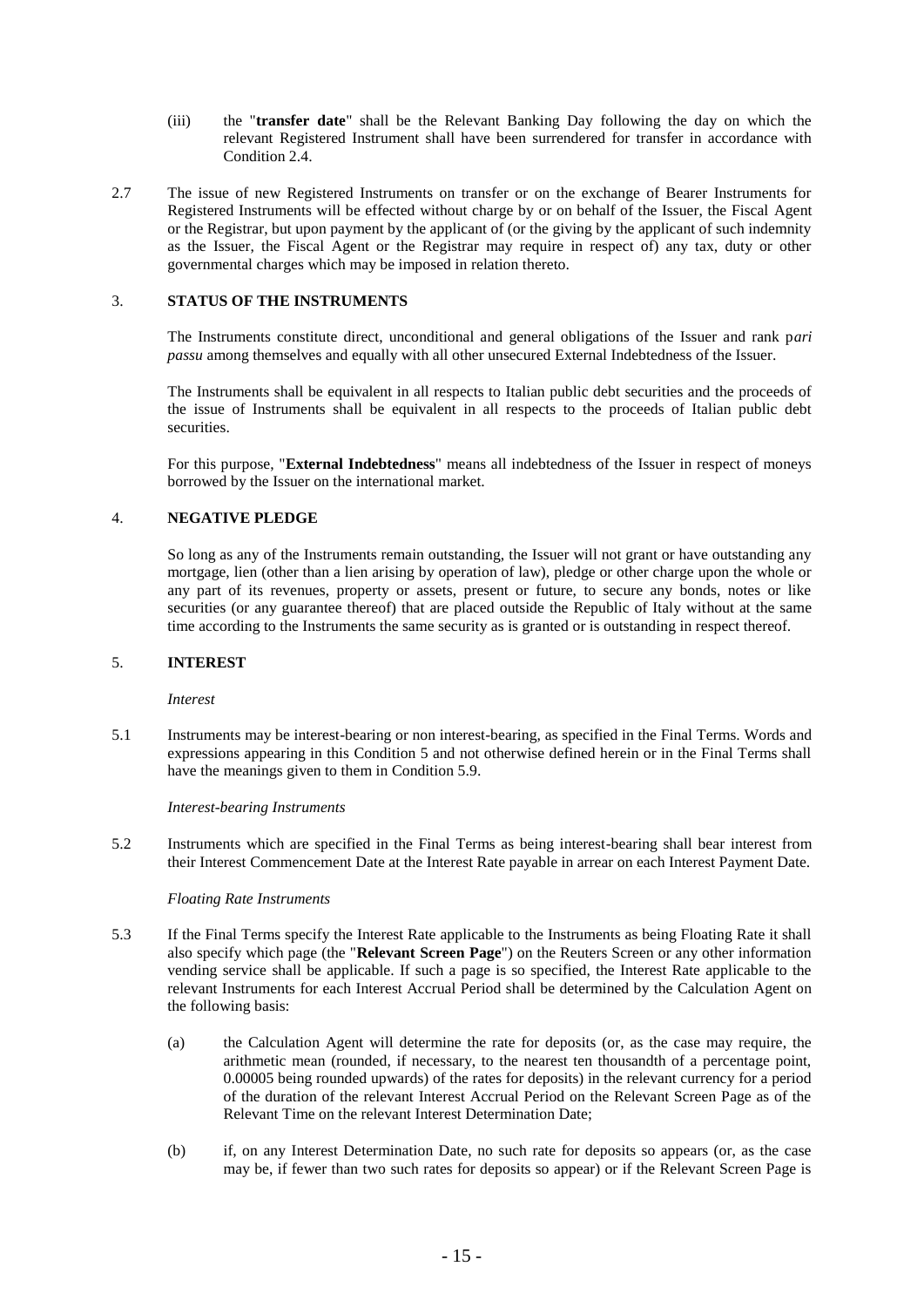unavailable, the Calculation Agent will request appropriate quotations and will determine the arithmetic mean (rounded as aforesaid) of the rates at which deposits in the relevant currency are offered by four major banks in the London interbank market (or, in the case where the Floating Rate basis is EURIBOR or EONIA, in the Euro-zone interbank Market), selected by the Issuer in accordance with the Calculation Agent, at approximately the Relevant Time on the Interest Determination Date to prime banks in the London interbank market (or, in the case where the Floating Rate basis is EURIBOR or EONIA, in the Euro-zone interbank Market) for a period of the duration of the relevant Interest Accrual Period and in an amount that is representative for a single transaction in the relevant market at the relevant time;

- (c) if, on any Interest Determination Date, only two or three rates are so quoted, the Calculation Agent will determine the arithmetic mean (rounded as aforesaid) of the rates so quoted; or
- (d) if, fewer than two rates are so quoted, the Calculation Agent will determine the arithmetic mean (rounded as aforesaid) of the rates quoted by four major banks in the Relevant Financial Centre (or, in the case of Instruments denominated in Euro, in such financial centre or centres within the euro-zone as the Calculation Agent may select) selected by the Issuer in accordance with the Calculation Agent, at approximately 11.00 a.m. (Relevant Financial Centre time (or local time at such other financial centre or centres in the Euro-zone as aforesaid)) on the first day of the relevant Interest Accrual Period for loans in the relevant currency to leading European banks for a period for the duration of the relevant Interest Accrual Period and in an amount that is representative for a single transaction in the relevant market at the relevant time;

and the Interest Rate applicable to such Instruments during each Interest Accrual Period will be the sum of the relevant margin (the "**Relevant Margin**") specified in the Final Terms and the rate (or, as the case may be, the arithmetic mean (rounded as aforesaid) of the rates) so determined provided, however, that, if the Calculation Agent is unable to determine a rate (or, as the case may be, an arithmetic mean of rates) in accordance with the above provisions in relation to any Interest Accrual Period, the Interest Rate applicable to such Instruments during such Interest Accrual Period will be the sum of the Relevant Margin and the rate (or, as the case may be, the arithmetic mean (rounded as aforesaid) of the rates) determined in relation to such Instruments in respect of the last preceding Interest Accrual Period.

#### *ISDA Rate Instruments*

- 5.4 If the Final Terms specify the Interest Rate applicable to the Instruments as being ISDA Rate, each Instrument shall bear interest as from such date, and at such rate or in such amounts, and such interest will be payable on such dates, as would have applied (regardless of any event of default or termination event or tax event thereunder) if the Issuer had entered into an interest rate swap transaction with the Holder of such Instrument under the terms of an agreement to which the ISDA Definitions applied and under which:
	- the Fixed Rate Payer, Fixed Amount Payer, Fixed Price Payer, Floating Rate Payer, Floating Amount Payer or, as the case may be, the Floating Price Payer is the Issuer (as specified in the Final Terms);
	- the Effective Date is the Interest Commencement Date;
	- the Termination Date is the Maturity Date;
	- the Calculation Agent is the Calculation Agent as specified in the Final Terms;
	- the Calculation Periods are the Interest Accrual Periods;
	- the Period End Dates are the Interest Period End Dates;
	- the Payment Dates are the Interest Payment Dates;
	- the Reset Dates are the Interest Period End Dates;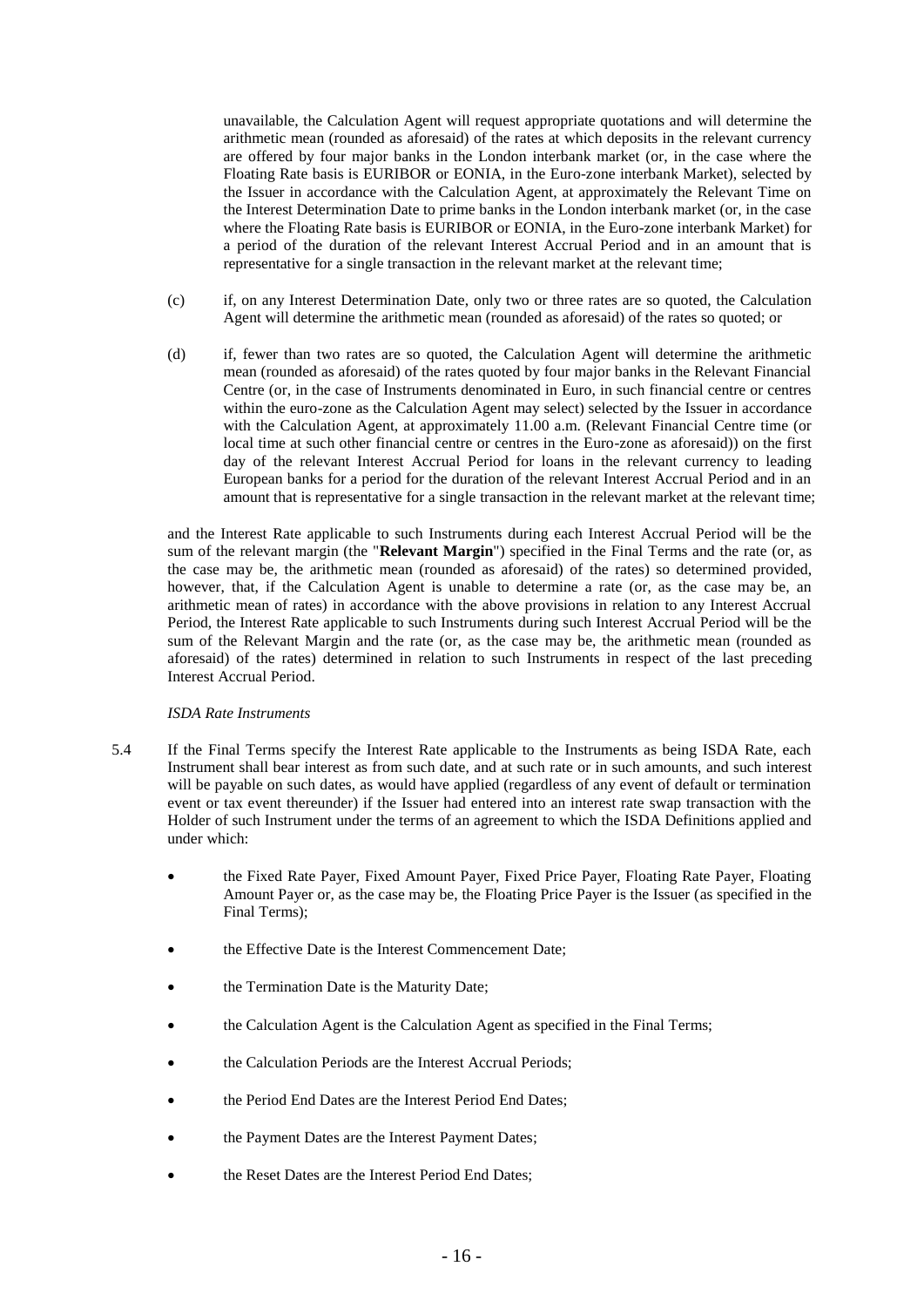- the Calculation Amount is the principal amount of such Instrument;
- the Day Count Fraction applicable to the calculation of any amount is that specified in the Final Terms or, if none is so specified, as may be determined in accordance with the ISDA Definitions;
- the Applicable Business Day Convention applicable to any date is that specified in the Final Terms or, if none is so specified, as may be determined in accordance with the ISDA Definitions; and
- the other terms are as specified in the Final Terms.

#### *Maximum or Minimum Interest Rate*

5.5 If any Maximum or Minimum Interest Rate is specified in the Final Terms, then the Interest Rate shall in no event be greater than the maximum or be less than the minimum so specified.

#### *Accrual of Interest*

5.6 Interest shall accrue on the Outstanding Principal Amount of each Instrument during each Interest Accrual Period from the Interest Commencement Date. Interest will cease to accrue as from the due date for redemption therefor (or, in the case of an Instalment Instrument, in respect of each instalment of principal, on the due date for payment of the relevant Instalment Amount) unless upon due presentation or surrender thereof (if required), payment in full of the Redemption Amount (as defined in Condition 6.9) or the relevant Instalment Amount is improperly withheld or refused or default is otherwise made in the payment thereof in which case interest shall continue to accrue on the principal amount in respect of which payment has been improperly withheld or refused or default has been made (as well after as before any demand or judgment) at EONIA or such other rate as may be specified for this purpose in the Final Terms until the date on which, upon due presentation or surrender of the relevant Instrument (if required), the relevant payment is made or, if earlier (except where presentation or surrender of the relevant Instrument is not required as a precondition of payment), the seventh day after the date on which, the Fiscal Agent or, as the case may be, the Registrar having received the funds required to make such payment, notice is given to the Holders of the Instruments in accordance with Condition 14 that the Fiscal Agent or, as the case may be, the Registrar has received the required funds (except to the extent that there is failure in the subsequent payment thereof to the relevant Holder).

#### *Interest Amount(s), Calculation Agent and Reference Banks*

5.7 If a Calculation Agent is specified in the Final Terms, the Calculation Agent, as soon as practicable after the Relevant Time on each Interest Determination Date (or such other time on such date as the Calculation Agent may be required to calculate any Redemption Amount or Instalment Amount, obtain any quote or make any determination or calculation) will determine the Interest Rate and calculate the amount(s) of interest payable (the "**Interest Amount(s)**") in respect of each denomination of the Instruments (in the case of Bearer Instruments) and the minimum denomination (in the case of Registered Instruments) for the relevant Interest Accrual Period, calculate the Redemption Amount or Instalment Amount, obtain such quote or make such determination or calculation, as the case may be, and cause the Interest Rate and the Interest Amounts for each Interest Period and the relevant Interest Payment Date or, as the case may be, the Redemption Amount or any Instalment Amount to be notified to the Fiscal Agent, the Registrar (in the case of Registered Instruments), the Issuer, the Holders in accordance with Condition 14 and, if the Instruments are listed on a stock exchange and the rules of such exchange so requires, such exchange as soon as possible after their determination or calculation but in no event later than the fourth London Banking Day thereafter or, if earlier in the case of notification to the stock exchange, the time required by the relevant stock exchange. The Interest Amounts and the Interest Payment Date so notified may subsequently be amended (or appropriate alternative arrangements made by way of adjustment) without notice in the event of an extension or shortening of an Interest Accrual Period or the Interest Period. If the Instruments become due and payable under Condition 7, the Interest Rate and the accrued interest payable in respect of the Instruments shall nevertheless continue to be calculated as previously in accordance with this Condition but no publication of the Interest Rate or the Interest Amount so calculated need be made. The determination of each Interest Rate, Interest Amount, Redemption Amount and Instalment Amount,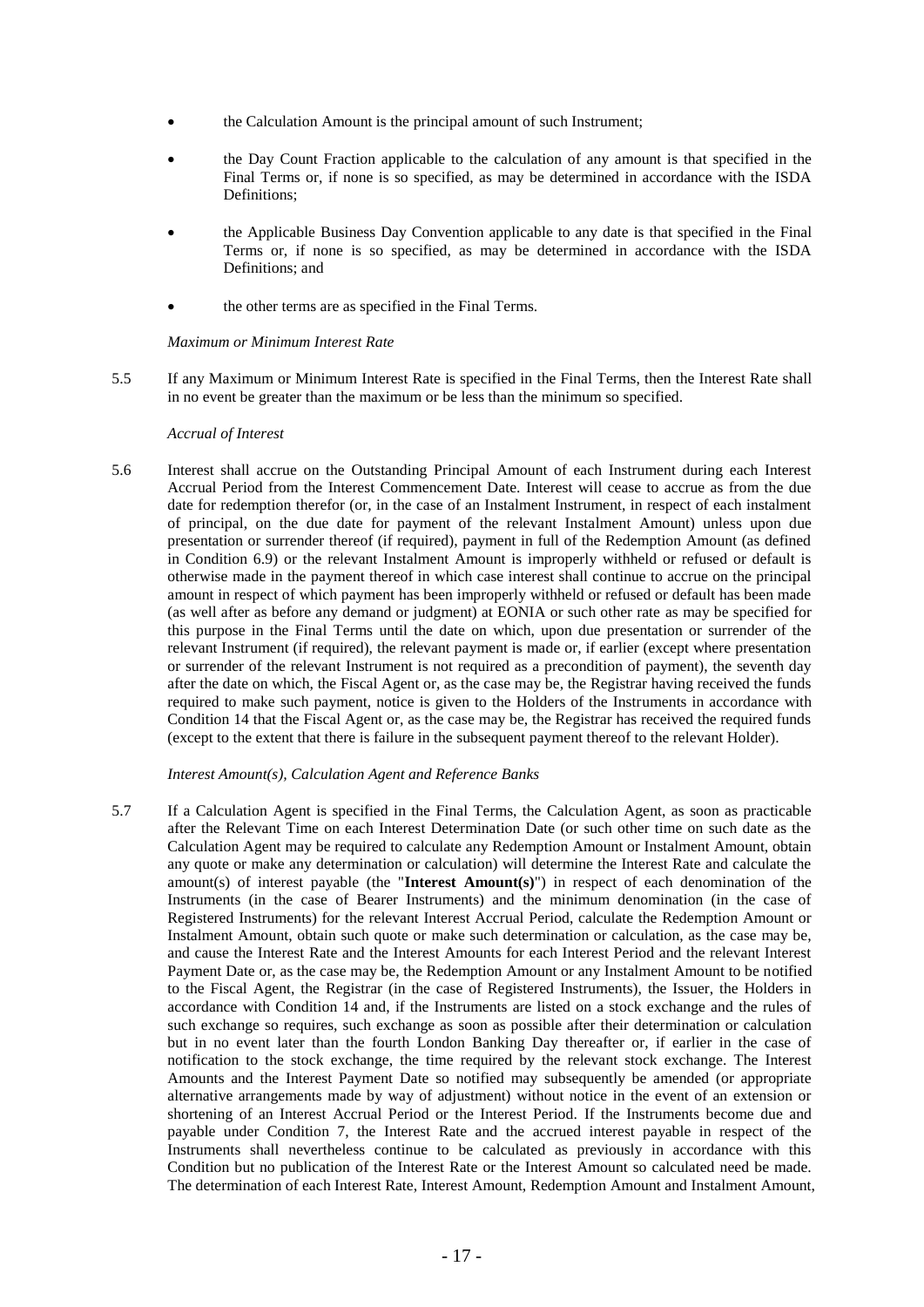the obtaining of each quote and the making of each determination or calculation by the Calculation Agent shall (in the absence of manifest error) be final and binding upon the Issuer and the Holders and neither the Calculation Agent nor any Reference Bank shall have any liability to the Holders in respect of any determination, calculation, quote or rate made or provided by it.

The Issuer will procure that there shall at all times be such Reference Banks as may be required for the purpose of determining the Interest Rate applicable to the Instruments and a Calculation Agent, if provision is made for one in the Terms and Conditions.

If the Calculation Agent is incapable or unwilling to act as such or if the Calculation Agent fails duly to establish the Interest Rate for any Interest Accrual Period or to calculate the Interest Amounts or any other requirements, the Issuer will appoint the London office of a leading bank engaged in the London interbank market to act as such in its place. The Calculation Agent may not resign its duties without a successor having been appointed as aforesaid.

*Calculations and Adjustments*

- 5.8 The amount of interest payable in respect of any Instrument for any period shall be calculated by multiplying the product of the Interest Rate and the Outstanding Principal Amount by the relevant Day Count Fraction, save that (i) if the Final Terms specify a specific amount in respect of such period, the amount of interest payable in respect of such Instrument for such period will be equal to such specified amount and (ii) in the case of Instruments where the Interest Rate is fixed and a specific amount is not specified in the Final Terms as described above, the amount of interest shall be calculated on the following basis:
	- (a) if "**Actual/Actual (ICMA)**" is specified in the Final Terms as the Day Count Fraction, and the Calculation Period is equal to or shorter than the Regular Period (as defined below) during which it falls, interest will be calculated on the basis of the actual number of days in the Calculation Period divided by the product of (1) the actual number of days in such Regular Period and (2) the number of Regular Periods in any year;
	- (b) if "**Actual/Actual (ICMA)**" is specified in the Final Terms as the Day Count Fraction, and the Calculation Period is longer than one Regular Period, interest will be calculated on the basis of the sum of:
		- (A) the actual number of days in such Calculation Period falling in the Regular Period in which it begins divided by the product of (1) the actual number of days in such Regular Period and (2) the number of Regular Periods in any year; and
		- (B) the actual number of days in such Calculation Period falling in the next Regular Period divided by the product of (1) the actual number of days in such Regular Period and (2) the number of Regular Periods in any year;
	- (c) if "**30/360**" is specified in the Final Terms, interest will be calculated on the basis of the number of days in the Calculation Period divided by 360, calculated on a formula basis as follows:

Day Count Fraction = 
$$
\frac{[360x(Y_2 - Y_1)] + [30x(M_2 - M_1)] + (D_2 - D_1)}{360}
$$

where:

"Y1" is the year, expressed as a number, in which the first day of the Calculation Period falls;

"Y2" is the year, expressed as a number, in which the day immediately following the last day included in the Calculation Period falls;

"M1" is the calendar month, expressed as a number, in which the first day of the Calculation Period falls;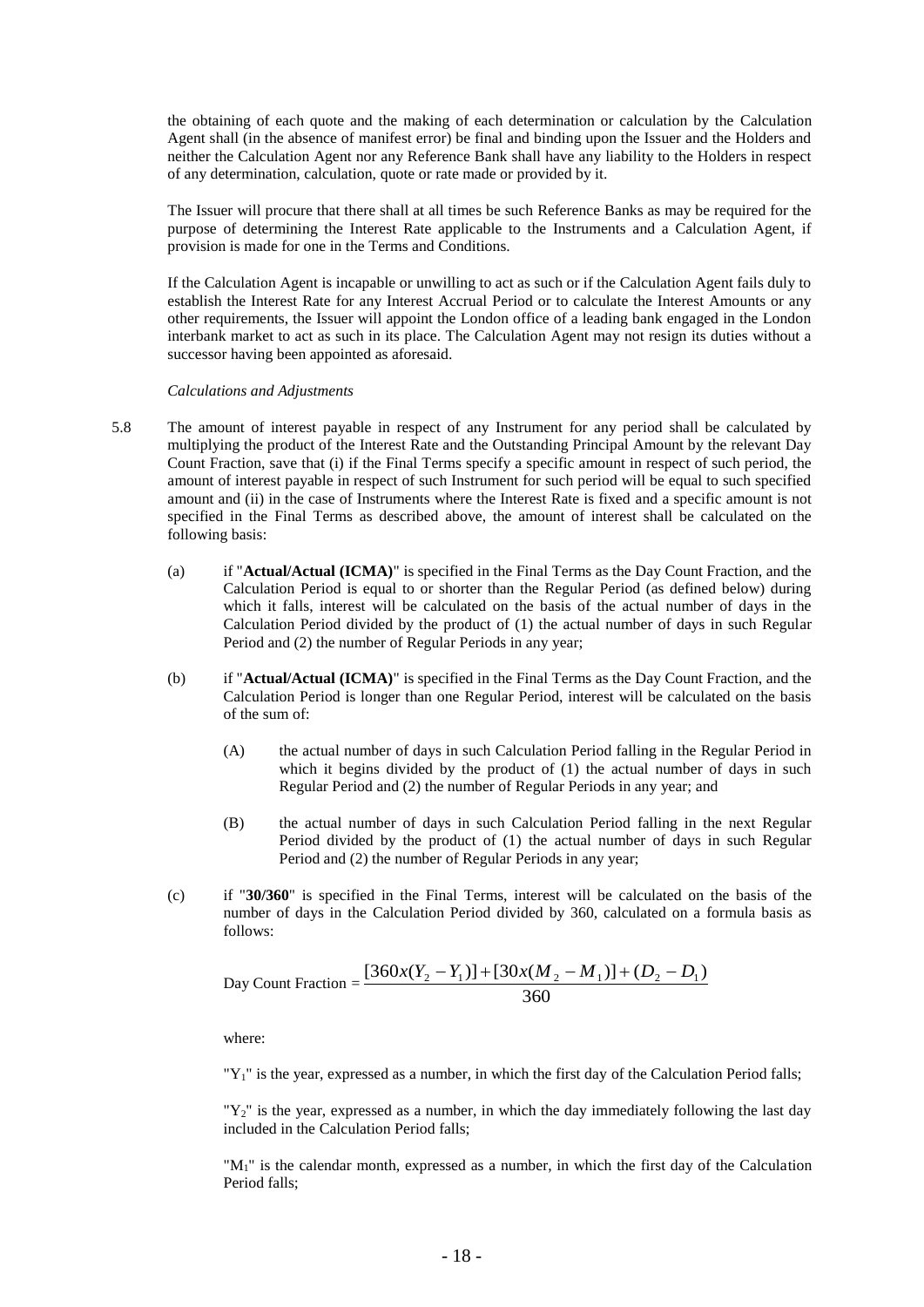"M2" is the calendar month, expressed as number, in which the day immediately following the last day included in the Calculation Period falls;

"D1" is the first calendar day, expressed as a number, of the Calculation Period, unless such number would be 31, in which case  $D_1$  will be 30; and

"D2" is the calendar day, expressed as a number, immediately following the last day included in the Calculation Period, unless such number would be 31 and  $D_1$  is greater than 29, in which case  $D_2$  will be 30; or

(d) on such other basis as is specified in the Final Terms (including, without limitation, if the Interest Payment Dates do not fall at regular intervals between the Issue Date and the Maturity Date).

For the purposes of this Condition:

- (i) the day and month (but not the year) on which any Interest Payment Date falls shall be a "**Regular Date**"; and
- (ii) each period from and including a Regular Date falling in any year to but excluding the next succeeding Regular Date shall be a "**Regular Period**".

For the purposes of any calculations referred to in these Terms and Conditions (unless otherwise specified in the Final Terms), (a) all percentages resulting from such calculations will be rounded, if necessary, to the nearest one hundred-thousandth of a percentage point (with 0.000005 per cent. being rounded up to 0.00001 per cent.), (b) all USD amounts used in or resulting from such calculations will be rounded to the nearest cent (with one half cent being rounded up), (c) all JPY amounts used in or resulting from such calculations will be rounded downwards to the next lower whole JPY amount, and (d) all amounts denominated in Euro or any other currency used in or resulting from such calculations will be rounded to the nearest two decimal places in such currency, with 0.005 being rounded upwards.

#### *Definitions*

5.9 "**Applicable Business Day Convention**" means the "Business Day Convention" which may be specified in the Final Terms as applicable to any date in respect of the Instruments unless the Final Terms specify "No Adjustment" in relation to any date in which case such date shall not be adjusted in accordance with any Business Day Convention. Different Business Day Conventions may apply, or be specified in relation to, the Interest Payment Dates, Interest Period End Dates and any other date or dates in respect of any Instruments.

"**Banking Day**" means, in respect of any city, any day on which commercial banks are open for business (including dealings in foreign exchange and foreign currency deposits) in that city.

"**Business Day**" means a day (other than a Saturday or Sunday):

- (i) in relation to Instruments denominated or payable in Euro, on which the TARGET System is operating;
- (ii) in relation to Instruments payable in any other currency, on which commercial banks are open for business and foreign exchange markets settle payments in the Relevant Financial Centre in respect of the relevant currency; and
- (iii) in either case, on which commercial banks are open for business and foreign exchange markets settle payments in any place specified in the relevant Final Terms.

"**Business Day Convention**" means a convention for adjusting any date if it would otherwise fall on a day that is not a Business Day and the following Business Day Conventions, where specified in the Final Terms in relation to any date applicable to any Instruments, shall have the following meanings: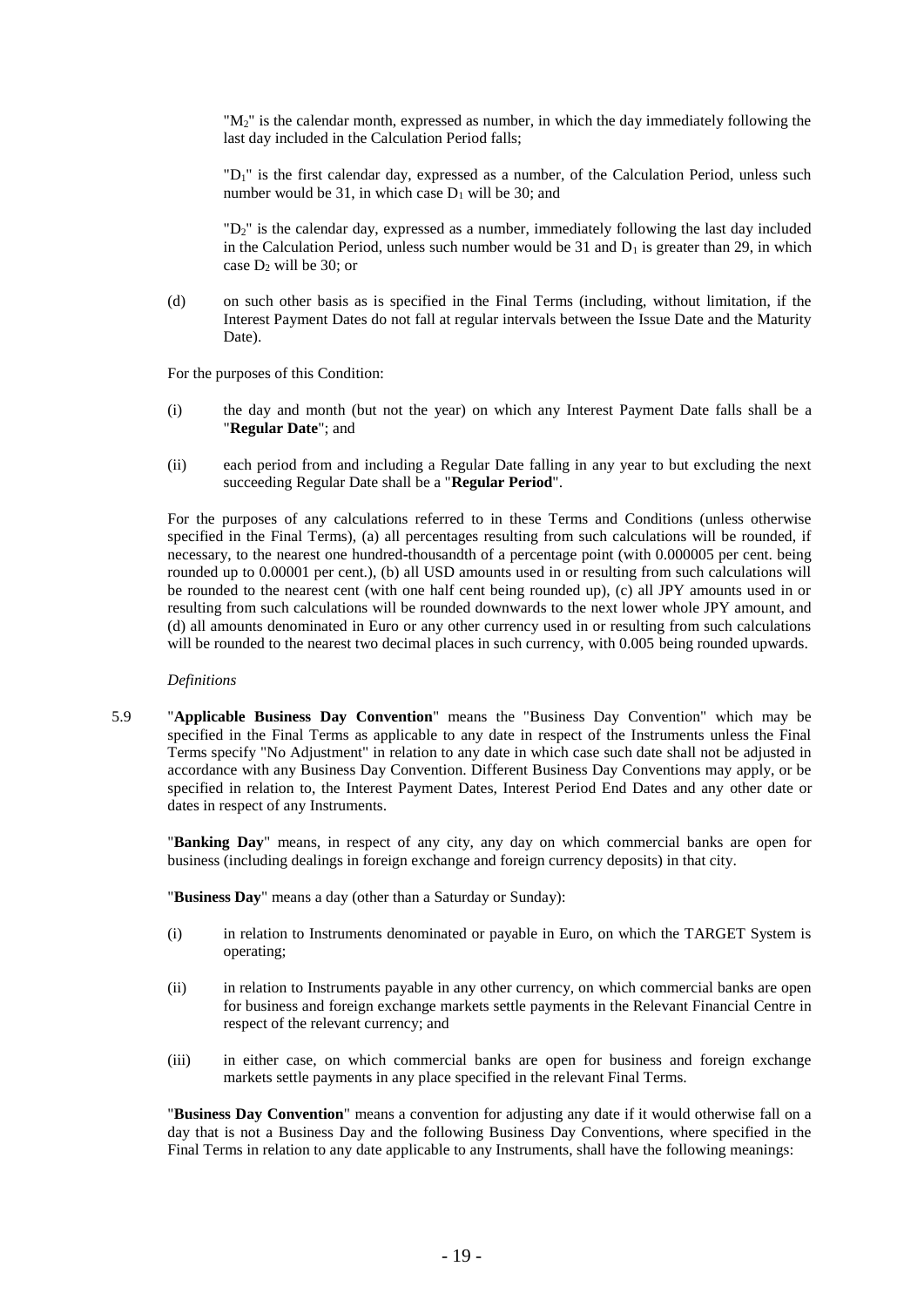- (i) "**Following Business Day Convention**" means that such date shall be postponed to the first following day that is a Business Day;
- (ii) "**Modified Following Business Day Convention**" or "**Modified Business Day Convention**" means that such date shall be postponed to the first following day that is a Business Day unless that day falls in the next calendar month in which case that date will be the first preceding day that is a Business Day;
- (iii) "**Preceding Business Day Convention**" means that such date shall be brought forward to the first preceding day that is a Business Day; and
- (iv) "**FRN Convention**" or "**Eurodollar Convention**" means that each such date shall be the date which numerically corresponds to the preceding such date in the calendar month which is the number of months specified in the Final Terms after the calendar month in which the preceding such date occurred Provided that:
	- (a) if there is no such numerically corresponding day in the calendar month in which any such date should occur, then such date will be the last day which is a Business Day in that calendar month;
	- (b) if any such date would otherwise fall on a day which is not a Business Day, then such date will be the first following day which is a Business Day unless that day falls in the next calendar month, in which case it will be the first preceding day which is a Business Day; and
	- (c) if the preceding such date occurred on the last day in a calendar month which was a Business Day, then all subsequent such dates will be the last day which is a Business Day in the calendar month which is the specified number of months after the calendar month in which the preceding such date occurred.

"**Calculation Agent**" means such agent as may be specified in the Final Terms as the Calculation Agent and if none is so specified, then the Fiscal Agent.

"**Day Count Fraction**" means, in respect of the calculation of an amount for any period of time ("**Calculation Period**"), such day count fraction as may be specified in the Final Terms and:

- (i) if "**Actual/365**" or "**Actual/Actual (ISDA)**" is so specified, means the actual number of days in the Calculation Period divided by 365 (or, if any portion of the Calculation Period falls in a leap year, the sum of (A) the actual number of days in that portion of the Calculation Period falling in a leap year divided by 366 and (B) the actual number of days in that portion of the Calculation Period falling in a non-leap year divided by 365);
- (ii) if "**Actual/360**" is so specified, means the actual number of days in the Calculation Period divided by 360;
- (iii) if "**30/360**" is specified, means the number of days in the Calculation Period divided by 360, calculated on a formula basis as follows:

Day Count Fraction = 
$$
\frac{[360x(Y_2 - Y_1)] + [30x(M_2 - M_1)] + (D_2 - D_1)}{360}
$$

where:

" $Y_1$ " is the year, expressed as a number, in which the first day of the Calculation Period falls;

 $T_{2}$ " is the year, expressed as a number, in which the day immediately following the last day included in the Calculation Period falls;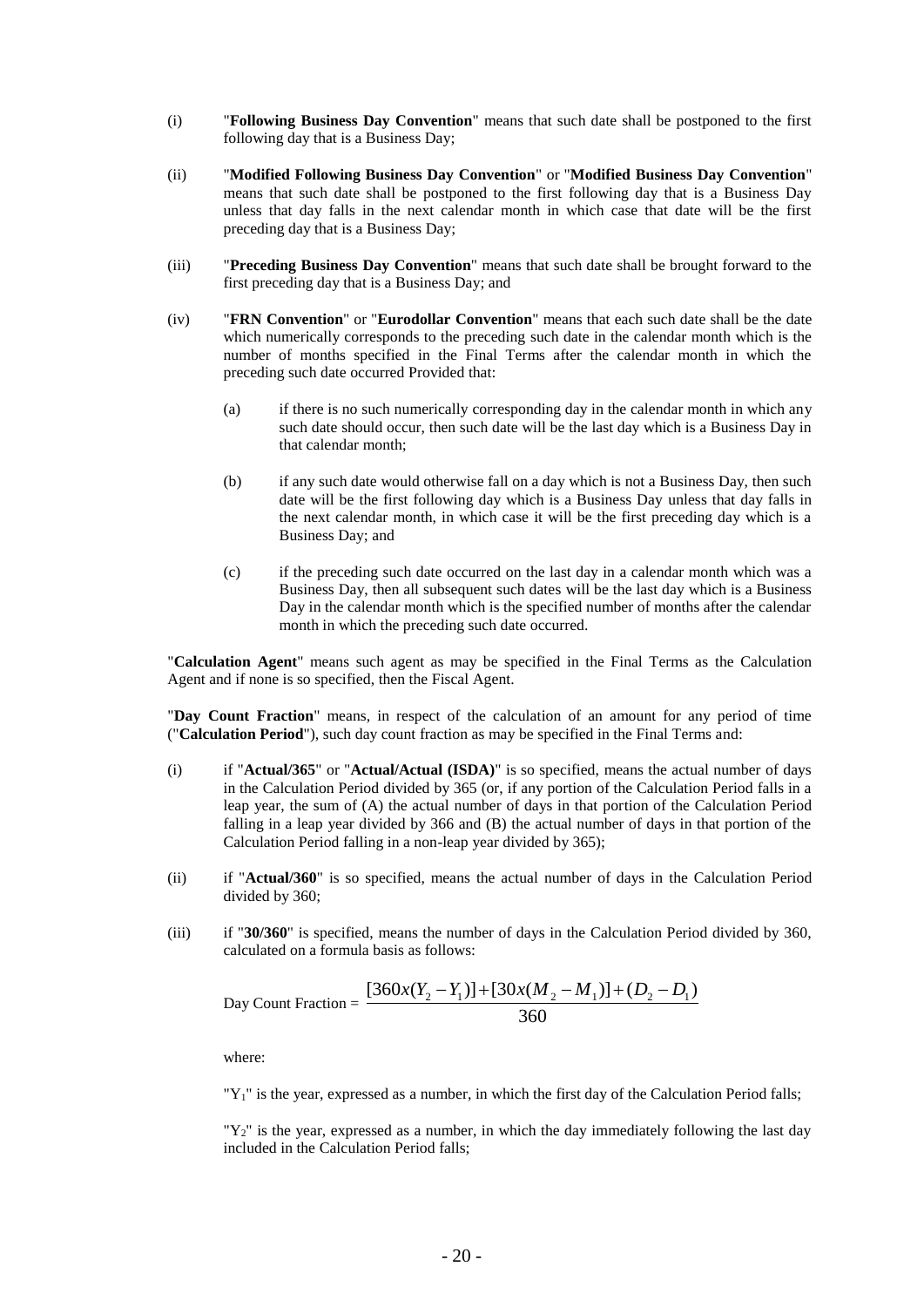"M1" is the calendar month, expressed as a number, in which the first day of the Calculation Period falls;

"M2" is the calendar month, expressed as number, in which the day immediately following the last day included in the Calculation Period falls;

"D1" is the first calendar day, expressed as a number, of the Calculation Period, unless such number would be 31, in which case  $D_1$  will be 30; and

"D<sub>2</sub>" is the calendar day, expressed as a number, immediately following the last day included in the Calculation Period, unless such number would be 31 and  $D_1$  is greater than 29, in which case  $D_2$  will be 30;

(iv) if "**30E/360**" or "**Eurobond Basis**" is so specified means, the number of days in the Calculation Period divided by 360 calculated on a formula basis as follows:

Day Count Fraction = 
$$
\frac{[360 x(Y_2 - Y_1)] + [30 x(M_2 - M_1)] + (D_2 - D_1)}{360}
$$

where:

" $Y_1$ " is the year, expressed as a number, in which the first day of the Calculation Period falls;

 $T_{2}$ " is the year, expressed as a number, in which the day immediately following the last day included in the Calculation Period falls;

"M1" is the calendar month, expressed as a number, in which the first day of the Calculation Period falls;

"M<sub>2</sub>" is the calendar month, expressed as a number, in which the day immediately following the last day included in the Calculation Period falls;

"D1" is the first calendar day, expressed as a number, of the Calculation Period, unless such number would be 31, in which case  $D_1$  will be 30; and

"D2" is the calendar day, expressed as a number, immediately following the last day included in the Calculation Period, unless such number would be 31, in which case  $D_2$  will be 30;

(v) if "**30E/360 (ISDA)**" is so specified, means the number of days in the Calculation Period divided by 360, calculated on a formula basis as follows:

Day Count Fraction = 
$$
\frac{[360 x(Y_2 - Y_1)] + [30 x(M_2 - M_1)] + (D_2 - D_1)}{360}
$$

where:

"Y<sub>1</sub>" is the year, expressed as a number, in which the first day of the Calculation Period falls;

 $T_2$ " is the year, expressed as a number, in which the day immediately following the last day included in the Calculation Period falls;

"M1" is the calendar month, expressed as a number, in which the first day of the Calculation Period falls;

"M2" is the calendar month, expressed as a number, in which the day immediately following the last day included in the Calculation Period falls;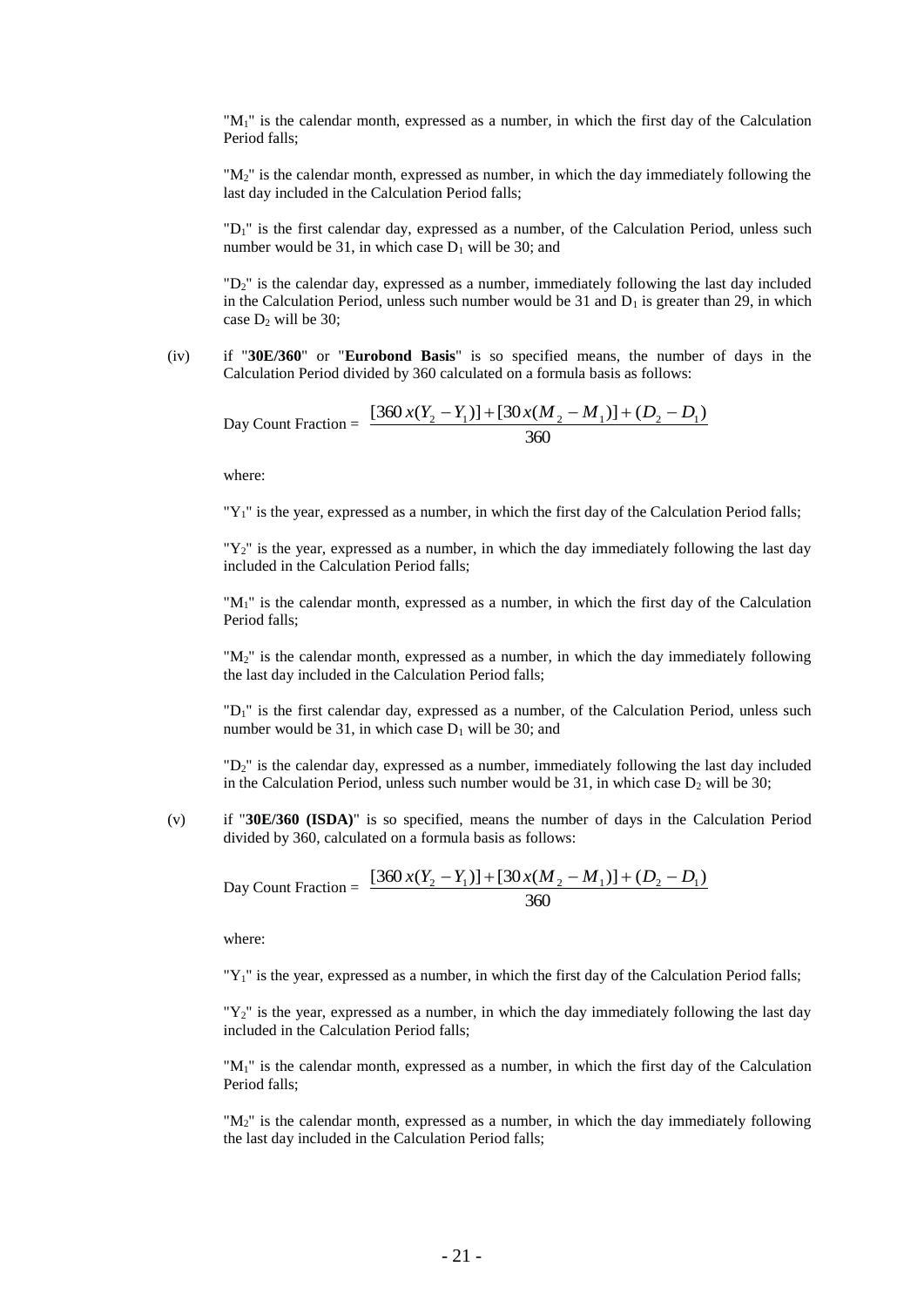"D1" is the first calendar day, expressed as a number, of the Calculation Period, unless (i) that day is the last day of February or (ii) such number would be 31, in which case  $D_1$  will be 30; and

"D2" is the calendar day, expressed as a number, immediately following the last day included in the Calculation Period, unless (i) that day is the last day of February but not the Maturity Date or (ii) such number would be 31, in which case  $D_2$  will be 30;

- (vi) if "**Actual/Actual (ICMA)**" is so specified, means:
	- (a) where the Calculation Period is equal to or shorter than the Regular Period during which it falls, the actual number of days in the Calculation Period divided by the product of (1) the actual number of days in such Regular Period and (2) the number of Regular Periods in any year; and
	- (b) where the Calculation Period is longer than one Regular Period, the sum of:
		- (A) the actual number of days in such Calculation Period falling in the Regular Period in which it begins divided by the product of (1) the actual number of days in such Regular Period and (2) the number of Regular Periods in any year; and
		- (B) the actual number of days in such Calculation Period falling in the next Regular Period divided by the product of (1) the actual number of days in such Regular Period and (2) the number of Regular Periods in any year; and
- (vii) if "**Actual/365 (Fixed)**" is so specified, means the actual number of days in the Calculation Period divided by 365;

*provided, however, that* in each such case the number of days in the Calculation Period is calculated from and including the first day of the Calculation Period to but excluding the last day of the Calculation Period;

"**Euro-zone**" means the zone comprising the Member States of the European Union (the "**EU**") that participate or are participating in European Monetary Union and that adopt or have adopted the Euro as their lawful currency.

"**Interest Accrual Period**" means, in respect of an Interest Period, each successive period beginning on and including an Interest Period End Date and ending on but excluding the next succeeding Interest Period End Date during that Interest Period provided always that the first Interest Accrual Period shall commence on and include the Interest Commencement Date and the final Interest Accrual Period shall end on but exclude the date of final maturity.

"**Interest Commencement Date**" means the date of issue of the Instruments (as specified in the Final Terms) or such other date as may be specified as such in the Final Terms.

"**Interest Determination Date**" means, in respect of any Interest Accrual Period, the date falling such number (if any) of Banking Days in such city(ies) as may be specified in the Final Terms prior to the first day of such Interest Accrual Period, or if none is specified:

- (i) in the case of Instruments denominated in Pounds Sterling, the first day of such Interest Accrual Period; or
- (ii) in the case of Instruments denominated in Euro, the date falling two TARGET Business Days prior to the first day of such Interest Accrual Period; or
- (iii) in any other case, the date falling two London Banking Days prior to the first day of such Interest Accrual Period.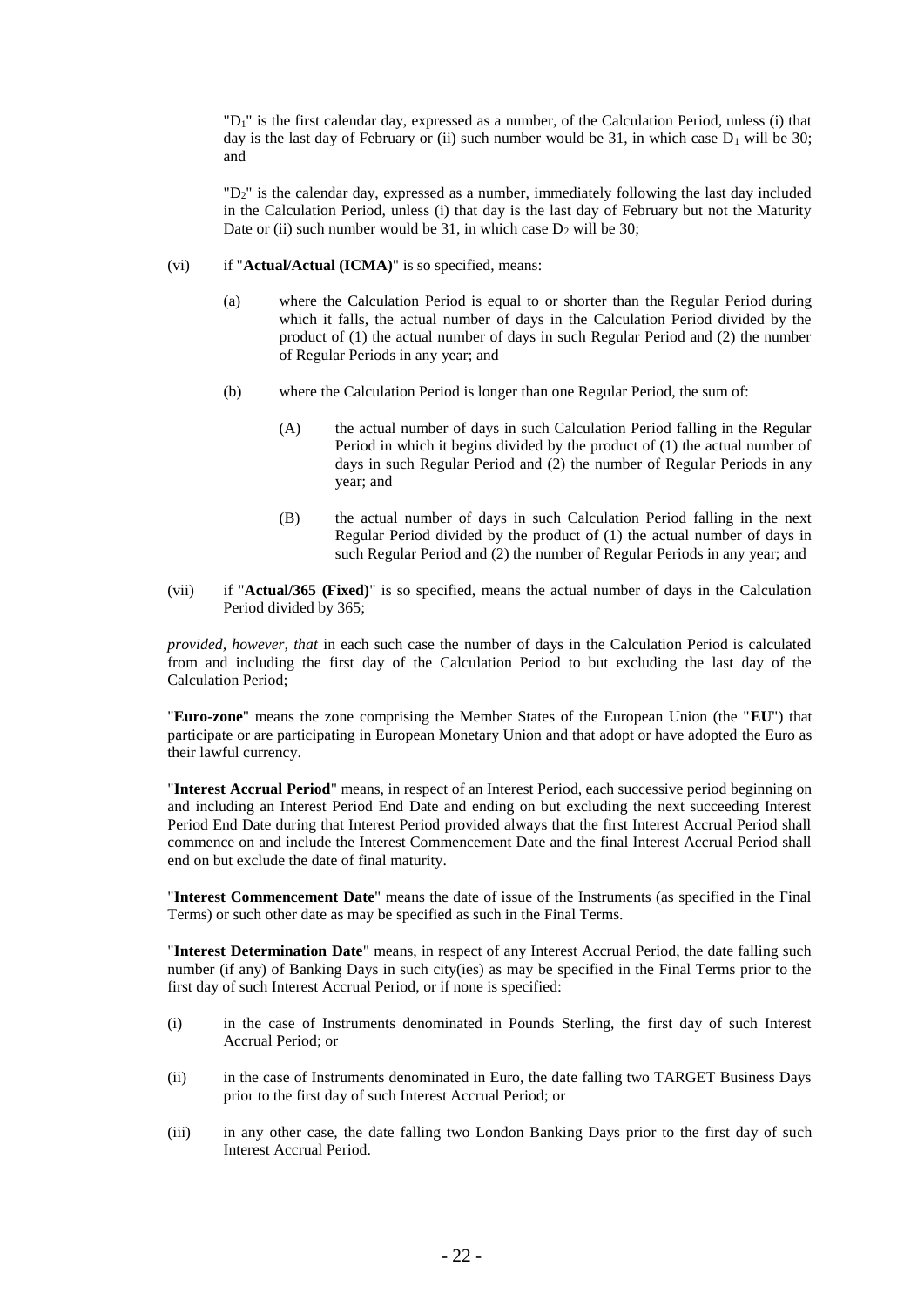"**Interest Payment Date**" means the date or dates specified as such in, or determined in accordance with the provisions of, the Final Terms and, if an Applicable Business Day Convention is specified in the Final Terms, as the same may be adjusted in accordance with the Applicable Business Day Convention or if the Applicable Business Day Convention is the FRN Convention and an interval of a number of calendar months is specified in the Final Terms as being the Interest Period, each of such dates as may occur in accordance with the FRN Convention at such specified period of calendar months following the date of issue of the Instruments (in the case of the first Interest Payment Date) or the previous Interest Payment Date (in any other case).

"**Interest Period**" means each successive period beginning on and including an Interest Payment Date and ending on but excluding the next succeeding Interest Payment Date provided always that the first Interest Period shall commence on and include the Interest Commencement Date and the final Interest Period shall end on but exclude the date of final maturity.

"**Interest Period End Date**" means the date or dates specified as such in, or determined in accordance with the provisions of, the Final Terms and, if an Applicable Business Day Convention is specified in the Final Terms, as the same may be adjusted in accordance with the Applicable Business Day Convention or, if the Applicable Business Day Convention is the FRN Convention and an interval of a number of calendar months is specified in the Final Terms as the Interest Accrual Period, such dates as may occur in accordance with the FRN Convention at such specified period of calendar months following the Interest Commencement Date (in the case of the first Interest Period End Date) or the previous Interest Period End Date (in any other case) or, if none of the foregoing is specified in the Final Terms, means the date or each of the dates which correspond with the Interest Payment Date(s) in respect of the Instruments.

"**Interest Rate**" means the rate or rates (expressed as a percentage per annum) or amount or amounts (expressed as a price per unit of relevant currency) of interest payable in respect of the Instruments specified in, or calculated or determined in accordance with the provisions of, the Final Terms.

"**ISDA Definitions**" means the 2006 ISDA Definitions (as amended and updated as at the date of issue of the first Tranche of the Instruments of the relevant Series (as specified in the relevant Final Terms) as published by the International Swaps and Derivatives Association, Inc.) or, if so specified in the relevant Final Terms, the 2000 ISDA Definitions (as amended and updated as at the date of issue of the first Tranche of the Instruments of the relevant Series (as specified in the relevant Final Terms) as published by the International Swaps and Derivatives Association, Inc.);

"**Outstanding Principal Amount**" means, in respect of an Instrument, its principal amount less, in respect of any Instalment Instrument, any principal amount on which interest shall have ceased to accrue in accordance with Condition 5.6 or, in the case of a Partly Paid Instrument, the Paid Up Amount of such Instrument or otherwise as indicated in the Final Terms.

"**Reference Banks**" means such banks as may be specified in the Final Terms as the Reference Banks or, if none are specified, "Reference Banks" has the meaning given in the ISDA Definitions, mutatis mutandis.

"**Relevant Financial Centre**" means such financial centre or centres as may be specified in relation to the relevant currency for the purposes of the definition of "Business Day" in the ISDA Definitions and in any other place specified in the Final Terms.

"**Relevant Time**" means the time as of which any rate is to be determined as specified in the Final Terms or, if none is specified, at which it is customary to determine such rate.

"**Reuters Screen**" means, when used in connection with a designated page and any designated information, the display page so designated on the Reuter Monitor Money Rates Service (or such other page as may replace that page on that service for the purpose of displaying such information).

"**TARGET Business Day**" means a day on which the TARGET System is operating.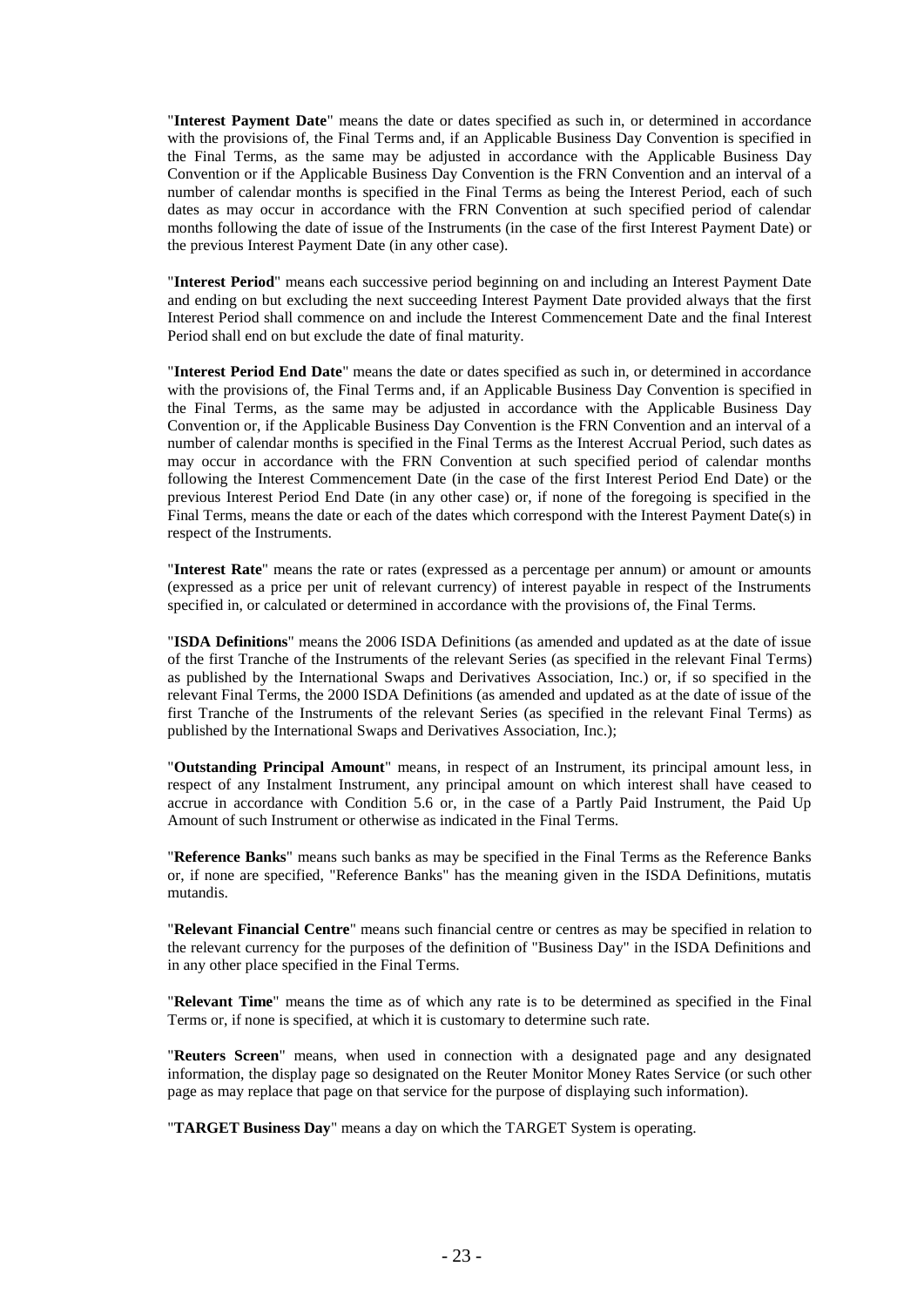"**TARGET System**" means the Trans-European Automated Real-Time Gross Settlement Express Transfer (TARGET2) payment system which utilises a single shared platform and which was launched on 19 November 2007.

#### *Non-Interest Bearing Instruments*

5.10 If any Maturity Redemption Amount (as defined in Condition 6.1) in respect of any Instrument which is non-interest bearing is not paid when due, interest shall accrue on the overdue amount at a rate per annum (expressed as a percentage per annum) equal to the Amortisation Yield defined in, or determined in accordance with the provisions of, the Final Terms or at such other rate as may be specified for this purpose in the Final Terms until the date on which, upon due presentation or surrender of the relevant Instrument (if required), the relevant payment is made or, if earlier (except where presentation or surrender of the relevant Instrument is not required as a precondition of payment), the seventh day after the date on which, the Fiscal Agent or, as the case may be, the Registrar having received the funds required to make such payment, notice is given to the Holders of the Instruments in accordance with Condition 14 that the Fiscal Agent or, as the case may be, the Registrar has received the required funds (except to the extent that there is failure in the subsequent payment thereof to the relevant Holder).

The amount of any such interest shall be calculated in accordance with the provisions of Condition 5.8 as if the Interest Rate was the Amortisation Yield, the Outstanding Principal Amount was the overdue sum and the Day Count Fraction was as specified for this purpose in the Final Terms or, if not so specified, 30E/360 (as defined in Condition 5.9).

#### 6. **REDEMPTION AND PURCHASE**

#### *Redemption at Maturity*

6.1 Unless previously redeemed, or purchased and cancelled or unless such Instrument is stated in the Final Terms as having no fixed maturity date, each Instrument shall be redeemed at its maturity redemption amount (the "**Maturity Redemption Amount**") (which shall be its Outstanding Principal Amount or such other redemption amount as may be specified in or determined in accordance with the Final Terms) (or, in the case of Instalment Instruments, in such number of instalments and in such amounts ("**Instalment Amounts**") as may be specified in, or determined in accordance with the provisions of, the Final Terms) on the date or dates (or, in the case of Instruments which bear interest at a floating rate of interest, on the date or dates upon which interest is payable) specified in the Final Terms.

#### *Optional Early Redemption (Call)*

6.2 If this Condition 6.2 is specified in the Final Terms as being applicable, then the Issuer may, having given the appropriate notice and subject to such conditions as may be specified in the Final Terms, redeem all (but not, unless and to the extent that the Final Terms specify otherwise, some only) of the Instruments of the relevant Series at their call early redemption amount (the "**Early Redemption Amount (Call)**") (which shall be their Outstanding Principal Amount or, in the case of Instruments which are non-interest bearing, their Amortised Face Amount (as defined in Condition 6.10) or such other redemption amount as may be specified in, or determined in accordance with the provisions of, the Final Terms), together with accrued interest (if any) thereon on the date specified in such notice. In the case of a partial redemption of Instruments, the Instruments to be redeemed ("**Redeemed Instruments**") will be selected individually by lot, in the case of Redeemed Instruments represented by definitive Instruments, and in accordance with the rules and procedures of Euroclear and/or Clearstream, Luxembourg (to be reflected in the records of Euroclear and Clearstream, Luxembourg as either a pool factor or a reduction in principal amount, at their discretion), in the case of Redeemed Instruments represented by a Global Instrument, not more than 30 days prior to the date fixed for redemption.

The Issuer may not exercise such option in respect of any Instrument which is the subject of the prior exercise by the Holder thereof of its option to require the redemption of such Instrument under Condition 6.5.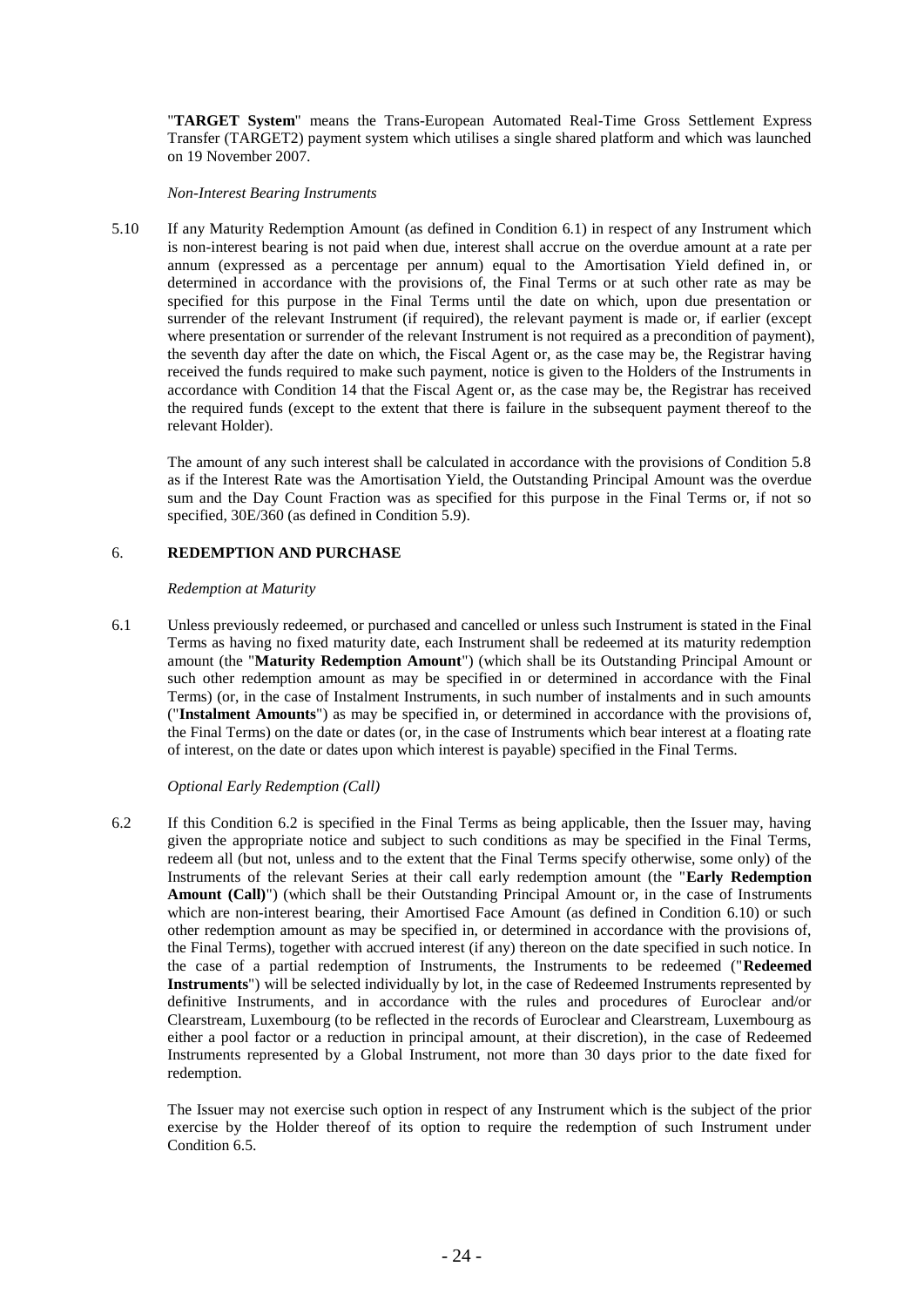- 6.3 The appropriate notice referred to in Condition 6.2 is a notice given by the Issuer to the Holders of the Instruments of the relevant Series in accordance with Condition 14, which notice shall be irrevocable and shall specify:
	- the Series of Instruments subject to redemption;
	- whether such Series is to be redeemed in whole or in part only and, if in part only, the aggregate principal amount of and (except in the case of a Temporary Global Instrument or Permanent Global Instrument) the serial numbers of the Instruments of the relevant Series which are to be redeemed:
	- the due date for such redemption, which shall be not less than thirty days nor more than sixty days after the date on which such notice is given and which shall be such date or the next of such dates ("**Call Option Date(s)**") or a day falling within such period ("**Call Option**  Period"), as may be specified in the Final Terms and which is, in the case of Instruments which bear interest at a floating rate, a date upon which interest is payable; and
	- the Early Redemption Amount (Call) at which such Instruments are to be redeemed.

#### *Partial Redemption*

- 6.4 If the Instruments of a Series are to be redeemed in part only on any date in accordance with Condition 6.2:
	- in the case of Bearer Instruments (other than a Temporary Global Instrument or Permanent Global Instrument), the Instruments to be redeemed shall be drawn by lot in such European city as the Fiscal Agent may specify, or identified in such other manner or in such other place as the Fiscal Agent may approve and deem appropriate and fair;
	- in the case of a Temporary Global Instrument or a Permanent Global Instrument, the Instruments to be redeemed shall be selected in accordance with the rules of Euroclear and/or Clearstream, Luxembourg and/or any other relevant clearing system; and
	- in the case of Registered Instruments, the Instruments shall be redeemed (so far as may be practicable) pro rata to their principal amounts, provided always that the amount redeemed in respect of each Instrument shall be equal to the minimum denomination thereof or an integral multiple thereof,

subject always to compliance with all applicable laws and the requirements of any stock exchange on which the relevant Instruments may be listed.

In the case of the redemption of part only of a Registered Instrument, a new Registered Instrument in respect of the unredeemed balance shall be issued in accordance with Conditions 2.4 to 2.7 which shall apply as in the case of a transfer of Registered Instruments as if such new Registered Instrument were in respect of the untransferred balance.

#### *Optional Early Redemption (Put)*

6.5 If this Condition 6.5 is specified in the Final Terms as being applicable, then the Issuer shall, upon the exercise of the relevant option by the Holder of any Instrument of the relevant Series, redeem such Instrument on the date specified in the relevant Put Notice (as defined below) at its put early redemption amount (the "**Early Redemption Amount (Put)**") (which shall be its Outstanding Principal Amount or, if such Instrument is non-interest bearing, its Amortised Face Amount (as defined in Condition 6.10) or such other redemption amount as may be specified in, or determined in accordance with the provisions of, the Final Terms), together with accrued interest (if any) thereon. In order to exercise such option, the Holder must, not less than forty-five days before the date on which such redemption is required to be made as specified in the Put Notice (which date shall be such date or the next of the dates ("**Put Date(s)**") or a day falling within such period ("**Put Period**") as may be specified in the Final Terms), deposit the relevant Instrument (together, in the case of an interest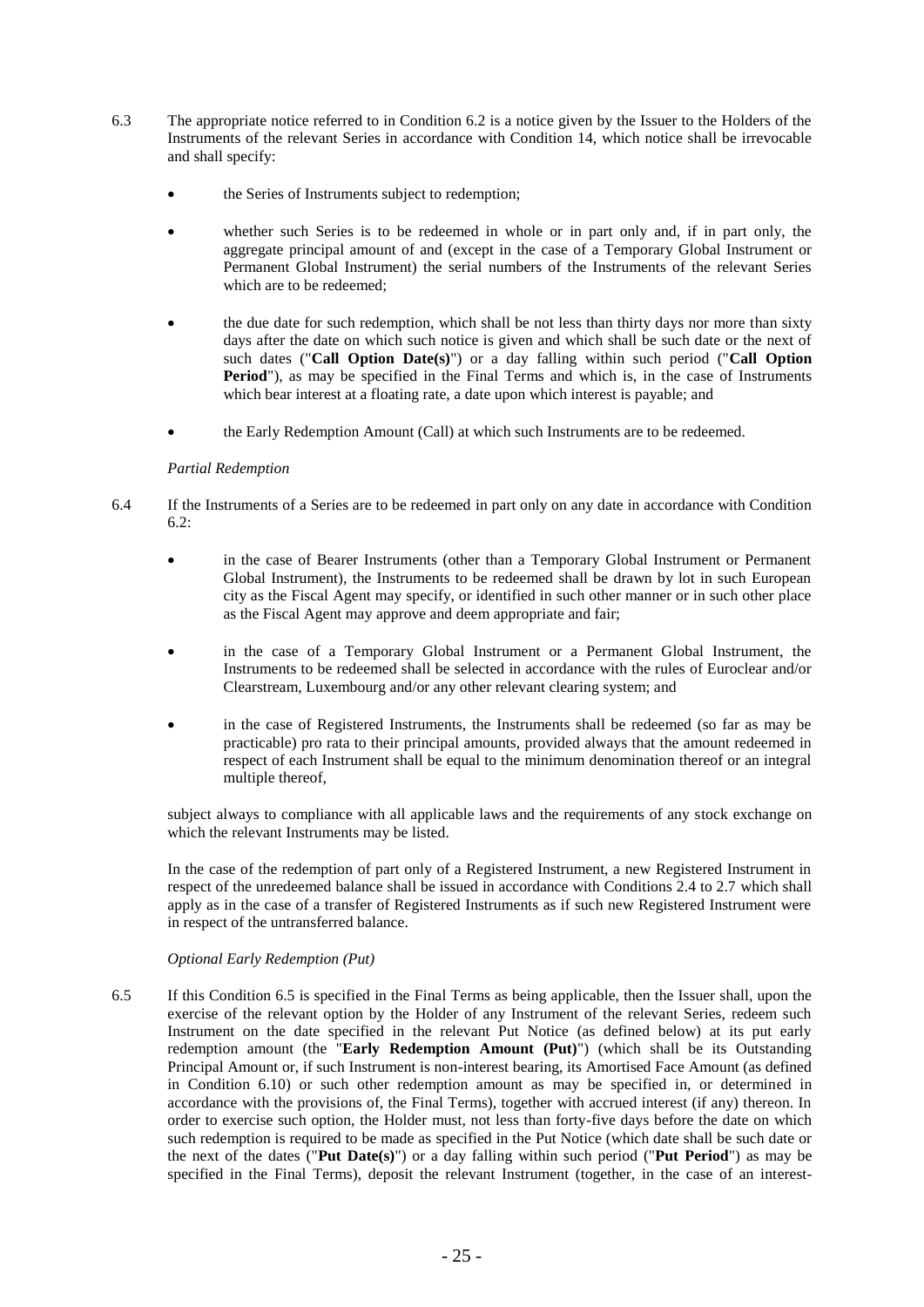bearing Definitive Instrument, with all unmatured Coupons appertaining thereto other than any Coupon maturing on or before the date of redemption (failing which the provisions of Condition 9A.6 apply)) during normal business hours at the specified office of, in the case of a Bearer Instrument, the Paying Agent or, in the case of a Registered Instrument, the Registrar together with a duly completed early redemption notice ("**Put Notice**") in the form which is available from the specified office of the Paying Agent or, as the case may be, the Registrar specifying, in the case of a Temporary Global Instrument or Permanent Global Instrument or Registered Instrument, the aggregate principal amount in respect of which such option is exercised (which must be the minimum denomination specified in the Final Terms or an integral multiple thereof). No Instrument so deposited and option exercised may be withdrawn (except as provided in the Issue and Paying Agency Agreement).

In the case of the redemption of part only of a Registered Instrument, a new Registered Instrument in respect of the unredeemed balance shall be issued in accordance with Conditions 2.4 to 2.7 which shall apply as in the case of a transfer of Registered Instruments as if such new Registered Instrument were in respect of the untransferred balance.

The holder of an Instrument may not exercise such option in respect of any Instrument which is the subject of an exercise by the Issuer of its option to redeem such Instrument under Condition 6.2.

#### *Purchase of Instruments*

6.6 The Issuer may at any time purchase Instruments in the open market or otherwise and at any price provided that all unmatured Receipts and Coupons appertaining thereto are purchased therewith. If purchases are made by tender, tenders must be available to all Holders of Instruments alike.

*Cancellation of Redeemed and Purchased Instruments*

6.7 All unmatured Instruments and Coupons redeemed or purchased in accordance with this Condition 6 will be cancelled forthwith and may not be reissued or resold.

*Further Provisions applicable to Redemption Amount and Instalment Amounts*

- 6.8 The provisions of Condition 5.7 and the last paragraph of Condition 5.8 shall apply to any determination or calculation of the Redemption Amount or any Instalment Amount required by the Final Terms to be made by the Calculation Agent (as defined in Condition 5.9).
- 6.9 References herein to "**Redemption Amount**" shall mean, as appropriate, the Maturity Redemption Amount, the final Instalment Amount, Early Redemption Amount (Tax), Early Redemption Amount (Call), Early Redemption Amount (Put) and Early Termination Amount or such other amount in the nature of a redemption amount as may be specified in, or determined in accordance with the provisions of, the Final Terms.
- 6.10 In the case of any Instrument which is non-interest bearing, the "**Amortised Face Amount**" shall be an amount equal to the sum of:
	- (i) the Issue Price specified in the Final Terms; and
	- (ii) the product of the Amortisation Yield (compounded annually) being applied to the Issue Price from (and including) the Issue Date specified in the Final Terms to (but excluding) the date fixed for redemption or (as the case may be) the date upon which such Instrument becomes due and repayable.

Where such calculation is to be made for a period which is not a whole number of years, the calculation in respect of the period of less than a full year shall be made on the basis of the Day Count Fraction (as defined in Condition 5.9) specified in the Final Terms for the purposes of this Condition 6.10.

6.11 If any Redemption Amount (other than the Maturity Redemption Amount) is improperly withheld or refused or default is otherwise made in the payment thereof, the Amortised Face Amount shall be calculated as provided in Condition 6.10 but as if references in subparagraph (ii) to the date fixed for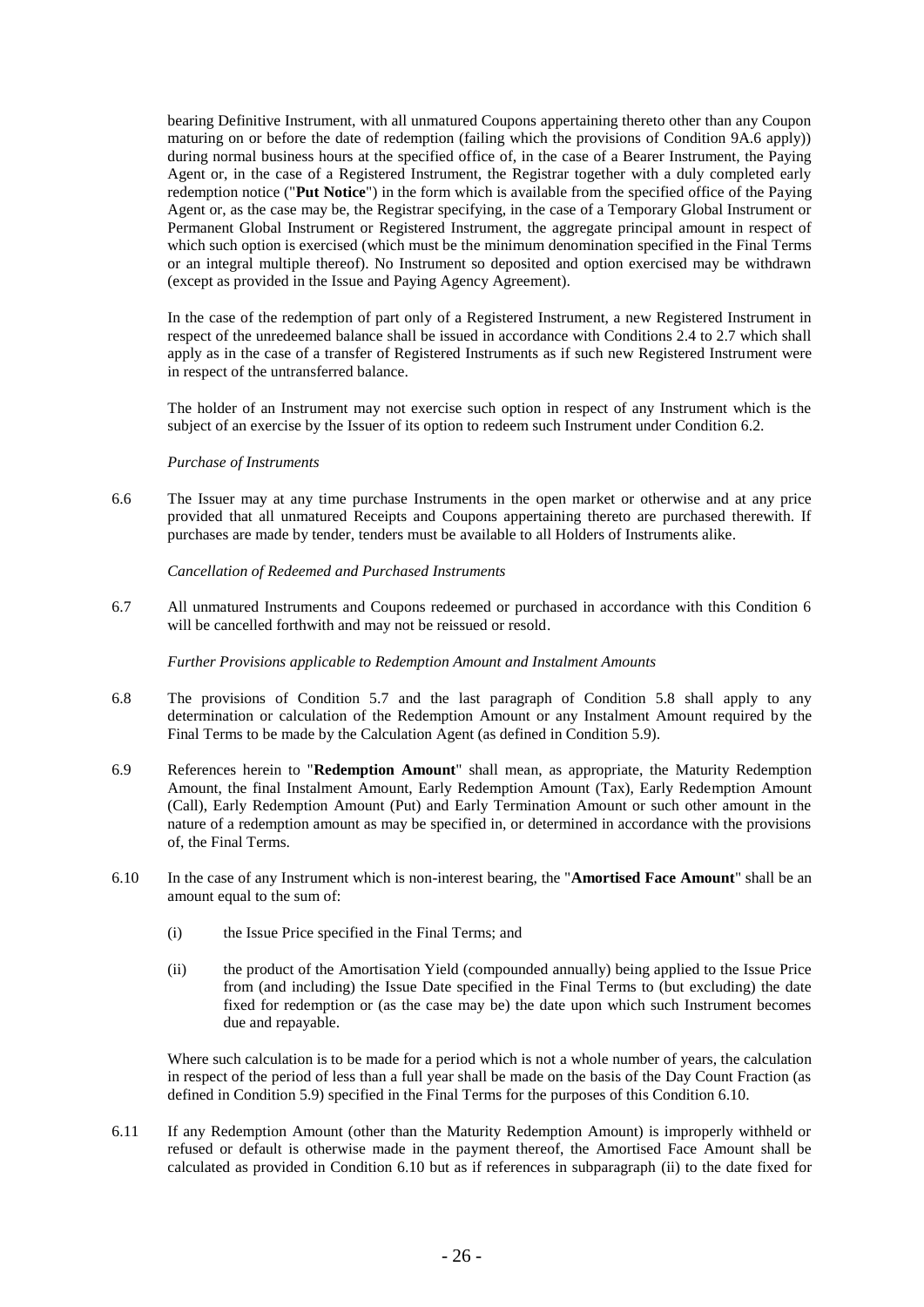redemption or the date upon which such Instrument becomes due and repayable were replaced by references to the earlier of:

- (i) the date on which, upon due presentation or surrender of the relevant Instrument (if required), the relevant payment is made; and
- (ii) (except where presentation or surrender of the relevant Instrument is not required as a precondition of payment), the seventh day after the date on which, the Fiscal Agent or, as the case may be, the Registrar having received the funds required to make such payment, notice is given to the Holders of the Instruments in accordance with Condition 14 of that circumstance (except to the extent that there is a failure in the subsequent payment thereof to the relevant Holder).

#### 7. **EVENTS OF DEFAULT**

- 7.1 The following events or circumstances as modified by, and/or such other events as may be specified in, the Final Terms (each an "**Event of Default**") shall be acceleration events in relation to the Instruments of any Series, namely:
	- (i) *Non-payment:* the Issuer fails to pay any amount of principal or interest in respect of the Instruments of the relevant Series or any of them within 30 days of the due date for payment thereof; or
	- (ii) *Breach of other obligations:* the Issuer defaults in the performance or observance of any of its other obligations under or in respect of the Instruments of the relevant Series or the Issue and Paying Agency Agreement and (except in any case where such default is incapable of remedy when no such continuation or notice, as is hereinafter mentioned, will be required) such default remains unremedied for 30 days after written notice requiring such default to be remedied has been delivered to the Issuer at the specified office of the Fiscal Agent by the Holder of any such Instrument; or
	- (iii) *Non-payment of External Indebtedness:* if the Issuer fails to pay any principal or interest on any External Indebtedness on its due date or any External Indebtedness has become due for premature repayment as a result of acceleration of maturity by reason of default.
- 7.2 If any Event of Default occurs and is continuing in relation to any Series of Instruments, the Holders of not less than 25% of the aggregate principal amount of the outstanding Instruments of the relevant Series may, by written notice given to the Issuer, declare the Instruments to be immediately due and payable. Upon any declaration of acceleration properly given in accordance with this Condition, all amounts payable on the Instruments will become immediately due and payable on the date that written notice of acceleration is received by the Issuer, unless the Event of Default has been remedied or waived prior to the receipt of the notice by the Issuer. The Instruments shall become immediately due and payable at their early termination amount (the "**Early Termination Amount**") (which shall be their Outstanding Principal Amount or, if such Instruments are non-interest bearing, their Amortised Face Amount (as defined in Condition 6.10) or such other redemption amount as may be specified in, or determined in accordance with the provisions of, the Final Terms), together with all interest (if any) accrued thereon.
- 7.3 The Holders of more than 50% of the aggregate principal amount of the outstanding Instruments of the relevant Series may, on behalf of all Holders of the Instruments of the relevant Series, rescind or annul any notice of acceleration given pursuant to Condition 7.2 above.
- 7.4 In the absence of the notice of acceleration referred to in Condition 7.2. above and not earlier than 90 days after the occurrence of any Event of Default in relation to any Series of Instruments, any Holder of an Instrument of the relevant Series may, by written notice to the Issuer, at the specified office of the Fiscal Agent, declare that such Instrument and (if the Instrument is interest-bearing) all interest then accrued on such Instrument shall be forthwith due and payable, whereupon the same shall become immediately due and payable at its Early Termination Amount, together with all interest (if any) accrued thereon without presentment, demand, protest or other notice of any kind, all of which the Issuer will expressly waive, anything contained in such Instruments to the contrary notwithstanding,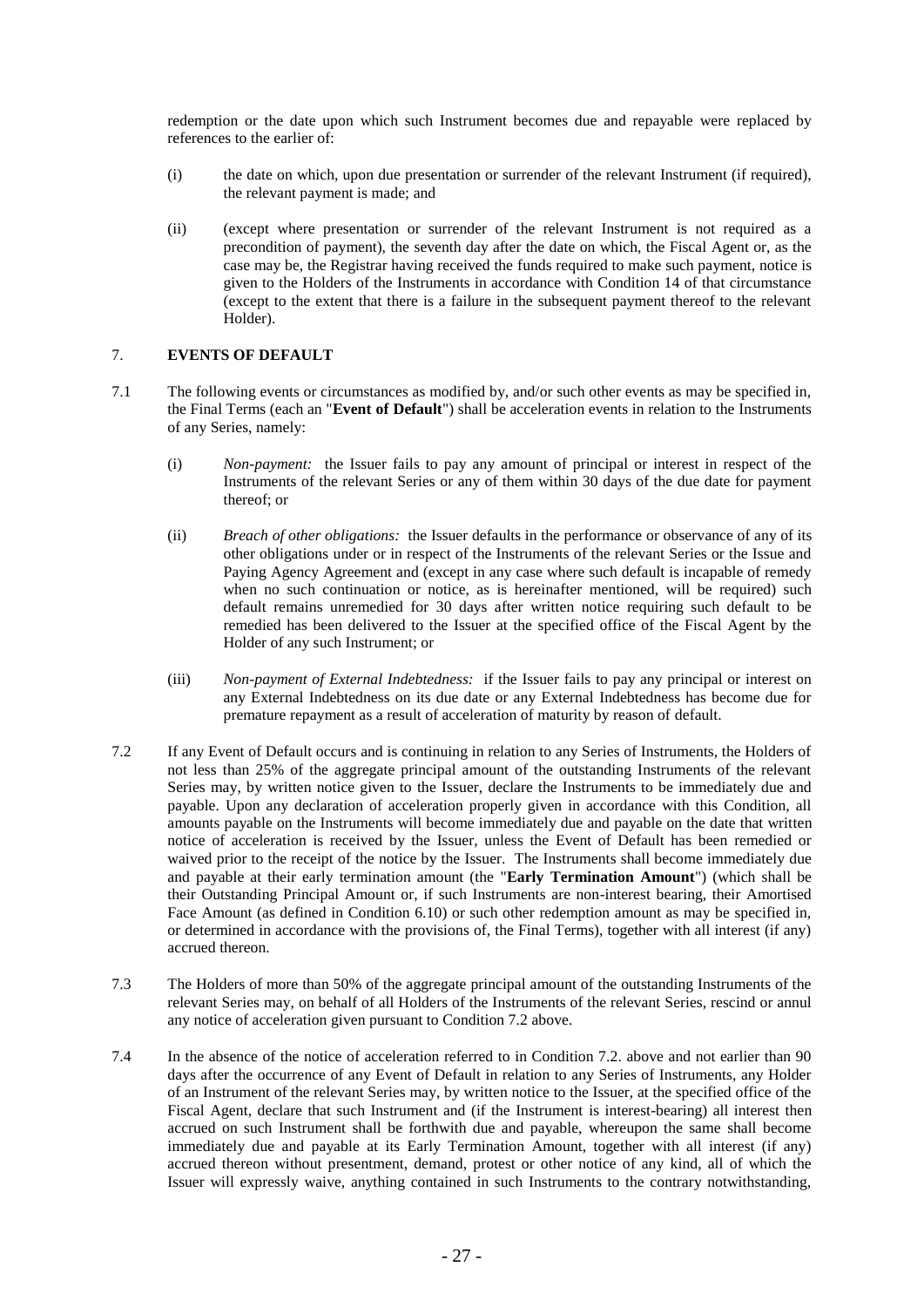unless, prior thereto, all Events of Default in respect of the Instruments of the relevant Series shall have been cured.

#### 8. **TAXATION**

- 8.1 All amounts payable (whether in respect of principal, interest or otherwise) in respect of the Instruments will be made free and clear of and without withholding or deduction for or on account of any present or future taxes, duties, assessments or governmental charges of whatever nature imposed or levied by or on behalf of the Republic of Italy or any political subdivision thereof or any authority or agency therein or thereof having power to tax, unless the withholding or deduction of such taxes, duties, assessments or governmental charges is required by law. In that event, the Issuer will pay such additional amounts as may be necessary in order that the net amounts receivable by the Holder after such withholding or deduction shall equal the respective amounts which would have been receivable by such Holder in the absence of such withholding or deduction; except that no such additional amounts shall be payable in relation to any payment in respect of any Instrument or Coupon:
	- (i) to, or to a third party on behalf of, a Holder who is liable to such taxes, duties, assessments or governmental charges in respect of such Instrument or Coupon by reason of his having some connection with the Republic of Italy other than by reason of (a) the mere holding of such Instrument or Coupon or (b) the receipt of principal, interest or other amount in respect of such Instrument or Coupon; or
	- (ii) presented for payment more than thirty days after the Relevant Date, except to the extent that the relevant Holder would have been entitled to such additional amounts on presenting the same for payment on or before the expiry of such period of thirty days; or
	- (iii) presented for payment in the Republic of Italy; or
	- (iv) presented for payment by or on behalf of a holder who would have been able to avoid such withholding or deduction by presenting the relevant Instrument or Coupon to another Paying Agent in a Member State of the EU.
- 8.2 For the purposes of these Terms and Conditions, the "**Relevant Date**" means, in respect of any payment, the date on which such payment first becomes due and payable, but if the full amount of the moneys payable has not been received by the Fiscal Agent, or as the case may be, the Registrar on or prior to such due date, it means the first date on which, the full amount of such moneys having been so received and being available for payment to Holders, notice to that effect shall have been duly given to the Holders of the Instruments of the relevant Series in accordance with Condition 14.
- 8.3 If the Issuer becomes subject generally at any time to any taxing jurisdiction other than or in addition to the Republic of Italy references in Condition 8.1 to the Republic of Italy shall be read and construed as references to the Republic of Italy and/or to such other jurisdiction(s).
- 8.4 Any reference in these Terms and Conditions to "**principal**" and/or "**interest**" in respect of the Instruments shall be deemed also to refer to any additional amounts which may be payable under this Condition 8. Unless the context otherwise requires, any reference in these Terms and Conditions to "principal" shall include any premium payable in respect of an Instrument, any Instalment Amount or Redemption Amount and any other amounts in the nature of principal payable pursuant to these Terms and Conditions and "interest" shall include all amounts payable pursuant to Condition 5 and any other amounts in the nature of interest payable pursuant to these Terms and Conditions.

#### 9. **PAYMENTS**

#### 9A. **Payments — Bearer Instruments**

- 9A.1 This Condition 9A is applicable in relation to Instruments in bearer form.
- 9A.2 Payment of amounts (other than interest) due in respect of Bearer Instruments will be made against presentation and (save in the case of partial payment or payment of an Instalment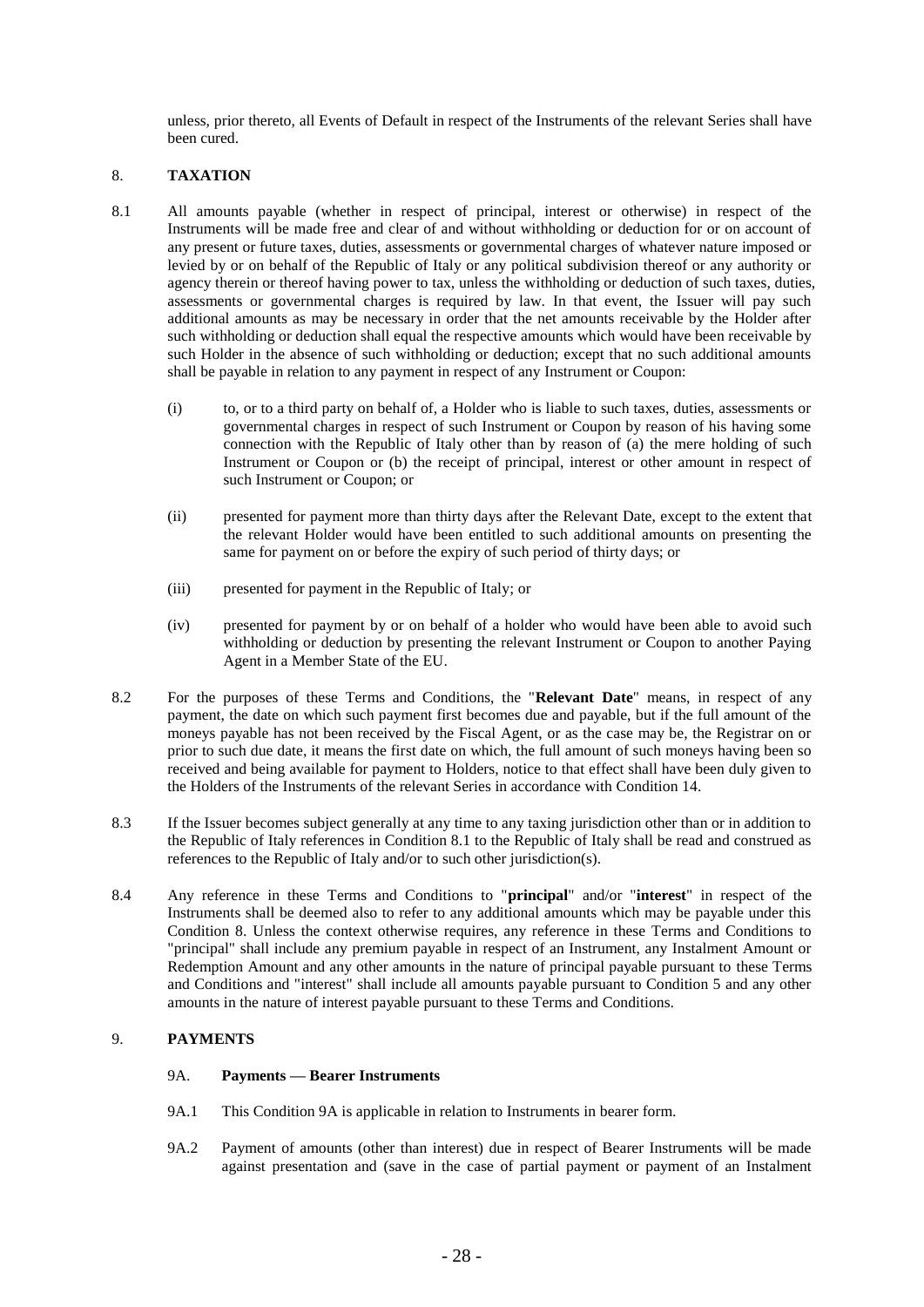Amount (other than the final Instalment Amount)) surrender of the relevant Bearer Instruments at the specified office of the Paying Agent.

Payment of Instalment Amounts (other than the final Instalment Amount) in respect of an Instalment Instrument which is a Definitive Instrument with Receipts will be made against presentation of the Instrument together with the relevant Receipt and surrender of such Receipt at the specified office of the Paying Agent.

The Receipts are not and shall not in any circumstances be deemed to be documents of title and if separated from the Instrument to which they relate will not represent any obligation of the Issuer. Accordingly, the presentation of an Instrument without the relative Receipt or the presentation of a Receipt without the Instrument to which it appertains shall not entitle the Holder to any payment in respect of the relevant Instalment Amount.

- 9A.3 Payment of amounts in respect of interest on Bearer Instruments will be made:
	- (i) in the case of a Temporary Global Instrument or Permanent Global Instrument, against presentation of the relevant Temporary Global Instrument or Permanent Global Instrument at the specified office of the Paying Agent outside (unless Condition 9A.4 applies) the United States and, in the case of a Temporary Global Instrument, upon due certification as required therein;
	- (ii) in the case of Definitive Instruments without Coupons attached thereto at the time of their initial delivery, against presentation of the relevant Definitive Instruments at the specified office of the Paying Agent outside (unless Condition 9A.4 applies) the United States; and
	- (iii) in the case of Definitive Instruments delivered with Coupons attached thereto at the time of their initial delivery, against surrender of the relevant Coupons or, in the case of interest due otherwise than on a scheduled date for the payment of interest, against presentation of the relevant Definitive Instruments, in either case at the specified office of any of the Paying Agents outside (unless Condition 9A.4 applies) the United States.
- 9A.4 Payments of amounts due in respect of interest on the Bearer Instruments and exchanges of Talons for Coupon sheets in accordance with Condition 9A.7 will not be made at the specified office of any Paying Agent in the United States (as defined in the United States Internal Revenue Code and Regulations thereunder) unless (a) payment in full of amounts due in respect of interest on such Instruments when due or, as the case may be, the exchange of Talons at all the specified offices of the Paying Agent outside the United States is illegal or effectively precluded by exchange controls or other similar restrictions and (b) such payment or exchange is permitted by applicable United States law. If paragraphs (a) and (b) of the previous sentence apply, the Issuer shall forthwith appoint a further Paying Agent with a specified office in New York City.
- 9A.5 If the due date for payment of any amount due in respect of any Bearer Instrument is not a Relevant Financial Centre Day (as defined in Condition 9C.3), then the Holder thereof will not be entitled to payment thereof until the next day which is such a day, and from such day and thereafter will be entitled to receive payment by cheque on any local banking day, and will be entitled to payment by transfer to a designated account on any day which is a local banking day, a Relevant Financial Centre Day and a day on which commercial banks and foreign exchange markets settle payments in the relevant currency in the place where the relevant designated account is located and no further payment on account of interest or otherwise shall be due in respect of such postponed payment unless there is a subsequent failure to pay in accordance with these Terms and Conditions in which event interest shall continue to accrue as provided in Condition 5.6 or, if appropriate, Condition 5.10.
- 9A.6 Each Definitive Instrument initially delivered with Coupons, Talons or Receipts attached thereto should be presented and, save in the case of partial payment of the Redemption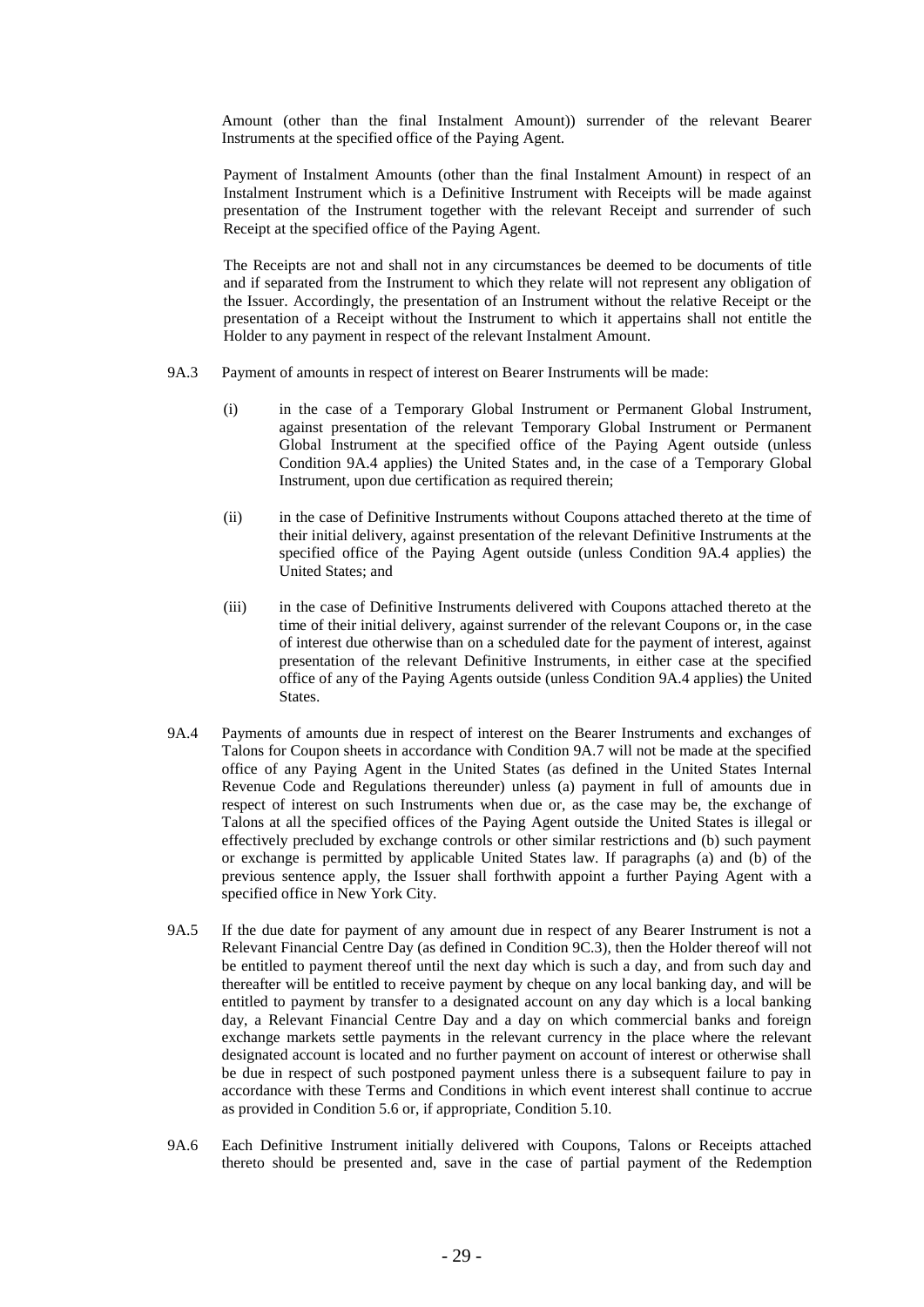Amount, surrendered for final redemption together with all unmatured Receipts, Coupons and Talons relating thereto, failing which:

- (i) if the Final Terms specify that this paragraph (i) of Condition 9A.6 is applicable (and, in the absence of specification, this paragraph (i) shall apply to Definitive Instruments which bear interest at a fixed rate or rates or in fixed amounts) and subject as hereinafter provided, the amount of any missing unmatured Coupons (or, in the case of a payment not being made in full, that portion of the amount of such missing Coupon which the Redemption Amount paid bears to the total Redemption Amount due) (excluding, for this purpose, but without prejudice to paragraph (iii) below, Talons) will be deducted from the amount otherwise payable on such final redemption, the amount so deducted being payable against surrender of the relevant Coupon at the specified office of the Paying Agent at any time within ten years of the Relevant Date applicable to payment of such Redemption Amount;
- (ii) if the Final Terms specify that this paragraph (ii) of Condition 9A.6 is applicable (and, in the absence of specification, this paragraph (ii) shall apply to Instruments which bear interest at a floating rate or rates or in variable amounts) all unmatured Coupons (excluding, for this purpose, but without prejudice to paragraph (iii) below, Talons) relating to such Definitive Instruments (whether or not surrendered therewith) shall become void and no payment shall be made thereafter in respect of them;
- (iii) in the case of Definitive Instruments initially delivered with Talons attached thereto, all unmatured Talons (whether or not surrendered therewith) shall become void and no exchange for Coupons shall be made thereafter in respect of them; and
- (iv) in the case of Definitive Instruments initially delivered with Receipts attached thereto, all Receipts relating to such Instruments in respect of a payment of an Instalment Amount which (but for such redemption) would have fallen due on a date after such due date for redemption (whether or not surrendered therewith) shall become void and no payment shall be made thereafter in respect of them.

The provisions of paragraph (i) of this Condition 9A.6 notwithstanding, if any Definitive Instruments should be issued with a maturity date and an Interest Rate or Rates such that, on the presentation for payment of any such Definitive Instrument without any unmatured Coupons attached thereto or surrendered therewith, the amount required by paragraph (i) to be deducted would be greater than the Redemption Amount otherwise due for payment, then, upon the due date for redemption of any such Definitive Instrument, such unmatured Coupons (whether or not attached) shall become void (and no payment shall be made in respect thereof) as shall be required so that, upon application of the provisions of paragraph (i) in respect of such Coupons as have not so become void, the amount required by paragraph (i) to be deducted would not be greater than the Redemption Amount otherwise due for payment. Where the application of the foregoing sentence requires some but not all of the unmatured Coupons relating to a Definitive Instrument to become void, the Paying Agent shall determine which unmatured Coupons are to become void, and shall select for such purpose Coupons maturing on later dates in preference to Coupons maturing on earlier dates (Payments of interest and principal on Global Instruments will be made in accordance with the rules and regulations of the relevant clearing systems).

9A.7 In relation to Definitive Instruments initially delivered with Talons attached thereto, on or after the due date for the payment of interest on which the final Coupon comprised in any Coupon sheet matures, the Talon comprised in the Coupon sheet may be surrendered at the specified office of the Paying Agent outside (unless Condition 9A.4 applies) the United States in exchange for a further Coupon sheet (including any appropriate further Talon), subject to the provisions of Condition 10 below. Each Talon shall, for the purpose of these Conditions, be deemed to mature on the Interest Payment Date on which the final Coupon comprised in the relative Coupon sheet matures.

#### 9B. **Payments — Registered Instruments**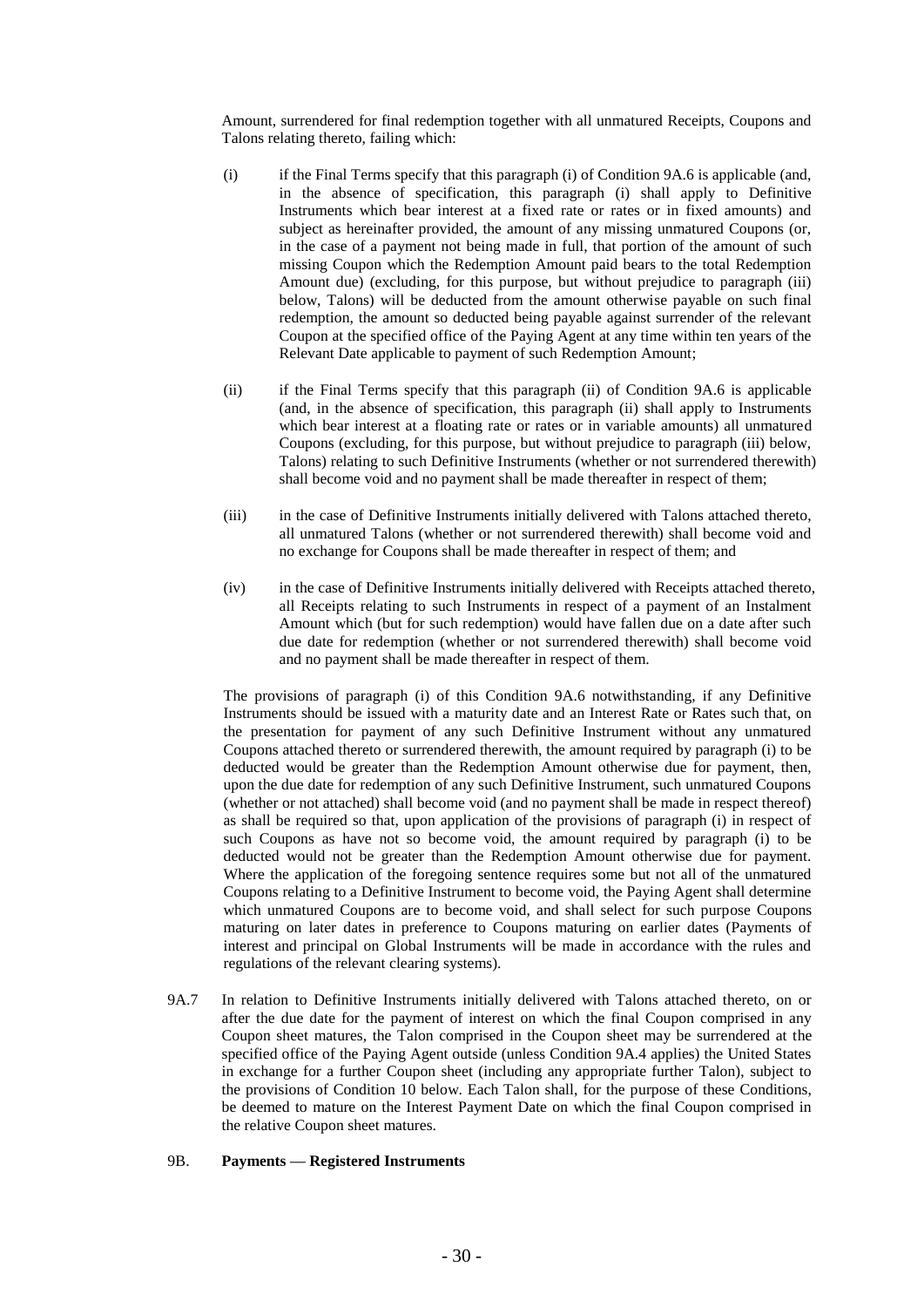- 9B.1 This Condition 9B is applicable in relation to Instruments in registered form.
- 9B.2 Payment of the Redemption Amount (together with accrued interest) due in respect of Registered Instruments will be made against presentation and, save in the case of partial payment of the Redemption Amount, surrender of the relevant Registered Instruments at the specified office of the Registrar. If the due date for payment of the Redemption Amount of any Registered Instrument is not a Relevant Financial Centre Day (as defined in Condition 9C.3), then the Holder thereof will not be entitled to payment thereof until the next day which is such a day, and from such day and thereafter will be entitled to receive payment by cheque on any local banking day, and, will be entitled to payment by transfer to a designated account on any day which is a local banking day, a Relevant Financial Centre Day and a day on which commercial banks and foreign exchange markets settle payments in the relevant currency in the place where the relevant designated account is located and no further payment on account of interest or otherwise shall be due in respect of such postponed payment unless there is a subsequent failure to pay in accordance with these Terms and Conditions in which event interest shall continue to accrue as provided in Condition 5.6 or, as appropriate, Condition 5.10.
- 9B.3 Payment of amounts (whether principal, interest or otherwise) due (other than the Redemption Amount) in respect of Registered Instruments will be paid to the Holder thereof (or, in the case of joint Holders, the first-named) as appearing in the register kept by the Registrar as at opening of business (local time in the place of the specified office of the Registrar) on the fifteenth Relevant Banking Day (as defined in Condition 2.6) before the due date for such payment (the "**Record Date**").
- 9B.4 Notwithstanding the provisions of Condition 9C.2, payment of amounts (whether principal, interest or otherwise) due (other than the Redemption Amount) in respect of Registered Instruments will be made in the currency in which such amount is due by cheque (in the case of payment in sterling, drawn on a town clearing branch of a bank in the city of London) and posted to the address (as recorded in the register held by the Registrar) of the Holder thereof (or, in the case of joint Holders, the first-named) on the Relevant Banking Day (as defined in Condition 2.6) not later than the relevant due date for payment unless prior to the relevant Record Date the Holder thereof (or, in the case of joint Holders, the first-named) has applied to the Registrar and the Registrar has acknowledged such application for payment to be made to a designated account denominated in the relevant currency in which case payment shall be made on the relevant due date for payment by transfer to such account.

In the case of payment by transfer to an account, if the due date for any such payment is not a Relevant Financial Centre Day, then the Holder thereof will not be entitled to payment thereof until the first day thereafter which is a Relevant Financial Centre Day and a day on which commercial banks and foreign exchange markets settle payments in the relevant currency in the place where the relevant designated account is located and no further payment on account of interest or otherwise shall be due in respect of such postponed payment unless there is a subsequent failure to pay in accordance with these Terms and Conditions in which event interest shall continue to accrue as provided in Condition 5.6 or, as appropriate, Condition 5.10.

#### 9C. **Payments — General Provisions**

- 9C.1 Save as otherwise specified in these Terms and Conditions, this Condition 9C is applicable in relation to Instruments whether in bearer or in registered form.
- 9C.2 Payments of amounts due (whether principal, interest or otherwise) in respect of Instruments will be made in the currency in which such amount is due by cheque (in the case of payment in sterling, drawn on a bank in the city of London) or by transfer to an account denominated in the relevant currency specified by the payee. Payments will, without prejudice to the provisions of Condition 8, be subject in all cases to any applicable fiscal or other laws and regulations.
- 9C.3 For the purposes of these Terms and Conditions: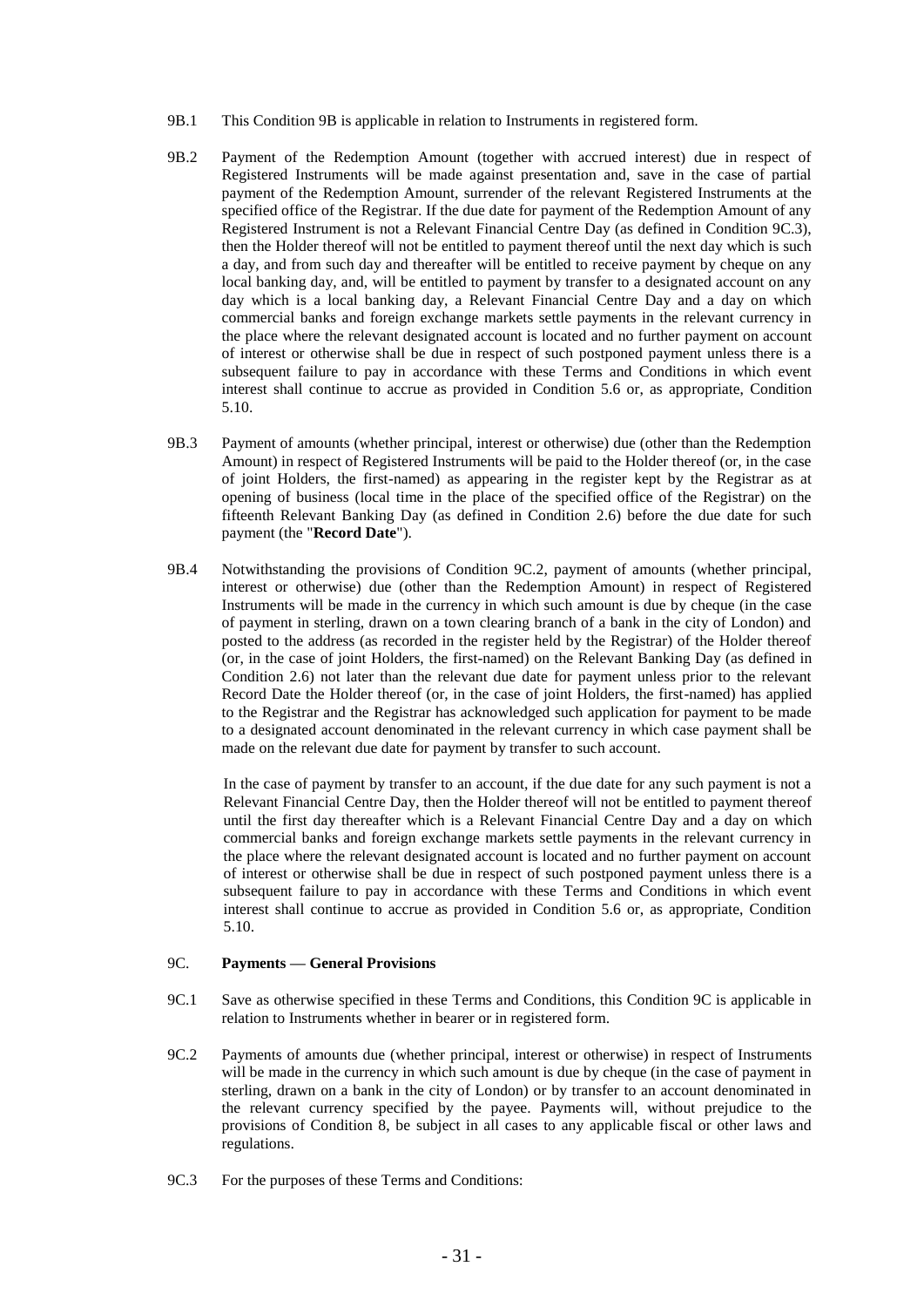- (i) "**Relevant Financial Centre Day**" means, in the case of any currency other than Euro, a day on which commercial banks and foreign exchange markets settle payments in the Relevant Financial Centre and in any other place specified in the Final Terms or in the case of payment in Euro, a TARGET Business Day; and
- (ii) "**local banking day**" means a day (other than a Saturday or Sunday) on which commercial banks are open for business (including dealings in foreign exchange and foreign currency deposits) in the place of presentation of the relevant Instrument or, as the case may be, Coupon.
- 9C.4 No commissions or expenses shall be charged to the holders of Instruments or Coupons in respect of such payments.

#### 10. **PRESCRIPTION**

- 10.1 Claims against the Issuer for payment of principal and interest in respect of Instruments will be prescribed and become void unless made within five years of the Relevant Date (as defined in Condition 8.2) for payment thereof.
- 10.2 In relation to Definitive Instruments initially delivered with Talons attached thereto, there shall not be included in any Coupon sheet issued upon exchange of a Talon any Coupon which would be void upon issue pursuant to Condition 9A.6 or the due date for the payment of which would fall after the due date for the redemption of the relevant Instrument or which would be void pursuant to this Condition 10 or any Talon the maturity date of which would fall after the due date for redemption of the relevant Instrument.

#### 11. **THE PAYING AGENT, THE REGISTRARS AND THE CALCULATION AGENT**

- 11.1 The initial Paying Agent and Registrars and their respective initial specified offices are specified below. The Calculation Agent in respect of any Instruments shall be specified in the Final Terms. The Issuer reserves the right at any time to vary or terminate the appointment of any Paying Agent (including the Fiscal Agent) or the Registrar or the Calculation Agent and to appoint additional or other Paying Agents or another Registrar or another Calculation Agent provided that it will at all times maintain (i) a Fiscal Agent, (ii) in the case of Registered Instruments, a Registrar, (iii) a Paying Agent (which may be the Fiscal Agent) with a specified office in a continental European city, (iv) so long as the Instruments are admitted to listing and trading on any stock exchange, a Paying Agent (which may be the Fiscal Agent) or a Registrar, as applicable, with a specified office in such place as may be required by the rules of such other stock exchange, (v) in the circumstances described in Condition 9A.4, a Paying Agent with a specified office in New York City and (vi) a Calculation Agent where required by the Terms and Conditions applicable to any Instruments (in the case of (i), (ii), (iii), (iv) and (v) with a specified office located in such place (if any) as may be required by the Terms and Conditions). The Paying Agent, the Registrar and the Calculation Agent reserve the right at any time to change their respective specified offices to some other specified office in the same city. Notice of all changes in the identities or specified offices of the Paying Agent, the Registrar or the Calculation Agent will be given promptly by the Issuer to the Holders in accordance with Condition 14.
- 11.2 The Paying Agent, the Registrar and the Calculation Agent act solely as agents of the Issuer and, save as provided in the Issue and Paying Agency Agreement or any other agreement entered into with respect to its appointment, do not assume any obligations towards or relationship of agency or trust for any Holder of any Instrument, Receipt or Coupon and each of them shall only be responsible for the performance of the duties and obligations expressly imposed upon it in the Issue and Paying Agency Agreement or other agreement entered into with respect to its appointment or incidental thereto.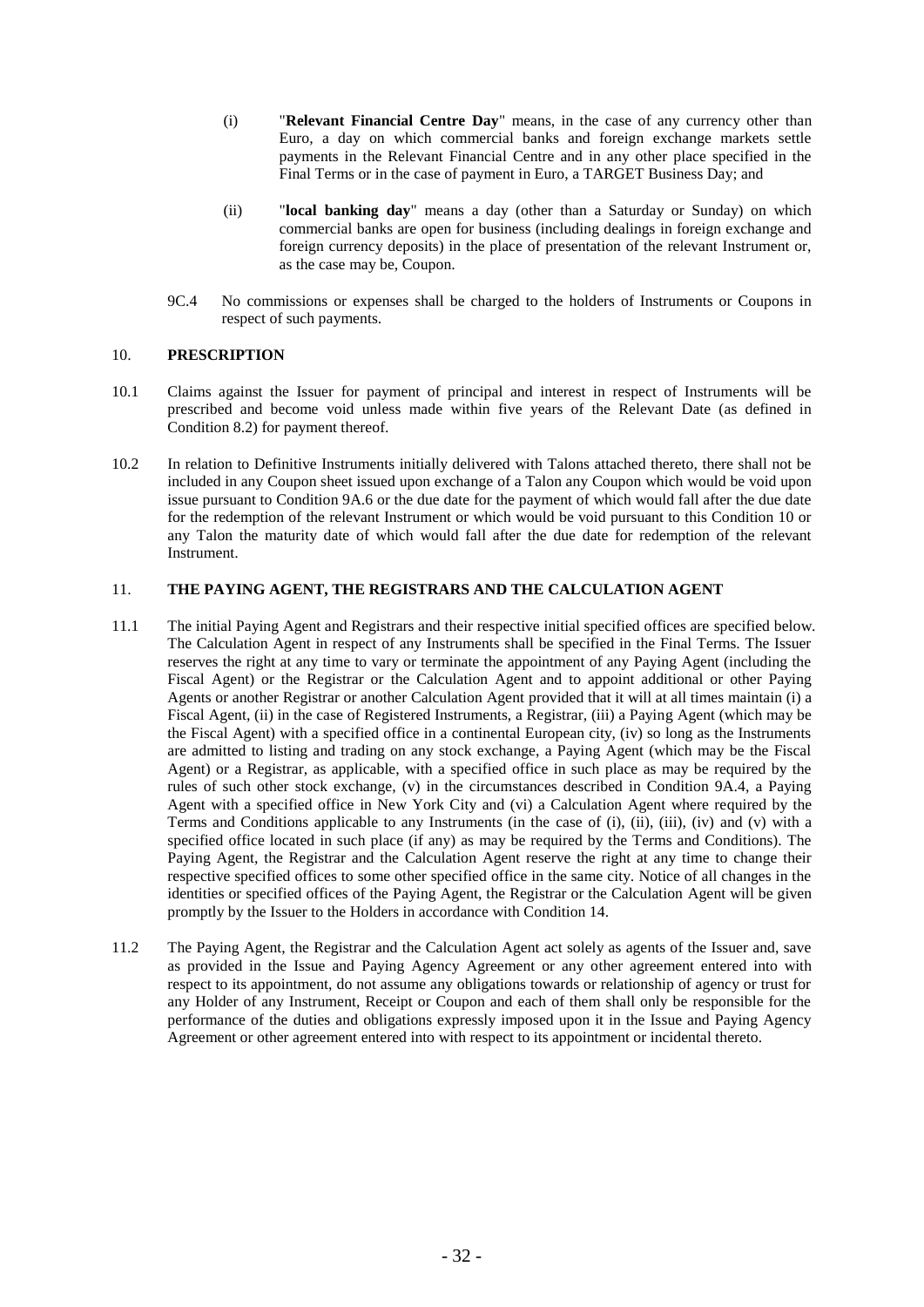#### 12. **REPLACEMENT OF INSTRUMENTS**

If any Instrument, Receipt or Coupon is lost, stolen, mutilated, defaced or destroyed, it may be replaced at the specified office of the Fiscal Agent or such Paying Agent or Paying Agents as may be specified for such purpose in the Final Terms (in the case of Bearer Instruments and Coupons) or of the Registrar (in the case of Registered Instruments) ("**Replacement Agent**"), subject to all applicable laws and the requirements of any stock exchange or other relevant authority on which the Instruments are listed, upon payment by the claimant of all expenses incurred in connection with such replacement and upon such terms as to evidence, security, indemnity and otherwise as the Issuer and the Replacement Agent may require. Mutilated or defaced Instruments, Receipts and Coupons must be surrendered before replacements will be delivered therefor.

#### 13. **MEETINGS OF HOLDERS AND MODIFICATION**

#### (a) *General*

The Issue and Paying Agency Agreement contains provisions for convening meetings of holders of Instruments to consider matters relating to the Instruments, including the modification of any provision of the Terms and Conditions and related provisions of any agreement governing the issuance or administration of the Instruments, including the Issue and Paying Agency Agreement. The following is a summary of selected provisions contained in the Issue and Paying Agency Agreement.

For the purposes of this Condition 13 (*Meetings of Holders and Modification*):

- (i) '**debt securities**' means the Instruments and any other bills, instruments, debentures, notes or other debt securities issued by the Issuer in one or more series with an original stated maturity of more than one year, and includes any such obligation, irrespective of its original stated maturity, that formerly constituted a component part of a debt security.
- (ii) '**cross-series modification**' means a modification involving (i) the Instruments or any agreement governing the issuance or administration of the Instruments, and (ii) the debt securities of one or more other series or any agreement governing the issuance or administration of such other debt securities.
- (iii) only for the purpose of this Condition 13, '**holder**' in relation to an Instrument means the person in whose name the Instrument is registered on the books and records of the Issuer, the bearer of the Instruments, and in relation to any other debt security means the person the Issuer is entitled to treat as the legal holder of the debt security under the law governing that debt security.
- (iv) '**outstanding**' in relation to any Instrument means an Instrument that is outstanding for purposes of Condition 13(j) (O*utstanding Instruments - Instruments Controlled by the Republic of Italy*), and in relation to the debt securities of any other series means a debt security that is outstanding for the purposes of Condition 13 (k) (*Oustanding Debt Securities*).
- (v) '**modification**' in relation to the Instruments means any modification, amendment, supplement or waiver of the Terms and Conditions of the Instruments or any agreement governing the issuance or administration of the Instruments, and has the same meaning in relation to the debt securities of any other series save that any of the foregoing references to the Instruments or any agreement governing the issuance or administration of the Instruments shall be read as references to such other debt securities or any agreement governing the issuance or administration of such other debt securities.
- (vi) '**reserved matter'** in relation to the Instruments means any modification of the Terms and Conditions of the Instruments or of any agreement governing the issuance or administration of the Instruments that would: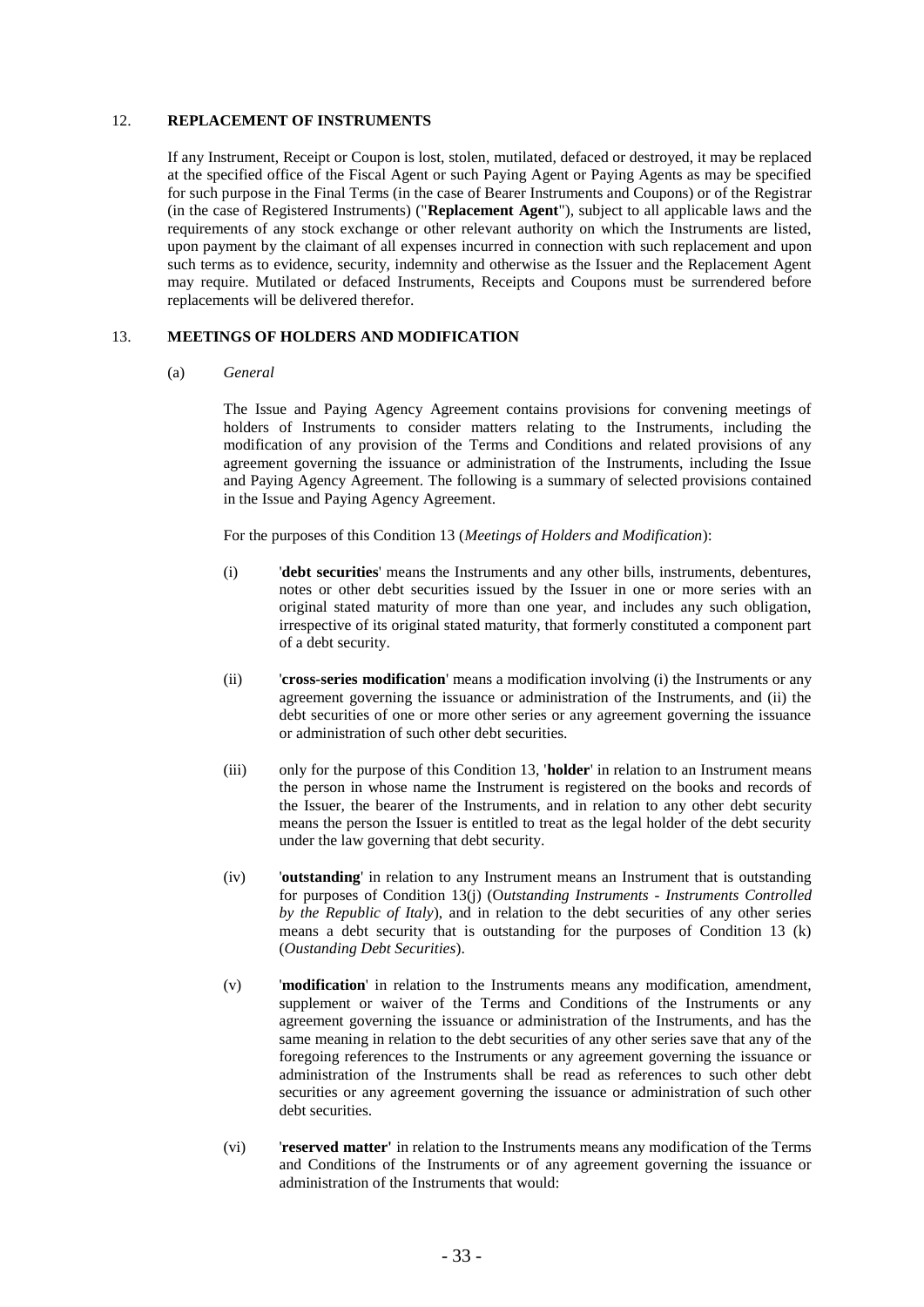- (a) change the date on which any amount is payable on the Instruments;
- (b) reduce any amount, including any overdue amount, payable on the Instruments;
- (c) change the method used to calculate any amount payable on the Instruments;
- (d) reduce the redemption price for the Instruments or change any date on which the Instruments may be redeemed:
- (e) change the currency or place of payment of any amount payable on the Instruments;
- (f) impose any condition on or otherwise modify the Issuer's obligation to make payments on the Instruments;
- (g) change any payment-related circumstance under which the Instruments may be declared due and payable prior to their stated maturity;
- (h) change the seniority or ranking of the Instruments;
- (i) change any immunity waived by the Issuer in relation to legal proceedings arising out of or in connection with the Instruments;
- (j) change the principal amount of outstanding Instruments or, in the case of a cross-series modification, the principal amount of debt securities of any other series required to approve a proposed modification in relation to the Instruments, the principal amount of outstanding Instruments required for a quorum to be present, or the rules for determining whether an Instrument is outstanding for these purposes; or
- (k) change the definition of a reserved matter,

and has the same meaning in relation to the debt securities of any other series save that any of the foregoing references to the Instruments or any agreement governing the issuance or administration of the Instruments shall be read as references to such other debt securities or any agreement governing the issuance or administration of such other debt securities.

- (vii) only for the purpose of this Condition 13, **'record date**' in relation to any proposed modification means the date fixed by the Issuer for determining the holders of Instruments and, in the case of a cross-series modification, the holders of debt securities of each other series that are entitled to vote on or sign a written resolution in relation to the proposed modification.
- (viii) '**series**' means a tranche of debt securities, together with any further tranche or tranches of debt securities that in relation to each other and to the original tranche of debt securities are (i) identical in all respects except for their date of issuance or first payment date, and (ii) expressed to be consolidated and form a single series, and includes the Instruments and any further issuances of Instruments.

#### (b) *Convening Meetings.*

A meeting of holders of Instruments:

(i) may be convened by the Issuer at any time; and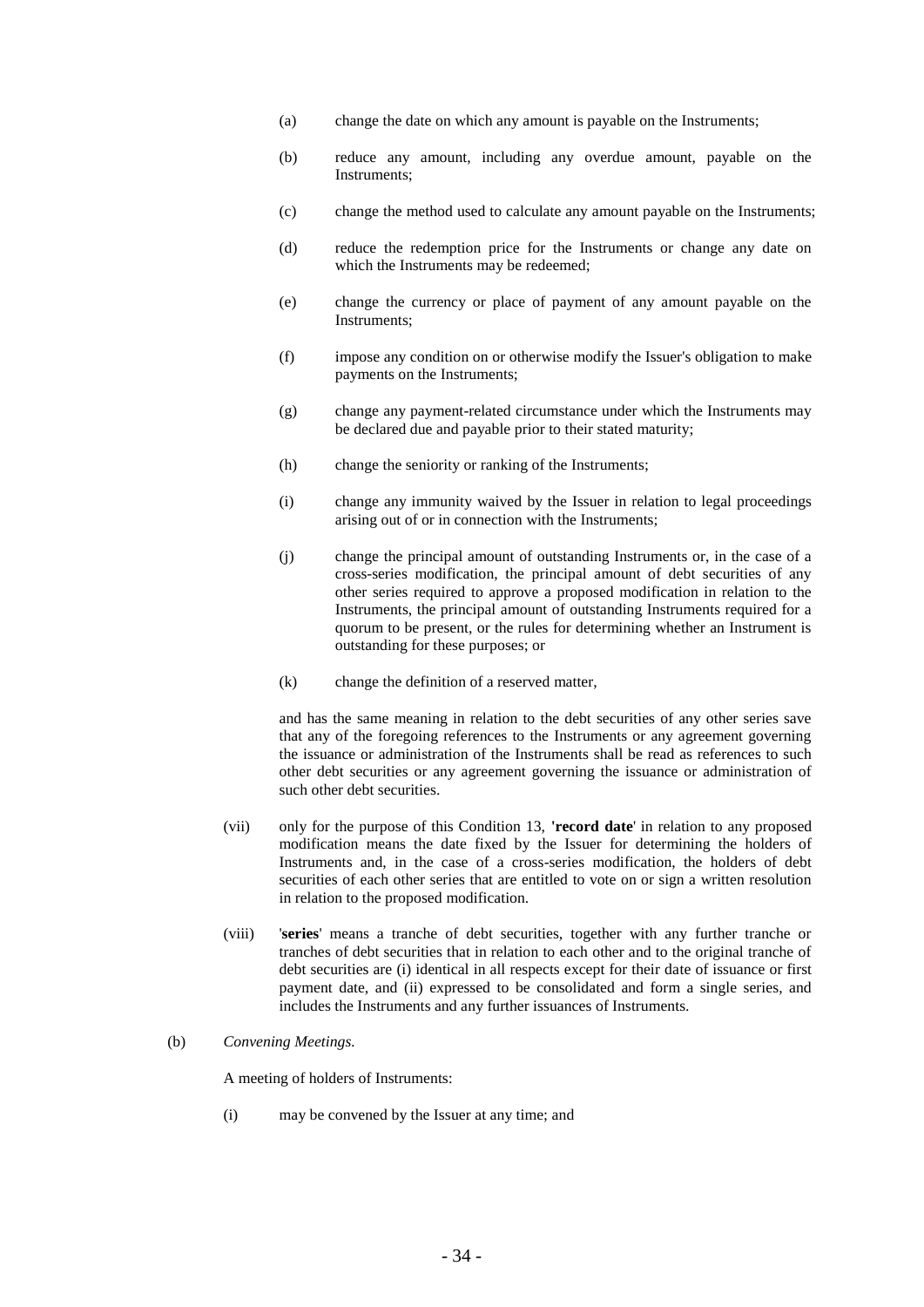- (ii) will be convened by the Issuer if an event of default in relation to the Instruments has occurred and is continuing and a meeting is requested in writing by the holders of not less than 10% of the aggregate principal amount of the Instruments then outstanding.
- (c) *Quorum.*

The quorum at any meeting at which holders of Instruments will vote on a proposed modification to, or a proposed modification of:

- (i) a reserved matter will be one or more persons present and holding not less than  $66\frac{2}{3}\%$ of the aggregate principal amount of the Instruments then outstanding; and
- (ii) a matter other than a reserved matter will be one or more persons present and holding not less than 50% of the aggregate principal amount of the Instruments then outstanding.

If a quorum is not present within thirty minutes of the time appointed for a meeting, the meeting may be adjourned for a period of not more than 42 days and not less than 14 days as determined by the chair of the meeting.

The quorum for any adjourned meeting will be one or more persons present and holding:

- (i) not less than  $66\frac{2}{3}\%$  of the aggregate principal amount of the Instruments then outstanding in the case of a proposed reserved matter modification or a proposal relating to a reserved matter; and
- (ii) not less than 25% of the aggregate principal amount of the Instruments then outstanding in the case of a non-reserved matter modification or any proposal relating to a matter other than a reserved matter.
- (d) *Non-Reserved Matter Modification.*

The Terms and Conditions of the Instruments and any agreement governing the issuance or administration of the Instruments may be modified in relation to any matter other than a reserved matter with the consent of the Issuer and:

- (i) the affirmative vote of holders of more than 50% of the aggregate principal amount of the outstanding Instruments represented at a duly called meeting of holders of Instruments; or
- (ii) a written resolution signed by or on behalf of holders of more than 50% of the aggregate principal amount of the outstanding Instruments.
- (e) *Reserved Matter Modification.*

The Terms and Conditions of the Instruments and any agreement governing the issuance or administration of the Instruments may be modified in relation to a reserved matter with the consent of the Issuer and:

- (i) the affirmative vote of holders of not less than 75% of the aggregate principal amount of the outstanding Instruments represented at a duly called meeting of holders of Instruments; or
- (ii) a written resolution signed by or on behalf of holders of not less than  $66^2/3\%$  of the aggregate principal amount of the Instruments then outstanding.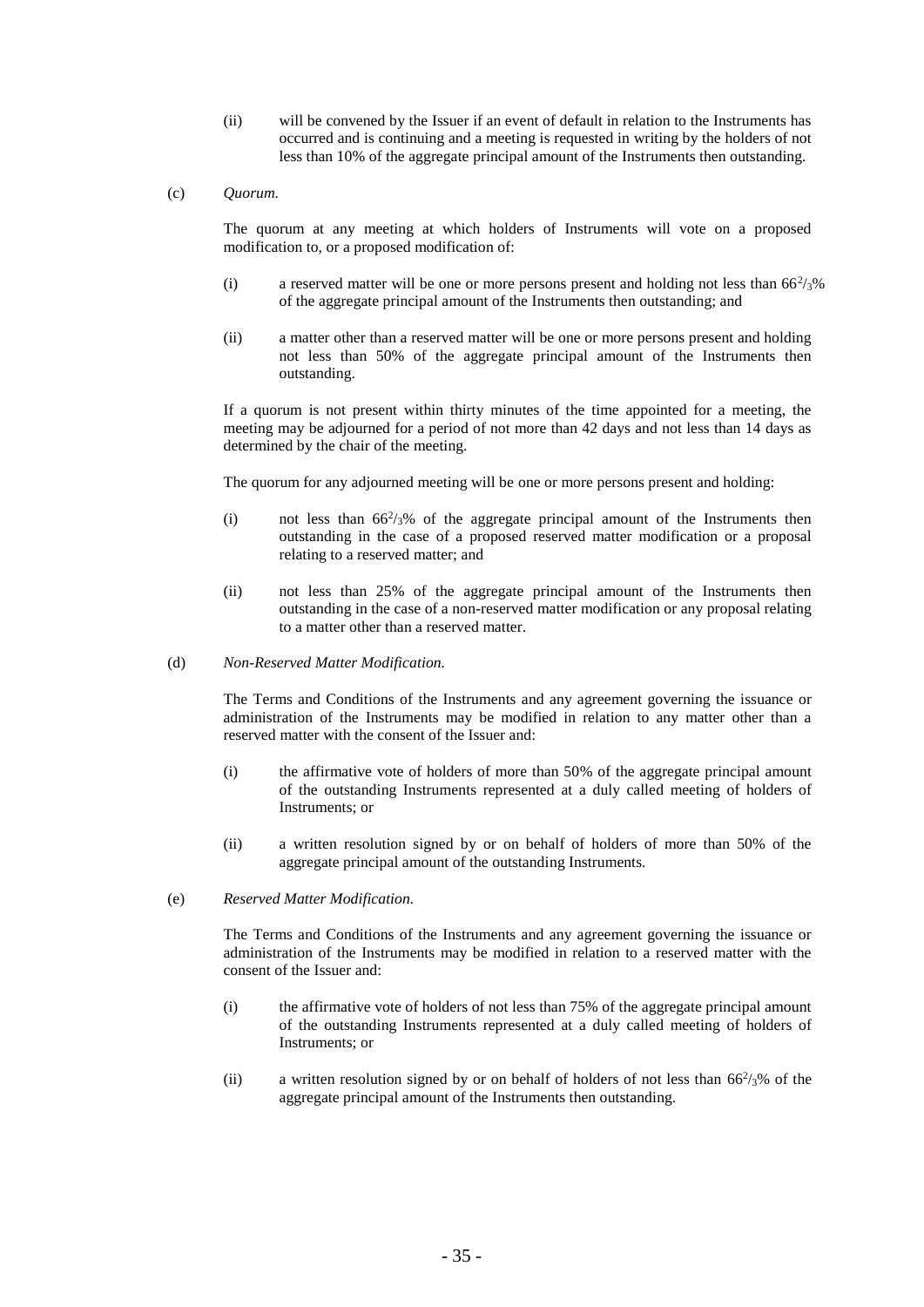#### (f) *Cross-Series Modification.*

In the case of a cross-series modification (and/or a proposal in respect of a Cross-Series Modification), the Terms and Conditions of the Instruments and debt securities of any other series, and any agreement (including the Issue and Paying Agency Agreement) governing the issuance or administration of the Instruments or debt securities of such other series, may be modified in relation to a reserved matter with the consent of the Issuer and:

- (i) the affirmative vote of not less than 75% of the aggregate principal amount of the outstanding debt securities represented at separate duly called and quorate meetings of the holders of debt securities of all the series (taken in the aggregate) that would be affected by the proposal and/or proposed modification; or
- (ii) a written resolution signed by or on behalf of the holders of not less than  $66\frac{2}{3}\%$  of the aggregate principal amount of the outstanding debt securities of all the series (taken in the aggregate) that would be affected by the proposal and/or proposed modification;
- and
- (i) the affirmative vote of more than  $66\frac{2}{3}\%$  of the aggregate principal amount of the outstanding debt securities represented at separate duly called meetings of the holders of each series of debt securities (taken individually) that would be affected by the proposal and/or proposed modification; or
- (ii) a written resolution signed by or on behalf of the holders of more than 50% of the aggregate principal amount of the then outstanding debt securities of each series (taken individually) that would be affected by the proposal and/or proposed modification.
- (g) *Written Resolutions*

A "written resolution" is a resolution in writing signed by or on behalf of holders of the requisite majority of the Instruments and will be valid for all purposes as if it was a resolution passed at a quorate meeting of holders of Instruments duly convened and held in accordance with these provisions. A written resolution may be set out in one or more documents in like form each signed by or on behalf of one or more holders of Instruments.

(h) *Entitlement to Vote*

Any person who is a holder of an outstanding Instrument on the record date for a proposed modification, and any person duly appointed as a proxy by a holder of an outstanding Instrument on the record date for a proposed modification, will be entitled to vote on the proposed modification at a meeting of holders of Instruments and to sign a written resolution with respect to the proposed modification.

(i) *Binding Effect*

A resolution duly passed at a quorate meeting of holders duly convened and held in accordance with these provisions, and a written resolution duly signed by the requisite majority of holders of Instruments, will be binding on all holder of Instruments, whether or not the holder was present at the meeting, voted for or against the resolution or signed the written resolution.

(j) *Outstanding Instruments - Instruments Controlled by the Republic of Italy*

In determining whether holders of the requisite principal amount of outstanding Instruments have voted in favour of a proposed modification or whether a quorum is present at any meeting of holders of Instruments called to vote on a proposed modification, an Instrument will be deemed to be not outstanding, and may not be voted for or against a proposed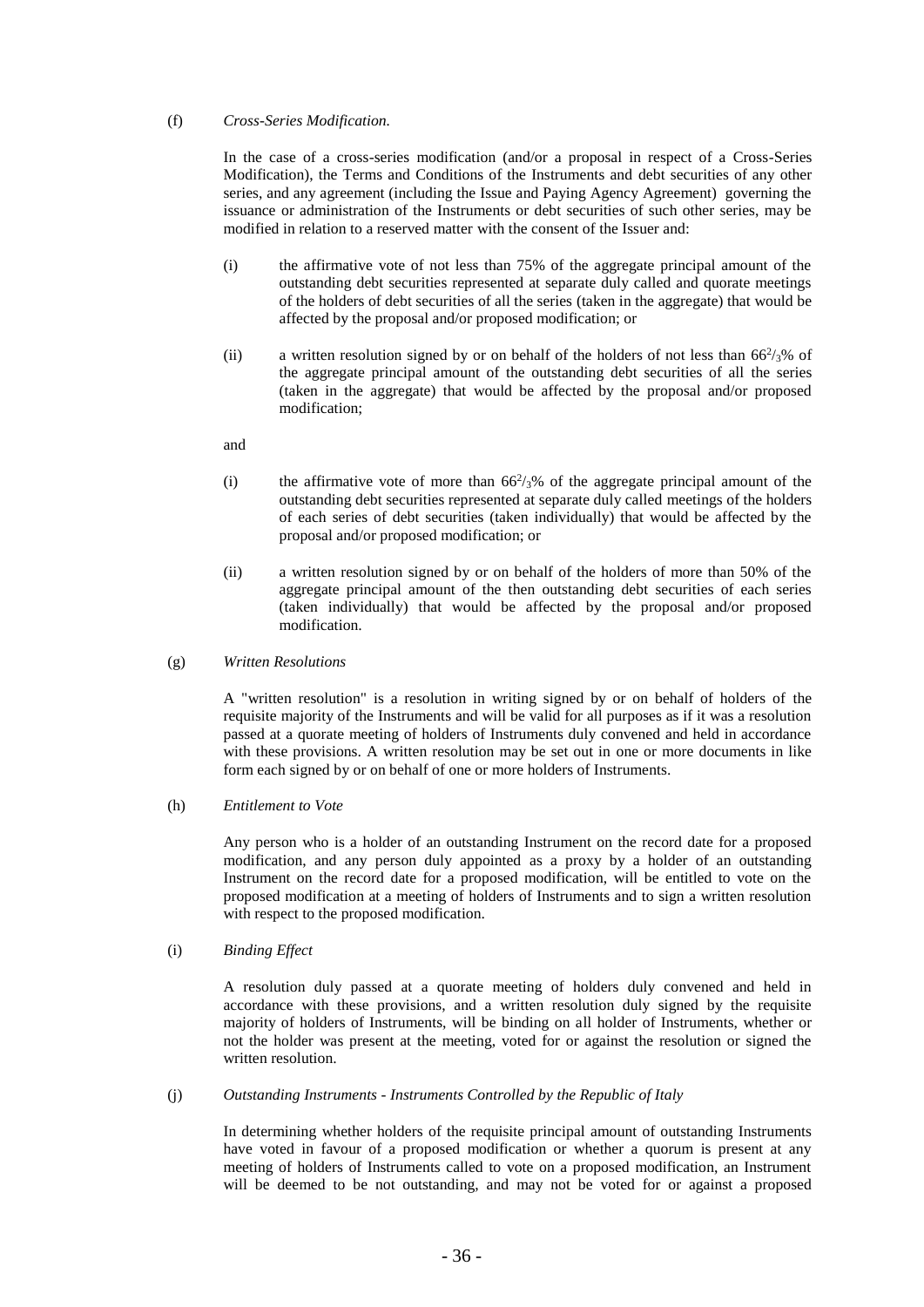modification or counted in determining whether a quorum is present, if on the record date for the proposed modification:

- (i) the Instrument has previously been cancelled or delivered for cancellation or held for reissuance but not reissued;
- (ii) the Instrument has previously been called for redemption in accordance with its terms or previously become due and payable at maturity or otherwise and the Issuer has previously satisfied its obligation to make all payments due in respect of the Instrument in accordance with its terms; or
- (iii) the Instrument is held by the Issuer, by a department, ministry or agency of the Issuer, or by a corporation, trust or other legal entity that is controlled by the Issuer or a department, ministry or agency of the Issuer and, in the case of an Instrument held by any such above-mentioned corporation, trust or other legal entity, the holder of the Instrument does not have autonomy of decision, where:
	- (a) the holder of an Instrument for these purposes is the entity legally entitled to vote the Instrument for or against a proposed modification or, if different, the entity whose consent or instruction is by contract required, directly or indirectly, for the legally entitled holder, to vote the Instrument for or against a proposed modification;
	- (b) a corporation, trust or other legal entity is controlled by the Issuer or by a department, ministry or agency of the Issuer if the Issuer or any department, ministry or agency of the Issuer has the power, directly or indirectly, through the ownership of voting securities or other ownership interests, by contract or otherwise, to direct the management of or elect or appoint a majority of the board of directors or other persons performing similar functions in lieu of, or in addition to, the board of directors of that legal entity; and
	- (c) the holder of an Instrument has autonomy of decision if, under applicable law, rules or regulations and independent of any direct or indirect obligation the holder may have in relation to the Issuer: (x) the holder may not, directly or indirectly, take instruction from the Issuer on how to vote on a proposed modification; or (y) the holder, in determining how to vote on a proposed modification, is required to act in accordance with an objective prudential standard, in the interest of all of its stakeholders or in the holder's own interest; or (z) the holder owes a fiduciary or similar duty to vote on a proposed modification in the interest of one or more persons other than a person whose holdings of Instruments (if that person then held any Instruments) would be deemed to be not outstanding under this Condition 13(j) (*Outstanding Instruments - Instruments Controlled by the Republic of Italy*).

### (k) *Outstanding Debt Securities*

In determining whether holders of the requisite principal amount of outstanding debt securities of another series have voted in favour of a proposed cross-series modification or whether a quorum is present at any meeting of the holders of such debt securities called to vote on a proposed cross-series modification, an affected debt security will be deemed to be not outstanding, and may not be voted for or against a proposed cross-series modification or counted in determining whether a quorum is present, in accordance with the applicable terms and conditions of that debt security.

#### (l) *Exchange and Conversion*

Any duly approved modification of the Terms and Conditions of the Instruments may be implemented by means of a mandatory exchange or conversion of the Instruments for new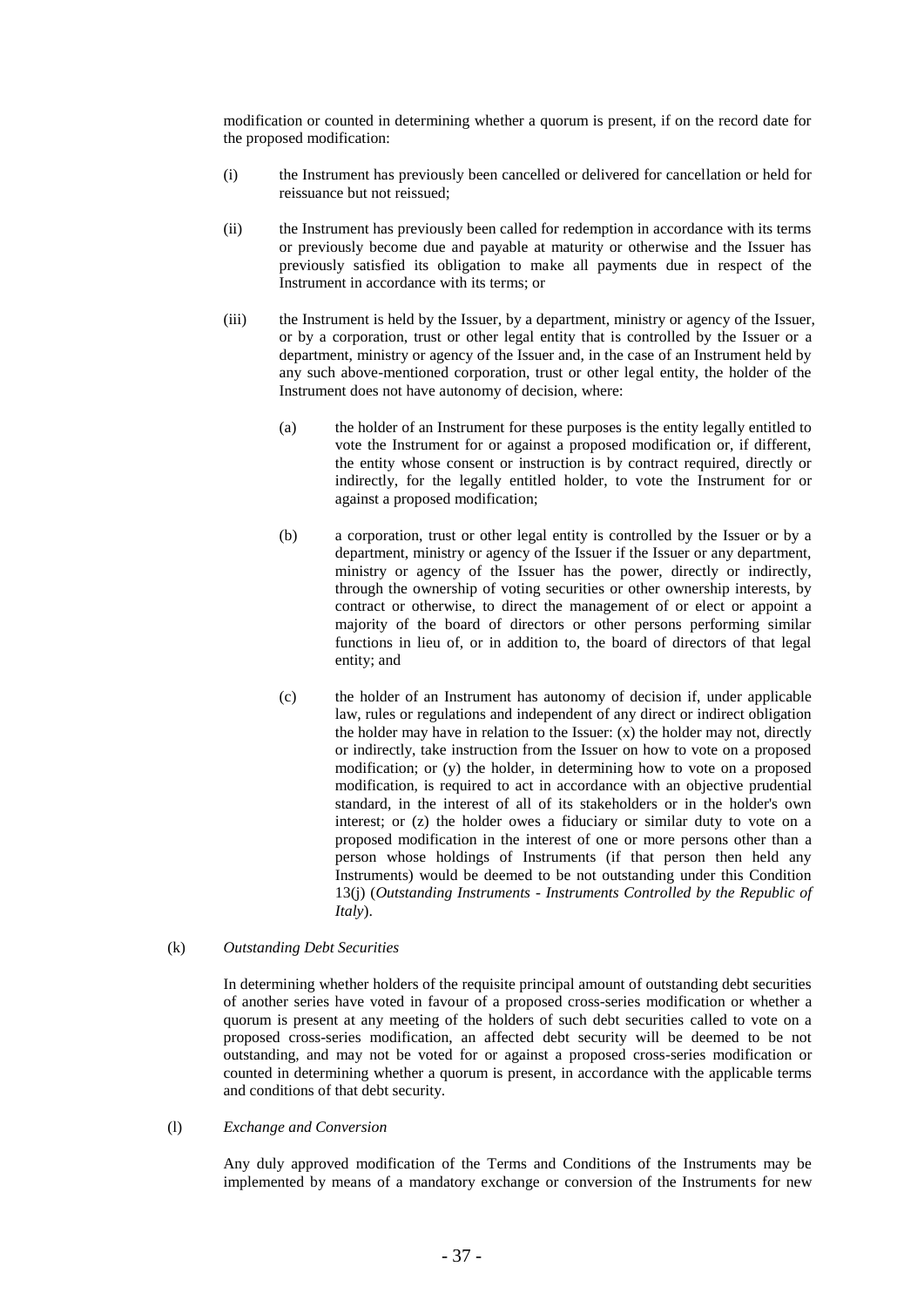debt securities containing the modified Terms and Conditions if the proposed exchange or conversion is notified to holders of Instruments prior to the record date for the proposed modification. Any conversion or exchange undertaken to implement a duly approved modification will be binding on all holders of Instruments.

(m) *Manifest Error, Technical Amendments, etc.*

Notwithstanding anything to the contrary herein, the Terms and Conditions of the Instruments and any agreement governing the issuance or administration of the Instruments (including the Issue and Paying Agency Agreement) may be modified by the Issuer without the consent of the holders:

- (i) to correct a manifest error or cure an ambiguity; or
- (ii) if the modification is of a formal, minor or technical nature or for the benefit of the holders.

The Issuer will publish the details of any modification of the Instruments made pursuant to this Condition 13(m) (*Manifest Error, Technical Amendments, etc*) within ten days of the modification becoming legally effective.

# 14. **NOTICES**

# *To Holders of Bearer Instruments*

14.1 Notices to Holders of Bearer Instruments will, save where another means of effective communication has been specified herein or in the Final Terms, be deemed to be validly given if (i) published in a leading daily newspaper having general circulation in London (which is expected to be the *Financial Times*) (ii) in the case of any Instruments which are admitted to listing and trading on the regulated market of the Luxembourg Stock Exchange (so long as such Instruments are admitted to listing and trading on the regulated market of the Luxembourg Stock Exchange and the rules of that exchange so require), in a leading daily newspaper having general circulation in Luxembourg (which is expected to be the *Luxemburger Wort*) or published on the website of the Luxembourg Stock Exchange (www.bourse.lu) or (in the case of (i) or (ii)), if such publication is not practicable, if published in a leading English language daily newspaper having general circulation in Europe (or, if permitted by the rules of the relevant stock exchange, in the case of Instruments represented by a Temporary Global Instrument or Permanent Global Instrument, if delivered to Euroclear and Clearstream, Luxembourg and/or any other relevant clearing system for communication by them to the persons shown in their respective records as having interests therein). The Issuer shall also ensure that notices are duly published in compliance with the requirements of each stock exchange on which the Instruments are listed. Any notice so given will be deemed to have been validly given on the date of first such publication (or, if required to be published in more than one newspaper, on the first date on which publication shall have been made in all the required newspapers) or, as the case may be, on the fourth weekday after the date of such delivery to Euroclear and Clearstream, Luxembourg and/or such other clearing system. Holders of Coupons will be deemed for all purposes to have notice of the contents of any notice given to Holders of Bearer Instruments in accordance with this Condition.

# *To Holders of Registered Instruments*

14.2 Notices to Holders of Registered Instruments will be deemed to be validly given if sent by first class mail (or equivalent) or (if posted to an overseas address) by air mail to them (or, in the case of joint Holders, to the first-named in the register kept by the Registrar) at their respective addresses as recorded in the register kept by the Registrar, and will be deemed to have been validly given on the fourth weekday after the date of such mailing or, if posted from another country, on the fifth such day. With respect to Registered Instruments admitted to listing and trading on the regulated market of the Luxembourg Stock Exchange, any notices to holders must also be published in a daily newspaper having general circulation in Luxembourg (which is expected to be the *Luxemburger Wort*) or published on the website of the Luxembourg Stock Exchange (www.bourse.lu) and, in addition to the foregoing, will be deemed validly given only after the date of such publication.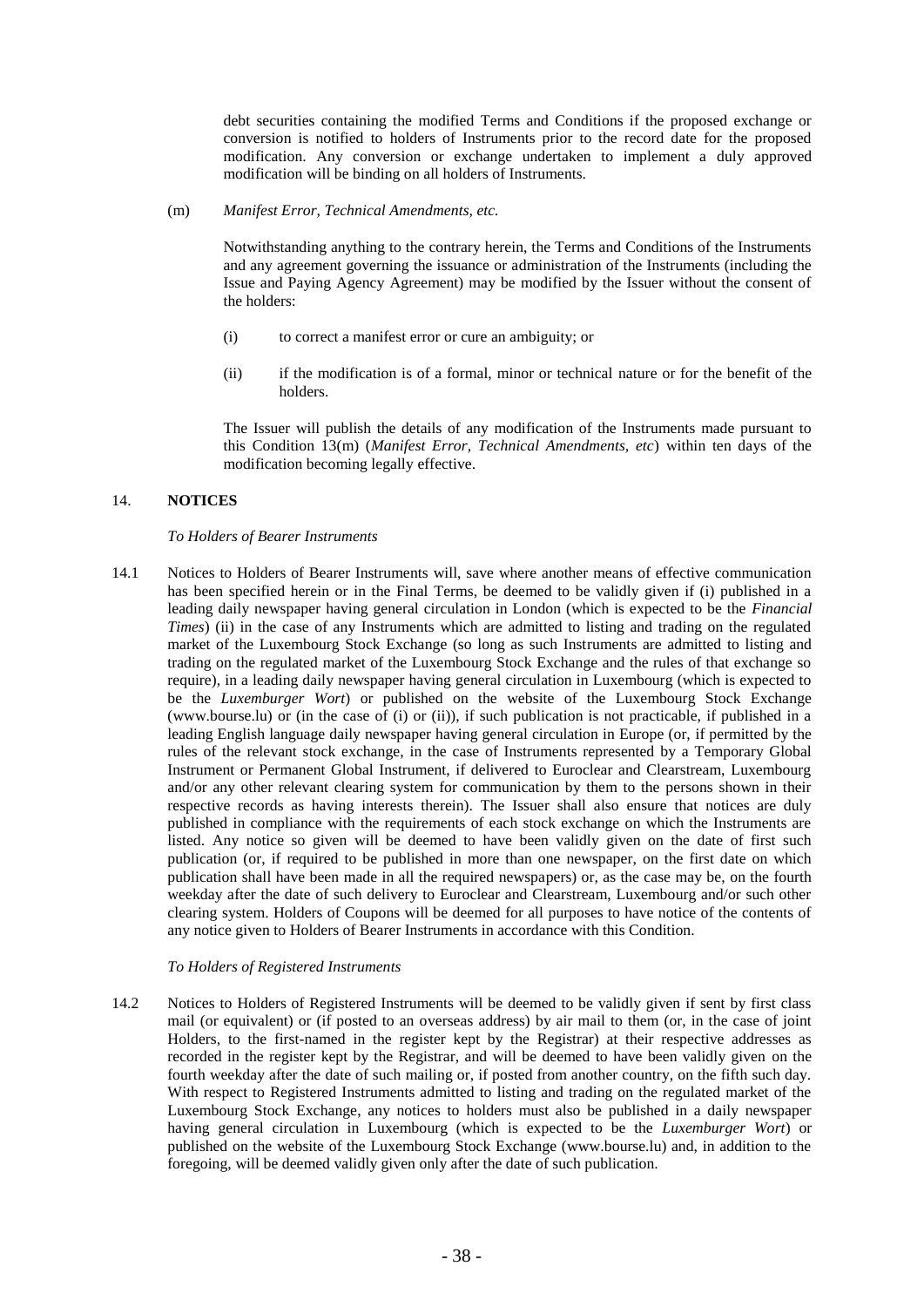# 15. **FURTHER ISSUES**

The Issuer may from time to time, without the consent of the Holders of any Instruments or Coupons, create and issue further instruments, bonds or debentures having the same terms and conditions as such Instruments in all respects (or in all respects except for the first payment of interest, if any, on them and/or the denomination thereof) so as to form a single series with the Instruments of any particular Series.

# 16. **CURRENCY INDEMNITY**

The currency in which the Instruments are denominated or, if different, payable, as specified in the Final Terms (the "**Contractual Currency**"), is the sole currency of account and payment for all sums payable by the Issuer in respect of the Instruments, including damages. Any amount received or recovered in a currency other than the Contractual Currency (whether as a result of, or of the enforcement of, a judgment or order of a court of any jurisdiction or otherwise) by any Holder of an Instrument or Coupon in respect of any sum expressed to be due to it from the Issuer shall only constitute a discharge to the Issuer to the extent of the amount in the Contractual Currency which such Holder is able to purchase with the amount so received or recovered in that other currency on the date of that receipt or recovery (or, if it is not practicable to make that purchase on that date, on the first date on which it is practicable to do so). If that amount is less than the amount in the Contractual Currency expressed to be due to any Holder of an Instrument or Coupon in respect of such Instrument or Coupon the Issuer shall indemnify such Holder against any loss sustained by such Holder as a result. In any event, the Issuer shall indemnify each such Holder against any cost of making such purchase which is reasonably incurred. These indemnities constitute a separate and independent obligation from the Issuer's other obligations, shall give rise to a separate and independent cause of action, shall apply irrespective of any indulgence granted by any Holder of an Instrument or Coupon and shall continue in full force and effect despite any judgment, order, claim or proof for a liquidated amount in respect of any sum due in respect of the Instruments or any judgment or order. Any such loss aforesaid shall be deemed to constitute a loss suffered by the relevant Holder of an Instrument or Coupon and no proof or evidence of any actual loss will be required by the Issuer.

# 17. **WAIVER AND REMEDIES**

No failure to exercise, and no delay in exercising, on the part of the Holder of any Instrument, any right hereunder shall operate as a waiver thereof nor shall any single or partial exercise thereof preclude any other or future exercise thereof or the exercise of any other right. Rights hereunder shall be in addition to all other rights provided by law. No notice or demand given in any case shall constitute a waiver of rights to take other action in the same, similar or other instances without such notice or demand.

# 18. **LAW AND JURISDICTION**

- 18.1 The Instruments, the Issue and Paying Agency Agreement and any non-contractual obligations arising out of or in connection with them are governed by Italian law. The Italian Courts shall have exclusive jurisdiction in accordance with all applicable Italian laws.
- 18.2 To the extent that the Issuer may be entitled to claim for itself or its assets immunity from suit, execution, attachment (whether in aid of execution, before judgment or otherwise) or other legal process and to the extent that there may be attributed to itself or its assets immunity (whether or not claimed), the Issuer agrees not to claim and irrevocably waives such immunity to the full extent permitted by the laws of such jurisdiction.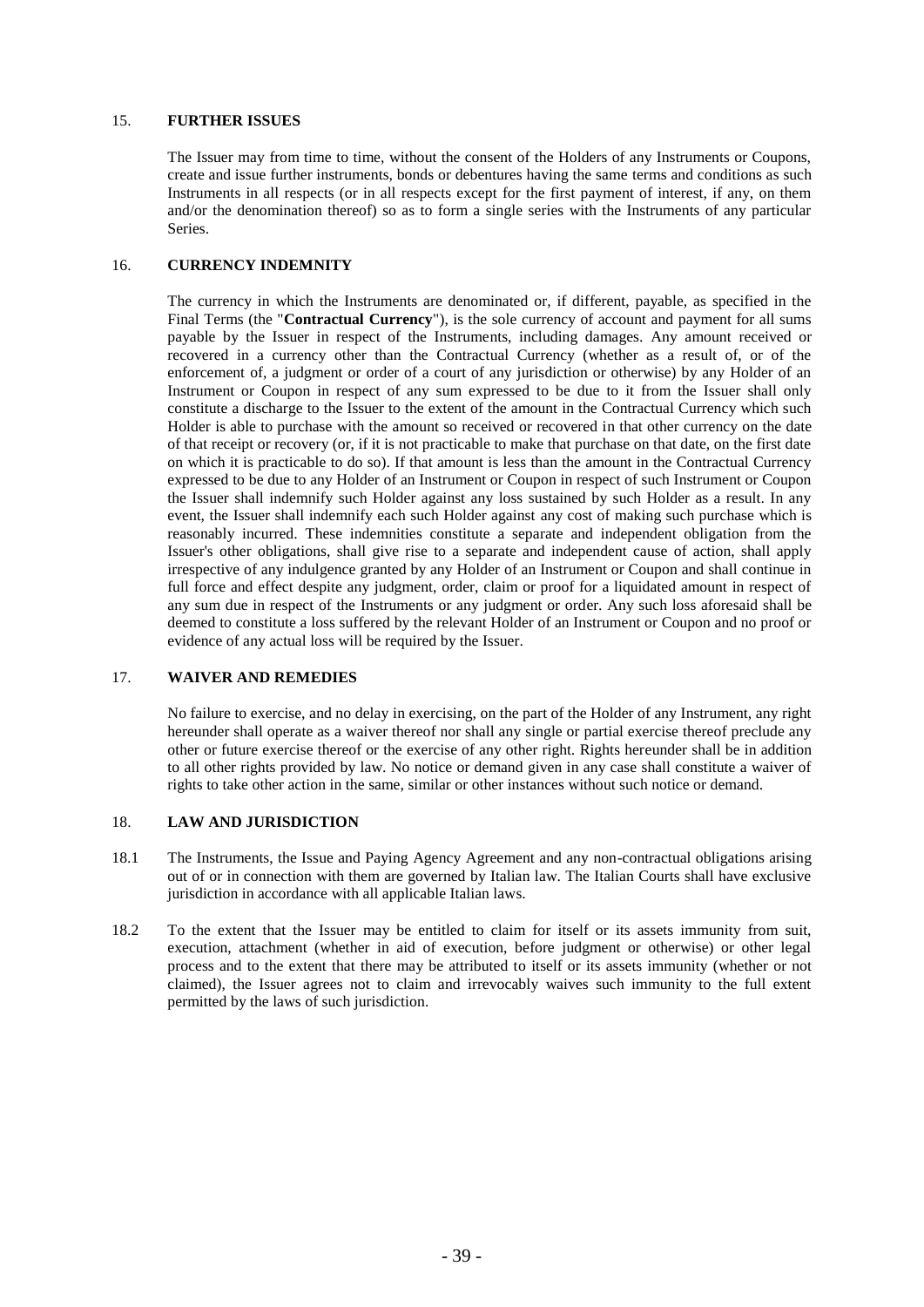#### **FORMS OF THE INSTRUMENTS**

#### **Bearer Instruments**

Each Tranche of Instruments in bearer form ("**Bearer Instruments**") will initially be in the form of either a temporary global instrument (the "**Temporary Global Instrument**"), without interest coupons, or a permanent global instrument (the "**Permanent Global Instrument**"), without interest coupons, in each case as specified in the relevant Final Terms. Each Temporary Global Instrument or, as the case may be, Permanent Global Instrument (each a "**Global Instrument**") which is not intended to be a Classic Global Instrument, as specified in the relevant Final Terms, will be deposited on or around the issue date of the relevant Tranche of the Instruments with a depositary or a common depositary for Euroclear and/or Clearstream, Luxembourg and/or any other relevant clearing system and each Global Instrument which is intended to be issued as a New Global Instrument, as specified in the relevant Final Terms, will be deposited on or around the issue date of the relevant Tranche of the Instruments with a common safekeeper for Euroclear and/or Clearstream, Luxembourg.

On 13 June 2006, the European Central Bank (the "**ECB**") announced that instruments in NGN form are in compliance with the "Standards for the use of EU securities settlement systems in ESCB credit operations" of the central banking system for the euro (the "**Eurosystem**"), provided that certain other criteria are fulfilled. At the same time, the ECB also announced that arrangements for instruments in NGN form will be offered by Euroclear and Clearstream, Luxembourg as of 30 June 2006 and that instruments in global bearer form issued through Euroclear and Clearstream, Luxembourg after 31 December 2006 will only be eligible as collateral for Eurosystem operations if the NGN form is used. The Issuer only intends to issue Instruments under the Programme in NGN form where such Instruments, which must also fulfil certain other ECB criteria for Eurosystem collateral eligibility, will be eligible as collateral for the Eurosystem.

In the case of each Tranche of Bearer Instruments, the relevant Final Terms will also specify whether United States Treasury Regulation §1.163-5(c)(2)(i)(C) (the "**TEFRA C Rules**") or United States Treasury Regulation §1.163-5(c)(2)(i)(D) (the "**TEFRA D Rules**") are applicable in relation to the Instruments or, if the Instruments do not have a maturity of more than 365 days, that neither the TEFRA C Rules nor the TEFRA D Rules are applicable.

#### *Temporary Global Instrument exchangeable for Permanent Global Instrument*

If the relevant Final Terms specify the form of Instruments as being "Temporary Global Instrument exchangeable for a Permanent Global Instrument", then the Instruments will initially be in the form of a Temporary Global Instrument which will be exchangeable, in whole or in part, for interests in a Permanent Global Instrument, without interest coupons, not earlier than 40 days after the issue date of the relevant Tranche of the Instruments upon certification as to non-U.S. beneficial ownership. No payments will be made under the Temporary Global Instrument unless exchange for interests in the Permanent Global Instrument is improperly withheld or refused. In addition, interest payments in respect of the Instruments cannot be collected without such certification of non-U.S. beneficial ownership.

Whenever any interest in the Temporary Global Instrument is to be exchanged for an interest in a Permanent Global Instrument, the Issuer shall procure (in the case of first exchange) the prompt delivery (free of charge to the bearer) of such Permanent Global Instrument to the bearer of the Temporary Global Instrument or (in the case of any subsequent exchange) an increase in the principal amount of the Permanent Global Instrument in accordance with its terms against:

- (i) presentation and (in the case of final exchange) surrender of the Temporary Global Instrument to or to the order of the Fiscal Agent; and
- (ii) receipt by the Fiscal Agent of a certificate or certificates of non-U.S. beneficial ownership,

within 7 days of the bearer requesting such exchange.

The principal amount of the Permanent Global Instrument shall be equal to the aggregate of the principal amounts specified in the certificates of non-U.S. beneficial ownership; *provided, however, that* in no circumstances shall the principal amount of the Permanent Global Instrument exceed the initial principal amount of the Temporary Global Instrument.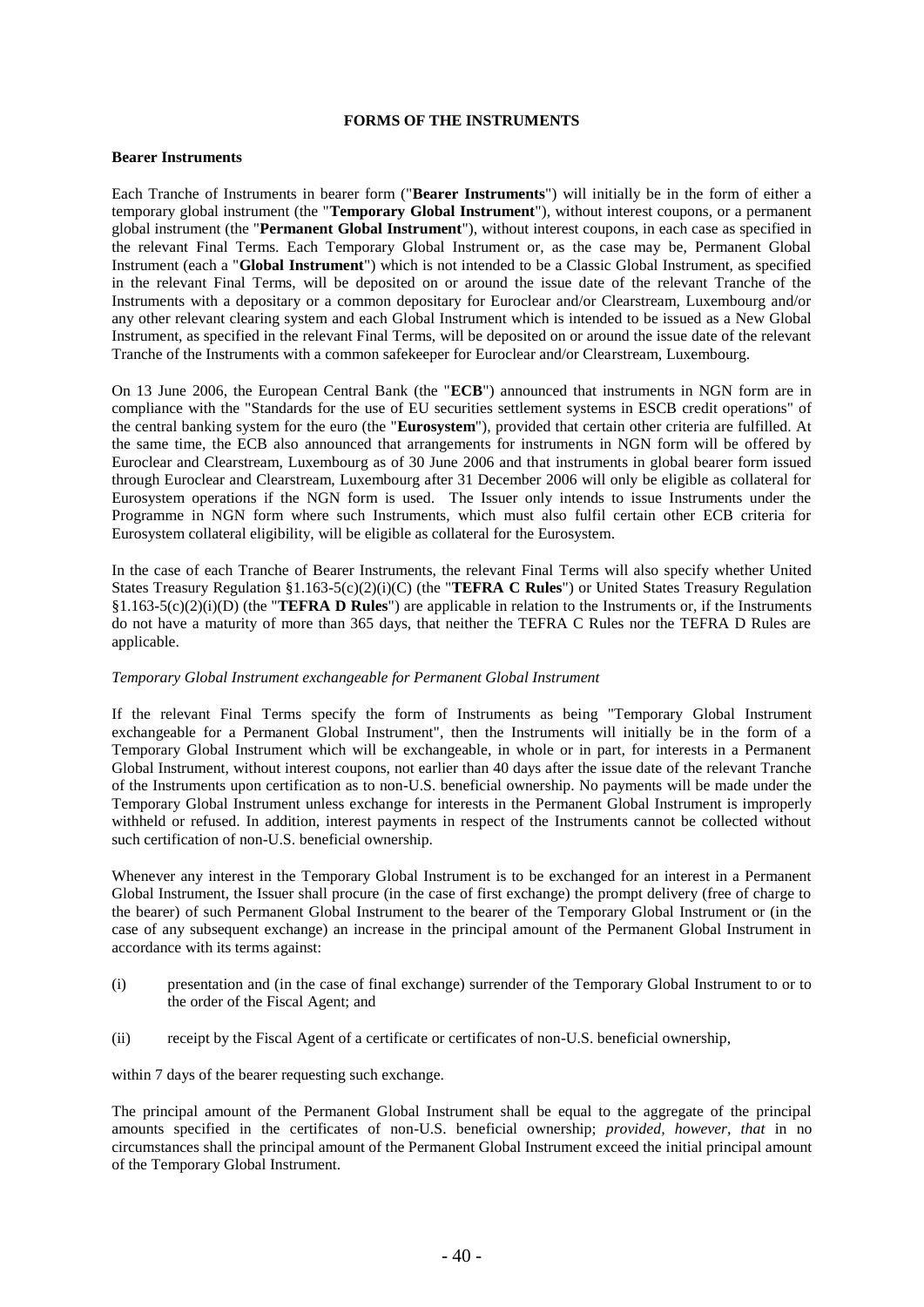The Permanent Global Instrument will be exchangeable in whole, but not in part, for Bearer Instruments in definitive form ("**Definitive Instruments**"):

- (i) on the expiry of such period of notice as may be specified in the relevant Final Terms; or
- (ii) at any time, if so specified in the relevant Final Terms; or
- (iii) if the relevant Final Terms specifies "in the limited circumstances described in the Permanent Global Instrument", then if (a) Euroclear or Clearstream, Luxembourg or any other relevant clearing system is closed for business for a continuous period of 14 days (other than by reason of legal holidays) or announces an intention permanently to cease business or (b) any of the circumstances described in Condition 7 (*Events of Default*) occurs.

Whenever the Permanent Global Instrument is to be exchanged for Definitive Instruments, the Issuer shall procure the prompt delivery (free of charge to the bearer) of such Definitive Instruments, duly authenticated and with Coupons and Talons attached (if so specified in the relevant Final Terms), in an aggregate principal amount equal to the principal amount of the Permanent Global Instrument to the bearer of the Permanent Global Instrument against the surrender of the Permanent Global Instrument to or to the order of the Fiscal Agent within 30 days of the bearer requesting such exchange.

#### *Temporary Global Instrument exchangeable for Definitive Instruments*

If the relevant Final Terms specifies the form of Instruments as being "Temporary Global Instrument exchangeable for Definitive Instruments" and also specifies that the TEFRA C Rules are applicable or that neither the TEFRA C Rules or the TEFRA D Rules are applicable, then the Instruments will initially be in the form of a Temporary Global Instrument which will be exchangeable, in whole but not in part, for Definitive Instruments not earlier than 40 days after the issue date of the relevant Tranche of the Instruments.

If the relevant Final Terms specifies the form of Instruments as being "Temporary Global Instrument exchangeable for Definitive Instruments" and also specifies that the TEFRA D Rules are applicable, then the Instruments will initially be in the form of a Temporary Global Instrument which will be exchangeable, in whole or in part, for Definitive Instruments not earlier than 40 days after the issue date of the relevant Tranche of the Instruments upon certification as to non-U.S. beneficial ownership. Interest payments in respect of the Instruments cannot be collected without such certification of non-U.S. beneficial ownership.

Whenever the Temporary Global Instrument is to be exchanged for Definitive Instruments, the Issuer shall procure the prompt delivery (free of charge to the bearer) of such Definitive Instruments, duly authenticated and with Coupons and Talons attached (if so specified in the relevant Final Terms), in an aggregate principal amount equal to the principal amount of the Temporary Global Instrument to the bearer of the Temporary Global Instrument against the surrender of the Temporary Global Instrument to or to the order of the Fiscal Agent within 30 days of the bearer requesting such exchange.

#### *Permanent Global Instrument exchangeable for Definitive Instruments*

If the relevant Final Terms specifies the form of Instruments as being "Permanent Global Instrument exchangeable for Definitive Instruments", then the Instruments will initially be in the form of a Permanent Global Instrument which will be exchangeable in whole, but not in part, for Definitive Instruments:

- (i) on the expiry of such period of notice as may be specified in the relevant Final Terms; or
- (ii) at any time, if so specified in the relevant Final Terms; or
- (iii) if the relevant Final Terms specifies "in the limited circumstances described in the Permanent Global Instrument", then if (a) Euroclear or Clearstream, Luxembourg or any other relevant clearing system is closed for business for a continuous period of 14 days (other than by reason of legal holidays) or announces an intention permanently to cease business or (b) any of the circumstances described in Condition 7 (*Events of Default*) occurs.

Whenever the Permanent Global Instrument is to be exchanged for Definitive Instruments, the Issuer shall procure the prompt delivery (free of charge to the bearer) of such Definitive Instruments, duly authenticated and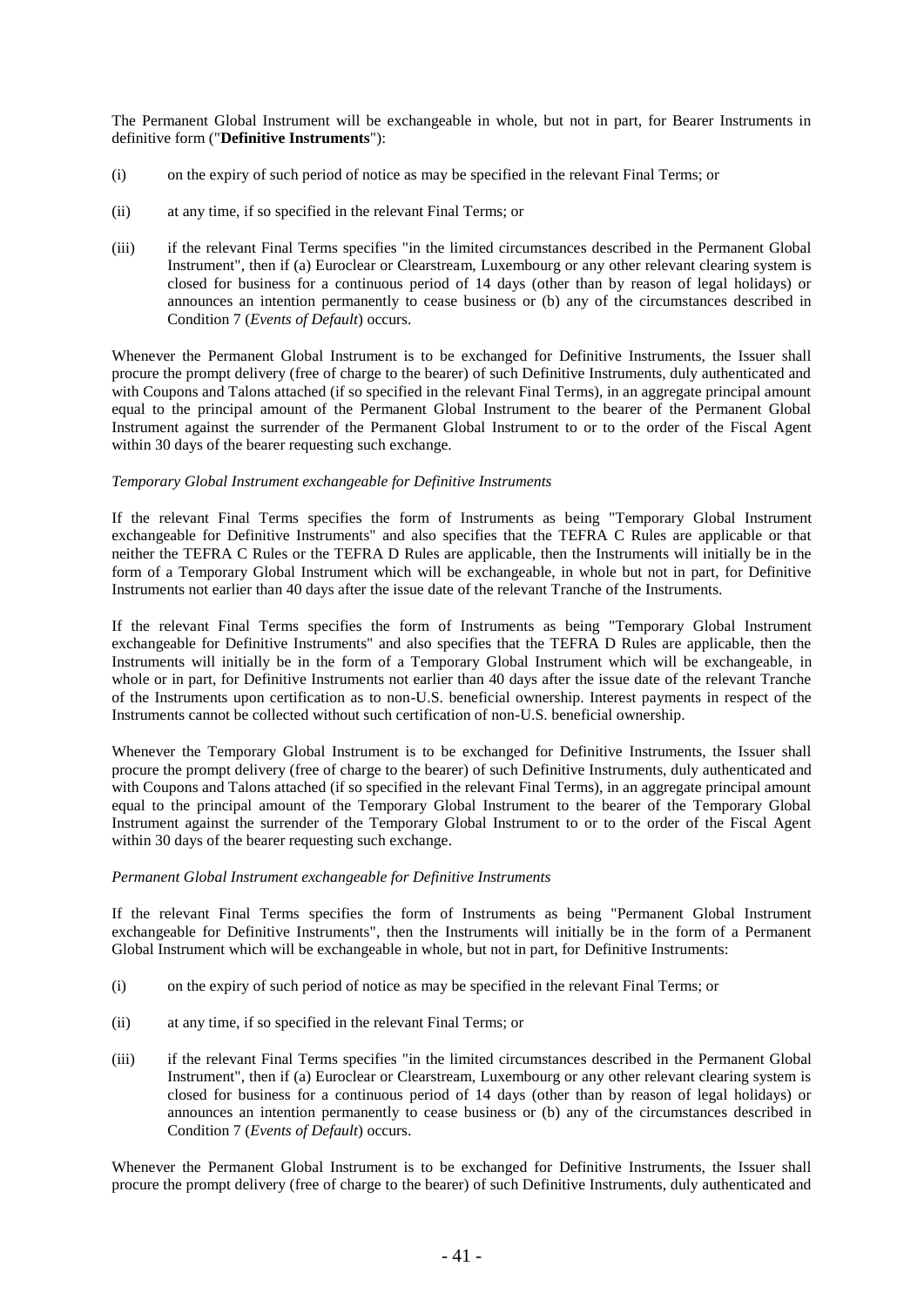with Coupons and Talons attached (if so specified in the relevant Final Terms), in an aggregate principal amount equal to the principal amount of the Permanent Global Instrument to the bearer of the Permanent Global Instrument against the surrender of the Permanent Global Instrument to or to the order of the Fiscal Agent within 30 days of the bearer requesting such exchange.

#### *Legend concerning United States persons*

In the case of any Tranche of Bearer Instruments having a maturity of more than 365 days, the Instruments in global form, the Instruments in definitive form and any Coupons and Talons appertaining thereto will bear a legend to the following effect:

"Any United States person who holds this obligation will be subject to limitations under the United States income tax laws, including the limitations provided in Sections 165(j) and 1287(a) of the Internal Revenue Code."

#### *Exchange for Definitive Instruments*

Notwithstanding the foregoing, the exchange upon notice/at any time options should not be expressed to be applicable if the Denomination of the Instruments includes language substantially to the following effect: "€100,000 and integral multiples of €1,000 in excess thereof up to and including €199,000". Furthermore, such Denomination construction is not permitted in relation to any issuance of Instruments which is to be represented on issue by a Temporary Global Instrument or a Permanent Global Instrument, as the case may be, exchangeable for Definitive Instruments.

#### **Registered Instruments**

Each Tranche of Instruments in registered form ("**Registered Instruments**") will be in the form of either individual Instrument certificates in registered form ("**Individual Instrument Certificates**") or a global Instrument in registered form (a "**Global Registered Instrument**"), in each case as specified in the relevant Final Terms.

If the relevant Final Terms specifies the form of Instruments as being "Individual Instrument Certificates", then the Instruments will at all times be in the form of Individual Instrument Certificates issued to each Holder in respect of their respective holdings.

If the relevant Final Terms specifies the form of Instruments as being "Global Registered Instrument exchangeable for Individual Instrument Certificates", then the Instruments will initially be in the form of a Global Registered Instrument which will be exchangeable in whole, but not in part, for Individual Instrument Certificates:

- (a) on the expiry of such period of notice as may be specified in the relevant Final Terms; or
- (b) at any time, if so specified in the relevant Final Terms; or
- (c) if the relevant Final Terms specifies "in the limited circumstances described in the Global Registered Instrument", then if either of the following events occurs:
	- (i) Euroclear or Clearstream, Luxembourg or any other relevant clearing system is closed for business for a continuous period of 14 days (other than by reason of legal holidays) or announces an intention permanently to cease business; or
	- (ii) any of the circumstances described in Condition 7 (*Events of Default*) occurs.

In a press release dated 22 October 2008, "*Evolution of the custody arrangement for international debt securities and their eligibility in Eurosystem credit operations*", the ECB announced that it has assessed the new holding structure and custody arrangements for registered instruments which the ICSDs had designed in cooperation with market participants and that Instruments to be held under the New Safekeeping Structure would be in compliance with the "Standards for the use of EU securities settlement systems in ESCB credit operations" of the Eurosystem, subject to the conclusion of the necessary legal and contractual arrangements. The press release also stated that the new arrangements for Instruments to be held in NSS form will be offered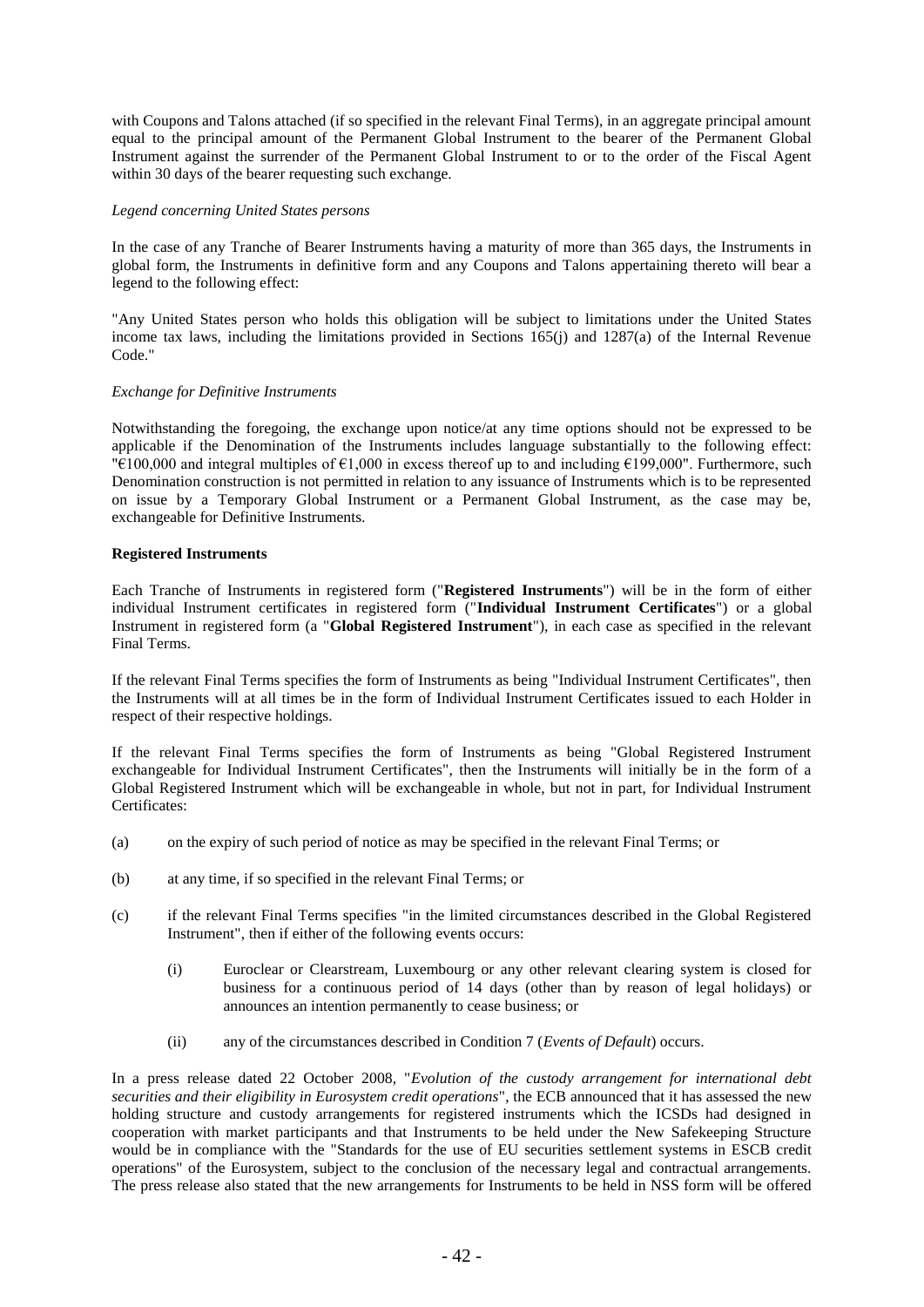by Euroclear and Clearstream, Luxembourg as of 30 June 2010 and that registered debt securities in global registered form held issued through Euroclear and Clearstream, Luxembourg after 30 September 2010 will only be eligible as collateral in Eurosystem operations if the New Safekeeping Structure is used. The Issuer only intends to issue Instruments under the Programme to be held under the NSS where such Instruments, which must also fulfil certain other ECB criteria for Eurosystem collateral eligibility, will be eligible as collateral for the Eurosystem.

Each Global Registered Instrument will either be: (a) in the case of an Instrument which is not to be held under the New Safekeeping Structure, registered in the name of a common depositary (or its nominee) for Euroclear and/or Clearstream, Luxembourg and/or any other relevant clearing system and the relevant Global Registered Instrument will be deposited on or about the issue date with the common depositary and will be exchangeable in accordance with its terms; or (b) in the case of an Instrument to be held under the New Safekeeping Structure, be registered in the name of a common safekeeper (or its nominee) for Euroclear and/or Clearstream, Luxembourg and/or any other relevant clearing system and the relevant Global Registered Instrument will be deposited on or about the issue date with the common safekeeper for Euroclear and/or Clearstream, Luxembourg and will be exchangeable for Individual Instrument Certificates in accordance with its terms.

#### **Terms and Conditions applicable to the Instruments**

The terms and conditions applicable to any Instrument in global form will differ from those terms and conditions which would apply to the Instrument were it in definitive form to the extent described under "*Provisions Relating to the Instruments while in Global Form*" below.

The terms and conditions applicable to any Definitive Instrument or Individual Instrument Certificate will be endorsed on that Instrument and will consist of the terms and conditions set out under "*Terms and Conditions of the Instruments*" above and the provisions of the relevant Final Terms which supplement, amend and/or replace those terms and conditions.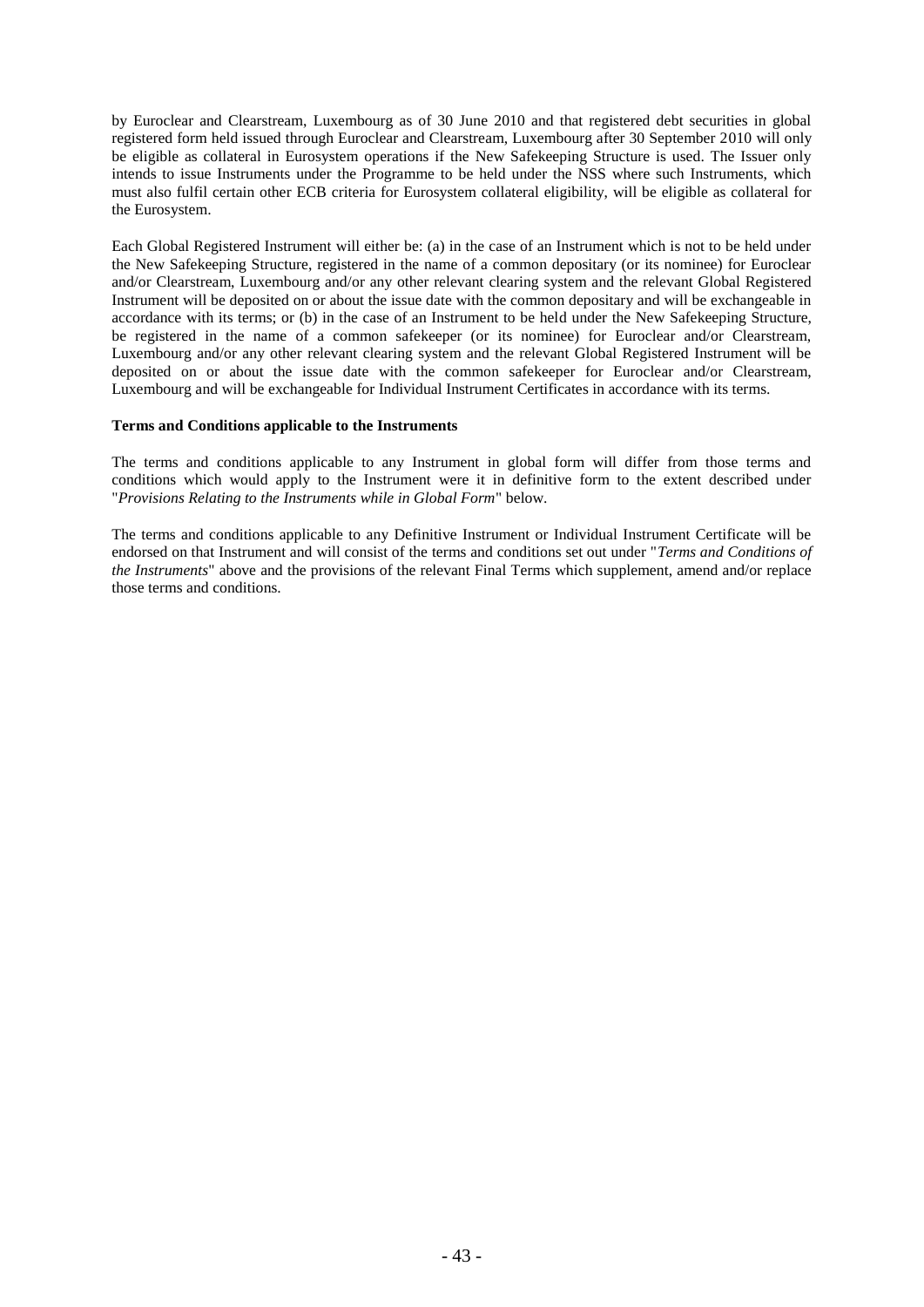## **SUMMARY OF PROVISIONS RELATING TO THE INSTRUMENTS WHILST IN GLOBAL FORM**

#### (A) **Relationship of Accountholders with Clearing Systems**

In relation to any Tranche of Instruments in bearer form represented by a Global Instrument, references in the Terms and Conditions of the Instruments to "**holder**" are references to the bearer of the relevant Global Instrument which, for so long as the Global Instrument or Global Registered Instrument is held by a depositary or a common depositary or, in the case of an NGN or a Global Registered Instrument to be held under the NSS, a common safekeeper for Euroclear and/or Clearstream, Luxembourg and/or any other relevant clearing system, will be that depositary or common depositary or, as the case may be, common safekeeper.

Each of the persons shown in the records of Euroclear, Clearstream, Luxembourg or any other clearing system as the holder of an Instrument represented by a Global Instrument (which expression includes a Temporary Global Instrument and a Permanent Global Instrument) or Global Registered Instrument must look solely to Euroclear, Clearstream, Luxembourg or such other clearing system (as the case may be) for such person's share of each payment made by the Issuer to the bearer of such Global Instrument or the registered holder of the Global Registered Instrument, as the case may be, and in relation to all other rights arising under the Global Instruments, subject to and in accordance with the respective rules and procedures of Euroclear, Clearstream, Luxembourg or such clearing system (as the case may be). Payments of interest and principal on Global Instruments or Global Registered Instruments will be made in accordance with the rules and regulations of the relevant clearing systems. Such persons shall have no claim directly against the Issuer in respect of payments due on the Instruments for so long as the Instruments are represented by such Global Instrument or Global Registered Instrument and such obligations of the Issuer will be discharged by payment to the bearer of such Global Instrument or the registered holder of the Global Registered Instrument, as the case may be, in respect of each amount so paid. References in these provisions relating to the Instruments in global form to "**holder**" or "**accountholder**" are to those persons shown in the records of the relevant clearing system as a holder of an Instrument.

# (B) **Form and Exchange — Bearer Global Instruments**

#### **Exchange of Temporary Global Instruments**

Whenever any interest in a Temporary Global Instrument is to be exchanged for an interest in a Permanent Global Instrument, the Issuer shall procure:

- (a) in the case of first exchange, the prompt delivery (free of charge to the bearer) of such Permanent Global Instrument, duly authenticated and, in the case of an NGN, effectuated, to the bearer of the Temporary Global Instrument; or
- (b) in the case of any subsequent exchange, an increase in the principal amount of such Permanent Global Instrument in accordance with its terms,

in each case in an aggregate principal amount equal to the aggregate of the principal amounts specified in the certificates issued by Euroclear and/or Clearstream, Luxembourg and/or any other relevant clearing system and received by the Fiscal Agent against, in the case of a CGN, presentation and (in the case of final exchange) surrender of the Temporary Global Instrument to or at the order of the Fiscal Agent or, in the case of partial exchange of an NGN, confirmation from the common service provider that Euroclear and Clearstream, Luxembourg have made appropriate entries in their records to reflect the relevant exchange and, in the case of final exchange of an NGN, surrender of the Temporary Global Instrument to or at the order of the Fiscal Agent and destruction of the Temporary Global Instrument by the common safekeeper in accordance with the Agency Agreement, in any such case within 7 days of the bearer requesting such exchange.

Whenever a Temporary Global Instrument is to be exchanged for Definitive Instruments, the Issuer shall procure the prompt delivery (free of charge to the bearer) of such Definitive Instruments, duly authenticated and with Coupons and Talons attached (if so specified in the relevant Final Terms), in an aggregate principal amount equal to the principal amount of the Temporary Global Instrument to the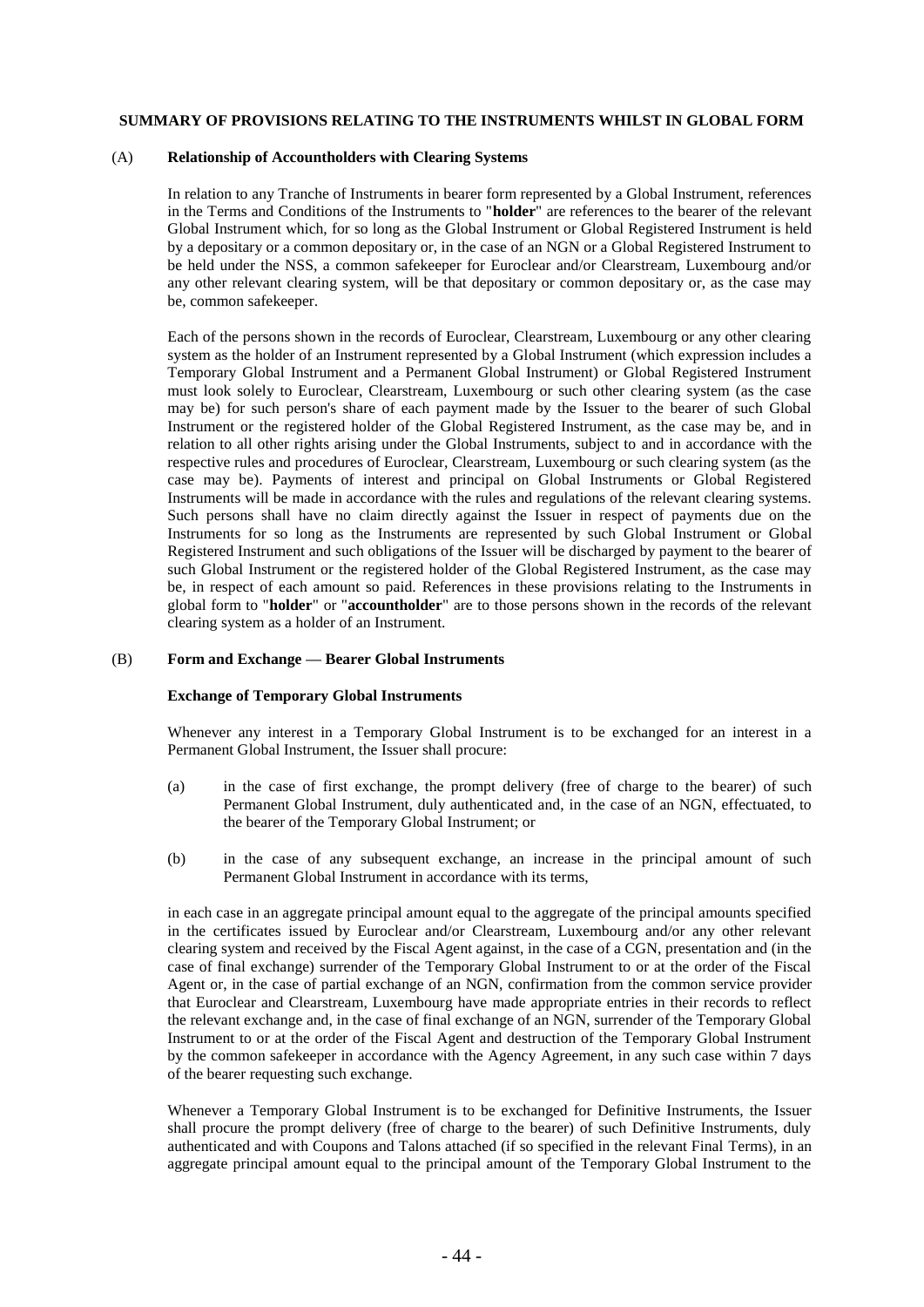bearer of the Temporary Global Instrument against the surrender of the Temporary Global Instrument to or to the order of the Fiscal Agent within 30 days of the bearer requesting such exchange.

If:

- (a) a Permanent Global Instrument has not been delivered or the principal amount thereof increased by 5.00 p.m. (London time) on the seventh day after the bearer of a Temporary Global Instrument has requested exchange of an interest in the Temporary Global Instrument for an interest in a Permanent Global Instrument; or
- (b) Definitive Instruments have not been delivered by 5.00 p.m. (London time) on the thirtieth day after the bearer of a Temporary Global Instrument has requested exchange of the Temporary Global Instrument for Definitive Instruments; or
- (c) a Temporary Global Instrument (or any part thereof) has become due and payable in accordance with the Terms and Conditions of the Instruments or the date for final redemption of a Temporary Global Instrument has occurred and, in either case, payment in full of the amount of principal falling due with all accrued interest thereon has not been made to the bearer of the Temporary Global Instrument in accordance with the terms of the Temporary Global Instrument on the due date for payment,

then the terms of such Temporary Global Instrument provide for relevant account holders (which, for the purposes hereof, shall be deemed to be the Holder of the relevant Instrument as referred to in Condition 7) with Euroclear and Clearstream, Luxembourg and any other agreed clearing system as applicable, to be able to enforce against the Issuer all rights which they would have had if they had been holding Definitive Instruments to the relevant value at the time of such event.

# **Exchange of Permanent Global Instruments**

Whenever a Permanent Global Instrument is to be exchanged for Definitive Instruments, the Issuer shall procure the prompt delivery (free of charge to the bearer) of such Definitive Instruments, duly authenticated and with Coupons and Talons attached (if so specified in the relevant Final Terms), in an aggregate principal amount equal to the principal amount of the Permanent Global Instrument to the bearer of the Permanent Global Instrument against the surrender of the Permanent Global Instrument to or to the order of the Fiscal Agent within 30 days of the bearer requesting such exchange.

If:

- (a) Definitive Instruments have not been delivered by 5.00 p.m. (London time) on the thirtieth day after the bearer of a Permanent Global Instrument has duly requested exchange of the Permanent Global Instrument for Definitive Instruments; or
- (b) a Permanent Global Instrument (or any part of it) has become due and payable in accordance with the Terms and Conditions of the Instruments or the date for final redemption of the Instruments has occurred and, in either case, payment in full of the amount of principal falling due with all accrued interest thereon has not been made to the bearer of the Permanent Global Instrument in accordance with the terms of the Permanent Global Instrument on the due date for payment,

then the terms of such Permanent Global Instrument provide for relevant account holders (which, for the purposes hereof, shall be deemed to be the Holder of the relevant Instrument as referred to in Condition 7) with Euroclear and Clearstream, Luxembourg and any other agreed clearing system as applicable, to be able to enforce against the Issuer all rights which they would have had if they had been holding Definitive Instruments to the relevant value at the time of such event.

# **Exchange for Definitive Instruments**

Notwithstanding the foregoing, the exchange upon notice/at any time options should not be expressed to be applicable if the Denomination of the Instruments includes language substantially to the following effect: " $E100,000$  and integral multiples of  $E1,000$  in excess thereof up to and including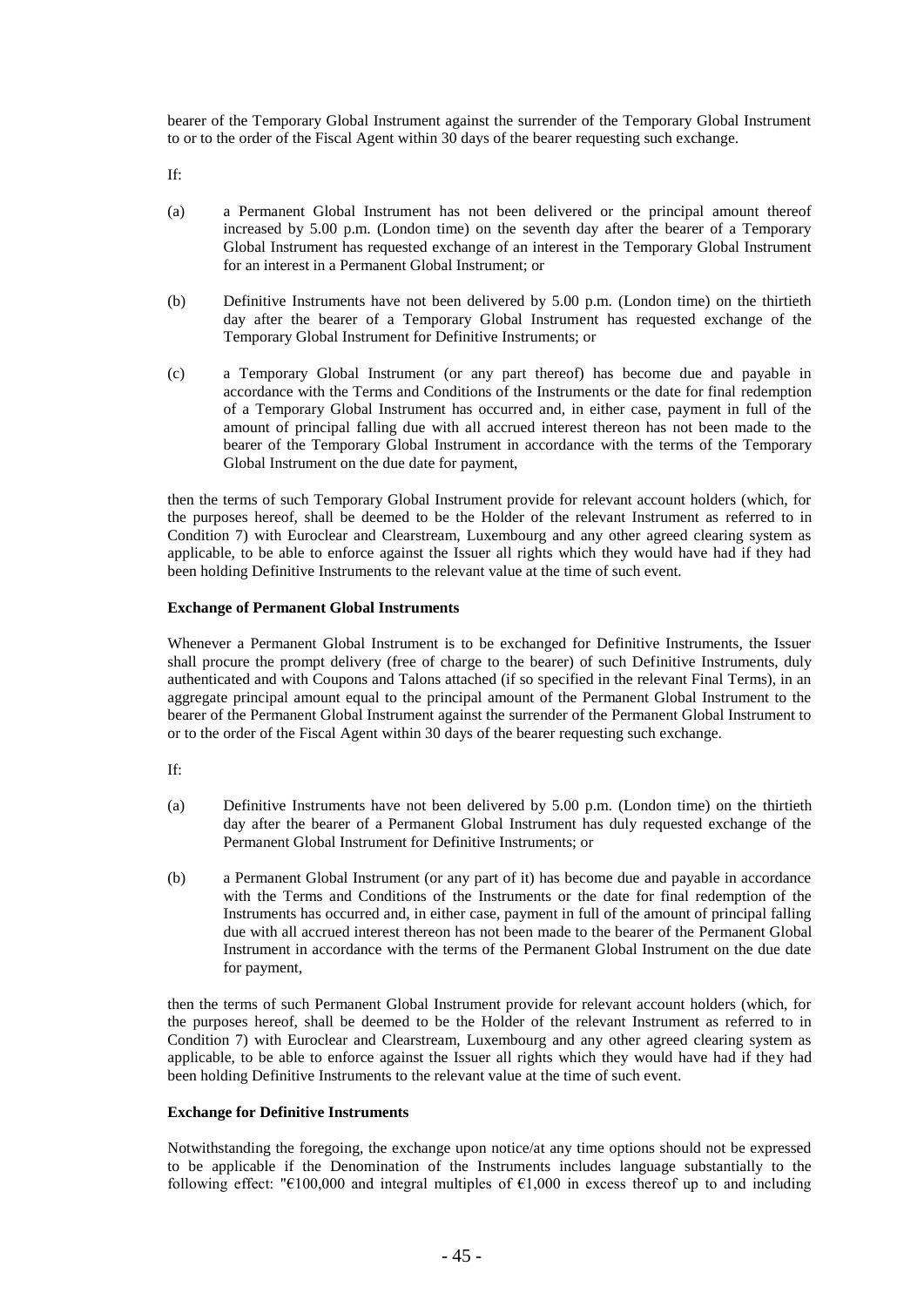€199,000". Furthermore, such Denomination construction is not permitted in relation to any issuance of Instruments which is to be represented on issue by a Temporary Global Instrument or a Permanent Global Instrument, as the case may be, exchangeable for Definitive Instruments.

# (C) **Form and Exchange — Registered Instruments**

Whenever the Global Registered Instrument is to be exchanged for Individual Instrument Certificates, the Issuer shall procure that Individual Instrument Certificates will be issued in an aggregate principal amount equal to the principal amount of the Global Registered Instrument within five business days of the delivery, by or on behalf of the registered holder of the Global Registered Instrument to the Registrar of such information as is required to complete and deliver such Individual Instrument Certificates (including, without limitation, the names and addresses of the persons in whose names the Individual Instrument Certificates are to be registered and the principal amount of each such person's holding) against the surrender of the Global Registered Instrument at the specified office of the Registrar.

Such exchange will be effected in accordance with the provisions of the Issue and Paying Agency Agreement and the regulations concerning the transfer and registration of Instruments scheduled thereto and, in particular, shall be effected without charge to any holder, but against such indemnity as the Registrar may require in respect of any tax or other duty of whatsoever nature which may be levied or imposed in connection with such exchange.

If:

- (a) Individual Instrument Certificates have not been issued and delivered by 5.00 p.m. (London time) on the thirtieth day after the date on which the same are due to be issued and delivered in accordance with the terms of the Global Registered Instrument; or
- (b) any of the Instruments evidenced by the Global Registered Instrument has become due and payable in accordance with the Conditions or the date for final redemption of the Instruments has occurred,

and, in either case, payment in full of the amount of principal falling due with all accrued interest thereon has not been made to the holder of the Global Registered Instrument on the due date for payment in accordance with the terms of the Global Registered Instrument, then the terms of such Global Registered Instrument provide for relevant account holders (which, for the purposes hereof, shall be deemed to be the Holder of the relevant Instrument as referred to in Condition 7) with Euroclear and Clearstream, Luxembourg and any other agreed clearing system as applicable, to be able to enforce against the Issuer all rights which they would have had if they had been holding Definitive Instruments to the relevant value at the time of such event. Payments by the Issuer to the relevant account holders will be considered as payments to the relevant Holder and operate as full and final discharge to the Issuer in this respect.

# (D) **Amendment to Conditions**

The Global Instruments and Global Registered Instruments contain provisions that apply to the Instruments that they represent, some of which modify the effect of the Terms and Conditions of the Instruments set out in this Simplified Base Prospectus. The following is a summary of certain of those provisions:

- (1) *Meetings:* The holder of a Global Instrument or of the Instruments represented by a Global Registered Instrument shall be treated as having one vote in respect of each minimum Denomination of Instruments for which such Global Instrument may be exchanged. (All holders of Registered Instruments are entitled to one vote in respect of each Instrument comprising such holder's holding, whether or not represented by a Global Registered Instrument.).
- (2) *Cancellation:* Cancellation of any Instrument represented by a Global Instrument that is required by the Conditions to be cancelled (other than upon its redemption) will be effected by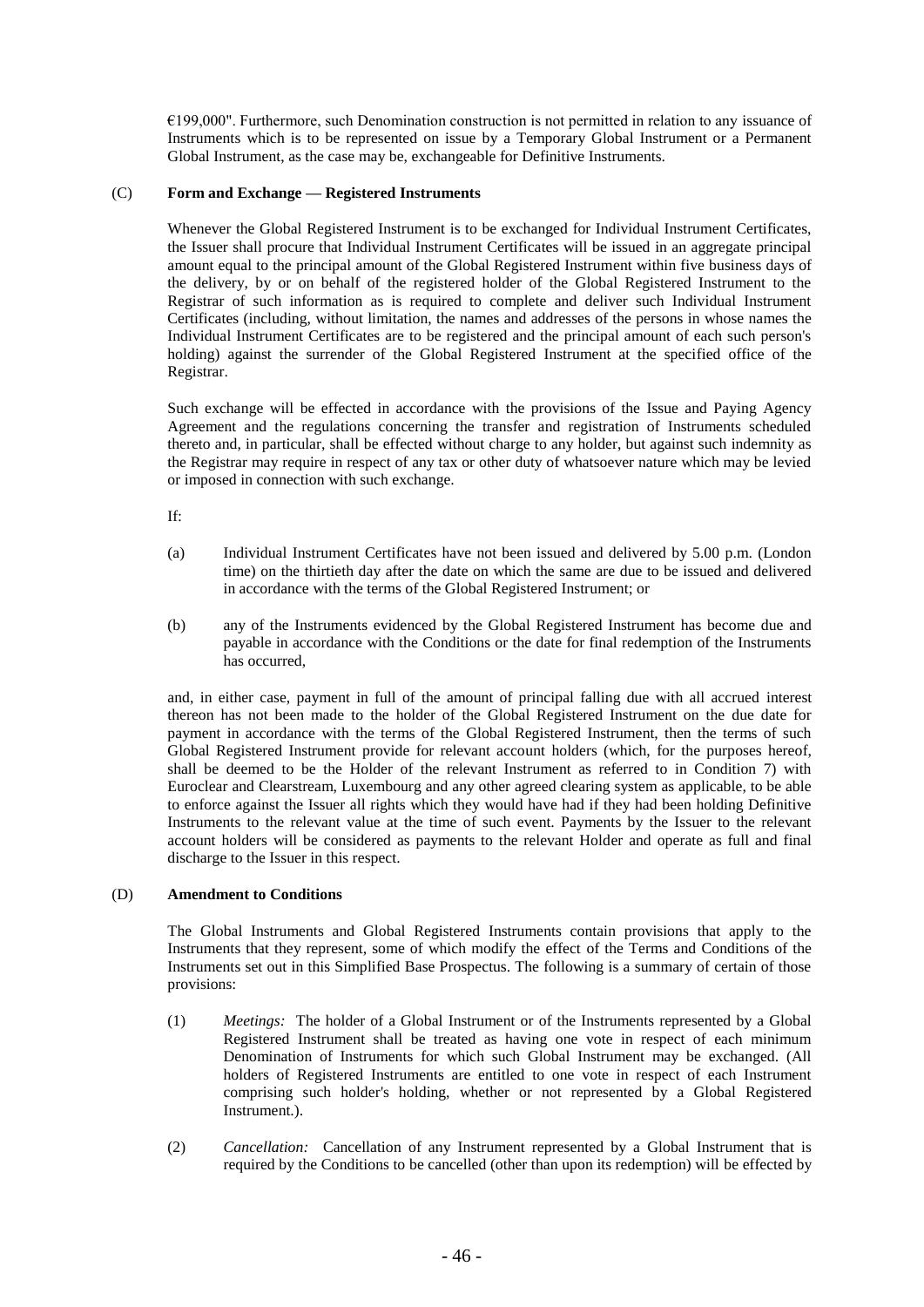reduction in the principal amount of the relevant Temporary Global Instrument or Permanent Global Instrument.

- (3) *Purchase:* Instruments represented by a Global Instrument may only be purchased by the Issuer if they are purchased together with the rights to receive all future payments of interest and Instalment Amounts (if any) thereon.
- (4) *Issuer's Options:* Any option of the Issuer contained in Condition 6.2 (*Optional Early Redemption (Call)*) while such Instruments are represented by a Global Instrument or a Global Registered Instrument shall be exercised by the Issuer giving notice to the holders within the time limits set out in and containing the information required by the Conditions. In the event that any option of the Issuer is exercised in respect of some but not all of the Instruments of any Series, the rights of accountholders with a clearing system in respect of the Instruments will be governed by the standard procedures of Euroclear, Clearstream, Luxembourg or any other clearing system (as the case may be) to be reflected in the records of Euroclear and Clearstream, Luxembourg as either a pool factor or a reduction in principal amount, at their discretion.
- (5) *Holders' Options:* In order to exercise the option contained in Condition 6.5 (*Optional Early Redemption (Put)*), the holder of the Global Instrument or Global Registered Instrument must, within the period specified for the deposit of the relevant Instrument and Put Notice, given written notice of such exercise to the Fiscal Agent specifying the principal amount of Instruments in respect of which such option is being exercised. Any such Put Notice will be irrevocable and may not be withdrawn.
- (6) *Payment Business Day:* If the currency of payment is euro, any day which is a TARGET Settlement Day and a day on which dealings in foreign currencies may be carried on in each (if any) Additional Financial Centre; or, if the currency of payment is not euro, any day which is a day on which dealings in foreign currencies may be carried on in the Principal Financial Centre of the currency of payment and in each (if any) Additional Financial Centre.
- (7) *Payment Record Date:* Each payment in respect of a Global Registered Instrument will be made to the person shown as the Holder in the Register at the close of business (in the relevant clearing system) on the Clearing System Business Day before the due date for such payment (the "**Record Date**") where "**Clearing System Business Day**" means a day on which each clearing system for which the Global Registered Instrument is being held is open for business.
- (8) *Notices:* So long as any Instruments are represented by a Global Instrument or Global Registered Instrument and such Global Instrument or Global Registered Instrument is held on behalf of a clearing system, notices to the holders of Instruments of that Series may be given by delivery of the relevant notice to the clearing system for communication by it to entitled accountholders in substitution for publication as required by the Conditions or by delivery of the relevant notice to the Holder of the Global Instrument or Global Registered Instrument except that so long as the Instruments are admitted to listing and trading on the regulated market of the Luxembourg Stock Exchange and the rules and regulations of that exchange and/or applicable law or regulation so require, notice shall also be published in a leading daily newspaper having general circulation in Luxembourg (which is expected to be the *Luxemburger Wort*) or published on the website of the Luxembourg Stock Exchange (www.bourse.lu).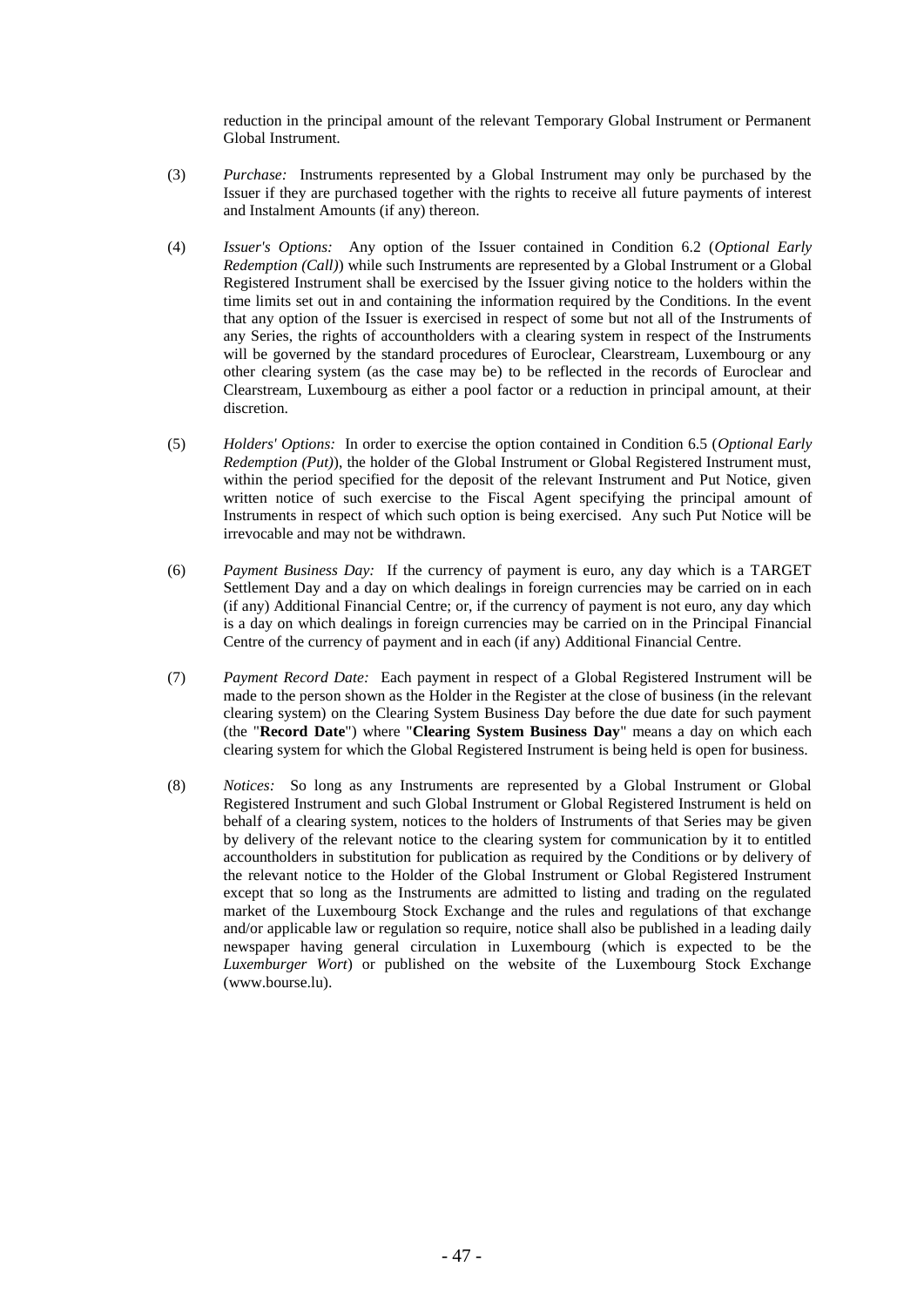#### **FORM OF FINAL TERMS**

# *Pro Forma Final Terms for an issue by the Republic of Italy under the Programme for the Issuance of Debt Instruments*

*The Final Terms in respect of each Tranche of Instruments will be substantially in the following form, duly supplemented (if necessary), amended (if necessary) and completed to reflect the particular terms of the relevant Instruments and their issue. Text in this section appearing in italics does not form part of the form of the Final Terms but denotes directions for completing the Final Terms.*

\_\_\_\_\_\_\_\_\_\_\_\_\_\_\_\_\_\_\_\_\_\_\_\_\_\_\_\_\_\_\_\_\_\_\_\_\_\_\_\_\_\_\_\_\_\_\_\_\_\_\_\_\_\_\_\_\_\_\_\_\_\_\_\_\_\_\_\_\_\_\_\_\_\_\_\_\_\_\_\_\_\_\_\_\_\_\_\_\_\_

# **FINAL TERMS dated [●]**

Series No.: [ ]

Tranche No.: [ ]

#### **Republic of Italy**

## **U.S.\$80,000,000,000 Programme for the Issuance of Debt Instruments**

Issue of [*Aggregate Principal Amount of Tranche] [Title of Instruments*]

The Instruments constitute direct, unconditional and general obligations of the issuer and rank *pari passu* among themselves and equally with all other unsecured External Indebtedness (as defined in the Simplified Base Prospectus dated 19 December 2017 (the "**Simplified Base Prospectus**") in relation to the Programme) of the Issuer.

These Final Terms (as referred to in the Simplified Base Prospectus) relates to the Tranche of Instruments referred to above, contains the final terms and conditions of the Instruments and should be read in conjunction with the Simplified Base Prospectus dated 19 December 2017 [as supplemented by the supplemental Simplified Base Prospectus dated [date].

[*The following alternative language applies if the first tranche of an issue which is being increased was issued under a Simplified Base Prospectus with an earlier date:*

Terms used herein shall be deemed to be defined as such for the purposes of the Conditions (the "**Conditions**") set forth in the Simplified Base Prospectus dated 19 December 2017 [as supplemented by the supplemental Simplified Base Prospectus dated [date]]. These Final Terms contains the final terms and conditions of the Instruments and must be read in conjunction with the Simplified Base Prospectus dated 19 December 2017 [and the supplemental Simplified Base Prospectus dated [●], save in respect of the Conditions which are extracted from the Simplified Base Prospectus dated  $[\bullet]$  and are attached hereto.]

The Instruments have not and will not be registered under the U.S. Securities Act of 1933, as amended (the "**Securities Act**"), and may include Instruments in bearer form which are subject to U.S. tax law requirements. The Instruments may not be offered, sold or delivered within the United States, or to or for the account or benefit of U.S. persons (as defined in Regulation S under the Securities Act), expect pursuant to an exemption from, or in a transaction not subject to, the registration requirements of the Securities Act.

*[Include whichever of the following apply or specify as "Not Applicable". Note that the numbering should remain as set out below, even if "Not Applicable" is indicated for individual paragraphs or sub-paragraphs. Italics denote directions for completing the Final Terms.]*

*[If the Instruments have a maturity of less than one year from the date of their issue, the minimum denomination may need to be £100,000 or its equivalent in any other currency.]*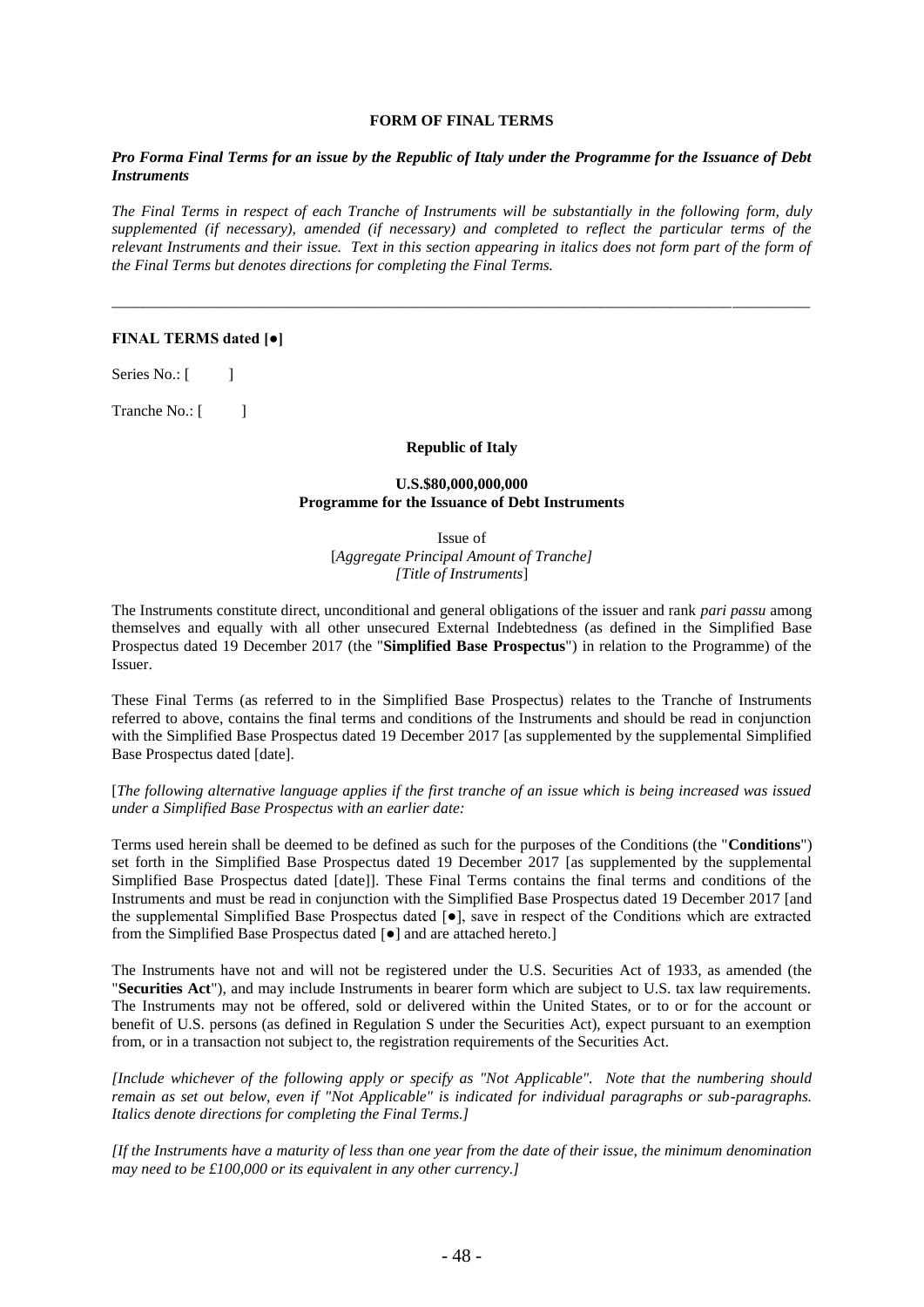The particulars to be specified in relation to such Tranche are as follows:

| 1.  | Issuer:                                   | Republic of Italy                                                                                                                                                                                                                                                                                                                                                                                                                                                                                                                                                                                                                                                                                                                                                                                                                                                                              |
|-----|-------------------------------------------|------------------------------------------------------------------------------------------------------------------------------------------------------------------------------------------------------------------------------------------------------------------------------------------------------------------------------------------------------------------------------------------------------------------------------------------------------------------------------------------------------------------------------------------------------------------------------------------------------------------------------------------------------------------------------------------------------------------------------------------------------------------------------------------------------------------------------------------------------------------------------------------------|
| 2.  | [Arranger[s]]:                            | [Name]                                                                                                                                                                                                                                                                                                                                                                                                                                                                                                                                                                                                                                                                                                                                                                                                                                                                                         |
| 3.  | Relevant Dealer/Lead Manager:             | [Name]                                                                                                                                                                                                                                                                                                                                                                                                                                                                                                                                                                                                                                                                                                                                                                                                                                                                                         |
| 4.  | Syndicated:                               | [Yes/No]                                                                                                                                                                                                                                                                                                                                                                                                                                                                                                                                                                                                                                                                                                                                                                                                                                                                                       |
| 5.  | Other Dealers/Managers (if any):          | [Not Applicable/Name(s)]                                                                                                                                                                                                                                                                                                                                                                                                                                                                                                                                                                                                                                                                                                                                                                                                                                                                       |
| 6.  | Status:                                   | Unsubordinated                                                                                                                                                                                                                                                                                                                                                                                                                                                                                                                                                                                                                                                                                                                                                                                                                                                                                 |
| 7.  | Currency:<br>(Condition 1.10)             |                                                                                                                                                                                                                                                                                                                                                                                                                                                                                                                                                                                                                                                                                                                                                                                                                                                                                                |
|     | - of Denomination                         | [Specify]                                                                                                                                                                                                                                                                                                                                                                                                                                                                                                                                                                                                                                                                                                                                                                                                                                                                                      |
|     | — of Payment                              | [Specify]                                                                                                                                                                                                                                                                                                                                                                                                                                                                                                                                                                                                                                                                                                                                                                                                                                                                                      |
| 8.  | Aggregate Principal Amount of:            |                                                                                                                                                                                                                                                                                                                                                                                                                                                                                                                                                                                                                                                                                                                                                                                                                                                                                                |
|     | Series<br>[(i)]                           | [Specify]                                                                                                                                                                                                                                                                                                                                                                                                                                                                                                                                                                                                                                                                                                                                                                                                                                                                                      |
|     | [(ii)]<br>Tranche                         | [Specify]                                                                                                                                                                                                                                                                                                                                                                                                                                                                                                                                                                                                                                                                                                                                                                                                                                                                                      |
| 9.  | Fungible with existing Series, Series No: | [Not Applicable/If fungible with an existing<br>Series, give details of existing Series including the<br>date on which the Notes become fungible]                                                                                                                                                                                                                                                                                                                                                                                                                                                                                                                                                                                                                                                                                                                                              |
| 10. | <b>Issue Date:</b>                        | [Specify]                                                                                                                                                                                                                                                                                                                                                                                                                                                                                                                                                                                                                                                                                                                                                                                                                                                                                      |
| 11. | <b>Issue Price:</b>                       | [ ] per cent. of the Aggregate Principal Amount of<br>Tranche [plus accrued interest from [date] (in the<br>case of fungible issues only, if applicable)]                                                                                                                                                                                                                                                                                                                                                                                                                                                                                                                                                                                                                                                                                                                                      |
| 12. | Denomination(s):                          | [Specify]                                                                                                                                                                                                                                                                                                                                                                                                                                                                                                                                                                                                                                                                                                                                                                                                                                                                                      |
|     | (Condition 1.8 or 1.9)                    | [If the Maturity Date is less than one year from the<br>Issue Date and either (a) the issue proceeds are<br>received by the Issuer in the United Kingdom or<br>$(b)$ the activity of issuing the Instruments is<br>carried on from an establishment maintained by<br>the Issuer in the United Kingdom, the Instruments<br>must: (i) have a minimum redemption value of<br>$£100,000$ (or its equivalent in other currencies)<br>and be issued only to persons whose ordinary<br>activities involve them in acquiring, holding,<br>managing or disposing of investments (as<br>principal or agent) for the purposes of their<br>businesses or who it is reasonable to expect will<br>acquire, hold, manage or dispose of investments<br>(as principal or agent) for the purposes of their<br>businesses or (ii) another applicable exemption<br>from section 19 of the FSMA must be available.] |
|     |                                           | [N.B. Under the current practices of Euroclear<br>and Clearstream, Luxembourg, unless paragraph<br>16 (Form of Notes) below specifies that, with                                                                                                                                                                                                                                                                                                                                                                                                                                                                                                                                                                                                                                                                                                                                               |

*<i>a and paragraph 16 (Form of Notes) below specifies that, with respect to Bearer Notes, the Temporary Global Instrument or the Permanent Global Instrument, as the case may be, is to be exchanged for Definitive Notes "in the limited circumstances described in the Permanent Global Instrument", Instruments may only be issued in denominations which are integral multiples of the lowest Denomination and may only be traded in such*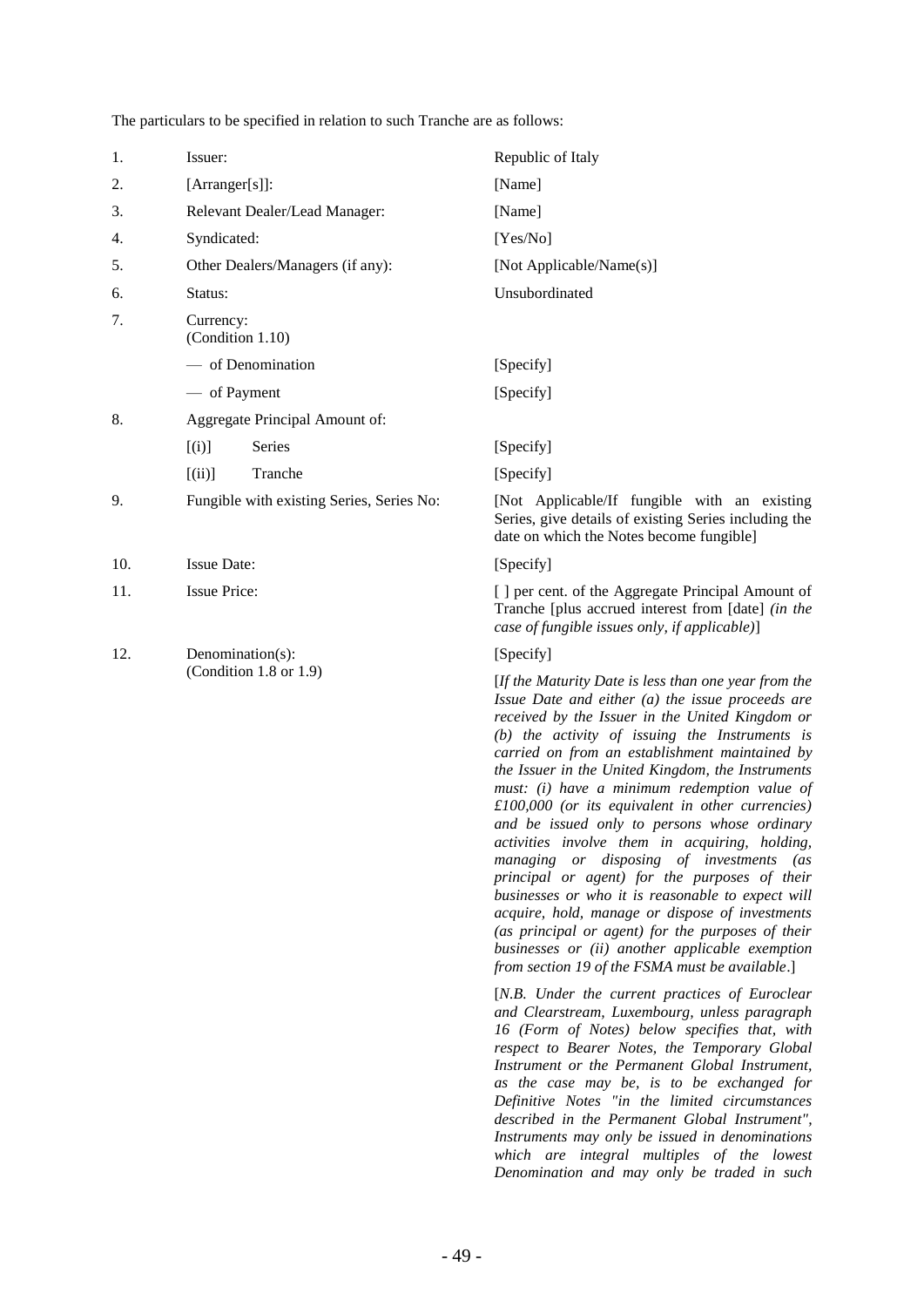|     |                      |                                                                                                                                                                                                                                                                                           | amounts, whether in global or definitive form.]                                                                                                                                                                                                                                                                                            |  |
|-----|----------------------|-------------------------------------------------------------------------------------------------------------------------------------------------------------------------------------------------------------------------------------------------------------------------------------------|--------------------------------------------------------------------------------------------------------------------------------------------------------------------------------------------------------------------------------------------------------------------------------------------------------------------------------------------|--|
| 13. | [Commission Payable: |                                                                                                                                                                                                                                                                                           | [None/Specify]]                                                                                                                                                                                                                                                                                                                            |  |
| 14. |                      | [Selling Concession:                                                                                                                                                                                                                                                                      | [None/Specify]]                                                                                                                                                                                                                                                                                                                            |  |
| 15. |                      | [Expenses:                                                                                                                                                                                                                                                                                | [None/Specify. If Definitive Instruments specify<br>that the Issuer must bear the cost for producing<br>Definitive Instruments.]                                                                                                                                                                                                           |  |
| 16. | (a)                  | Form of Instruments:                                                                                                                                                                                                                                                                      | [Bearer/Registered]                                                                                                                                                                                                                                                                                                                        |  |
|     | (b)                  | Bearer Instruments exchangeable for<br>Registered Instruments:                                                                                                                                                                                                                            | [Yes/No]                                                                                                                                                                                                                                                                                                                                   |  |
| 17. |                      | If issued in Bearer form:                                                                                                                                                                                                                                                                 |                                                                                                                                                                                                                                                                                                                                            |  |
|     | (a)                  | Initially represented by a Temporary<br>Global Instrument or Permanent Global<br>Instrument: (Condition 1.2)                                                                                                                                                                              | [Specify. If nothing is specified and these Final<br>Terms do not specify that the TEFRA C Rules<br>apply, Instruments will be represented initially by<br>a Temporary Global Instrument. If these Final<br>Terms specify that the TEFRA C Rules apply,<br>Instruments will be represented initially by a<br>Permanent Global Instrument.] |  |
|     | (b)                  | Global<br>Temporary<br>Instrument<br>exchangeable for Permanent Global<br>Instrument[, Definitive Instruments]<br>and/or<br>$\int (if)$<br>the<br>relevant<br><b>Series</b><br>comprises both Bearer and Registered<br>Instruments)] Registered Instruments:<br>(Condition 1.2)           | [Yes/No. Give details (e.g., exchanges for a<br>Permanent Global Instrument or Definitive<br>Instruments will be made on or after the Exchange<br>$Date$ .]                                                                                                                                                                                |  |
|     |                      | Specify date (if any) from which<br>exchanges for Registered Instruments<br>will<br>made:<br>be<br>(Condition 1.2)                                                                                                                                                                        | Applicable/Specify Exchange Date<br>$\sqrt{\text{Not}}$<br>if<br>applicable. If nothing is specified, exchanges will<br>be made at any time.]                                                                                                                                                                                              |  |
|     | (c)                  | Global<br>Permanent<br>Instrument<br>exchangeable at the option of the<br>Definitive<br>for<br>Instruments<br>bearer<br>$[$ (if<br>the<br>and/or<br>relevant<br>Series<br>comprises both Bearer Instruments and<br>Registered Instruments)] Registered<br>Instruments:<br>(Condition 1.5) | [Yes/No[, see paragraph $[17](a)$ above.]]                                                                                                                                                                                                                                                                                                 |  |
|     | (d)                  | Talons for future Coupons to be<br>attached to Definitive Instruments:<br>(Condition 1.6)                                                                                                                                                                                                 | [Yes/No/Not Applicable]                                                                                                                                                                                                                                                                                                                    |  |
|     | (e)                  | Receipts to be attached to Instalment<br>Instruments<br>Definitive<br>which<br>are<br>Instruments:<br>(Condition 1.7)                                                                                                                                                                     | [Yes/No/Not Applicable]                                                                                                                                                                                                                                                                                                                    |  |
|     | (f)                  | New Global Instrument:                                                                                                                                                                                                                                                                    | [Yes/No]                                                                                                                                                                                                                                                                                                                                   |  |
| 18. |                      | If issued in Registered Form:                                                                                                                                                                                                                                                             |                                                                                                                                                                                                                                                                                                                                            |  |
|     | (a)                  | Individual Instrument Certificate:                                                                                                                                                                                                                                                        | [Yes/No]                                                                                                                                                                                                                                                                                                                                   |  |
|     | (b)                  | Global Registered Instrument:                                                                                                                                                                                                                                                             | $[No \t  Yes.$<br>Global<br>Registered<br>Instrument<br>exchangeable<br>for<br>Individual<br>Instrument<br>Certificates on [ $\bullet$ ] days' notice/at any time/in the<br>limited circumstances described in the Global<br>Registered Instrument]                                                                                        |  |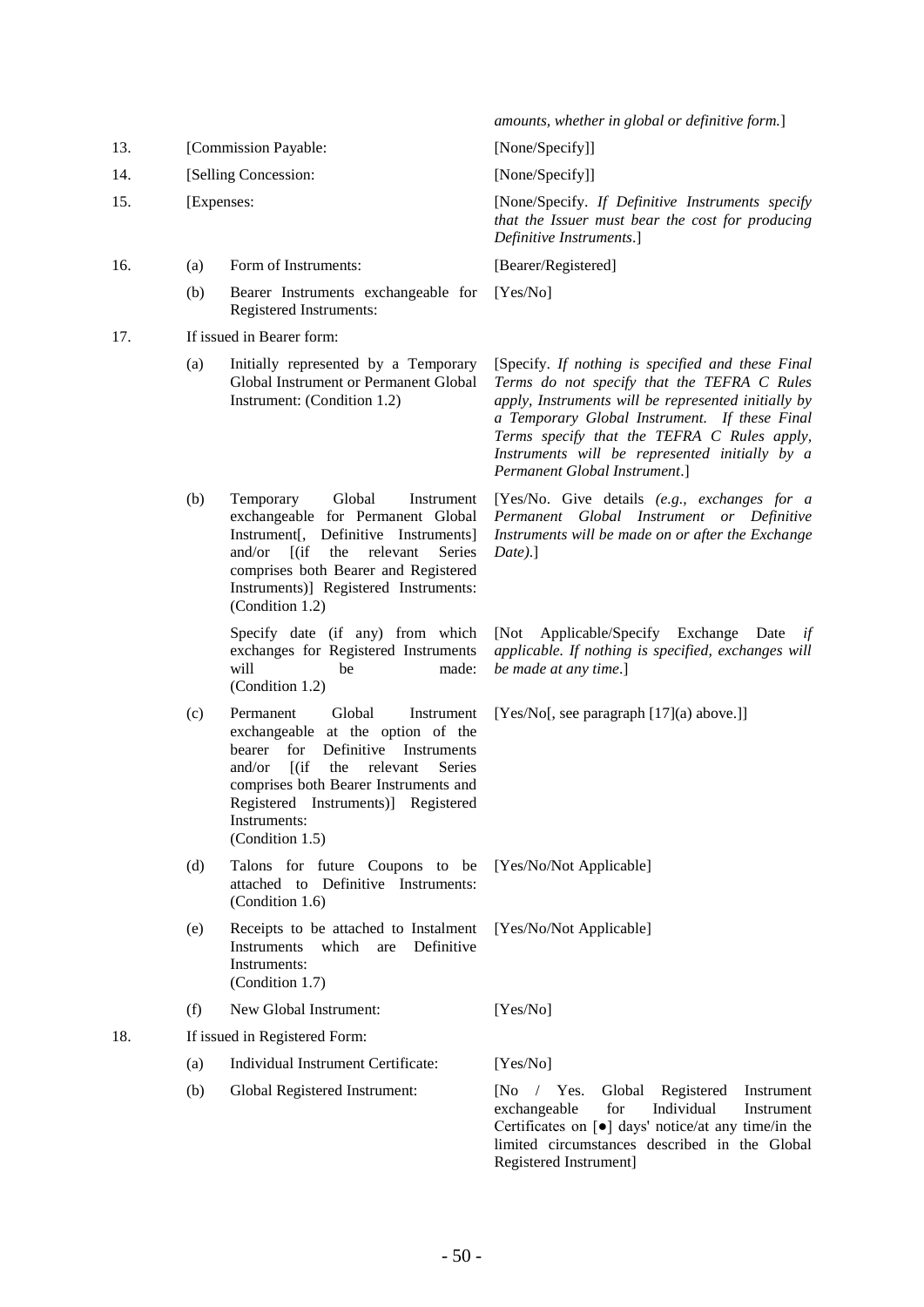|     | (c)               | Global Registered Instrument to be<br>held under the New<br>Safekeeping<br>Structure:        | [Yes/No/Not Applicable]                                                                                                                                                                                                                                                     |
|-----|-------------------|----------------------------------------------------------------------------------------------|-----------------------------------------------------------------------------------------------------------------------------------------------------------------------------------------------------------------------------------------------------------------------------|
|     | (d)               | Registrar:<br>(Condition 2.2)                                                                | [Not Applicable/Name and specified office]                                                                                                                                                                                                                                  |
| 19. |                   | Partly Paid Instruments:<br>(Condition 1.11)                                                 | [Yes/No. If yes, specify number, amounts and<br>dates for, and method of, payment of instalments<br>of subscription moneys and any further additional<br>provisions (including Forfeiture Dates in respect<br>of late payment of Partly Paid Instalments).]                 |
| 20. | Interest:         | (Condition 5)                                                                                | bearing/Non-interest<br>[Interest]<br>bearing]<br>[(further particulars specified below)]                                                                                                                                                                                   |
| 21. |                   | <b>Interest Rate:</b><br>(Condition 5.2)                                                     | [Specify rate (if fixed) or Floating Rate (if<br>floating) or ISDA Rate or formula/Not Applicable]                                                                                                                                                                          |
|     |                   |                                                                                              | [(further particulars specified below)]                                                                                                                                                                                                                                     |
|     |                   | FIXED RATE INSTRUMENT PROVISIONS                                                             | [Applicable/Not Applicable]                                                                                                                                                                                                                                                 |
|     |                   |                                                                                              | (If not applicable, delete the remaining sub-<br>paragraphs of this paragraph)                                                                                                                                                                                              |
| 22. | (a)               | $Rate[s]$ of Interest:                                                                       | [ ] per cent. per annum [payable [annually/ semi-<br>annually/quarterly/monthly] in arrear]                                                                                                                                                                                 |
|     | (b)               | Interest Payment Date(s):                                                                    | [ ] in each year commencing on [ ] up to (and<br>including) [the Maturity Date/other date (specify)]<br>[adjusted in accordance with [specify Business<br>Day Convention and any applicable Business<br>Centre(s) for the definition of "Business Day"]/,<br>No Adjustment] |
|     | (c)               | Fixed Coupon Amount[(s)]:                                                                    | [ ] per [ ] in Aggregate Principal Amount                                                                                                                                                                                                                                   |
|     | (d)               | Broken Amount(s):                                                                            | [Insert particulars of any initial or final broken<br>interest amounts which do not correspond with the<br>Fixed Coupon Amount[(s)]]                                                                                                                                        |
|     | (e)               | Day Count Fraction:<br>(Condition 5.9)                                                       | [30/360 / Actual/Actual (ICMA/ISDA) / other]                                                                                                                                                                                                                                |
|     | (f)               | [Determination Dates:                                                                        | [ ] in each year (insert regular interest payment<br>dates, ignoring Issue Date or Maturity Date in the<br>case of a long or short first or last coupon. N.B.<br>only relevant where Day Count Fraction is<br>Actual/Actual (ICMA))]                                        |
|     | (g)               | Other terms relating to the method of<br>calculating interest for Fixed Rate<br>Instruments: | [Not Applicable/give details]                                                                                                                                                                                                                                               |
|     |                   | FLOATING RATE INSTRUMENT PROVISIONS                                                          | [Applicable/Not Applicable]                                                                                                                                                                                                                                                 |
|     |                   |                                                                                              | (If not applicable, delete the remaining sub-<br>paragraphs of this paragraph)                                                                                                                                                                                              |
| 23. |                   | Relevant Screen Page:<br>(Condition 5.3)                                                     | [For example, Reuters/Other] page [EURIBOR 01/<br>EONIA=/other (specify)]                                                                                                                                                                                                   |
| 24. |                   | Relevant Margin:<br>(Condition 5.3)                                                          | $[+/$ ] [ ] per cent. per annum                                                                                                                                                                                                                                             |
| 25. | <b>ISDA</b> Rate: | (Condition 5.4)                                                                              | [Not Applicable/Issuer is [Fixed Rate/Fixed]<br>Amount/ Fixed Price/Floating<br>Rate/Floating<br>Amount/Floating Price] Payer]                                                                                                                                              |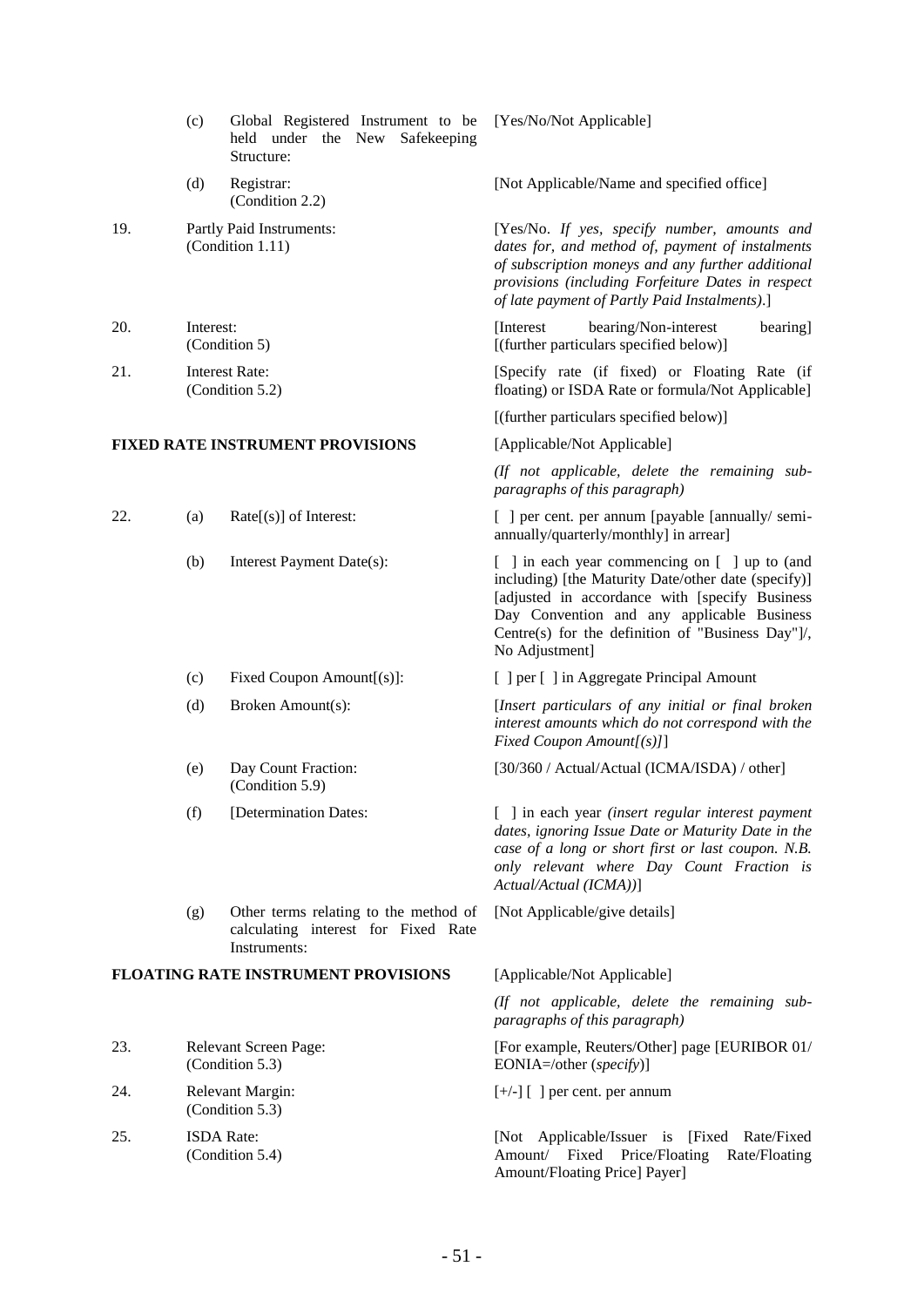| 26. | Minimum Interest Rate: |
|-----|------------------------|
|     | (Condition 5.5)        |

- 27. Maximum Interest Rate: (Condition 5.5)
- 28. **Interest Commencement Date:** (Condition 5.9)
- 29. Interest Payment Dates (or, if the Applicable

Business Day Convention is the FRN Convention, Interest Period): (Condition 5.9)

- 30. Interest Period End Dates (or, if the Applicable Business Day Convention is the FRN Convention, Interest Accrual Period): (Condition 5.9)
- 31. Applicable Business Day Convention: (Condition 5.9)

- for Interest Payment Dates [ ]
- for Interest Period End Dates [ ]
- for Maturity Date [ ]
- any other date [ ]
- 32. Definition of Business Day: (Condition 5.9)

| 33. | Day Count Fraction:<br>(Condition 5.9)          |
|-----|-------------------------------------------------|
| 34. | Interest Determination Date:<br>(Condition 5.9) |
| 35. | Relevant Time:<br>(Condition 5.9)               |
| 36. | Default Interest Rate:<br>(Condition 5.6)       |
| 37. | Calculation Agent:<br>(Condition 5.9)           |
| 38. | Reference Banks:<br>(Condition 5.9)             |
| 39. | If non-interest bearing:                        |
|     | — Amortisation Yield                            |

[Not Applicable/[ ] per cent. per annum.]

[Not Applicable/[ ] per cent. per annum.]

[Specify, if different from the Issue Date]

[Specify dates *(or if the Applicable Business Day Convention is the FRN Convention, number of months*) [commencing on [ ] up to (and including) [the Maturity Date/other date (specify)] [adjusted in accordance with item [32] below/, No Adjustment]

[Interest Payment Dates/Specify. *If nothing is specified Interest Period End Dates will correspond with Interest Payment Dates*.]

[Specify, unless no adjustment is required in which case specify "No Adjustment". *If nothing is specified there will be no adjustment. Care should be taken to match the Maturity Date (as well as other key dates) of the Instruments with any underlying swap transaction. Since maturity dates do not automatically move with business day conventions under ISDA, it may be necessary to specify "No Adjustment" in relation to the maturity date of the Instruments to disapply the Applicable Business Day Convention*.]

- 
- 
- 
- 

[Specify any additional places or days for the purpose of adjusting any date in Accordance with a Business Day Convention (e.g., in the case of EURIBOR or EONIA, a Relevant Financial Centre in the Euro-zone)]

[30/360 / Actual/Actual (ICMA/ISDA) / other]

[Specify number of Banking Days in which city(ies), if different from Condition 5.9]

[ ][a.m./p.m.][Specify city]

[Specify if different from EONIA]

[Not Applicable/Name and specified office]

[Not Applicable/Specify]

[Applicable/Not Applicable] [Not Applicable/Specify]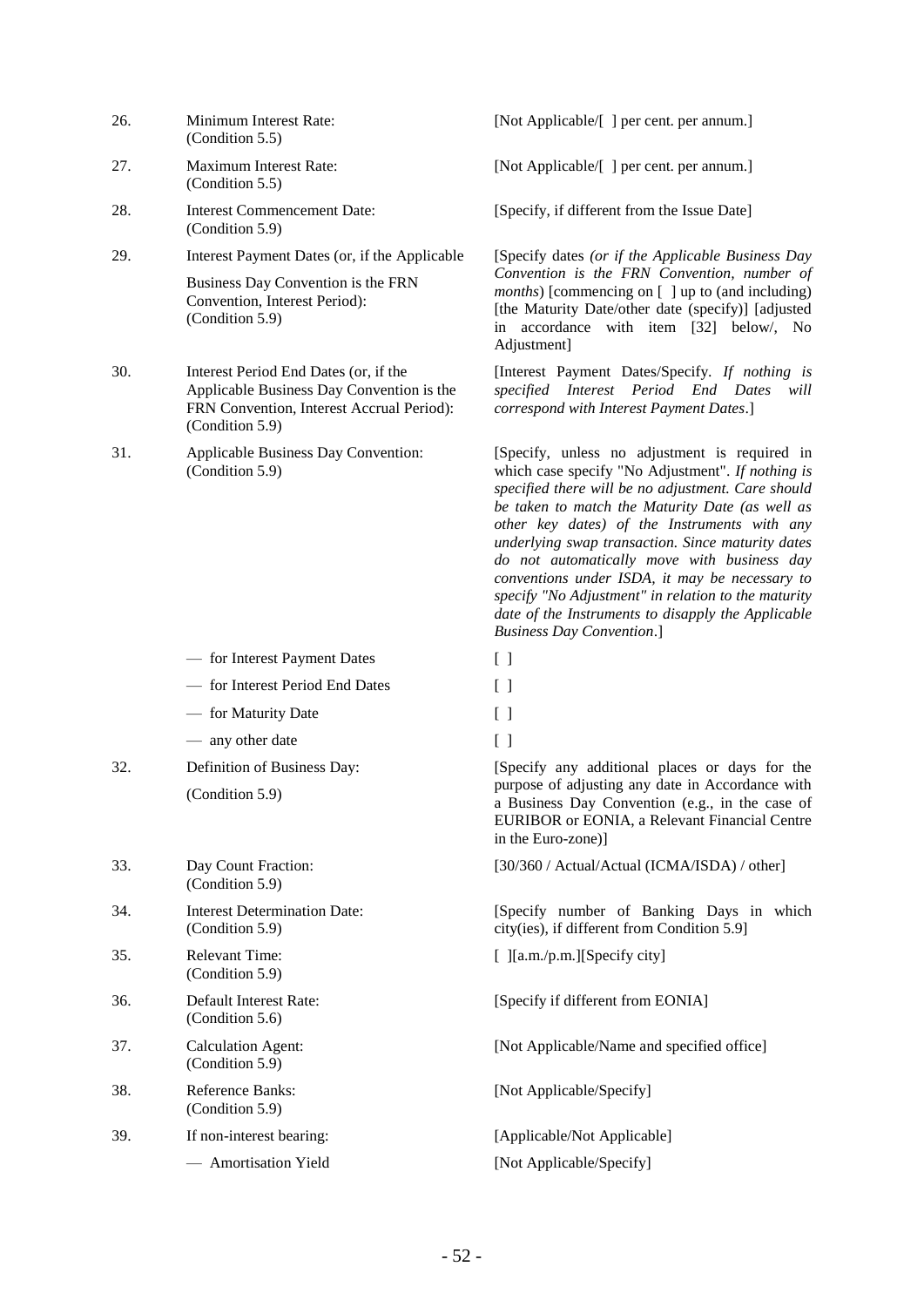#### **PROVISIONS RELATING TO REDEMPTION**

| 40. |     | <b>Maturity Date:</b><br>(Condition 6.1)                             | [Specify]<br>in month<br>[adjusted<br>above/, N  |
|-----|-----|----------------------------------------------------------------------|--------------------------------------------------|
| 41. |     | Dates for payment of Instalment Amounts<br>(Instalment Instruments): | [Not]<br>$\mathsf{A}$<br>Payment<br>FRN Con      |
|     |     | (Condition 6.1)                                                      |                                                  |
| 42. |     | <b>Maturity Redemption Amount:</b><br>(Condition 6.1)                | [Specify,                                        |
| 43. |     | <b>Instalment Amounts:</b><br>(Condition 6.1)                        | [Not App                                         |
| 44. |     | Optional Early Redemption (Call):                                    | [Yes/No]                                         |
|     |     | (Condition 6.3)                                                      | $($ ff not<br>paragrap                           |
|     | (a) | Early Redemption Amount (Call):                                      | [Specify,<br>or, in the<br>interest b            |
|     | (b) | Series redeemable in part:                                           | [Specify,<br>permitted                           |
|     | (c) | Call Option Date(s)/Call Option<br>Period:                           | [Specify]                                        |
|     |     |                                                                      | $[N.B. \tEu$<br>request a<br>order to<br>(Call). |
| 45. |     | Optional Early Redemption (Put):                                     | [Yes/No]                                         |
|     |     | (Condition 6.6)                                                      | $($ <i>If</i> not<br>paragrap                    |
|     | (a) | Early Redemption Amount (Put):                                       | [Specify,<br>or, in the<br>interest b            |
|     | (b) | Put Date(s)/Put Period:                                              | [Specify]                                        |

46. Events of Default (Condition 7.1):

> (b) Any additional (or modifications to) Events of Default:

— Rate of interest on overdue amounts [Not Applicable/Amortisation Yield/Specify, if not the Amortisation Yield]

— Day Count Fraction [Not Applicable/Specify for the purposes of Condition 5.10 and Condition 6.11]

> [Specify date (or Interest Payment Date occurring in month and year if FRN Convention applies) [adjusted in accordance with paragraph [32] above/, No Adjustment]]

> [Not Applicable/Specify dates (or Interest Payment Dates occurring in months and years if FRN Convention applies)]

> [Specify, if not the Outstanding Principal Amount]

[Not Applicable/Specify]

*(If not applicable, delete the remaining subparagraphs of this paragraph)*

[Specify, if not the Outstanding Principal Amount or, in the case of any Instruments which are noninterest bearing, the Amortised Face Amount]

(Specify, otherwise redemption will only be permitted of entire Series]

[Specify]

[*N.B. Euroclear and Clearstream, Luxembourg request a minimum of 5 Business Days notice in order to process an Optional Early Redemption (Call).*]

[Yes/No]

*(If not applicable, delete the remaining subparagraphs of this paragraph)*

[Specify, if not the Outstanding Principal Amount or, in the case of any Instruments which are noninterest bearing, the Amortised Face Amount]

[*N.B. Euroclear and Clearstream, Luxembourg request a minimum of 15 Business Days notice in order to process an Optional Early Redemption (Put).*]

(a) Early Termination Amount: [Specify, if not the Outstanding Principal Amount or, in the case of any Instruments which are noninterest bearing, the Amortised Face Amount]

[Not Applicable/Specify]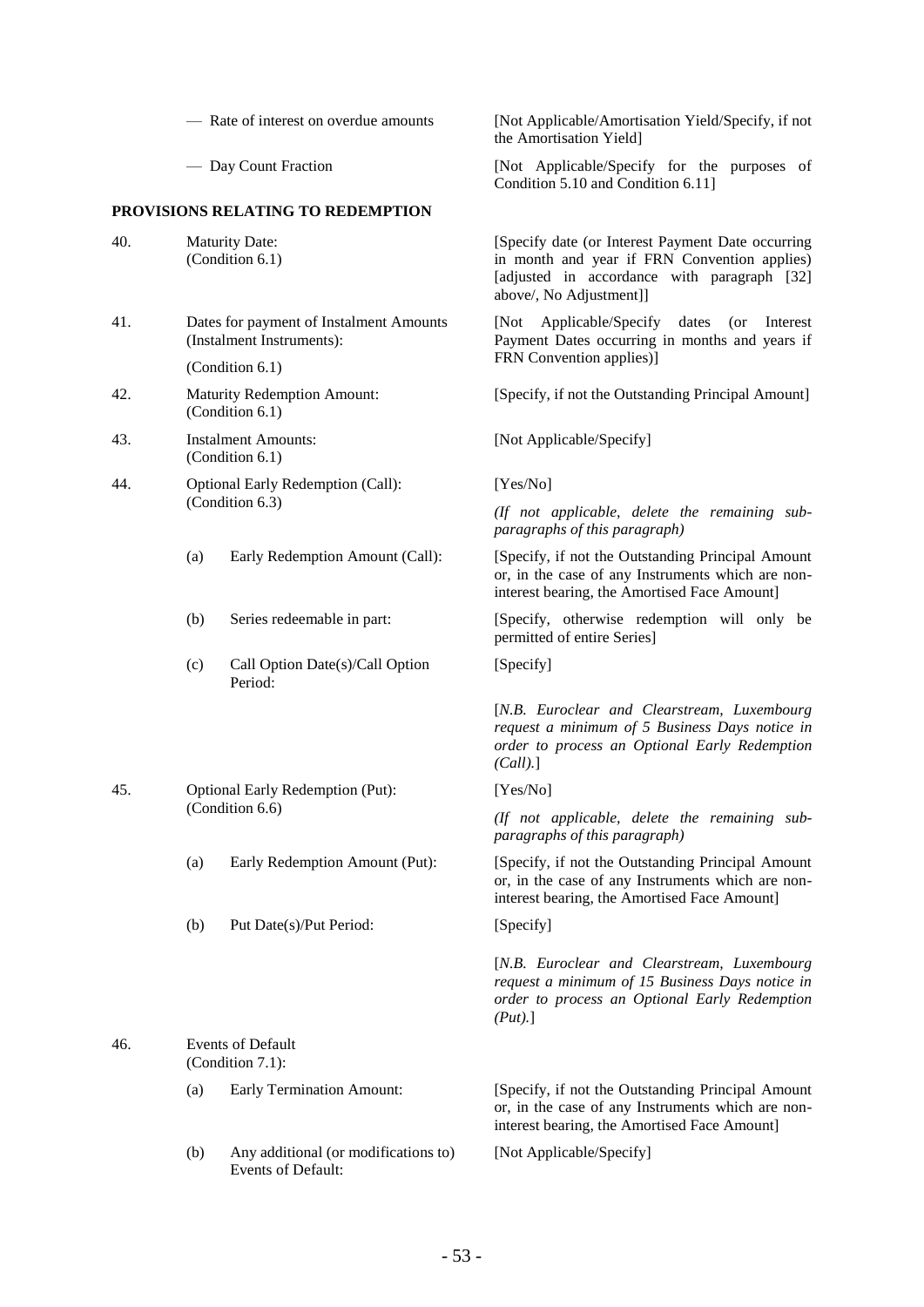47. Payments:

(Condition 9)

| (a) | Unmatured Coupons missing upon |
|-----|--------------------------------|
|     | Early Redemption:              |

- (b) Relevant Financial Centre Day: (Condition 9C.3)
- 48. Replacement of Instruments: (Condition 12)
- 49. Notices: (Condition 14)

#### **DISTRIBUTION**

| <b>Selling Restrictions:</b><br>51. |  |
|-------------------------------------|--|
|                                     |  |

- 52. Stabilising Manager(s) (if any): [Not applicable/give names]
- 53. ISIN: [ ]
- 54. Common Code: [ ]
- 55. New Global Note or Instrument to be held under the New Safekeeping Structure intended to be held in a manner which would allow Eurosystem eligibility:

[Specify whether paragraph (i) of Condition 9A.6 or paragraph (ii) of Condition 9A.6 applies. If nothing is specified paragraph (i) will apply to fixed rate or fixed coupon amount Instruments and paragraph (ii) will apply to floating rate or variable coupon amount Instruments.]

[Specify any additional places]

[In the case of Bearer Instruments specify Replacement Agent, if other than (or in addition to) the Fiscal Agent]

[Specify any other means of effective communication]

50. Listing: [Yes/No. *If Yes, specify which Stock Exchange(s)/ other*]

— United States of America Category 1 restrictions apply to the Instruments

[Specify whether the Instruments are subject to TEFRA C or TEFRA D Rules. *In the absence of specification TEFRA D Rules will apply*]

[Specify Exchange Date]

— Other **Example 2** [Not Applicable/Specify any modifications of or additions to selling restrictions contained in Dealership Agreement]

[Not Applicable]

[Yes. Note that the designation "yes" simply means that the Instruments are intended upon issue to be deposited with one of the ICSDs as common safekeeper [(and registered in the name of a nominee of one of the ICSDs acting as common safekeeper,][*include this text for Instruments in registered form*] and does not necessarily mean that the Instruments will be recognised as eligible collateral for Eurosystem monetary policy and intra day credit operations by the Eurosystem either upon issue or at any or all times during their life. Such recognition will depend upon the ECB being satisfied that Eurosystem eligibility criteria have been met.]

[No. Whilst the designation is specified as "no" at the date of these Final Terms, should the Eurosystem eligibility criteria be amended in the future such that the Instruments are capable of meeting them, the Instruments may then be deposited with one of the ICSDs as common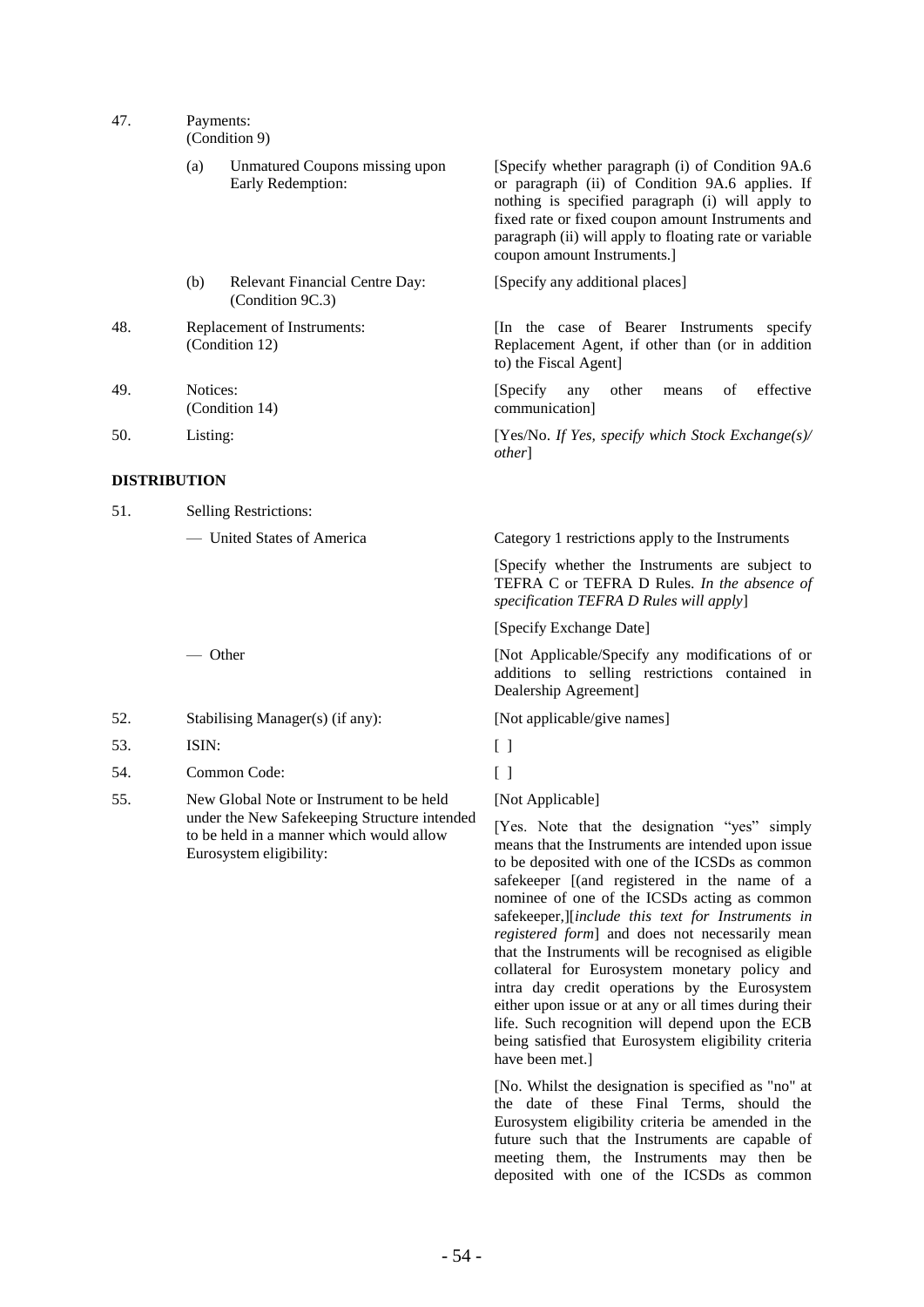safekeeper [(and registered in the name of a nominee of one of the ICSDs acting as common safekeeper,][ *include this text for Instruments in registered form*]. Note that this does not necessarily mean that the Instruments will then be recognised as eligible collateral for Eurosystem monetary policy and intra day credit operations by the Eurosystem at any time during their life. Such recognition will depend upon the ECB being satisfied that Eurosystem eligibility criteria have been met.]

[None/Specify]

57. Settlement Procedures: [Specify whether customary medium term note/ eurobond/other settlement and payment procedures apply]

(If Yes) [The Instruments to be issued are expected to be rated by [full name of legal entity or entities expected to give the rating]]/[The Instruments to be issued are expected to be rated:

[S&P: [ ]] [Moody's: [ ]] [Fitch: [ ]]  $[[Other]: [ ]]$ 

*\* The exact legal name of the rating agency entity providing the rating should be specified - for example, "Standard & Poor's Credit Market Services Europe Limited", rather than just "S&P" or "Standard and Poor's".*

*[Need to include a brief explanation of the meaning of the ratings if this has previously been published by the rating provider.]*

*(The above disclosure should reflect the rating allocated to Instruments of the type being issued under the Programme generally or, where the issue has been specifically rated, that rating.)*

# *Option 1 - CRA established in the EEA and registered under the CRA Regulation*

[Insert rating agency legal name] is established in the European Economic Area (the "**EEA**") and registered under Regulation (EC) No. 1060/2009, as amended (the "**CRA Regulation**").

# *Option 2 - CRA established in the EEA, not registered under the CRA Regulation but has applied for registration*

[Insert rating agency legal name] is established in the European Economic Area (the "**EEA**") and has applied for registration under Regulation (EC) No. 1060/2009, as amended (the "**CRA Regulation**"), although notification of the corresponding registration decision has not yet been provided by the [relevant competent authority]/[European

- 56. Any Clearing System other than Euroclear Bank SA/NV and Clearstream Banking, S.A.:
- 
- 58. Ratings: [Yes/No]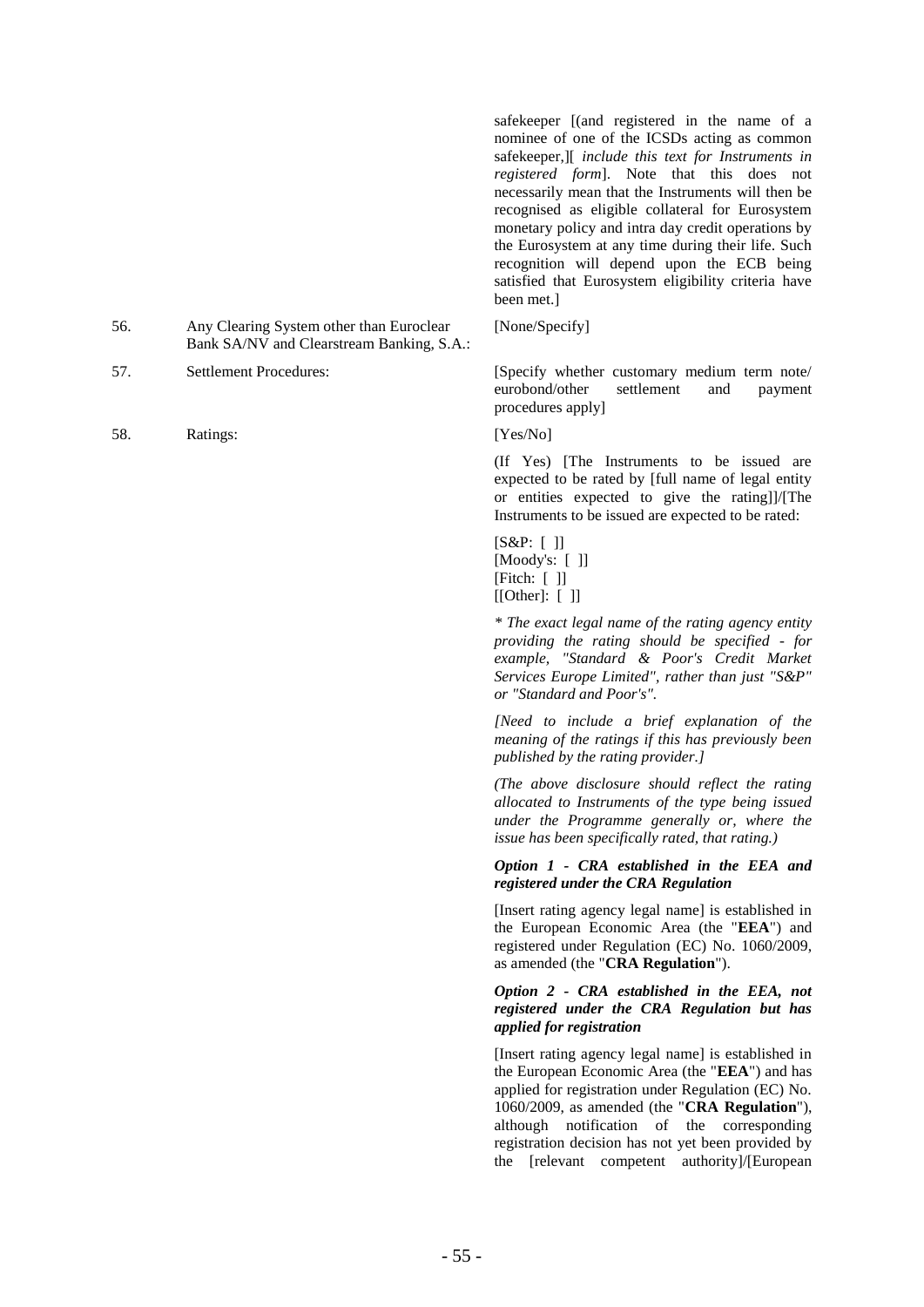Securities and Markets Authority ("**ESMA**")].

#### *Option 3 - CRA established in the EEA, not registered under the CRA Regulation and not applied for registration*

[Insert rating agency legal name] is established in the European Economic Area (the "**EEA**") and is neither registered nor has it applied for registration under Regulation (EC) No. 1060/2009, as amended (the "**CRA Regulation**").

# *Option 4 - CRA not established in the EEA but relevant rating is endorsed by a CRA which is established and registered under the CRA Regulation*

[Insert rating agency legal name] is not established in the European Economic Area (the "**EEA**") but the rating it has given to the [Instruments]/[unsecured, unsubordinated long term debt securities of the Issuer [to be issued under the Programme]] is endorsed by [insert legal name of credit rating agency], which is established in the EEA and registered under Regulation (EC) No. 1060/2009, as amended (the "**CRA Regulation**").

## *Option 5 - CRA is not established in the EEA and relevant rating is not endorsed under the CRA Regulation but CRA is certified under the CRA Regulation*

[Insert rating agency legal name] is not established in the European Economic Area (the "**EEA**") but is certified under Regulation (EC) No. 1060/2009, as amended (the "**CRA Regulation**").

## *Option 6 - CRA neither established in the EEA nor certified under the CRA Regulation and relevant rating is not endorsed under the CRA Regulation*

[Insert rating agency legal name] is not established in the European Economic Area (the "**EEA**") and is not certified under Regulation (EC) No. 1060/2009, as amended (the "**CRA Regulation**") and the rating it has given to the [Instruments]/[unsecured, unsubordinated long term debt securities of the Issuer [to be issued under the Programme]] is not endorsed by a credit rating agency established in the EEA and registered under the CRA Regulation.

[[The European Securities and Markets Authority ("**ESMA**")/ESMA] is obliged to maintain on its website, www.esma.europa.eu, a list of credit rating agencies registered in accordance with the CRA Regulation. This list must be updated within 5 working days of ESMA's adoption of any decision to withdraw the registration of a credit rating agency under the CRA Regulation. ]

[Prospective investors who are European regulated investors should note that, in general, they are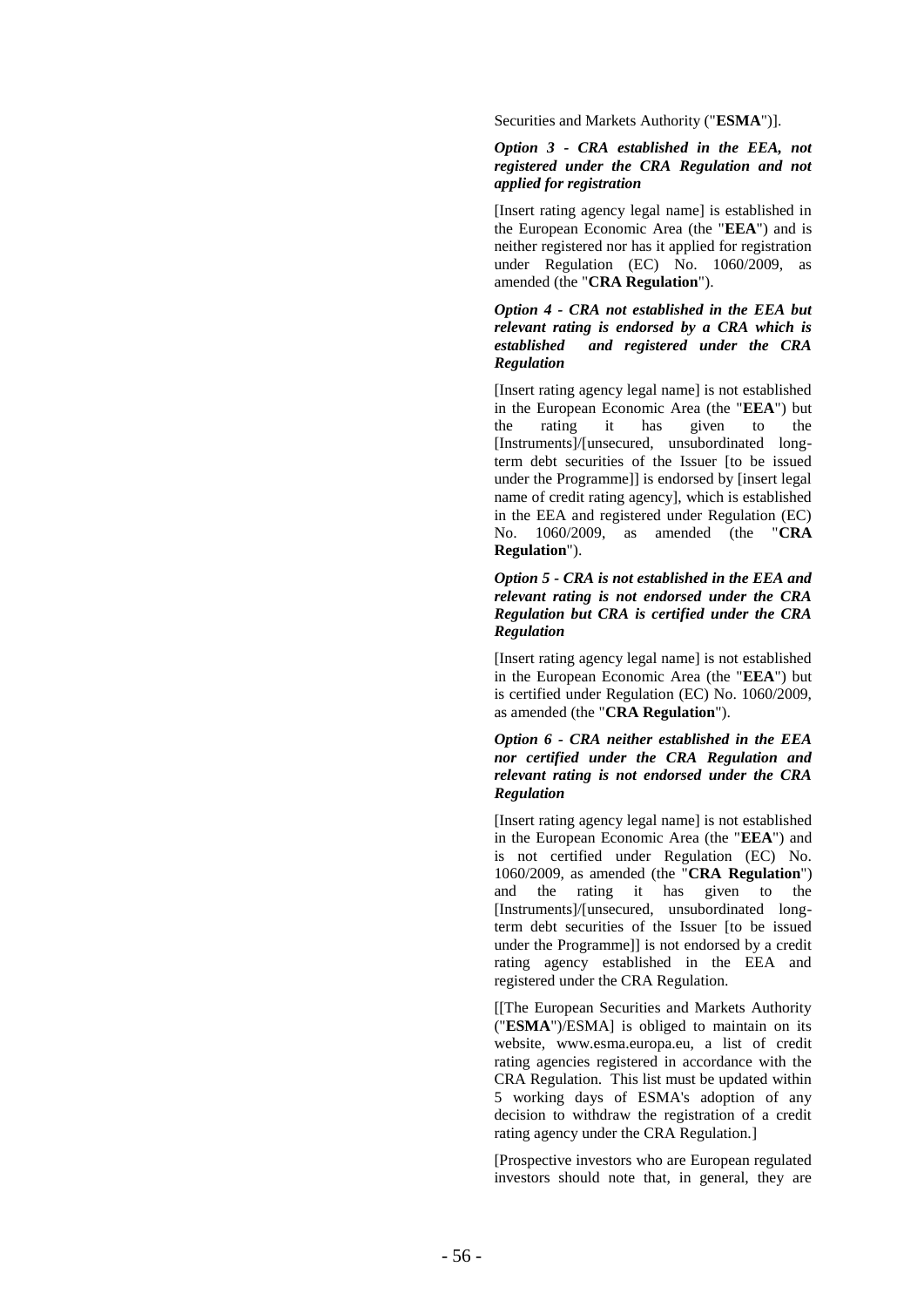|     |                                      | restricted from using a rating for regulatory       |
|-----|--------------------------------------|-----------------------------------------------------|
|     |                                      | purposes if such rating is not issued by a credit   |
|     |                                      | rating agency established in the EEA and            |
|     |                                      | registered under the CRA Regulation or (1) the      |
|     |                                      | rating is provided by a credit rating agency not    |
|     |                                      | established in the EEA but is endorsed by a credit  |
|     |                                      | rating agency established in the EEA and            |
|     |                                      | registered under the CRA Regulation or (2) the      |
|     |                                      | rating is provided by a credit rating agency not    |
|     |                                      | established in the EEA which is certified under the |
|     |                                      | CRA Regulation.]                                    |
| 59. | Other relevant Terms and Conditions: | [None/give details]                                 |

# **[LISTING APPLICATION**

These are the Final Terms required to list the issue of Instruments described herein pursuant to the U.S.\$80,000,000,000 Programme for the Issuance of Debt Instruments of the Republic of Italy.]

# **RESPONSIBILITY**

The Issuer accepts responsibility for the information contained in these Final Terms.

CONFIRMED

# **REPUBLIC OF ITALY**

By: \_\_\_\_\_\_\_\_\_\_\_\_\_\_\_\_\_\_\_\_\_\_\_\_\_\_\_\_\_\_\_\_\_\_

Authorised signatory

Date: \_\_\_\_\_\_\_\_\_\_\_\_\_\_\_\_\_\_\_\_\_\_\_\_\_\_\_\_\_\_\_\_\_\_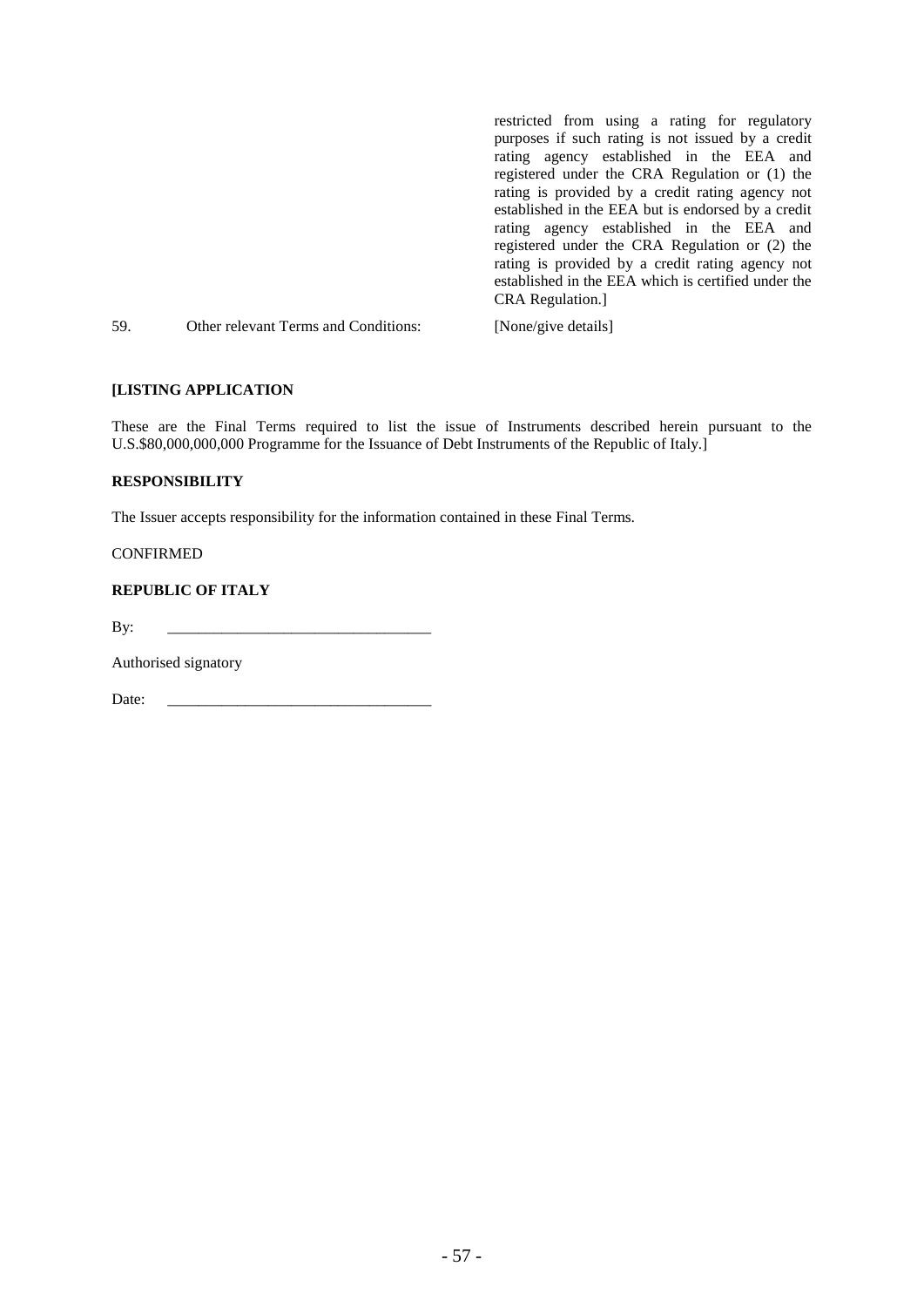# **USE OF PROCEEDS**

The net proceeds of the issue of each Tranche of Instruments will be applied by the Issuer to meet part of its general financing requirements.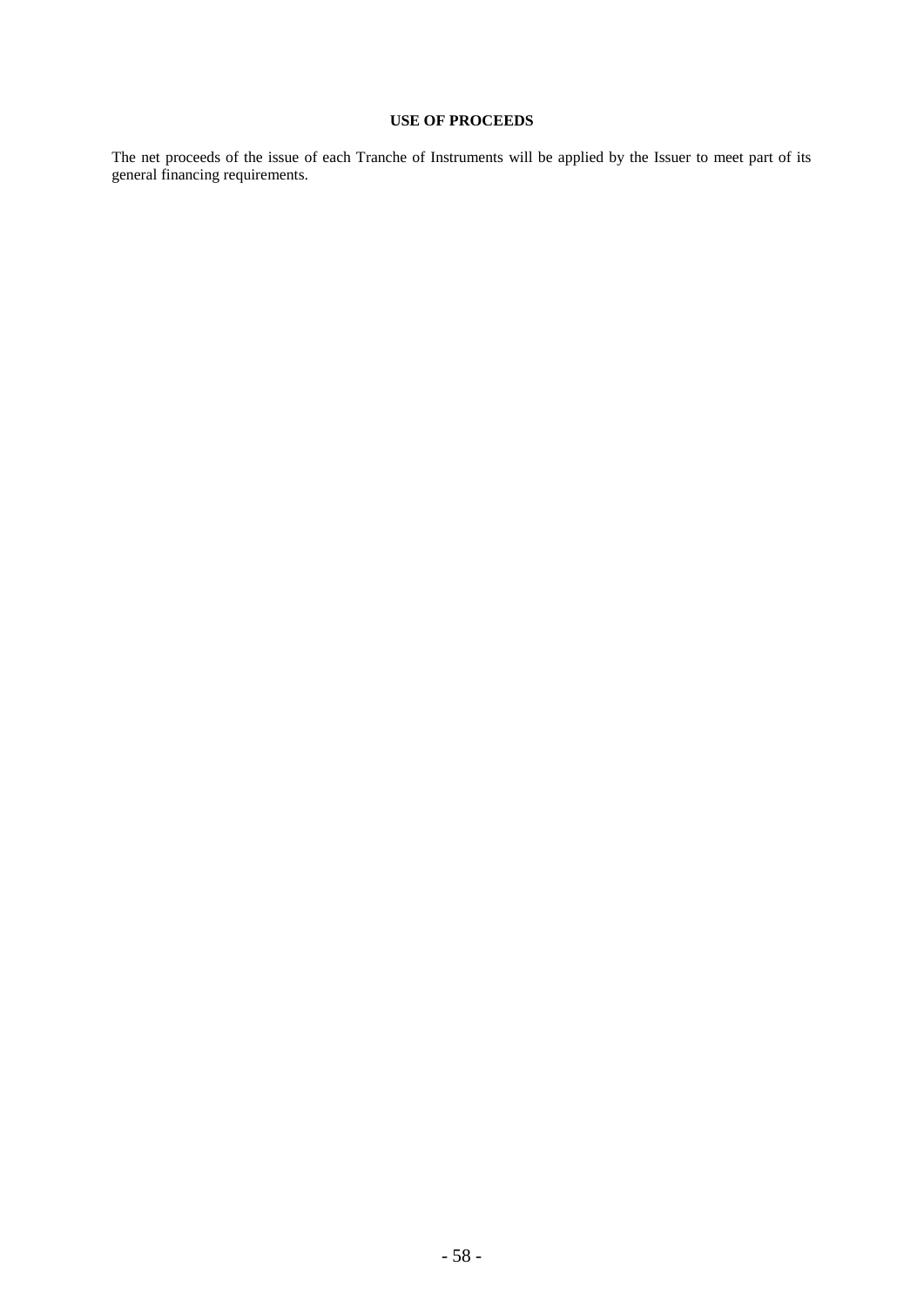#### **ITALIAN TAXATION**

The information provided below does not purport to be a complete summary of Italian tax law and practice currently applicable, nor does it purport to be a complete analysis of all tax considerations relating to the Instruments, whether in Italy or elsewhere. Prospective purchasers of Instruments should consult their own tax advisers as to which countries' tax laws could be relevant to acquiring, holding and disposing of Instruments and receiving payments of interest, principal and/or other amounts under the Instruments and the consequences of such actions under the tax laws of those countries. This summary is based upon the law as in effect on the date of this Simplified Base Prospectus and is subject to any change in law that may take effect after such date.

No Italian income or other Italian taxes will be levied or applied by the Issuer by way of withholding, deduction or otherwise in connection with any payments by the Issuer of principal or interest in respect of the Instruments to non-residents of the Republic of Italy ("**Italy**") having no permanent establishment in Italy provided that:

- (a) they are (i) resident of a country or territory which allows for a satisfactory exchange of information with the Italian authorities included in the Decree of the Minister of Finance dated 4<sup>th</sup> September, 1996, as amended and supplemented by Italian Ministerial Decree dated 23 March, 2017 (the "**White List**"), and updated every six months period according to Article 11, par. 4, let. c) of Decree 239 , (ii) supranational entities set up in accordance with an international treaty executed by Italy, (iii) foreign institutional investors, whether or not subject to tax, established in a country or territory included in the White List, or (iv) central banks or entities which manage, *inter alia*, the official reserves of foreign countries;
- (b) the Instruments are timely deposited directly or indirectly (i) with a bank or a securities dealing firm (*società di intermediazione mobiliare*) resident in Italy, (ii) with the Italian permanent establishment of a non-resident bank or brokerage company which is electronically connected with the Italian Revenue Agency or (iii) with a non-resident entity or company which has an account with a centralised clearance and settlement system (such as Euroclear or Clearstream, Luxembourg) which has a direct relationship with the Italian Revenue Agency;
- (c) the banks or brokers mentioned in (b) above timely receive a self-declaration from the beneficial owner of the interest which states that the beneficial owner is a resident of one of the above mentioned States. The self-declaration, which must be in conformity with the model approved by the Ministry of Economy and Finance (approved by Decree of the Ministry of Economy and Finance of 12 December 2001, published in the Ordinary Supplement No. 287 to the Official Journal No. 301 of 29 December 2001), is valid until revoked by the investor and does not have to be filed if an equivalent selfdeclaration (including Form 116/IMP) has been submitted to the same intermediary for the same or different purposes. In the case of certain foreign institutional investors not subject to tax, the institutional investors shall be regarded as the beneficial owners and the relevant self-declaration shall be produced by the management company. The self-declaration is not requested for non-Italian resident investors that are supranational entities set up in accordance with an international treaty executed by Italy and Central Banks or entities which manage, *inter alia*, the official reserves of a foreign state; and
- (d) the banks or brokers mentioned in (b) and (c) above receive all necessary information to identify the non-resident beneficial owner of the deposited Instruments, and all necessary information in order to determine the amount of interest that such beneficial owner is entitled to receive.

Non-residents of Italy are subject to the 12.5 per cent. substitute tax on interest if any of the above conditions  $(a)$ ,  $(b)$ ,  $(c)$  and  $(d)$  is not timely satisfied.

If the Instruments are held by Italian resident companies or similar commercial entities and the Instruments are deposited with an authorised intermediary, interest and other income from the Instruments must be included in the relevant holder's income tax return and are therefore subject to ordinary Italian corporate taxation (and, in certain circumstances, depending on the *status* of the holder, also to IRAP, the regional tax on productive activities).

If the Instruments are held by individuals resident of Italy acting in a business capacity, interest in respect of the Instruments will be subject to a substitute tax (currently at the rate of 12.5 per cent.) withheld by the authorised intermediary in Italy making the payment; interest and other income from the Instruments must also be included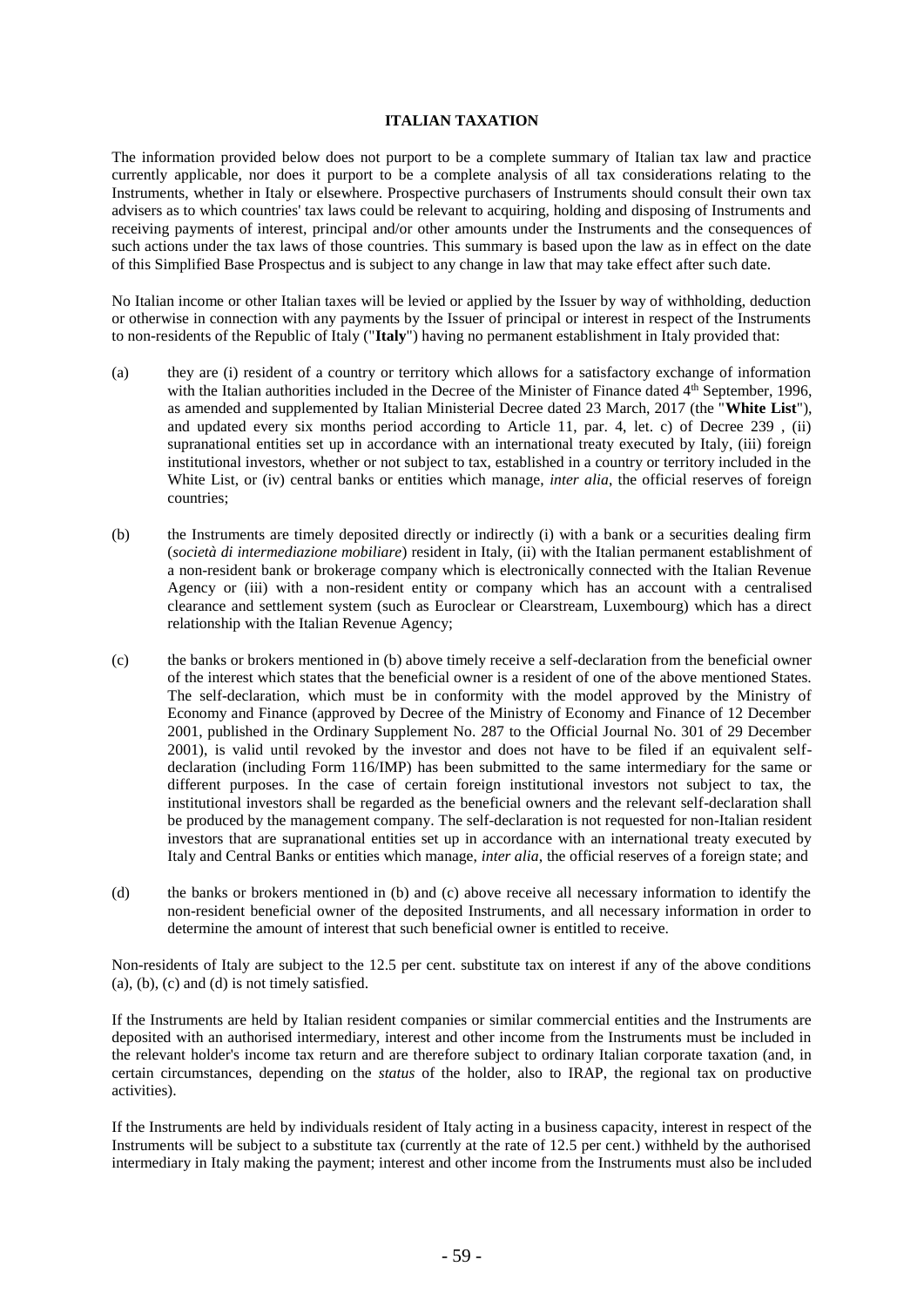in the relevant holder's income tax return and the 12.5 per cent. substitute tax is creditable against the overall tax due.

If the Instruments are held by residents of Italy who are individuals not acting in a business capacity, noncommercial partnerships (partnerships other than a *società in nome collettivo* or *società in accomandita semplice* or similar commercial partnership), public or private entities, trust, not carrying out business activities, national or local government entities or other entities or organisations not subject to corporation income taxes, the 12.5 per cent. substitute tax shall be a final tax. If holders of Instruments subject to such final tax hold the Instruments through an authorised intermediary in Italy having asset management power over such Instruments, such holders may opt to pay a final 26 per cent. tax levied by the intermediary on all interest, other payments and gains deriving from such management on an annual basis ("**managed savings option**"). However, in that case, interest, other payments and gains arising from the Instruments will be taxable for 48.08 per cent. of the relevant amount. If holders of Instruments subject to such substitute tax on account of income taxes hold Instruments through such an assets manager, interest, other payments and gains will be taxed as part of their overall income.

Subject to certain conditions, interest received by Italian resident individuals holding the Instruments not in connection with an entrepreneurial activity may be exempt from taxation, including the 12,5 per cent. substitute tax, if the Instruments are included in a long-term savings account (*piano individuale di risparmio a lungo termine*) pursuant Article 1, paragraph 100 – 114, of Law No. 232 of 11 December 2016 ("**Law No. 232**").

If interest or principal are paid outside of Italy by an entity other than an authorised intermediary in Italy to residents of Italy who would otherwise be subject to the above 12.5 per cent. final tax, holders of Instruments must include the payments received in their annual income tax return and the payments shall be subject to a different substitute tax at a 12.5 per cent. rate or, at the holders' option, to ordinary income taxes at the applicable marginal rates to their overall income with a tax credit for taxes paid abroad.

If the Instruments are held by an Italian pension fund and are deposited with an authorised intermediary, interest, premium and other income relating to the Instruments and accrued during the holding period will not be subject to the substitute tax, but must be included in the result of the relevant portfolio accrued at the end of the tax period for 62.5 per cent. of their amount, to be subject to a 20 per cent. substitute tax on the increase in value of the managed assets accrued at the end of the tax period.

If the Instruments are held by an Italian authorised investment fund (*organismi di investimento collettivo del risparmio – O.I.C.R.*), a SICAV (*società di investimento a capitale variabile*) or a SICAF (*società di investimento a capitale fisso)* investing in securities and are deposited with an authorised intermediary, interest, premium and other income relating to the Instruments and accrued during the holding period will not be subject to the substitute tax, but must be included in the result of the portfolio of the Italian authorised investment fund, SICAV, SICAF for 48.08 per cent. of their amount. The Italian authorised investment fund, SICAV, SICAF will apply, in certain circumstances, a 26 per cent. withholding tax in case of distributions to unitholders or shareholders.

If the Instruments are held by an Italian real estate investment fund (*fondi immobiliari*) or a SICAF (*società di investimento a capitale fisso*) investing in securities and are deposited with an authorised intermediary, interest, premium and other income relating to the Instruments and accrued during the holding period will not be subject to the substitute tax but must be included in the result of the portfolio of the Italian real estate investment fund or, SICAF for 48.08 per cent. of their amount. The income of the real estate investment fund or SICAF is subject to tax, in the hands of the unitholder, depending on the *status* and percentage of participation, or, when earned by the fund, through distribution and/or upon redemption or disposal of the units or shares; in that case a 26 per cent. withholding tax will apply.

Non-residents of Italy having no permanent establishment in Italy will not be subject to Italian capital gains taxes in respect of the disposal or the redemption of the Instruments.

Gains realised on the disposal or redemption of the Instruments by residents of Italy who are individuals not acting in a business capacity or by non-commercial partnerships or by private or public institutions not carrying out mainly or exclusively business activities will be subject to a final capital gains tax currently levied at the rate of 12.5 per cent. The tax applies to all gains and losses realised in the relevant year and losses may be carried forward to the subsequent four years. Said holders of Instruments may opt to pay capital gains tax by reporting the gains in their annual income tax return or, if the Instruments are deposited with an authorised intermediary in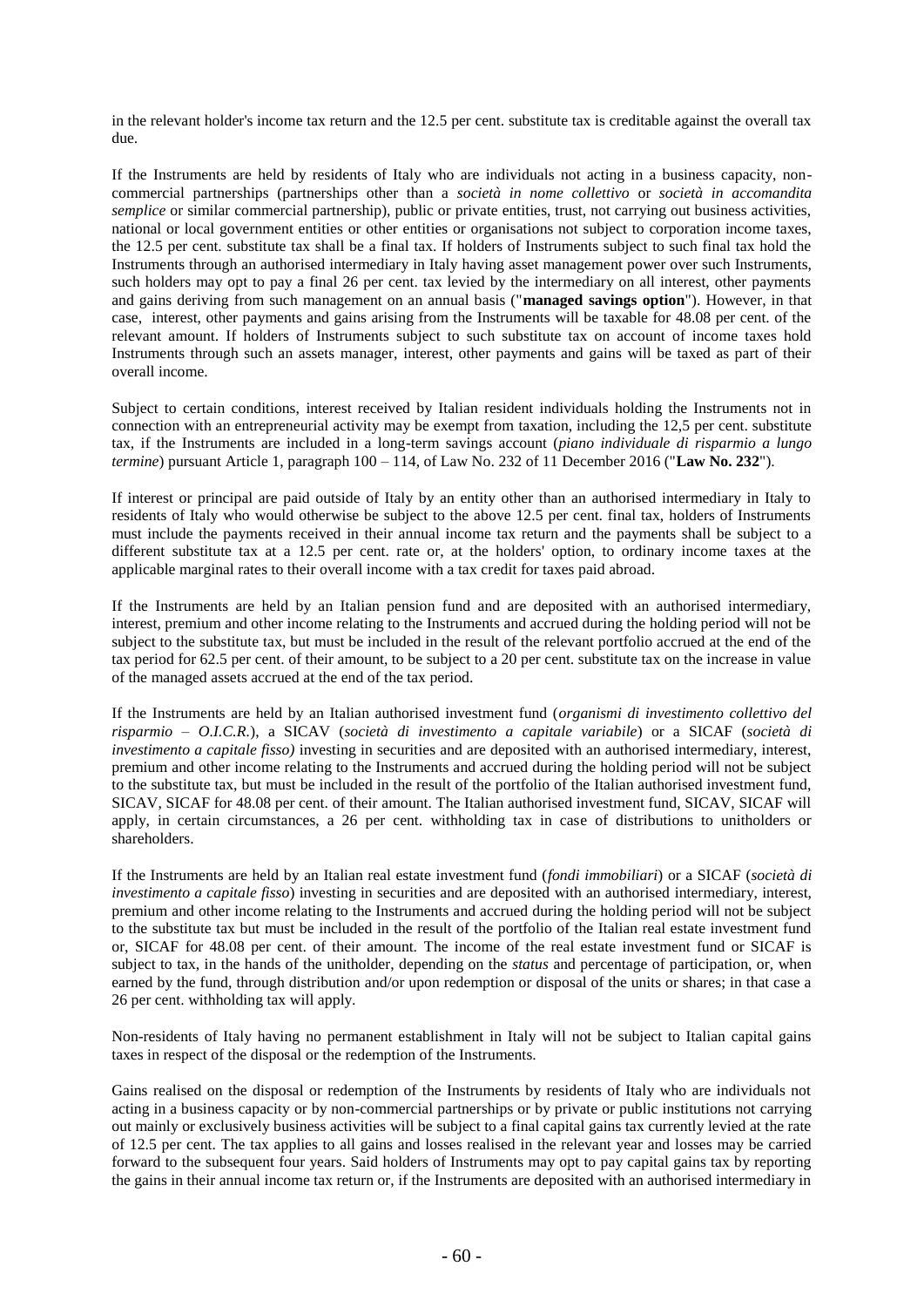Italy, authorising the intermediary to levy the aforementioned capital gains tax ("**administered savings option**"). If they have elected the managed savings option, gains arising from the Instruments will be subject to tax for 48.08 per cent. of the relevant amount.

Subject to certain conditions, capital gains realised upon sale, transfer or redemption by residents of Italy who are individuals not acting in a business capacity may be exempt from taxation, including the 12,5 per cent., if the Instruments are included in a long-term savings account (*piano individuale di risparmio a lungo termine*) pursuant Article 1, paragraph 100 – 114, of Law No. 232.

Gains realised by residents of Italy who are individuals acting in a business capacity, commercial partnerships, corporations or permanent establishments of foreign corporations shall be subject to personal income or corporation taxes as part of the overall business income (and, in certain cases, may also be included in the taxable net value of production for IRAP purposes).

Gains realised by Italian pension funds will be included in the result of the relevant portfolio accrued at the end of the tax period. Such results, if referred to the Instruments, will be subject to a 20 per cent. substitute tax for 62.50 per cent. of the relevant amount.

Gains realised by investment funds (*organismi di investimento collettivo del risparmio – O.I.C.R.*), SICAVs (*Società di investimento a capitale variabile*) or SICAFs (*Società di investimento a capitale fisso*) on the Instruments will be included in the result of the portfolio accrued for 48.08 per cent. of their amount. The fund, SICAV or SICAF will not be subject to taxation on such results, but will apply, in certain circumstances, a 26 per cent. withholding tax in case of distributions to unitholders or shareholders.

Gains realised on the Instruments by Italian real estate investment funds (complying with the definition as amended pursuant to Law Decree n. 78 of 31 May 2010, converted into Law n. 122 of 30 July 2010) or SICAFs, to which the provisions of Law Decree No. 351 of 25 September 2001, as subsequently amended, apply, are subject neither to capital gains tax nor to any other income tax in the hands of the real estate fund or SICAF, but will be included in the result of the portfolio accrued for 48.08 per cent. of their amount. The result of the real estate investment fund or SICAF is subject to tax in the hands of unitholders or shareholders, depending on the *status* and percentage of participation, or, when earned by the fund or SICAF, upon distribution, redemption and/or disposal of the units or shares; in that case, the income referred to the Instruments will be subject to a 26 per cent. withholding tax .

Italian government bonds (including the Instruments) are excluded from the tax base of the inheritance tax but remain subject to gift taxes in Italy.

# **Common Reporting Standard**

Directive 2014/107/EU as well as the agreements entered into pursuant to art. 6 of the Convention on mutual administrative assistance in tax matters between the Member States of the Council of Europe and the OECD countries provides for the automatic exchange of financial information for tax purposes under a common standard of communication in order to counteract international tax evasion. In order to apply these rules the financial institutions shall transmit to the competent Revenue Agency of their own country the data on each person who is the subject of communication and on the related account, including those relating to financial assets controlled by one or more persons subject to disclosure.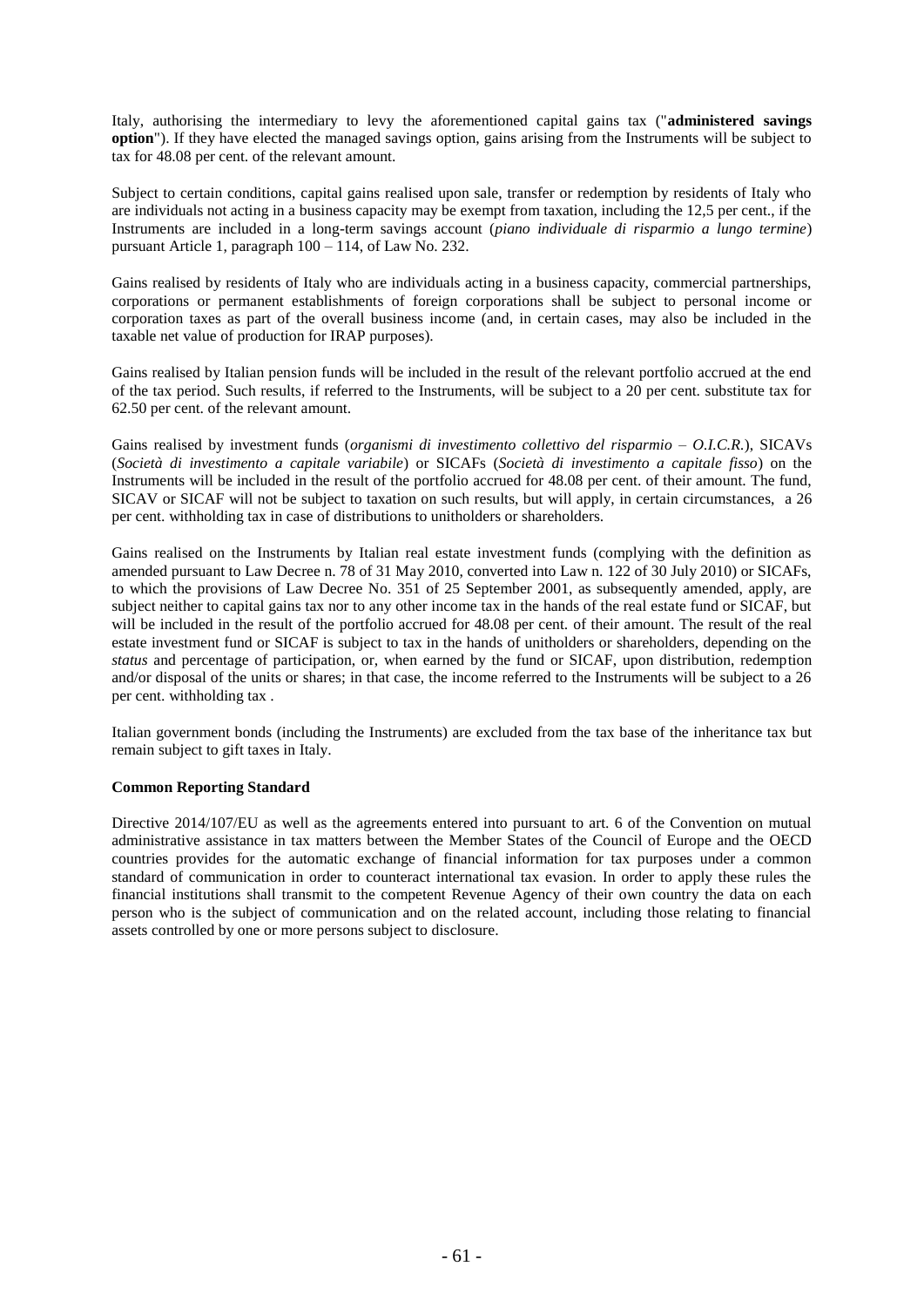### **SUBSCRIPTION AND SALE**

Instruments may be sold from time to time by the Issuer to any one or more of Banca IMI S.p.A., Barclays Bank PLC, BNP Paribas, Citigroup Global Markets Limited, Crédit Agricole Corporate and Investment Bank, Deutsche Bank AG, London Branch, Goldman Sachs International Bank, HSBC Bank plc, ING Bank N.V., J.P. Morgan Securities plc, Merrill Lynch International, Morgan Stanley & Co. International plc, MPS Capital Services S.p.A., Nomura International plc, The Royal Bank of Scotland plc (trading as NatWest Markets), Société Générale, UBS Limited and UniCredit S.p.A. (the "**Dealers**"). The arrangements under which Instruments may from time to time be agreed to be sold by the Issuer to, and purchased by, Dealers are set out in a dealership agreement dated 15 July 1998 as amended and restated on 8 April 2011 (the "**Dealership Agreement**") and made between the Issuer and the Dealers. Any such agreement will, inter alia, make provision for the form and terms and conditions of the relevant Instruments, the price at which such Instruments will be purchased by the Dealers and the commissions or other agreed deductibles (if any) payable or allowable by the Issuer in respect of such purchase. The Dealership Agreement makes provision for the resignation or termination of appointment of existing Dealers and for the appointment of additional or other Dealers either generally in respect of the Programme or in relation to a particular Tranche of Instruments.

**United States of America:** *Regulation S Category 1 TEFRA D, unless TEFRA C is specified as applicable in the relevant Final Terms; Not Rule 144A Eligible*

The Instruments have not been and will not be registered under the Securities Act, and may include Instruments in bearer form which are subject to U.S. tax law requirements. Instruments may not be offered, sold or delivered within the United States, or to or for the account or benefit of, U.S. persons, except pursuant to an exemption from, or in a transaction not subject to, the registration requirements of the Securities Act. Terms used in this paragraph have the meanings given to them by Regulation S under the Securities Act.

In addition, until 40 days after the commencement of any offering, an offer or sale of Instruments from that offering within the United States by any dealer (whether or not participating in the offering) may violate the registration requirements of the Securities Act.

#### **United Kingdom**

Each Dealer has represented, warranted and agreed, and each further Dealer appointed pursuant to the Programme will be required to represent, warrant and agree, that:

- (a) *No deposit-taking:* in relation to any Instruments having a maturity of less than one year:
	- (i) it is a person whose ordinary activities involve it in acquiring, holding, managing or disposing of investments (as principal or agent) for the purposes of its business; and
	- (ii) it has not offered or sold and will not offer or sell any Instruments other than to persons:
		- (A) whose ordinary activities involve them in acquiring, holding, managing or disposing of investments (as principal or agent) for the purposes of their businesses; or
		- (B) who it is reasonable to expect will acquire, hold, manage or dispose of investments (as principal or agent) for the purposes of their businesses,

where the issue of the Instruments would otherwise constitute a contravention of section 19 of the FSMA by the Issuer;

- (b) *Financial promotion:* it has only communicated or caused to be communicated and will only communicate or cause to be communicated any invitation or inducement to engage in investment activity (within the meaning of section 21 of the FSMA) received by it in connection with the issue or sale of any Instruments in circumstances in which section 21(1) of the FSMA does not apply to the Issuer; and
- (c) *General compliance:* it has complied and will comply with all applicable provisions of the FSMA with respect to anything done by it in relation to any Instruments in, from or otherwise involving the United Kingdom.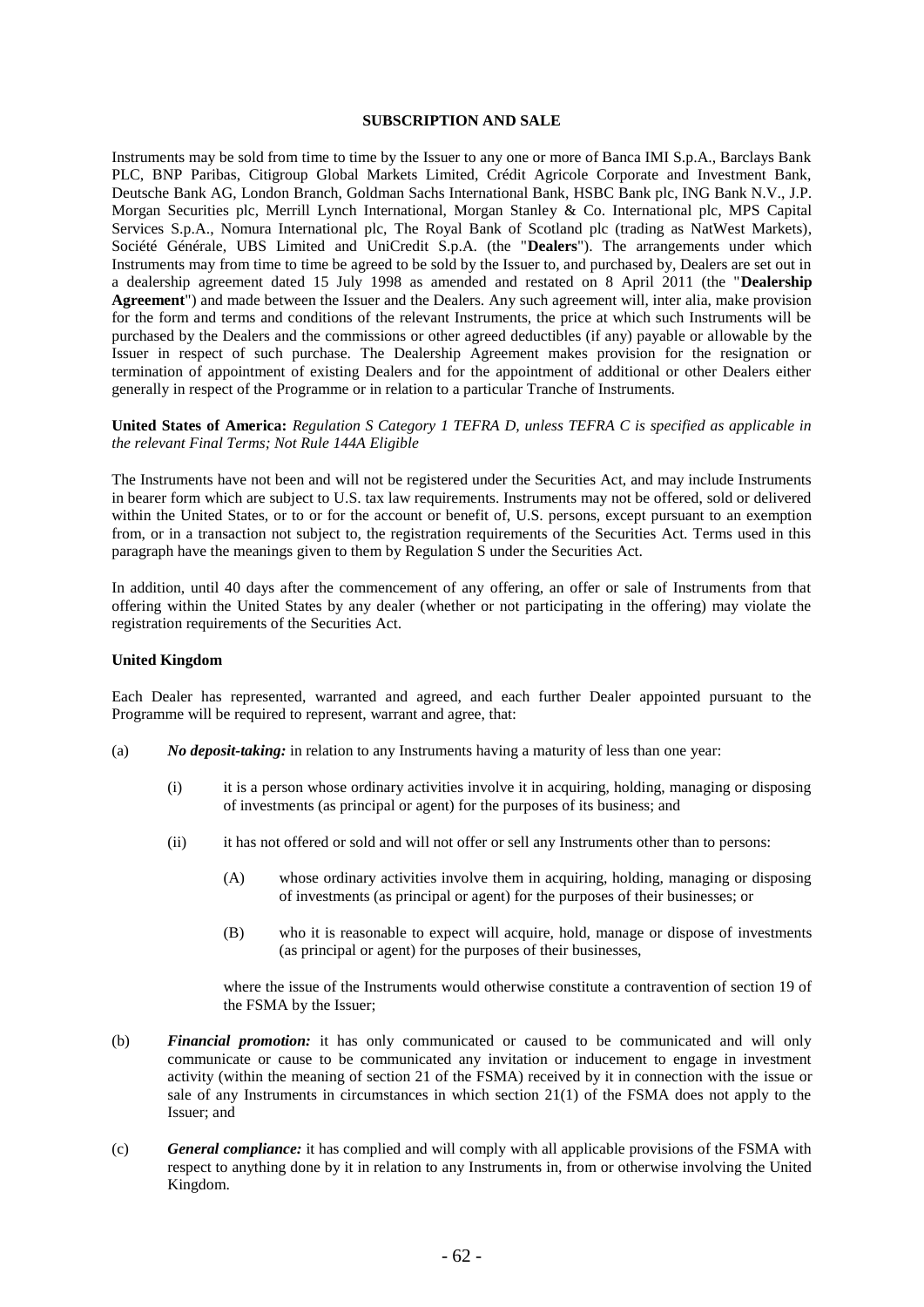# **Japan**

The Instruments have not been and will not be registered under the Financial Instruments and Exchange Law of Japan (Law No. 25 of 1948, as amended, the "**FIEL**") and, accordingly, each Dealer has undertaken, and each further Dealer appointed pursuant to the Programme will be required to undertake, that it will not offer or sell any Instruments directly or indirectly, in Japan or to, or for the benefit of, any Japanese Person or to others for re-offering or resale, directly or indirectly, in Japan or to any Japanese Person except under circumstances which will result in compliance with the FIEL and all applicable laws, regulations and guidelines promulgated by the relevant Japanese governmental and regulatory authorities and in effect at the relevant time. For the purposes of this paragraph, "**Japanese Person**" shall mean any person resident in Japan, including any corporation or other entity organised under the laws of Japan.

# **Republic of Italy**

The offering of the Instruments has not been registered with the Commissione Nazionale per le Società e la Borsa ("**CONSOB**") pursuant to Italian securities legislation. Each Dealer has represented and agreed, and each further Dealer appointed pursuant to the Programme will be required to represent and agree, that any offer, sale or delivery of the Instruments or distribution of copies of this Simplified Base Prospectus or any other document relating to the Instruments in the Republic of Italy will be effected in accordance with all Italian securities and other applicable laws and regulation.

Any such offer, sale or delivery of the Instruments or distribution of copies of this Simplified Base Prospectus or any other document relating to the Instruments in the Republic of Italy must be:

- (i) made by an investment firm, bank or financial intermediary permitted to conduct such activities in the Republic of Italy in accordance with Italian Legislative Decree No. 58 of 24 February 1998, CONSOB Regulation No. 16190 of 29 October 2007 and Italian Legislative Decree No. 385 of 1 September 1993 (in each case as amended from time to time); and
- (ii) in compliance with any other applicable laws and regulations or requirement imposed by CONSOB or any other Italian authority.

#### **General**

Other than with respect to the listing of the Instruments on the relevant stock exchange, no action has been or will be taken in any country or jurisdiction by the Issuer or the Dealers that would permit a public offering of Instruments, or possession or distribution of any offering material in relation thereto, in any country or jurisdiction where action for that purpose is required. Persons into whose hands the Simplified Base Prospectus or any Final Terms comes are required by the Issuer and the Dealers to comply with all applicable laws and regulations in each country or jurisdiction in or from which they purchase, offer, sell or deliver Instruments or have in their possession or distribute such offering material, in all cases at their own expense.

The Dealership Agreement provides that the Dealers shall not be bound by any of the restrictions relating to any specific jurisdiction (set out above) to the extent that such restrictions shall, as a result of change(s) or change(s) in official interpretation, after the date hereof, in applicable laws and regulations, no longer be applicable but without prejudice to the obligations of the Dealers described in the paragraph headed "*General*" above.

Selling restrictions may be supplemented or modified with the agreement of the Issuer. Any such supplement or modification will be set out in the relevant Final Terms (in the case of a supplement or modification relevant only to a particular Tranche of Instruments) or (in any other case) in a supplement to this Simplified Base Prospectus.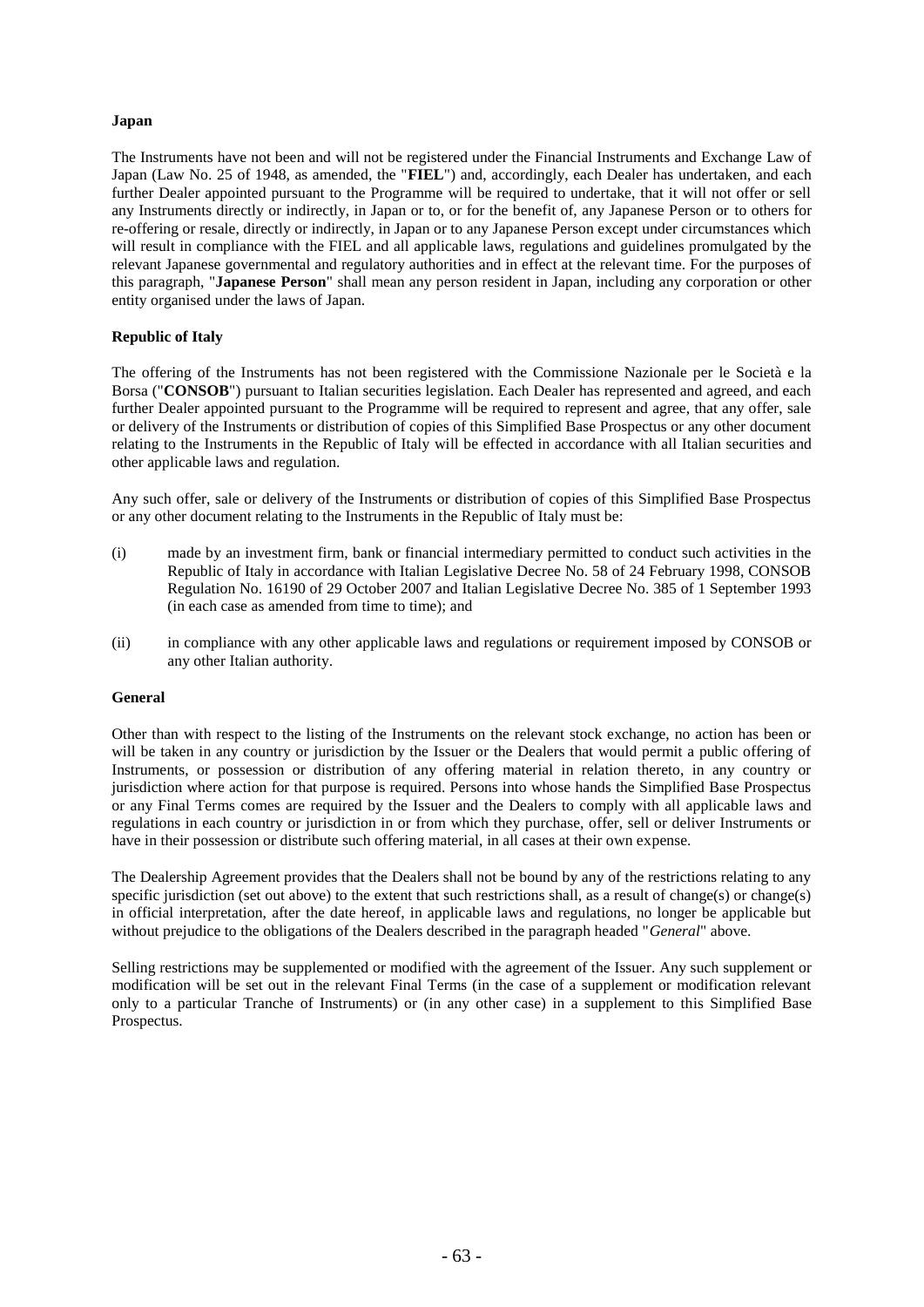#### **RECENT DEVELOPMENTS**

*The information below is not a complete description of the recent developments of the Italian economy, it comes mainly from the Update of the 2017 Economic and Financial Document (the "EFD"), and it only includes selected measures and data. The information below will not be updated unless this Simplified Base Prospectus is amended in connection with the update of the Programme. Information based on assumptions may not materialise.*

The recovery of the Italian economy began to strengthen in the final quarter of 2016 against a background of more robust growth at the European and global levels. This is borne out by the data on gross domestic product and those for employment and working hours. In the last three quarters, real GDP has increased at a pace of about 0.4 percent q/q; in the second quarter the year-on-year rate of growth reached 1.5 percent. In the labour market, in the first half of the year the number of people in employment rose by 1.1 percent  $y/y$ , while the number of hours worked increased by 2.8 percent.

On the demand side, the performance of sectors sensitive to the level of interest rates was already very positive in 2016, when there was an increase of 15.9 percent in new car registrations and an increase of 17.3 percent in property sales.

With the initiatives it has undertaken and the reforms introduced in the last two years, the government has taken targeted, effective and transparent action to restore health to the banking system, complying with complex European restrictions and safeguarding the interests of retail investors and taxpayers. Another factor prompting optimism for the future is the cumulative effect of the structural reforms undertaken in recent years, from the public administration to the labour market, growth financing and the efficiency of the tax system and the legal system. Quantitative estimates of the effects of already enacted reforms suggest that once fully implemented they could increase GDP by up to 3 percentage points over five years. An additional boost to the economy could come from public investment: the government has been working for some time on fostering a turnaround in public investment. This would not only stimulate aggregate demand, it would also improve the economy's potential output with the construction of more modern, efficient and sustainable infrastructure, as well as research and development activities.

| 2016   |
|--------|
| $-2.5$ |
| 1.5    |
| 42.7   |
| 46.5   |
| 46.9   |
| 45.9   |
| 45.2   |
| 494    |
|        |

(source: Update to 2017 EFD)

| <b>Public Finance</b>                | 2016      | 2017      |
|--------------------------------------|-----------|-----------|
|                                      | 1.5       | 17        |
|                                      | 2,218,472 | 2,258,914 |
|                                      | 132.0     | 131.6     |
|                                      | $-41.937$ | $-36,439$ |
|                                      | $-2.5$    | $-2.1$    |
| GDP (nominal value, in million euro) | 1,680,500 | 1,716,500 |
| (source: Update to 2017 EFD)         |           |           |

(1) Net of euro area financial support and acceleration of payments due by the public administration.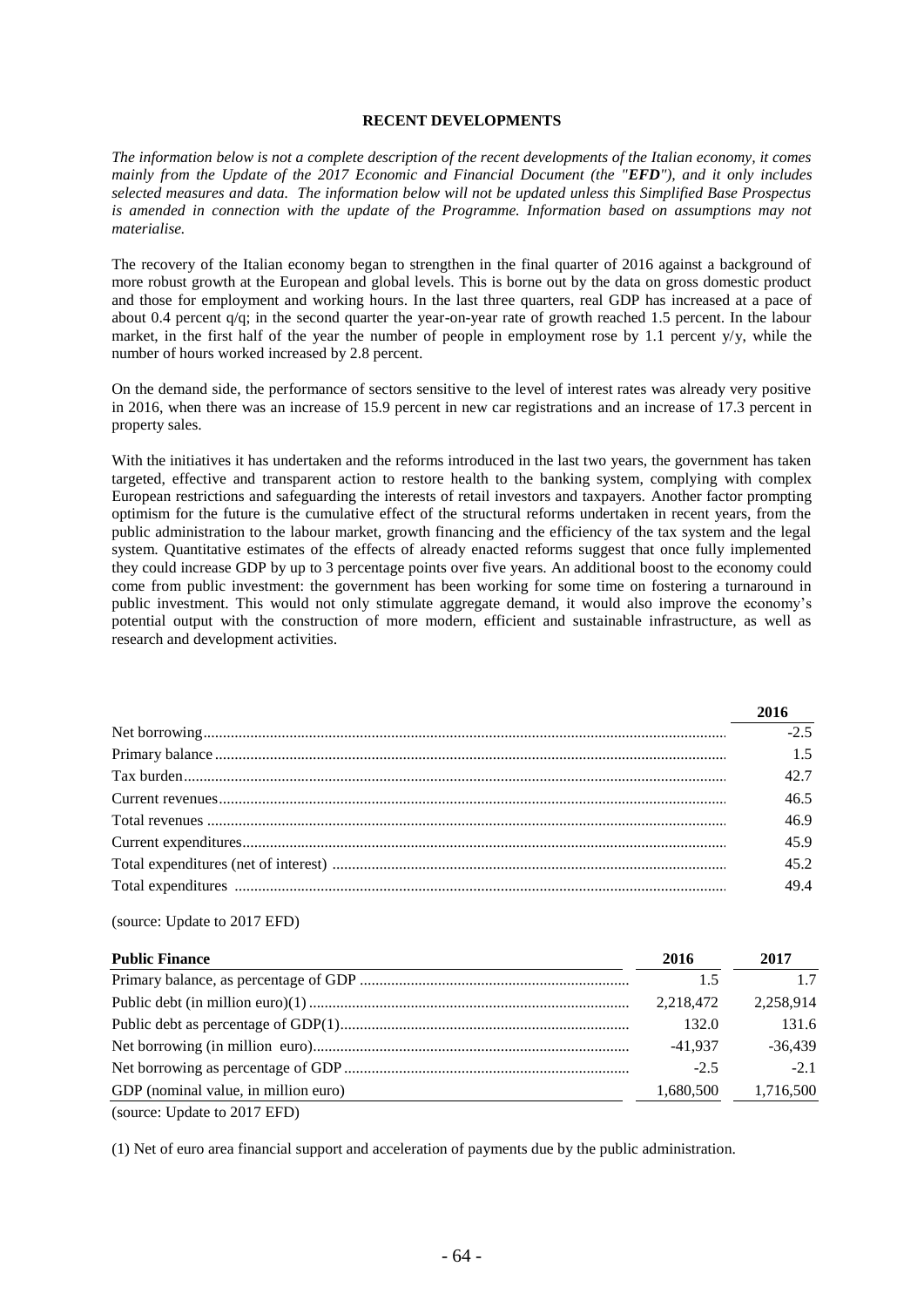#### **Public Debt**

The following table shows the total debt incurred by the Treasury as of the dates indicated. Total debt incurred by the Treasury differs from Italy's total public debt as it does not include liabilities to holders of postal savings accounts and debt incurred by other state sector entities and other general government entities.

|                                                                                                                                                | 31 December        | 31 October 2017 |  |
|------------------------------------------------------------------------------------------------------------------------------------------------|--------------------|-----------------|--|
|                                                                                                                                                | 2016               |                 |  |
|                                                                                                                                                | (millions of euro) |                 |  |
|                                                                                                                                                | 107, 112, 61       | 114,340.61      |  |
| Medium and long term bonds (initially incurred or issued in Italy)<br>External bonds (initially incurred or issued outside Italy, inclusive of | 1,712,256.70       | 1,770,318.28    |  |
|                                                                                                                                                | 45,418.50          | 42.216.33       |  |
| Total debt incurred by the Treasury                                                                                                            | 1,867,214.32       | 1,929,093.11    |  |
| (source: Ministry of Economy and Finance)                                                                                                      |                    |                 |  |

In May 2005 Eurostat classified the debt of Infrastrutture S.p.A. (now merged into Cassa Depositi e Prestiti S.p.A.) under its notes and loans funding programme (the "**ISPA Programme**", which was established for the financing of the Turin-Milan-Naples line of the Italian high-speed railway network), as public debt of the Republic of Italy.

By the provisions of Law No. 296 of 27 December 2006 (the "**Italian 2007 Budget Law**"), the Republic of Italy has formally assumed, by way of *accollo*, all the debt obligations incurred by ISPA under the ISPA Programme. As provided for in the Italian 2007 Budget Law, the Ministry of Economy and Finance issued a decree ("**MEF Decree**") on 27 December 2006 to describe the means by which the said assumption of debt (*accollo*) is to be carried out and to identify the debt obligations incurred by ISPA under the ISPA Programme. The debt obligations relating to the notes issued under the ISPA Programme (the "**ISPA Notes**") are described in the table below.

# **AV/AC Programme – debt instruments**

| Debt                           |                                 |                    |                 |                            |                    |         | Day                    |                 |
|--------------------------------|---------------------------------|--------------------|-----------------|----------------------------|--------------------|---------|------------------------|-----------------|
| <b>Instrument</b>              | <b>Nominal</b>                  |                    | <b>Maturity</b> | Interest                   | <b>Reference</b>   |         | Count                  | Amortisation    |
| <b>Series</b>                  | Amount                          | <b>Issue Date</b>  | Date            | Rate                       | rate               |         | <b>Spread Fraction</b> | <b>Schedule</b> |
| <b>ISPA</b><br><b>SERIES 2</b> | 750,000,000                     | 6 February<br>2004 | 31 July<br>2019 | Variable                   | Inflation<br>index |         | A/A                    | Maturity        |
| <b>ISPA</b><br><b>SERIES 3</b> | 3,250,000,000                   | 6 February<br>2004 | 31 July<br>2024 | 5.1250%                    |                    |         | A/A                    | Maturity        |
| <b>ISPA</b><br><b>SERIES 4</b> | 2,200,000,000                   | 6 February<br>2004 | 31 July<br>2034 | 5.2000%                    |                    |         | A/A                    | Maturity        |
| <b>ISPA</b><br><b>SERIES 5</b> | 850,000,000                     | 4 March<br>2005    | 31 July<br>2045 | Variable                   | Euribor<br>12 M    | 0.2300% | A/360                  | Amortising      |
| <b>ISPA</b><br><b>SERIES 6</b> | 1,000,000,000                   | 25 April<br>2005   | 31 July<br>2045 | Variable                   | Euribor<br>12 M    | 0.2350% | A/A                    | Amortising      |
| <b>ISPA</b><br><b>SERIES 7</b> | 300,000,000                     | 30 June<br>2005    | 31 July<br>2035 | 3.50% (cap<br>at $6\%$ )   | CMS 10Y            |         | A/A                    | Maturity        |
| <b>ISPA</b><br><b>SERIES 8</b> | 100,000,000                     | 30 June<br>2005    | 31 July<br>2035 | 3.50% (cap<br>at $6.1\%$ ) | CMS 10Y            |         | A/A                    | Maturity        |
| <b>Total Debt</b>              |                                 |                    |                 |                            |                    |         |                        |                 |
|                                | <b>Instrument 8,450,000,000</b> |                    |                 |                            |                    |         |                        |                 |
| <b>Series</b>                  |                                 |                    |                 |                            |                    |         |                        |                 |

On 27 October 2017, Standard and Poor's raised its unsolicited foreign and local currency long- and short-term sovereign credit ratings on the Republic of Italy to 'BBB/A-2' from 'BBB-/A-3', with stable outlook, reflecting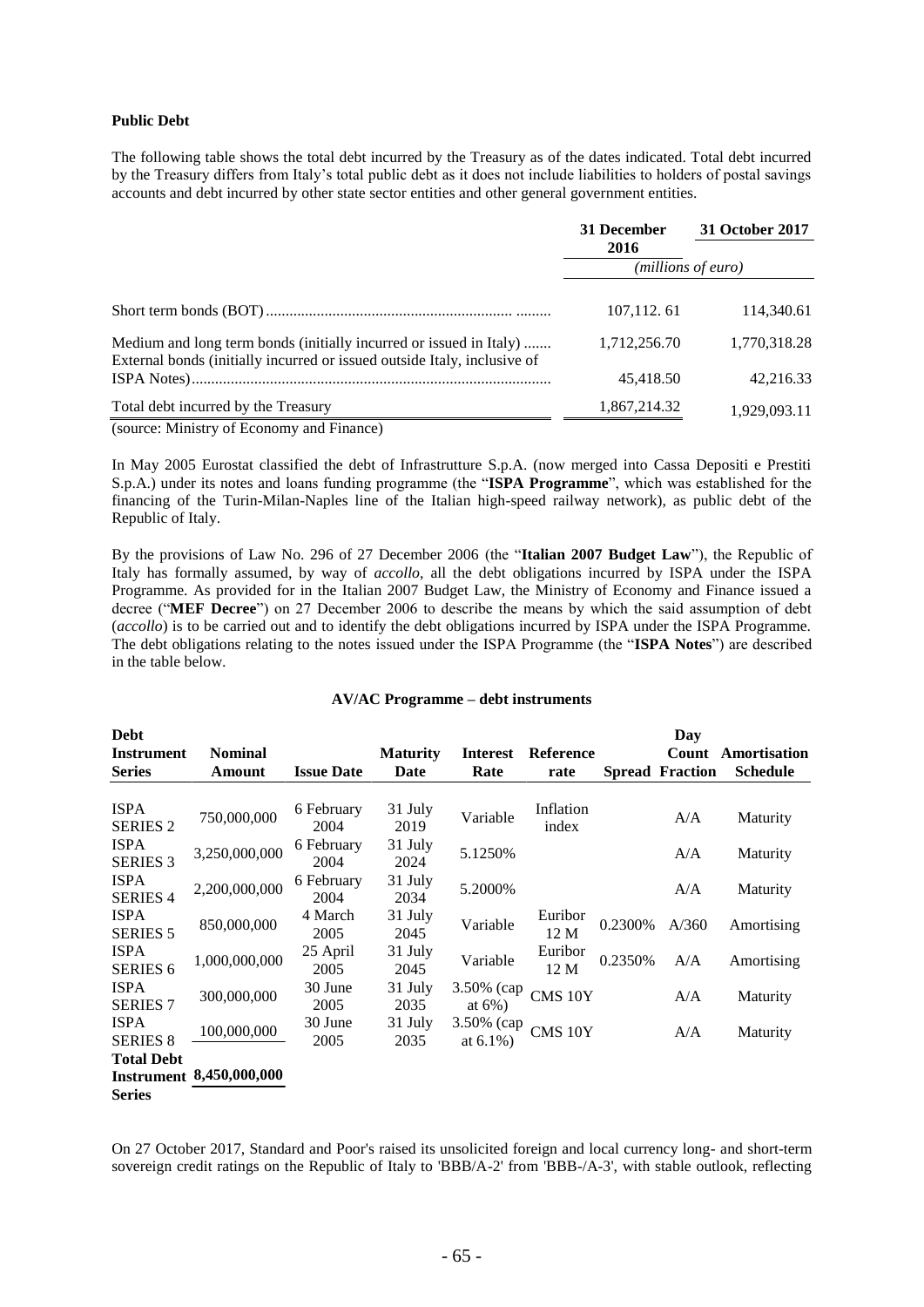improved economic growth prospects, subsiding risks in the banking sector for the economic outlook and expected further budgetary consolidation.

Fitch Ratings, on 20 October 2017, confirmed the Republic of Italy BBB rating with stable outlook, after the downgrade from BBB+ (negative outlook) to BBB (stable outlook) occurred on 21 April 2017 and due to a track record of fiscal slippage, low trend of GDP growth, weakness of the banking sector and political risk.

On 6 October 2017, Moody's confirmed the Republic of Italy Baa2 rating, and maintained the negative outlook, reflecting two key drivers: i) the government has managed to stabilise the banking sector; ii) the economy is currently seeing stronger growth.

DBRS, on 14 July 2017, confirmed the Republic of Italy BBB (High) rating with stable trend, after the downgrade from A (low) under review with negative implications to BBB (High) with stable trend occurred on 13 January 2017 and due to a combination of factors including uncertainty over the political ability to sustain the structural reform effort and the weakness in the banking system, amid a period of fragile growth.

| Date       | Repayment Schedule |
|------------|--------------------|
| 31/07/2031 | 56,667,000.00      |
| 31/07/2032 | 56,667,000.00      |
| 31/07/2033 | 56,666,000.00      |
| 31/07/2034 | 56,667,000.00      |
| 31/07/2035 | 56,667,000.00      |
| 31/07/2036 | 56,666,000.00      |
| 31/07/2037 | 56,667,000.00      |
| 31/07/2038 | 56,667,000.00      |
| 31/07/2039 | 56,666,000.00      |
| 31/07/2040 | 56,667,000.00      |
| 31/07/2041 | 56,667,000.00      |
| 31/07/2042 | 56,666,000.00      |
| 31/07/2043 | 56,667,000.00      |
| 31/07/2044 | 56,667,000.00      |
| 31/07/2045 | 56,666,000.00      |
|            | 850,000,000.00     |

## **ISPA Series 5**

**ISPA Series 6**

| Date       | Repayment Schedule |
|------------|--------------------|
| 31/07/2031 | 66,666,667.00      |
| 31/07/2032 | 66,666,667.00      |
| 31/07/2033 | 66,666,666.00      |
| 31/07/2034 | 66,666,667.00      |
| 31/07/2035 | 66,666,667.00      |
| 31/07/2036 | 66,666,666.00      |
| 31/07/2037 | 66,666,667.00      |
| 31/07/2038 | 66,666,667.00      |
| 31/07/2039 | 66,666,666.00      |
| 31/07/2040 | 66,666,667.00      |
| 31/07/2041 | 66,666,667.00      |
| 31/07/2042 | 66.666.666.00      |
| 31/07/2043 | 66,666,667.00      |
| 31/07/2044 | 66,666,667.00      |
| 31/07/2045 | 66,666,666.00      |
|            | 1,000,000,000.00   |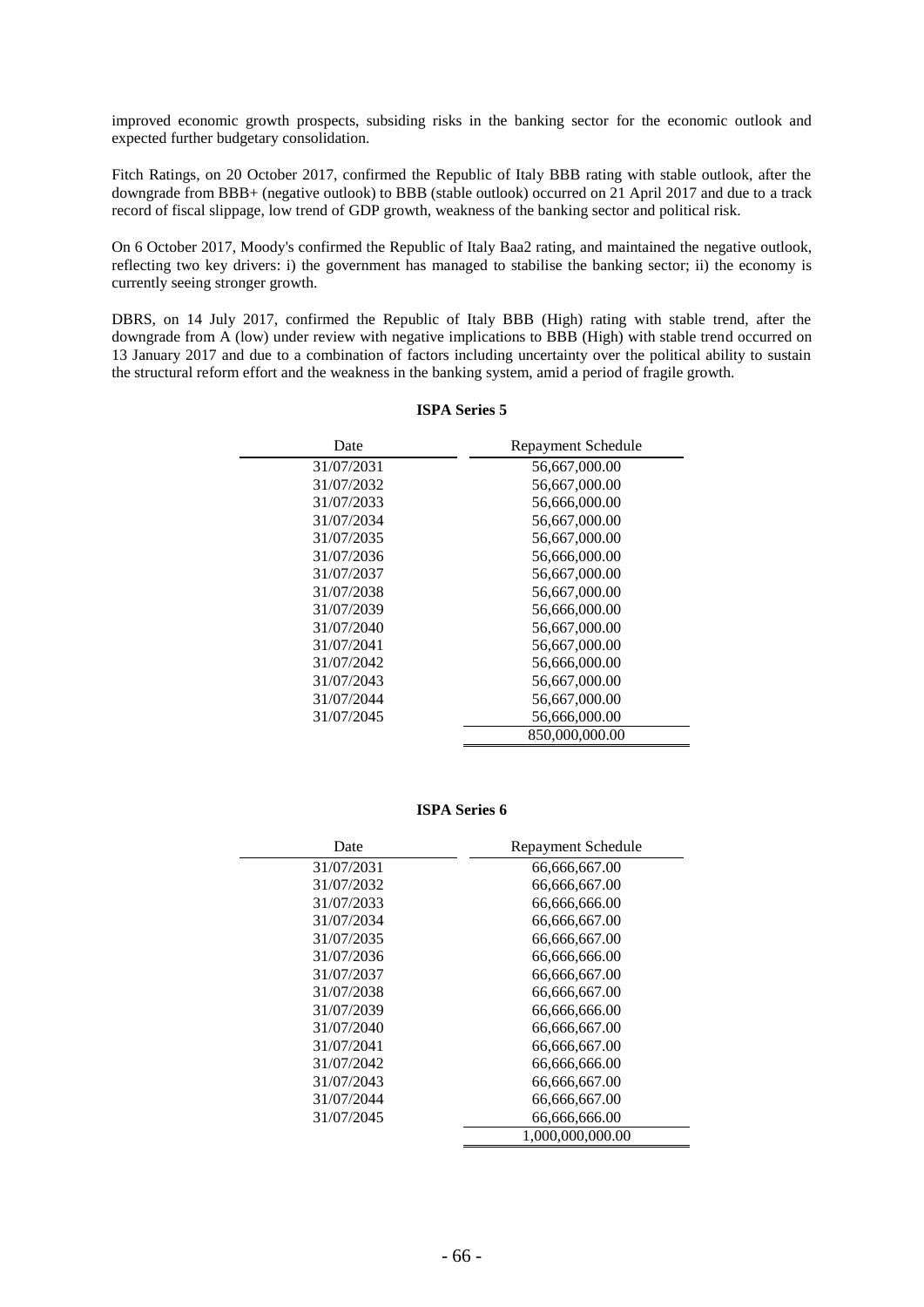In accordance with the Italian 2007 Budget Law and the MEF Decree, the ISPA Programme documents, including the terms and conditions of the ISPA Notes (the "**ISPA Terms and Conditions**"), were amended pursuant to the provisions governing the ISPA Programme by a meeting of holders of ISPA Notes held on 20 September 2007. The amendments align the ISPA Terms and Conditions with the Conditions. Consequently, the ISPA Notes are deemed by law to constitute Notes and rank *pari passu* with the Notes issued and to be issued by the Republic of Italy under the Programme pursuant to this Simplified Base Prospectus.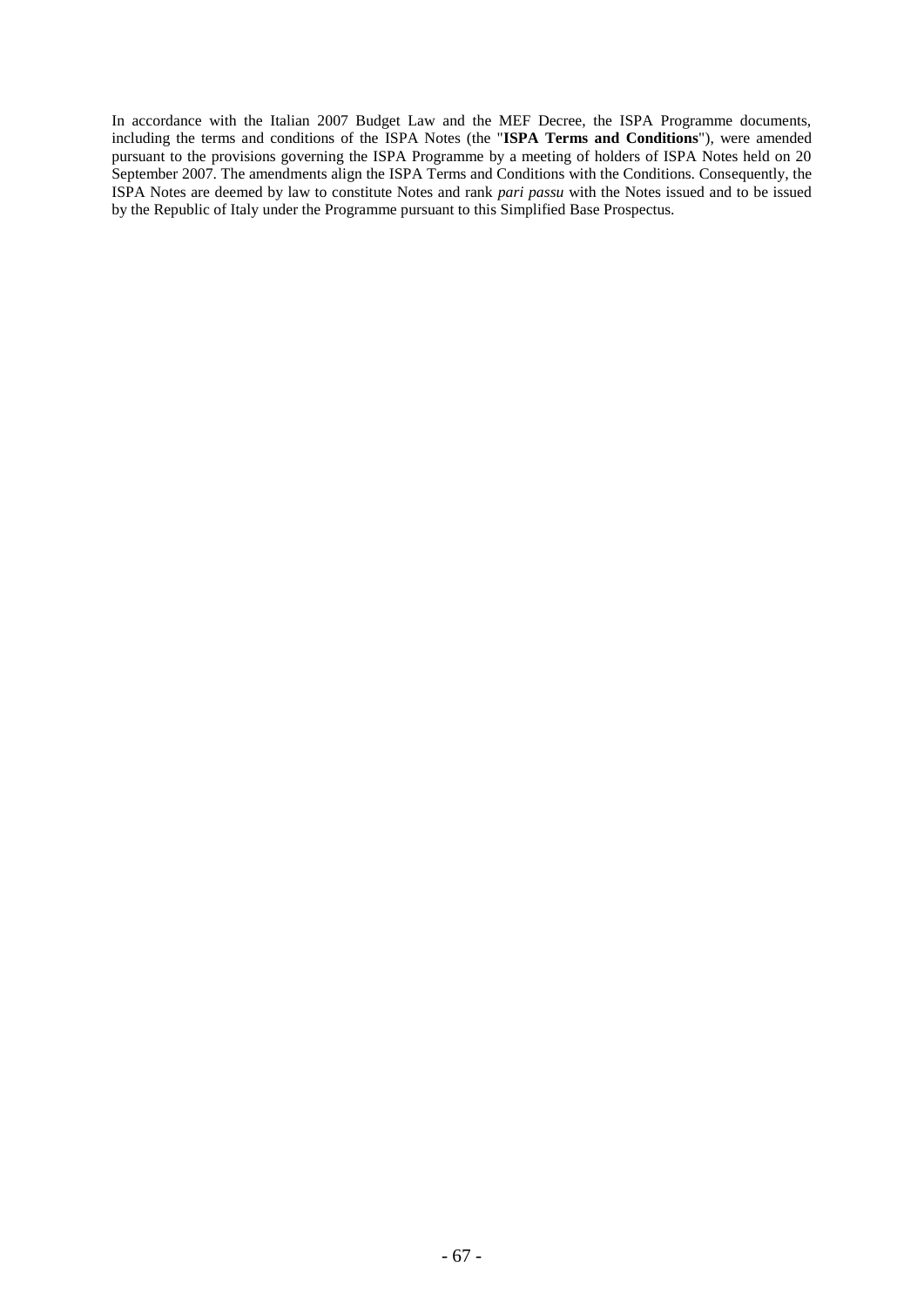### **GENERAL INFORMATION**

1. Application may be made to admit to listing and trading the Instruments to be issued under the Programme on the regulated market of the Luxembourg Stock Exchange. The Programme also permits Instruments to be admitted to listing, trading and/or quotation by such other or further listing authorities, stock exchanges and/or quotation systems as may be agreed between the Issuer and the relevant Dealer.

However, Instruments may be issued pursuant to the Programme which will not be admitted to listing and trading on the regulated market of the Luxembourg Stock Exchange or admitted to listing, trading and/or quotation on any other listing authorities, stock exchanges and/or quotation systems.

- 2. The Instruments have been accepted for clearance through Euroclear and Clearstream, Luxembourg. The appropriate common code and the International Securities Identification Number in relation to the Instruments of each Series will be specified in the Final Terms relating thereto. The relevant Final Terms shall specify any other clearing system as shall have accepted the relevant Instruments for clearance together with any further appropriate information.
- 3. Bearer Instruments (other than Temporary Global Instruments) with a maturity of more than 365 days and any Coupon appertaining thereto will bear a legend substantially to the following effect: "Any United States person who holds this obligation will be subject to limitations under the United States income tax laws, including the limitations provided in Sections 165(j) and 1287(a) of the Internal Revenue Code." The sections referred to in such legend provide that a United States person who holds a Bearer Instrument or Coupon generally will not be allowed to deduct any loss realised on the sale, exchange or redemption of such Bearer Instrument or Coupon and any gain (which might otherwise be characterised as capital gain) recognised on such sale, exchange or redemption will be treated as ordinary income.
- 4. Settlement arrangements will be agreed between the Issuer, the relevant Dealer and the Fiscal Agent or, as the case may be, the Registrar in relation to each Tranche of Instruments.
- 5. There are no legal, arbitration or administrative proceedings against or affecting the Issuer (and no such proceedings are pending or threatened) which have or may have, individually or in the aggregate, a significant effect on the financial position of the Issuer.
- 6. For so long as the Programme remains in effect or any Instruments shall be outstanding, copies and, where appropriate, English translations of the following documents may be inspected and copies will be obtainable during normal business hours at the specified office of the Paying Agent:
	- (a) this Simplified Base Prospectus and any document incorporated by reference therein;
	- (b) the Issue and Paying Agency Agreement;
	- (c) the agreement between the Issuer and the ICSDs with respect to the settlement in Euroclear and/or Clearstream, Luxembourg of New Global Instruments or to be held under the New Safekeeping Structure); and
	- (d) any Final Terms relating to Instruments which are listed on any stock exchange, which will be made available free of charge. In the case of any Instruments which are not listed on any stock exchange, copies of the relevant Final Terms will only be available for inspection by a Holder.
- 7. The update of the Programme is authorised pursuant to Decree No. 108152 of 22 December 2016 of the Minister of Economy and Finance, and has been approved by Decree No. 102661 of 19 December 2017 of the Director General of the Treasury Department, who has delegated to the Director of Direction II to execute all instruments relating thereto.
- 8. Certain of the Dealers and their affiliates have engaged, and may in the future engage, in investment banking and/or commercial banking transactions with, and may perform services for the Issuer and its affiliates in the ordinary course of business. Certain of the Dealers and their affiliates may have positions, deal or make markets in the Notes issued under the Programme, related derivatives and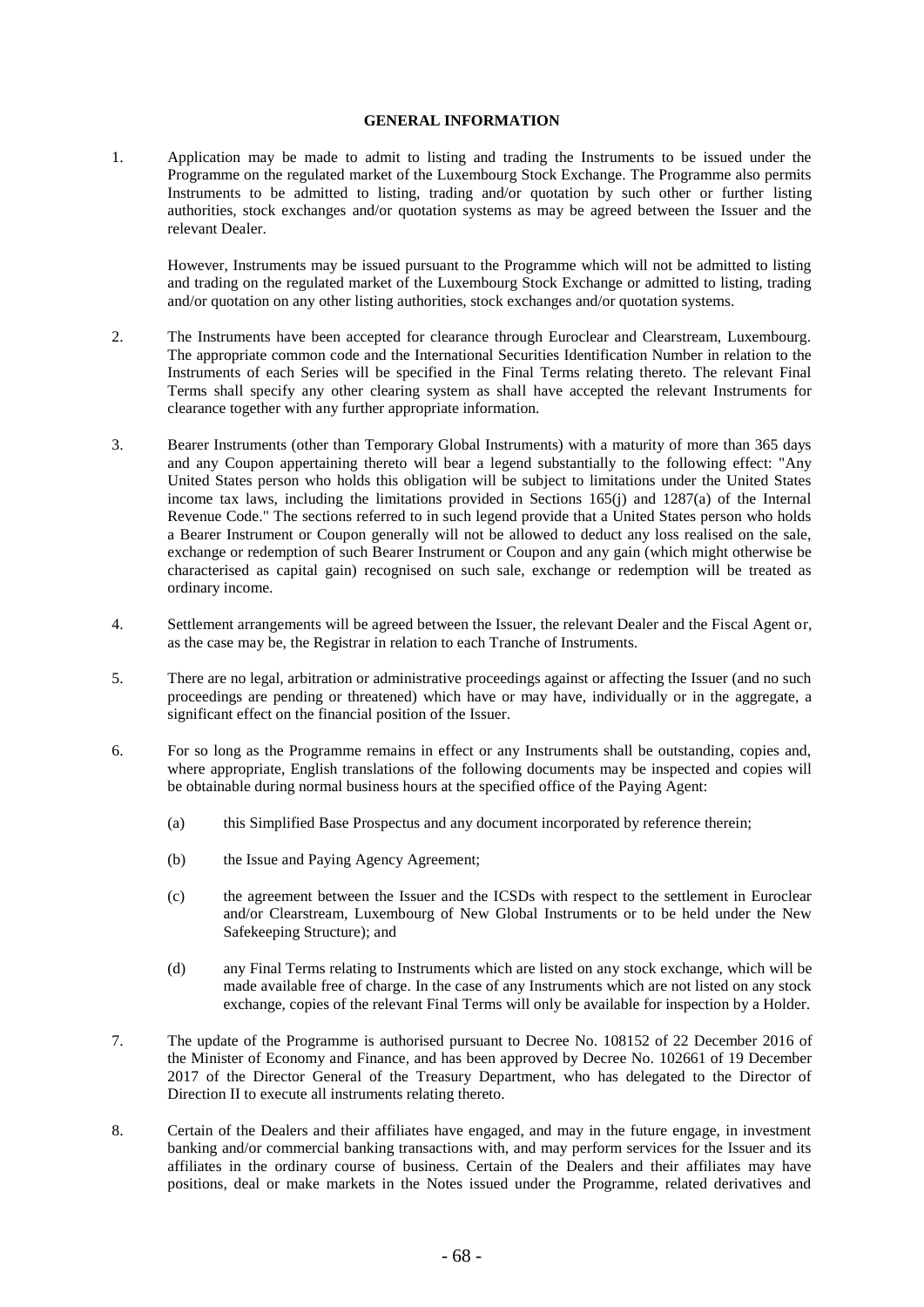reference obligations, including (but not limited to) entering into hedging strategies on behalf of the Issuer and its affiliates, investor clients, or as principal in order to manage their exposure, their general market risk, or other trading activities. In addition, in the ordinary course of their business activities, the Dealers and their affiliates may make or hold a broad array of investments and actively trade debt and equity securities (or related derivative securities) and financial instruments (including bank loans) for their own account and for the accounts of their customers. Such investments and securities activities may involve securities and/or instruments of the Issuer or the Issuer's affiliates. Certain of the Dealers or their affiliates that have a lending relationship with the Issuer routinely hedge their credit exposure to the Issuer consistent with their customary risk management policies. Typically, such Dealers and their affiliates would hedge such exposure by entering into transactions which consist of either the purchase of credit default swaps or the creation of short positions in securities, including potentially the Notes issued under the Programme. Any such positions could adversely affect future trading prices of Notes issued under the Programme. The Dealers and their affiliates may also make investment recommendations and/or publish or express independent research views in respect of such securities or financial instruments and may hold, or recommend to clients that they acquire, long and/or short positions in such securities and instruments.

9. This Simplified Base Prospectus and any supplements hereto will be made available on the website of the Luxembourg Stock Exchange (www.bourse.lu).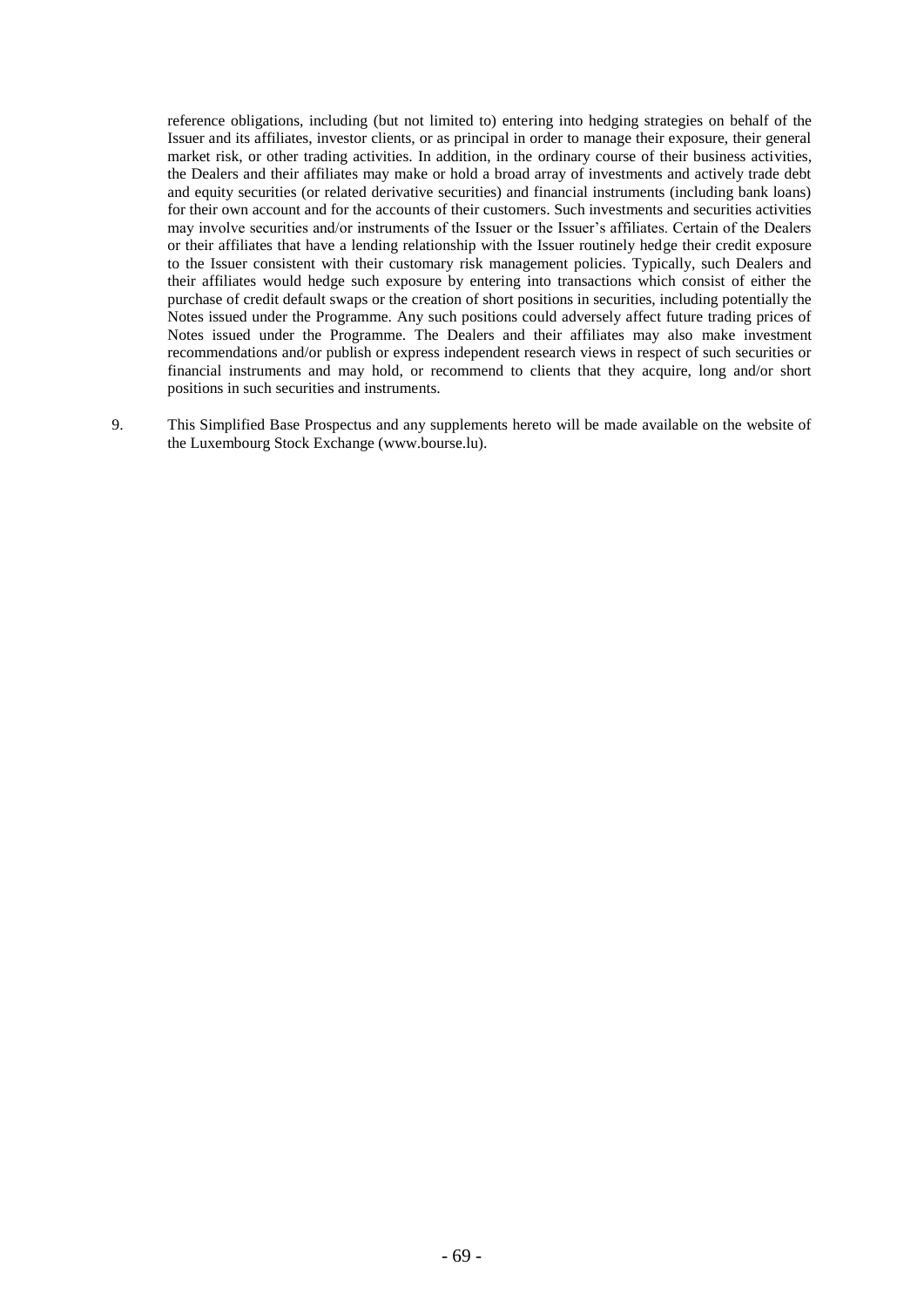#### **THE ISSUER**

The Ministry of Economy and Finance - Public Debt Via XX Settembre 97 00187 Rome Italy

#### **THE ARRANGER**

Barclays Bank PLC 5 The North Colonnade Canary Wharf London E14 4BB United Kingdom

#### **DEALERS**

# **Banca IMI S.p.A.**

Largo Mattioli 3 20121 Milan Italy

# **BNP Paribas**

10 Harewood Avenue London NW1 6AA United Kingdom

#### **Crédit Agricole Corporate and Investment Bank**

12, Place des Etats-Unis, CS 70052 92547 Montrouge Cedex France

# **Goldman Sachs International Bank**

Peterborough Court 133 Fleet Street London EC4A 2BB United Kingdom

# **ING Bank N.V.**

Foppingadreef 7 1102 BD Amsterdam The Netherlands

# **Merrill Lynch International**

2 King Edward Street London EC1A 1HQ United Kingdom

#### **MPS Capital Services S.p.A.**

Via Leone Pancaldo, 4 50127 Firenze Italy

#### **Barclays Bank PLC**

5 The North Colonnade Canary Wharf London E14 4BB United Kingdom

**Citigroup Global Markets Limited**

Citigroup Centre Canada Square Canary Wharf London E14 5LB United Kingdom

## **Deutsche Bank AG, London Branch**

Winchester House 1 Great Winchester Street London EC2N 2DB United Kingdom

# **HSBC Bank plc**

8 Canada Square London E14 5HQ United Kingdom

### **J.P. Morgan Securities plc**

25 Bank Street Canary Wharf London E14 5JP United Kingdom

# **Morgan Stanley & Co. International plc**

25 Cabot Square Canary Wharf London E14 4QA United Kingdom

#### **Nomura International plc** 1 Angel Lane London EC4R 3AB United Kingdom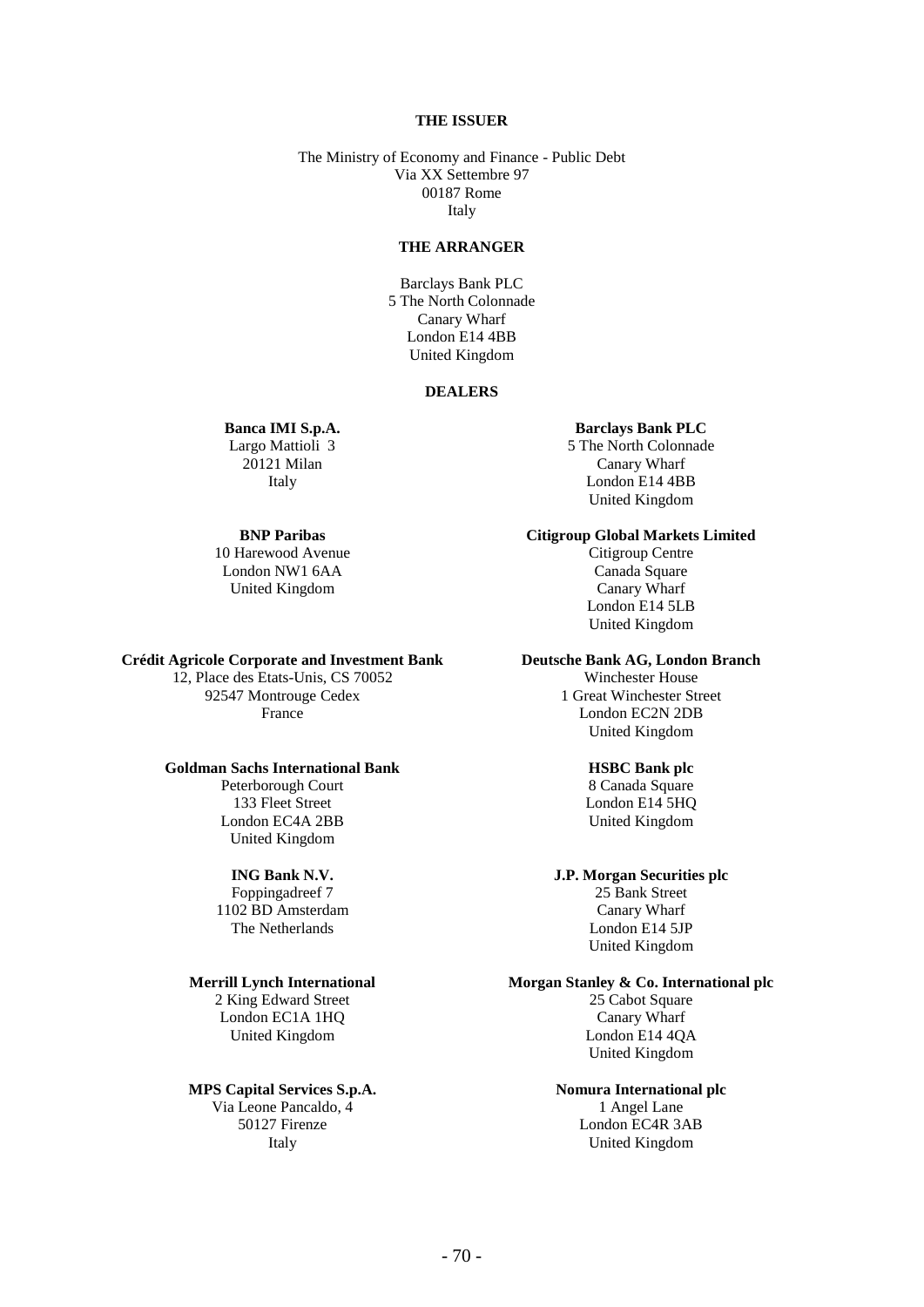**Société Générale** 29 Boulevard Haussmann 75009 Paris France

**UBS Limited**

5 Broadgate London EC2M 2QS United Kingdom

**The Royal Bank of Scotland plc (trading as NatWest Markets)** 250 Bishopsgate London EC2M 4AA United Kingdom

> **UniCredit S.p.A.** Via Alessandro Specchi 16 00186 Rome Italy

# **FISCAL AGENT and PRINCIPAL REGISTRAR**

**Citibank, N.A., London Branch**

 $13<sup>th</sup>$  Floor Citigroup Centre Canada Square Canary Wharf London E14 5LB United Kingdom

# **ALTERNATIVE REGISTRAR**

## **Citibank Europe Plc, Belgium Branch**

Boulevard Général Jacques 2639 1050 Brussels Belgium

# **PAYING AGENT**

# **Citibank, N.A., London Branch**

 $13<sup>th</sup>$  Floor Citigroup Centre Canada Square Canary Wharf London E14 5LB United Kingdom